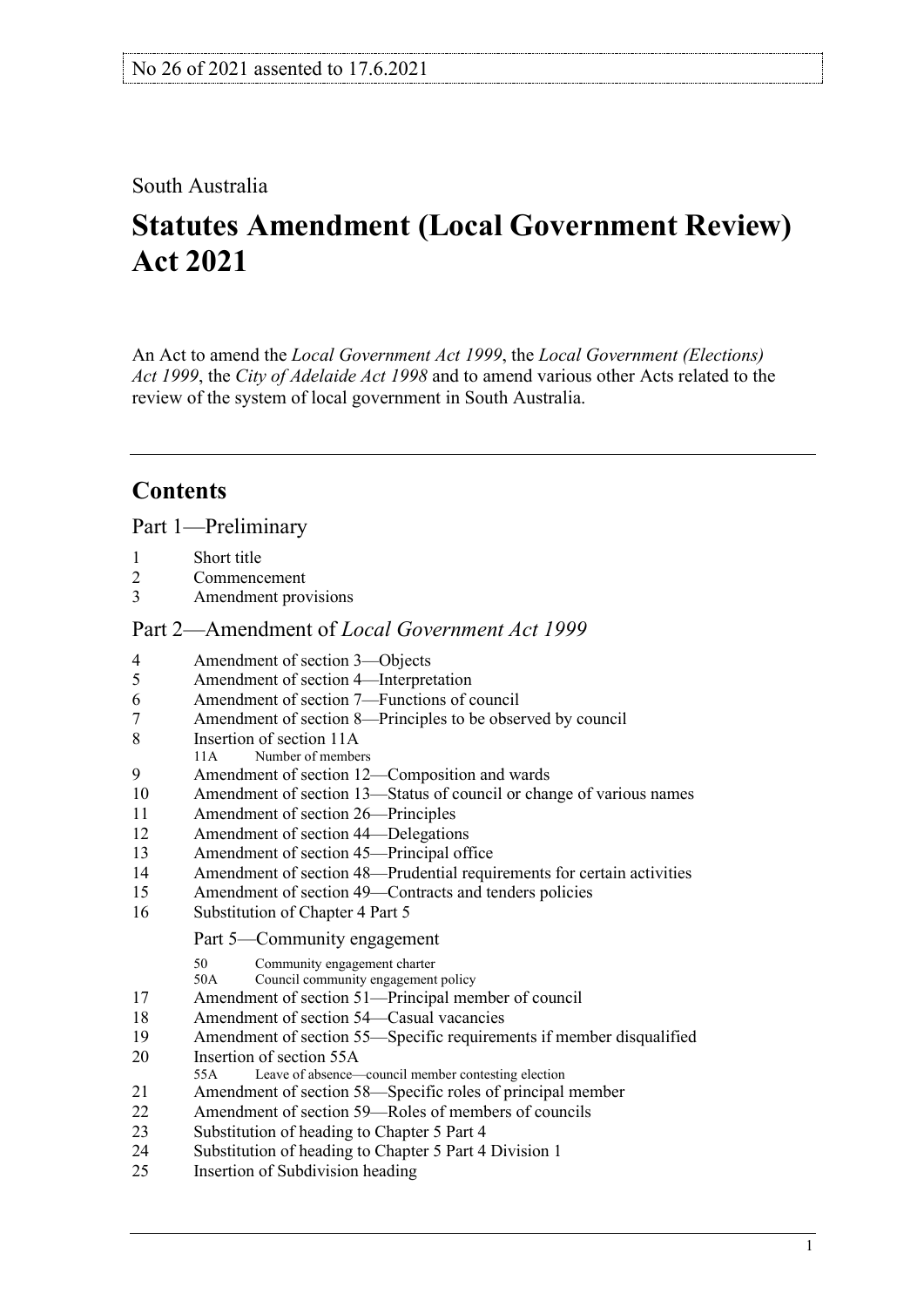- 26 [Amendment of section 62—General duties](#page-18-3)<br>27 Repeal of section 63
- 27 [Repeal of section 63](#page-19-0)<br>28 Substitution of headi
- [Substitution of heading to Chapter 5 Part 4 Division 2](#page-19-1)
- 29 [Amendment of Chapter 5 Part 4 Division 2](#page-19-2)<br>30 Amendment of section 64—Interpretation
- 30 Amendment [of section 64—Interpretation](#page-19-3)<br>31 Amendment of section 67—Form and cont
- 31 [Amendment of section 67—Form and content of returns](#page-19-4)<br>32 Amendment of section 68—Register of Interests
- 32 [Amendment of section 68—Register of Interests](#page-20-0)<br>33 Amendment of section 69—Provision of false in
- 33 [Amendment of section 69—Provision of false information](#page-20-1)<br>34 Amendment of section 70—Publication of Register
- 34 [Amendment of section 70—Publication of Register](#page-20-2)<br>35 Amendment of section 71—Restrictions on publicat
- [Amendment of section 71—Restrictions on publication](#page-21-0)
- 36 [Insertion of Chapter 5 Part 4 Division 1 Subdivision 3](#page-21-1)

Subdivision 3—Gifts and benefits

72A Register of gifts and benefits

#### 37 [Substitution of Chapter 5 Part 4 Division 3](#page-22-0)

#### Subdivision 4—Conflicts of interest

- 73 Preliminary
- 74 General conflicts of interest<br>75 Material conflicts of interest
- 75 Material conflicts of interest<br>75A Exemptions and other matter
- 75A Exemptions and other matters<br>75B Dealing with general conflicts
- 75B Dealing with general conflicts of interest<br>75C Dealing with material conflicts of interest
- 75C Dealing with material conflicts of interest<br>75D Application of Subdivision to members an
- Application of Subdivision to members and meetings of committees and subsidiaries
- 38 [Insertion of Chapter 5 Part 4 Division 2](#page-27-0)
	- Division 2—Member behaviour
	- 75E Behavioural standards<br>75F Council behavioural st
	- Council behavioural support policies
	- Division 3—Health and safety duties

75G Health and safety duties

- 39 [Amendment of section 76—Allowances](#page-30-0)
- 40 [Amendment of section 77—Reimbursement of expenses](#page-30-1)
- 41 [Repeal of section 78A](#page-30-2)
- 42 [Amendment of section 79—Register of allowances and benefits](#page-30-3)
- 43 [Amendment of section 80A—Training and development](#page-30-4)<br>44 Insertion of Chapter 5 Part 7
- [Insertion of Chapter 5 Part 7](#page-32-0)

Part 7—Other matters

80B Suspension—member of council subject to intervention order

- 45 [Amendment of section 83—Notice of ordinary or special meetings](#page-33-0)
- 46 [Amendment of section 84—Public notice of council meetings](#page-34-0)
- 47 [Amendment of section 85—Quorum](#page-34-1)
- 48 [Amendment of section 86—Procedure at meetings](#page-34-2)
- 49 [Amendment of section 87—Calling and timing of committee meetings](#page-35-0)
- 50 [Amendment of section 88—Public notice of committee meetings](#page-35-1)
- 51 [Amendment of section 90—Meetings to be held in public except in special circumstances](#page-35-2)
- 52 [Insertion of section 90A—Information or briefing sessions](#page-35-3)<br>90A Information or briefing sessions
- Information or briefing sessions
- 53 [Amendment of section 91—Minutes and release of documents](#page-36-0)
- 54 [Amendment of section 92—Access to meetings and documents—code of practice](#page-37-0)
- 55 [Amendment of section 93—Meetings of electors](#page-37-1)
- 56 [Repeal of section 94A](#page-37-2)<br>57 Amendment of section
- Amendment [of section 97—Vacancy in office](#page-37-3)
- 58 [Amendment of section 98—Appointment procedures](#page-37-4)
- 59 [Amendment of section 99—Role of chief executive officer](#page-38-0)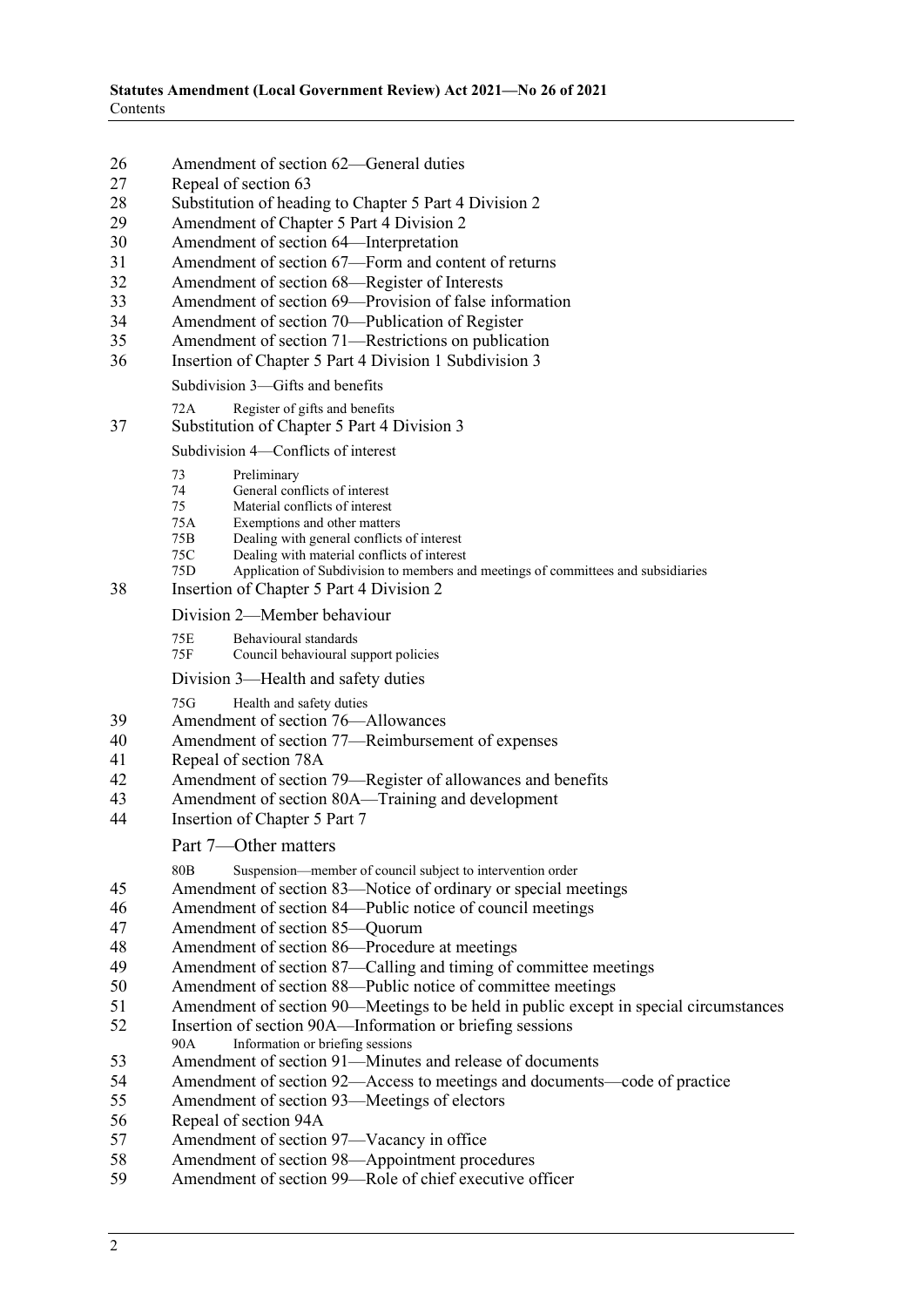[Insertion of section 99A](#page-38-1)<br>Remuneration of class Remuneration of chief executive officer [Insertion of section 102A](#page-39-0)<br>102A Chief executive office Chief executive officer—performance review [Amendment of section 105—Register of remuneration, salaries and benefits](#page-40-0) [Amendment of section 107—General principles of human resource management](#page-40-1) [Substitution of heading to Chapter 7 Part 4](#page-40-2) [Substitution of heading to Chapter 7 Part 4 Division 1](#page-40-3) [Insertion of Subdivision heading](#page-40-4) [Amendment of section 108—Interpretation](#page-40-5) [Amendment of section 109—General duty and compliance](#page-40-6)<br>69 Repeal of section 110 [Repeal of section 110](#page-41-0) [Amendment of section 110A—Duty to protect confidential information](#page-41-1)<br>71 Substitution of heading to Chapter 7 Part 4 Division 2 [Substitution of heading to Chapter 7 Part 4 Division 2](#page-41-2)<br>72 Amendment of Chapter 7 Part 4 Division 2 [Amendment of Chapter 7 Part 4 Division 2](#page-41-3)<br>73 Amendment of section 117—Provision of f [Amendment of section 117—Provision of false information](#page-41-4) [Amendment of section 119—Restrictions on disclosure](#page-41-5)<br>75 Insertion of Chapter 7 Part 4 Division 1 Subdivision 2A [Insertion of Chapter 7 Part 4 Division 1 Subdivision 2A](#page-41-6) Subdivision 2A—Gifts and benefits 119A Register of gifts and benefits [Substitution of heading to Chapter 7 Part 4 Division 3](#page-43-0) [Amendment of section 120—Conflict of interest](#page-43-1)<br>78 Insertion of Chapter 7 Part 4 Division 2 [Insertion of Chapter 7 Part 4 Division 2](#page-43-2) Division 2—Employee behaviour 120A Behavioural standards [Amendment of section 122—Strategic management plans](#page-44-0) [Amendment of section 123—Annual business plans and budgets](#page-46-0) [Amendment of heading to Chapter 8 Part 3 Division 2](#page-47-0) [Amendment of section 125—Internal control policies](#page-47-1) [Insertion of section 125A](#page-48-0)<br>125A Internal audit function Internal audit functions [Amendment of section 126—Audit and risk committee](#page-48-1) [Insertion of section 126A](#page-50-0)<br>126A Regional audit and r Regional audit and risk committee [Amendment of section 127—Financial statements](#page-52-0) [Amendment of section 128—Auditor](#page-52-1) [Amendment of section 129—Conduct of audit](#page-53-0) [Amendment of section 130A—Other investigations](#page-53-1)<br>90 Amendment of section 131—Annual report to be pr [Amendment of section 131—Annual report to be prepared and adopted](#page-53-2)<br>91 Insertion of section 131A [Insertion of section 131A](#page-54-0) 131A Provision of information to Minister [Amendment of section 132—Access to documents](#page-54-1) [Amendment of section 147—Rateability of land](#page-54-2) [Amendment of section 151—Basis of rating](#page-54-3) [Amendment of section 153—Declaration of general rate \(including differential general](#page-55-0)  [rates\)](#page-55-0) [Amendment of section 156—Basis of differential rates](#page-55-1) [Substitution of section 170](#page-55-2) Notice of declaration of rates [Amendment of section 181—Payment of rates—general principles](#page-55-3) [Amendment of section 184—Sale of land for non-payment of rates](#page-55-4) [Amendment of section 188—Fees and charges](#page-55-5)<br>101 Amendment of section 193—Classification [Amendment of section 193—Classification](#page-55-6)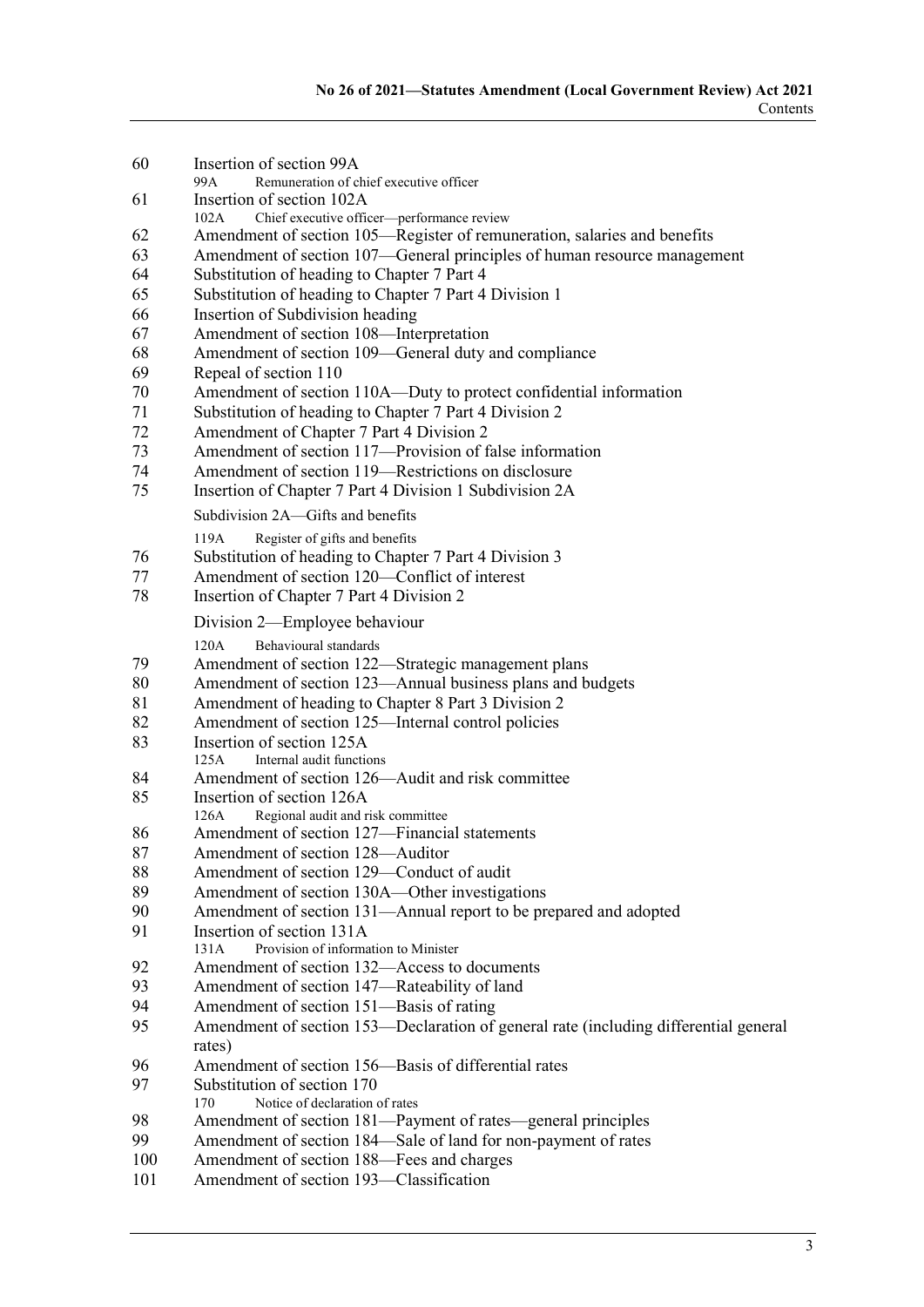- 102 [Amendment of section 194—Revocation of classification of land as community land](#page-56-0)<br>103 Amendment of section 197—Public consultation on proposed management plan
- 103 Amendment of section [197—Public consultation on proposed management plan](#page-56-1)<br>104 Amendment of section 202—Alienation of community land by lease or licence
- [Amendment of section 202—Alienation of community land by lease or licence](#page-56-2)
- 105 [Amendment of section 207—Register](#page-56-3)
- 106 [Amendment of section 219—Power to assign name, or change name, of road or public](#page-56-4)  [place](#page-56-4)
- 107 [Amendment of section 221—Alteration of road](#page-56-5)
- 108 [Amendment of section 222—Permits for business purposes](#page-57-0)<br>109 Amendment of section 223—Public consultation
- [Amendment of section 223—Public consultation](#page-57-1)
- 110 [Amendment of section 224—Conditions of authorisation or permit](#page-57-2)
- 111 [Repeal of section 224A](#page-57-3)
- 112 [Amendment of section 225—Cancellation of authorisation or permit](#page-58-0)<br>113 Repeal of section 225A
- 113 [Repeal of section 225A](#page-58-1)<br>114 Repeal of section 225B
- [Repeal of section 225B](#page-58-2)
- 115 [Amendment of section 226—Moveable signs](#page-58-3)
- 116 [Amendment of section 231—Register](#page-58-4)
- 117 [Amendment of section 232—Trees](#page-58-5)
- 118 [Amendment of section 234AA—Interaction with processes associated with development](#page-58-6)  [authorisations](#page-58-6)
- 119 [Amendment of section 234A—Prohibition of traffic or closure of streets or roads](#page-59-0)<br>120 Amendment of section 237—Removal of vehicles
- [Amendment of section 237—Removal of vehicles](#page-59-1)
- 121 [Amendment of section 246—Power to make by-laws](#page-59-2)
- 122 [Amendment of section 249—Passing by-laws](#page-59-3)
- 123 [Amendment of section 250—Model by-laws](#page-59-4)
- 124 [Amendment of section 252—Register of by-laws and certified copies](#page-59-5)
- 125 [Amendment of section 259—Councils to develop policies](#page-60-0)
- 126 [Insertion of Chapter 13 Part A1](#page-60-1)

#### Part A1—Member behaviour

#### Division 1—Council to deal with member behaviour

| 262A          | Complaints                    |
|---------------|-------------------------------|
| 262B          | Behavioural management policy |
| $\sim$ $\sim$ |                               |

- 262C Action<br>262D Reasor Reasons
- 

#### Division 2—Behavioural standards panel

#### Subdivision 1—Preliminary

262E Preliminary

#### Subdivision 2—Behavioural standards panel

- 262F Establishment and constitution<br>262G Conditions of membership
- 262G Conditions of membership<br>262H Acting member
- Acting member
- 262I Meetings of Panel<br>262I Remuneration and
- Remuneration and expenses<br>Staff
- $262K$ <br> $262L$
- Validity of acts of Panel
- 262M Costs<br>262N Funct
- 262N Functions<br>262O Delegation Delegation
- 262P Annual report

#### Subdivision 3—Inquiries and action on complaints referred to Panel

- 262Q Referral
- 262R Proceedings of Panel
- 262S Assessment<br>262T Inquiries
- Inquiries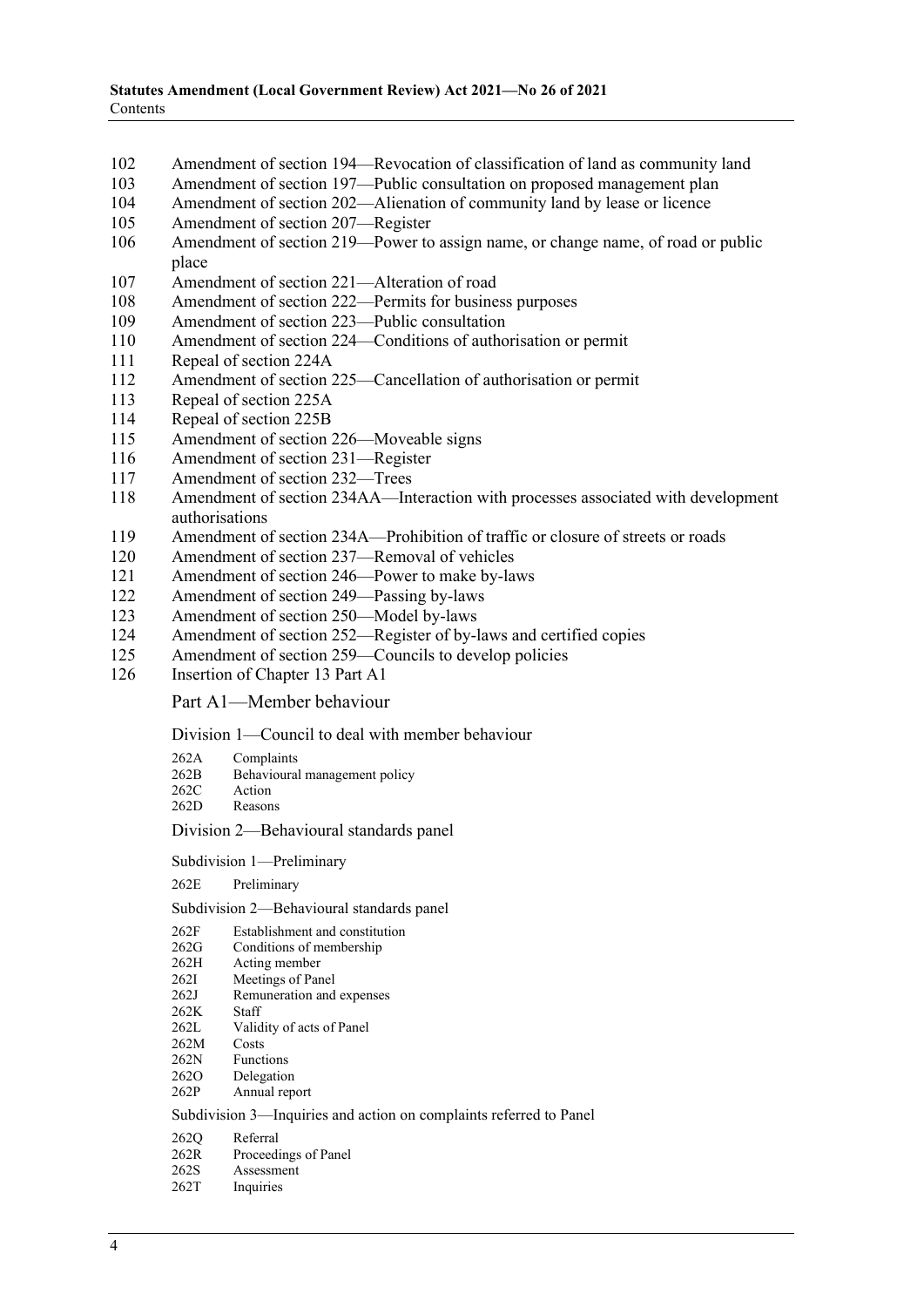- 262U Powers relating to inquiries<br>262V Dispute resolution
- 262V Dispute resolution<br>262W Action
- 262W Action<br>262X Reports
- Reports on inquiries
- [Amendment of heading to Chapter 13 Part 1](#page-73-0)
- [Repeal of section 263](#page-73-1)<br>129 Amendment of section
- [Amendment of section 263A—Investigations by Ombudsman](#page-73-2)
- [Amendment of section 263B—Outcome of Ombudsman investigation](#page-73-3)<br>131 Amendment of section 264—Complaint lodged with SACAT
- [Amendment of section 264—Complaint lodged with SACAT](#page-74-0)
- [Amendment of section 265—Hearing by SACAT](#page-75-0)
- [Amendment of section 267—Outcome of proceedings](#page-75-1)<br>134 Repeal of section 269
- [Repeal of section 269](#page-75-2)<br>135 Amendment of section
- [Amendment of section 270—Procedures for review of decisions and requests for services](#page-75-3)
- [Amendment of section 273—Action on report](#page-76-0)<br>137 Amendment of section 279—Service of docum
- [Amendment of section 279—Service of documents by councils etc](#page-76-1)
- [Amendment of section 280—Service of documents on councils](#page-76-2)
- [Amendment of section 303—Regulations](#page-77-0)
- [Amendment of Schedule 1A—Implementation of Stormwater Management Agreement](#page-77-1) 141 Amendment of Schedule 2—Provisions applicable to subsidiaries
- [Amendment of Schedule 2—Provisions applicable to subsidiaries](#page-77-2)
- [Amendment of Schedule 3—Register of Interests—Form of returns](#page-77-3)<br>143 Amendment of Schedule 4—Material to be included in annual repor
- [Amendment of Schedule 4—Material to be included in annual report of council](#page-79-0)
- [Amendment of Schedule 5—Documents to be made available by councils](#page-79-1)
- [Amendment of Schedule 8—Provisions relating to specific land](#page-79-2)
- [Insertion of Schedule 9](#page-80-0)

#### Schedule 9—Suspension of members

- Suspension of members
- [Transitional provisions](#page-81-0)

#### Part 3—Amendment of *[Local Government \(Elections\) Act](#page-82-0) 1999*

- [Amendment of section 4—Preliminary](#page-82-1)
- [Substitution of section 5](#page-82-2)<br>5 Periodic elections
- Periodic elections [Amendment of section 6—Supplementary elections](#page-82-3)<br>151 Insertion of section 6A
- - [Insertion of section 6A](#page-84-0)<br>6A Filling vacancy in Filling vacancy in certain circumstances
- [Amendment of section 7—Failure of election in certain cases](#page-85-0)
- [Amendment of section 8—Failure or avoidance of supplementary election](#page-86-0)
- [Amendment of section 9—Council may hold polls](#page-86-1)
- [Amendment of section 13A—Information, education and publicity for general election](#page-86-2)
- [Amendment of section 15—Voters roll](#page-86-3)
- [Amendment of section 17—Entitlement to stand for election](#page-87-0)
- [Amendment of section 19A—Publication of candidate profiles](#page-87-1)
- [Substitution of section 21](#page-88-0)<br> $\frac{21}{21}$  Publication etc of va
- Publication etc of valid nominations
- [Amendment of section 25—Uncontested elections](#page-88-1)
- [Amendment of section 27—Publication of electoral material](#page-89-0)
- [Amendment of section 28—Publication of misleading material](#page-90-0)
- [Amendment of section 29—Ballot papers](#page-90-1)
- [Amendment of section 31—Special arrangements for issue of voting papers](#page-90-2)
- [Amendment of section 35—Special arrangements for issue of voting papers](#page-90-3)
- [Substitution of heading to Part 9](#page-91-0)
- [Amendment of section 37—Postal voting to be used](#page-91-1)
- [Amendment of section 38—Notice of use of postal voting](#page-91-2)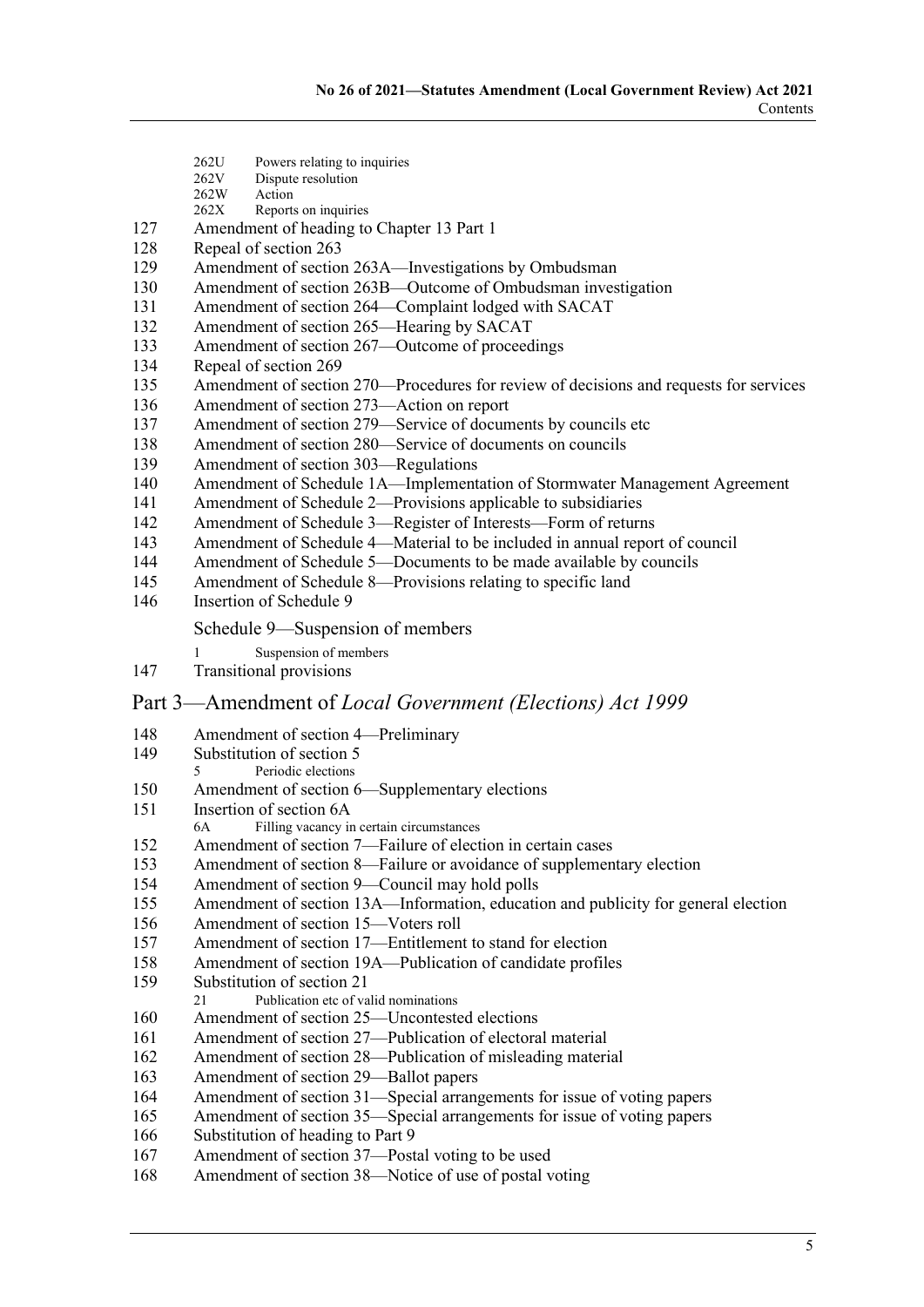- 169 [Amendment of section 39—Issue of postal voting papers](#page-91-3)<br>170 Insertion of section 41A
- [Insertion of section 41A](#page-92-0)<br>41A Assisted voting
- Assisted voting
- 171 [Amendment of section 43—Issue of fresh postal voting papers](#page-93-0)
- 172 [Amendment of section 47—Arranging postal papers](#page-93-1)
- 173 [Amendment of section 48—Method of counting and provisional declarations](#page-94-0)
- 174 [Amendment of section 55A—Filling vacancy if successful candidate dies](#page-95-0)<br>175 Amendment of section 57—Violence, intimidation, bribery etc
- [Amendment of section 57—Violence, intimidation, bribery etc](#page-96-0)
- 176 [Insertion of section 69A](#page-96-1)<br>69A Electoral Commiss
- Electoral Commissioner may lodge petition
- 177 [Amendment of section 70—Procedure upon petition](#page-96-2)<br>178 Amendment of section 73—Illegal practices and order
- [Amendment of section 73—Illegal practices and orders that may be made](#page-96-3)
- 179 [Substitution of section 80](#page-97-0)<br>80 Returns for candidate
- Returns for candidates
- 180 [Amendment of section 81—Campaign donations returns](#page-97-1)
- 181 [Insertion of sections 81A and 81B](#page-98-0)<br>81A I are gifts returns
	- 81A Large gifts returns<br>81B Disclosure period
	- Disclosure period etc for returns
- 182 [Amendment of section 82—Certain gifts not to be received](#page-99-0)
- 183 [Amendment of section 83—Inability to complete return](#page-99-1)<br>184 Amendment of section 84—Amendment of return
- [Amendment of section 84—Amendment of return](#page-99-2)
- 185 [Amendment of section 86—Failure to comply with Division](#page-100-0)
- 186 [Amendment of section 87—Public inspection of returns](#page-100-1)
- 187 [Amendment of section 89—Requirement to keep proper records](#page-100-2)
- 188 [Amendment of section 91A—Conduct of council during election period](#page-101-0)<br>189 Amendment of section 93—Regulations
- [Amendment of section 93—Regulations](#page-101-1)

## Part 4—Amendment of *[City of Adelaide Act](#page-101-2) 1998*

- 190 [Amendment of section 4—Interpretation](#page-101-3)
- 191 [Amendment of section 20—Constitution of Council](#page-101-4)<br>192 Amendment of section 21—Lord Mayor
- 192 [Amendment of section 21—Lord Mayor](#page-102-0)<br>193 Amendment of section 22—Members
- 193 [Amendment of section 22—Members](#page-102-1)<br>194 Amendment of section 24—Allowanc
- [Amendment of section 24—Allowances](#page-103-0)
- 195 [Amendment of section 27—Role of chief executive officer](#page-103-1)
- 196 [Amendment of Schedule 1—Special provisions for elections and polls](#page-104-0)
- Part 5—Amendment of *[Crown Land Management Act](#page-111-0) 2009*
- 197 [Insertion of section 20A](#page-111-1)<br>20A<br>Revocation of dedi Revocation of dedicated land classified as community land

## Part 6—Amendment of *[Equal Opportunity Act](#page-112-0) 1984*

198 [Amendment of section 87—Sexual harassment](#page-112-1)

# Part 7—Amendment of *[Independent Commissioner Against Corruption](#page-112-2)  Act [2012](#page-112-2)*

## 199 [Amendment of section 5—Corruption, misconduct and maladministration](#page-112-3)

# Part 8—Amendment of *[Planning, Development and Infrastructure Act](#page-113-0) 2016*

- 200 [Amendment of section 83—Panels established by joint planning boards or councils](#page-113-1)<br>201 Amendment of section 84—Panels established by Minister
- [Amendment of section 84—Panels established by Minister](#page-113-2)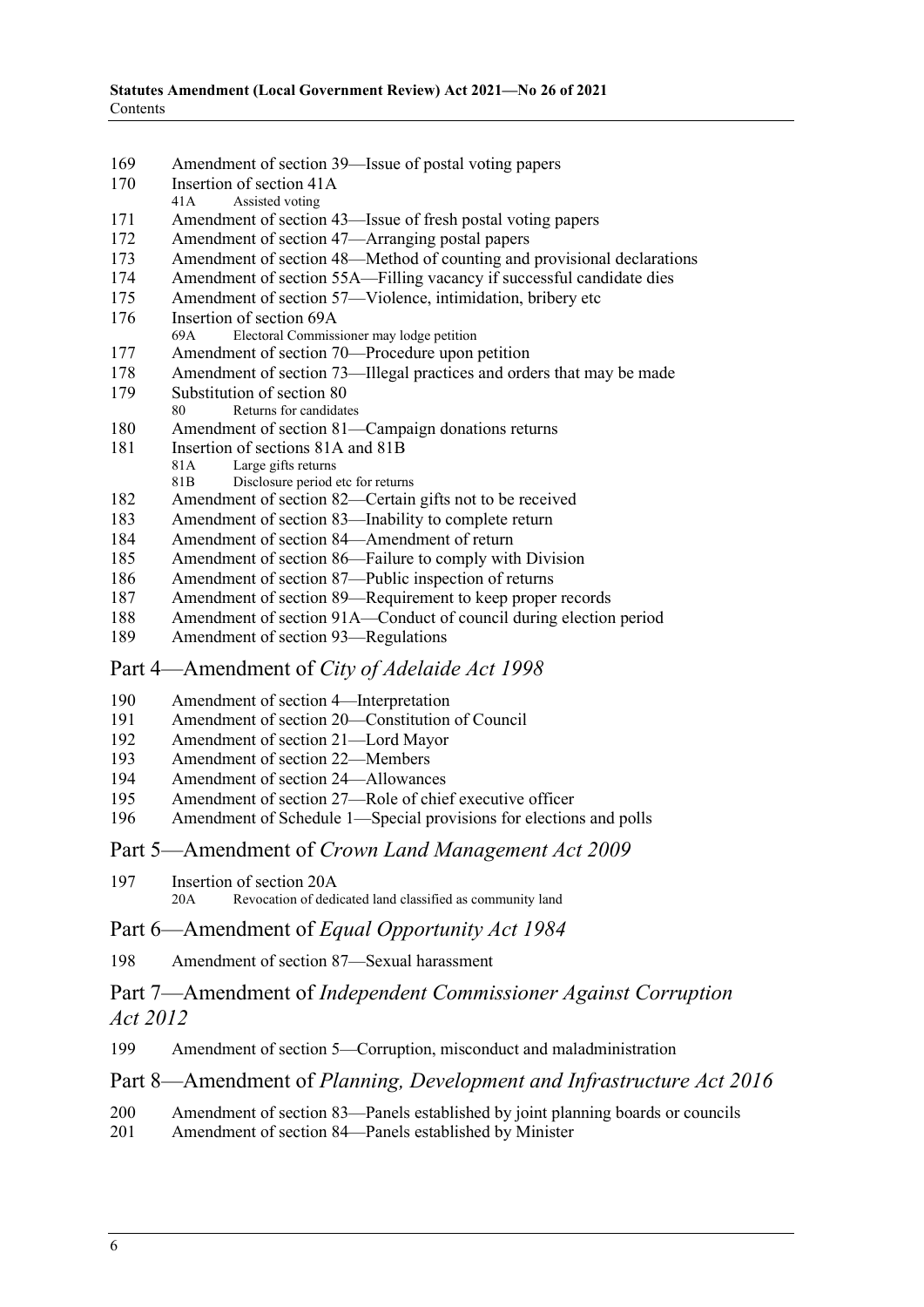# Part 9—Amendment of *[Public Finance and Audit Act](#page-113-3) 1987*

- 202 [Amendment of section 4—Interpretation](#page-113-4)
- 203 [Amendment of section 30—Obligation to assist Auditor-General](#page-113-5)<br>204 Amendment of section 32—Audit etc of publicly funded bodies a
- Amendment of section 32—Audit etc of publicly funded bodies and projects and local [government indemnity schemes](#page-113-6)
- 205 [Amendment of section 34—Powers of Auditor-General to obtain information](#page-115-0)<br>206 Amendment of section 36—Auditor-General's annual report
- [Amendment of section 36—Auditor-General's annual report](#page-116-0)

Part 10—Amendment of *[South Australian Local Government Grants](#page-116-1)  [Commission Act](#page-116-1) 1992*

207 [Amendment of section 19—Information to be supplied to Commission](#page-116-2)

## <span id="page-6-0"></span>**The Parliament of South Australia enacts as follows:**

# **Part 1—Preliminary**

## <span id="page-6-1"></span>**1—Short title**

This Act may be cited as the *Statutes Amendment (Local Government Review) Act 2021*.

## <span id="page-6-2"></span>**2—Commencement**

- (1) This Act comes into operation on a day to be fixed by proclamation.
- (2) Section 7(5) of the *[Acts Interpretation Act](http://www.legislation.sa.gov.au/index.aspx?action=legref&type=act&legtitle=Acts%20Interpretation%20Act%201915) 1915* does not apply to this Act.

#### <span id="page-6-3"></span>**3—Amendment provisions**

In this Act, a provision under a heading referring to the amendment of a specified Act amends the Act so specified.

# <span id="page-6-4"></span>**Part 2—Amendment of** *Local Government Act 1999*

## <span id="page-6-5"></span>**4—Amendment of section 3—Objects**

Section 3(f)—after "communities" insert:

and to provide for appropriate financial contributions by ratepayers to those services and facilities

## <span id="page-6-6"></span>**5—Amendment of section 4—Interpretation**

(1) Section 4(1)—after the definition of *authorised person* insert:

*behavioural management policy*—see section 262B(1);

*behavioural standards* means the standards of behaviour to be observed by members of councils published under Chapter 5 Part 4 Division 2;

*Behavioural Standards Panel* or *Panel* means the Behavioural Standards Panel established under Chapter 13 Part A1 Division 2;

*behavioural support policy*—see section 75F(1);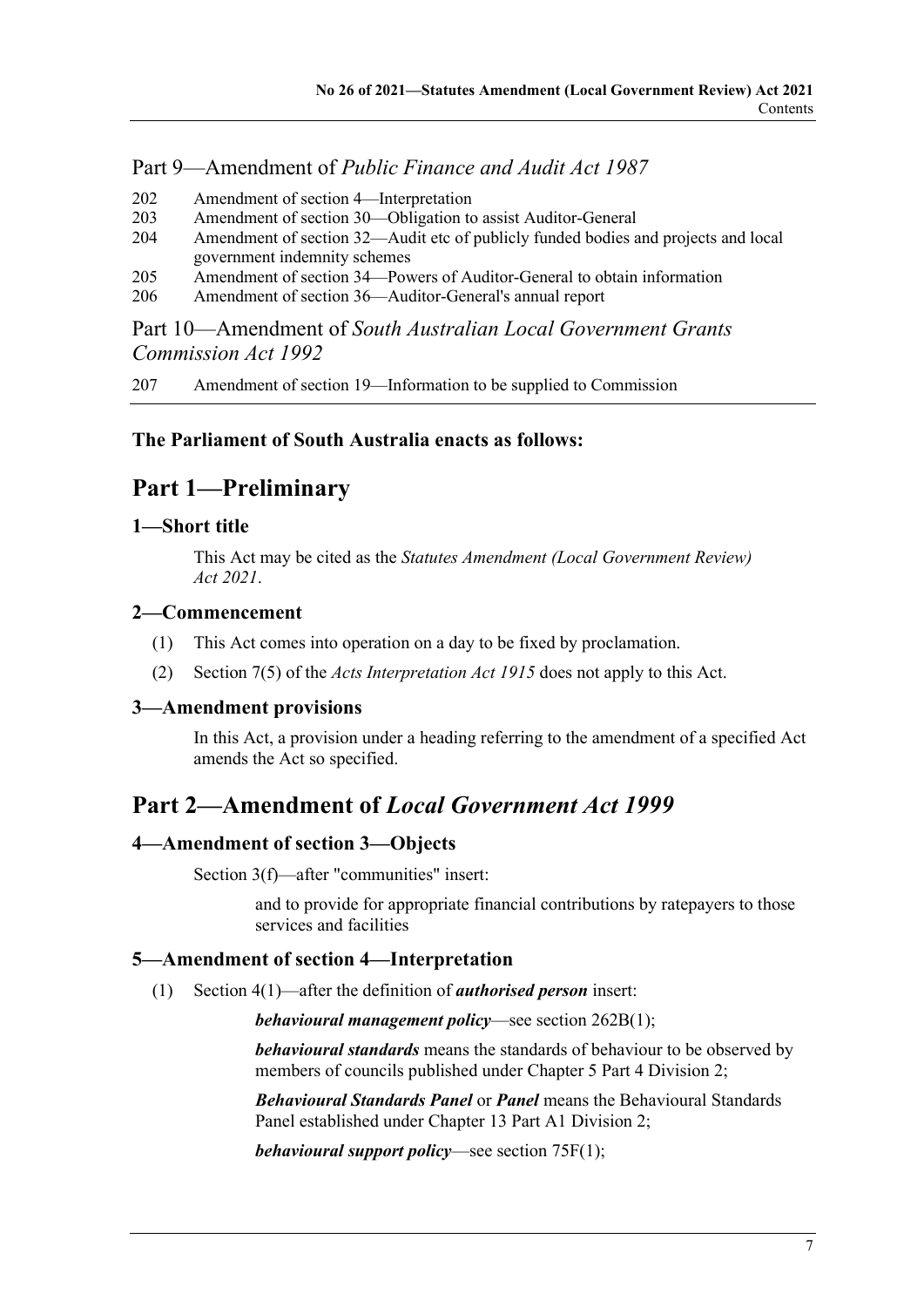(2) Section 4(1), definition of *Commission*—delete the definition and substitute:

*Commission* or *South Australian Local Government Boundaries Commission* means the South Australian Local Government Grants Commission established under the *[South Australian Local Government](http://www.legislation.sa.gov.au/index.aspx?action=legref&type=act&legtitle=South%20Australian%20Local%20Government%20Grants%20Commission%20Act%201992)  [Grants Commission Act](http://www.legislation.sa.gov.au/index.aspx?action=legref&type=act&legtitle=South%20Australian%20Local%20Government%20Grants%20Commission%20Act%201992) 1992*;

(3) Section 4(1)—after the definition of *Commission* insert:

*community engagement charter*—see Chapter 4 Part 5;

*community engagement policy*—see Chapter 4 Part 5;

(4) Section 4(1)—after the definition of *independent living units* insert:

#### *integrity provision* means—

- (a) in relation to members of councils—a provision of Chapter 5 Part 4 Division 1; or
- (b) in relation to employees of councils—a provision of Chapter 7 Part 4 Division 1:
- (5) Section 4(1), definition of *public consultation policies*—delete the definition
- (6) Section 4(1)—after the definition of *regional subsidiary* insert:

*registered industrial association* means an industrial association or organisation registered under a law of the State or of the Commonwealth;

(7) Section 4(1), definition of *relative*—delete the definition and substitute:

*relative* of a person means—

- (a) the spouse or domestic partner; or
- (b) a parent, step parent or remoter lineal ancestor; or
- (c) a child, step child or remoter descendant; or
- (d) a sibling or step sibling; or
- (e) any member of the person's family who resides in the person's household;
- (8) Section 4(1)—after the definition of *relative* insert:

#### *relevant audit and risk committee* means—

- (a) in relation to a council that has, with 1 or more other councils, established a regional audit and risk committee—the regional audit and risk committee; or
- (b) in relation to any other council—the council audit and risk committee;
- (9) Section 4(1), definition of *site value*—delete the definition
- (10) Section 4—before subsection (1aa) insert:
	- (1aaa) For the purposes of this Act, *public consultation* is undertaken if consultation is conducted in accordance with the relevant provisions of the community engagement charter and community engagement policy (if applicable).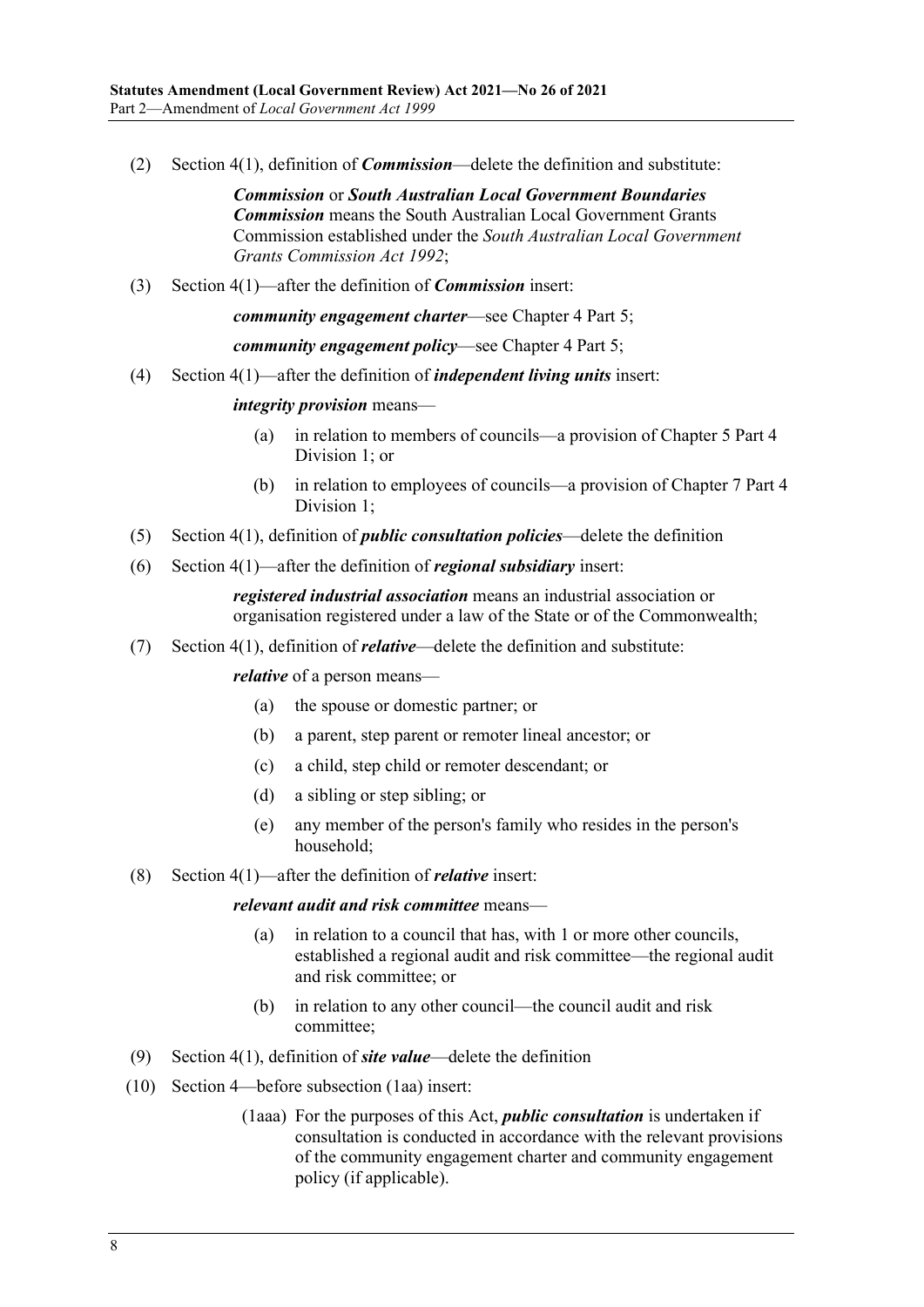(11) Section  $4(1aa)(a)(ii)(B)$ —delete "; and" and substitute:

; or

- (12) Section 4(1aa)(b)—delete paragraph (b) and substitute:
	- (b) if the community engagement charter provides for the giving of public notice under this Act—notice is published in accordance with the community engagement charter.

## <span id="page-8-0"></span>**6—Amendment of section 7—Functions of council**

- (1) Section 7(b)—delete "(including general public services or facilities (including electricity, gas and water services, and waste collection, control or disposal services or facilities), health, welfare or community services or facilities, and cultural or recreational services or facilities)"
- (2) Section 7—after paragraph (b) insert:
	- (ba) to determine the appropriate financial contribution to be made by ratepayers to the resources of the council;

#### <span id="page-8-1"></span>**7—Amendment of section 8—Principles to be observed by council**

(1) Section 8(ea)—delete "and form partnerships" and substitute:

, form partnerships and share resources

(2) Section 8(h)—after "efficiently" insert:

and council services, facilities and programs are provided effectively and efficiently

- (3) Section 8—after paragraph (i) insert:
	- (ia) seek to balance the provision of services, facilities and programs with the financial impact of the provision of those services, facilities and programs on ratepayers;

## <span id="page-8-2"></span>**8—Insertion of section 11A**

<span id="page-8-3"></span>Before section 12 insert:

## **11A—Number of members**

- (1) Despite any other provision of this Chapter, a council must not be comprised of more than 13 members, unless the council is granted an exemption certificate under section 12(11b) in connection with its most recent representation review.
- <span id="page-8-4"></span>(2) [Subsection](#page-8-3) (1) applies to a council from—
	- (a) in the case of a council that commences a representation review in accordance with section 12 after the commencement of [subsection](#page-8-3) (1) and completes the review before 1 January 2022—polling day for the periodic election next due to be held after the commencement of [subsection](#page-8-3) (1); or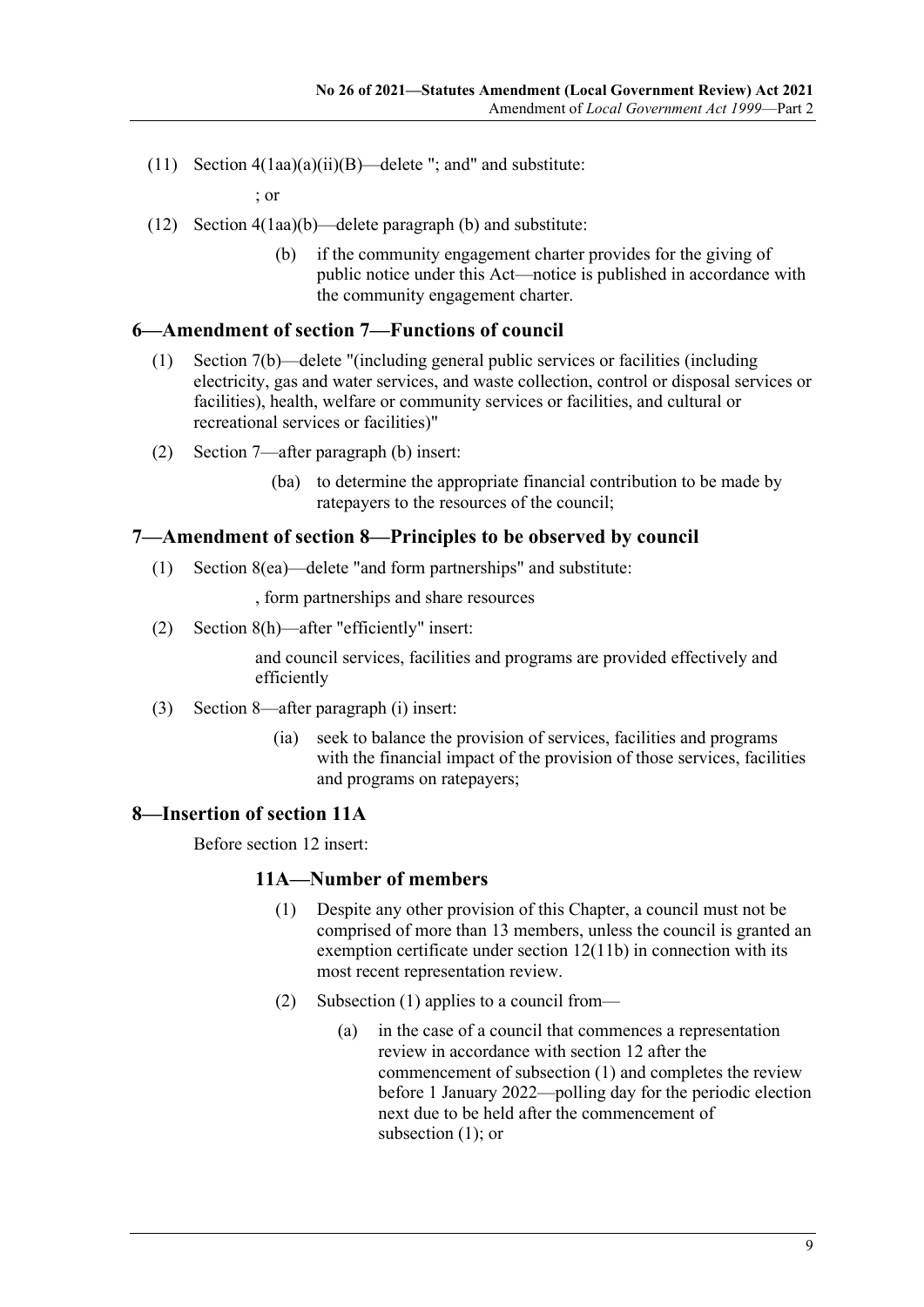- (b) in any other case—polling day for the second periodic election due to be held after the commencement of [subsection](#page-8-3)  $(1)$ .
- (3) A reference to completing a review under [subsection](#page-8-4) (2)(a) includes (if relevant) publishing any notice or notices in the Gazette under section 12(15)(b) in relation to the review.

## <span id="page-9-0"></span>**9—Amendment of section 12—Composition and wards**

- (1) Section  $12(5)$  to  $(10)$ —delete subsections  $(5)$  to  $(10)$  (inclusive) and substitute:
	- (5) A council must, in order to commence a review, initiate the preparation of a report (a *representation report*) by a person who, in the opinion of the council, is qualified to address the representation and governance issues that may arise with respect to the matters under review.
	- (6) The representation report must—
		- (a) examine the advantages and disadvantages of various options that are available to the council under subsection (1) (insofar as the various features of the composition and structure of the council are under review) and, in particular (to the extent that may be relevant)—
			- (i) examine the question of whether the number of members should be reduced; and
			- (ii) if the area of the council is divided into wards, examine the question of whether the division of the area into wards should be abolished; and
		- (b) set out any proposal that the council considers should be carried into effect under this section; and
		- (c) in respect of any such proposal—include an analysis of how the proposal relates to the principles under section  $26(1)(c)$ and the matters referred to in section 33 (to the extent that may be relevant); and
		- (d) examine such other relevant issues as the council or the person preparing the report thinks fit.
	- (7) The council must undertake public consultation on the representation report.
- <span id="page-9-1"></span>(2) Section 12(11a) to (11d)—delete subsections (11a) to (11d) (inclusive) and substitute:
	- $(11a)$  If—
		- (a) the report proposes that the composition of the council be altered so that it is constituted of more than the number of members that a council may be comprised of under section 11A(1) (the *member cap*); or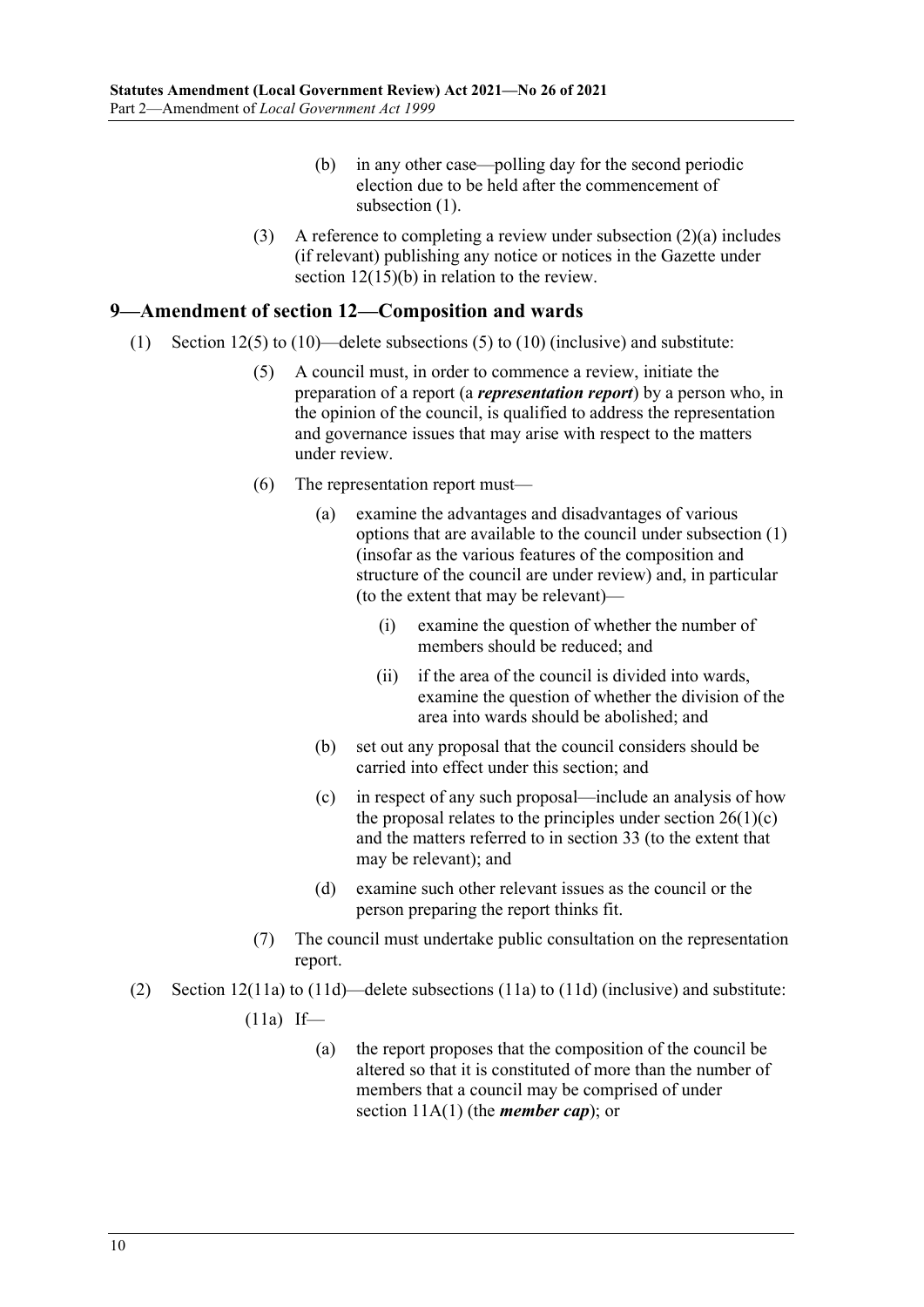(b) the council is constituted of a number of members that exceeds the member cap and the report does not propose an alteration in the composition of the council so that it is constituted of a number of members equal to or less than the member cap,

the report must be referred to the Electoral Commissioner.

- <span id="page-10-1"></span><span id="page-10-0"></span>(11b) On receipt of a report, the Electoral Commissioner must give the council a certificate authorising the referral of the report under subsection (12) (an *exemption certificate*), unless the Electoral Commissioner considers that exceptional circumstances exist that justify a refusal to give an exemption certificate to the council.
- $(11c)$  In [subsection](#page-10-0)  $(11b)$ —

*exceptional circumstances* means circumstances where the report does not—

- (a) examine the matters referred to in subsection  $(6)(a)$ ; or
- (b) set out the reasons for the council being constituted in a manner referred to in [subsection](#page-9-1)  $(11a)(a)$  or [\(b\).](#page-10-1)
- <span id="page-10-2"></span>(11d) If the Electoral Commissioner refuses to give an exemption certificate under [subsection](#page-10-0) (11b), the Electoral Commissioner must refer the matter back to the council and must provide written reasons to the council for the refusal.
- (11e) If the matter is referred back to the council under [subsection](#page-10-2) (11d), the council—
	- (a) must take such action as is necessary (including by altering the report) so that the report proposes an alteration in the composition of the council so that it is constituted of a number of members equal to or less than the member cap; and
	- (b) must comply with the requirements of subsection (7) in relation to the report (as if the report (as altered) constitutes a new report); and
	- (c) must then refer the report to the Electoral Commissioner under subsection (12).
- (3) Section 12(12)—delete ", taking into account the operation of the preceding subsection,"
- (4) Section 12(12)—after "Commissioner" insert:

(and, if relevant, provide with the report a copy of an exemption certificate given to the council)

- (5) Section 12(12a)—delete subsection (12a) and substitute:
	- (12a) The report must, if written submissions are received as part of public consultation undertaken under subsection (7), include copies of any written submissions that relate to the subject-matter of the proposal.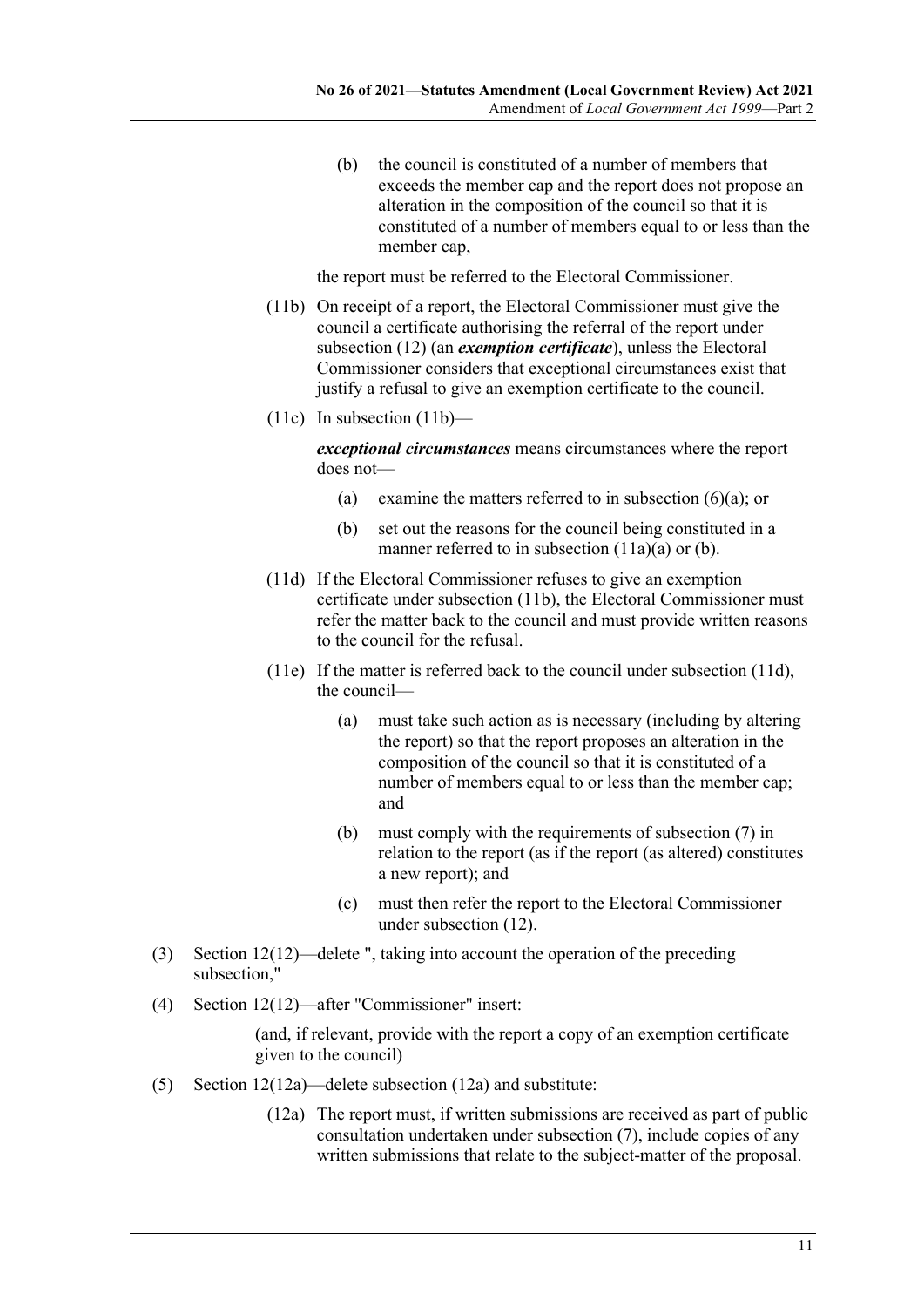- (6) Section 12(17)—delete "subsections (9) and (10)" and substitute: subsection (7)
- (7) Section 12(18a)—delete subsection (18a)
- (8) Section 12(19)(b)—delete "by the Electoral Commissioner under subsection (13)(b)" and substitute:

under subsection (11d) or (13)(b)

## <span id="page-11-0"></span>**10—Amendment of section 13—Status of council or change of various names**

Section 13(2)(ba)—delete paragraph (ba)

## <span id="page-11-1"></span>**11—Amendment of section 26—Principles**

Section 26(1)—before "Commission" insert:

South Australian Local Government Boundaries

## <span id="page-11-2"></span>**12—Amendment of section 44—Delegations**

- (1) Section 44(2)—after paragraph (b) insert:
	- (ba) to a joint planning board established under a planning agreement to which the council is a party; or
- (2) Section 44(7) and (8)—delete subsections (7) and (8)

## <span id="page-11-3"></span>**13—Amendment of section 45—Principal office**

Section 45(3)—delete "consult with its local community in accordance with its public consultation policy" and substitute:

undertake public consultation

#### <span id="page-11-4"></span>**14—Amendment of section 48—Prudential requirements for certain activities**

- (1) Section 48(5)—delete subsection (5)
- (2) Section 48(6)—delete "However, a council may take steps to prevent the disclosure of specific information" and substitute:

A council may take steps to prevent the disclosure of specific information in a report under subsection (1)

#### <span id="page-11-5"></span>**15—Amendment of section 49—Contracts and tenders policies**

Section 49(4) and (5)—delete subsections (4) and (5)

#### <span id="page-11-6"></span>**16—Substitution of Chapter 4 Part 5**

<span id="page-11-7"></span>Chapter 4 Part 5—delete the Part and substitute:

# **Part 5—Community engagement**

#### **50—Community engagement charter**

(1) The Minister may, by notice published in the Gazette and on a website determined by the Minister, establish a community engagement charter for the purposes of this Act.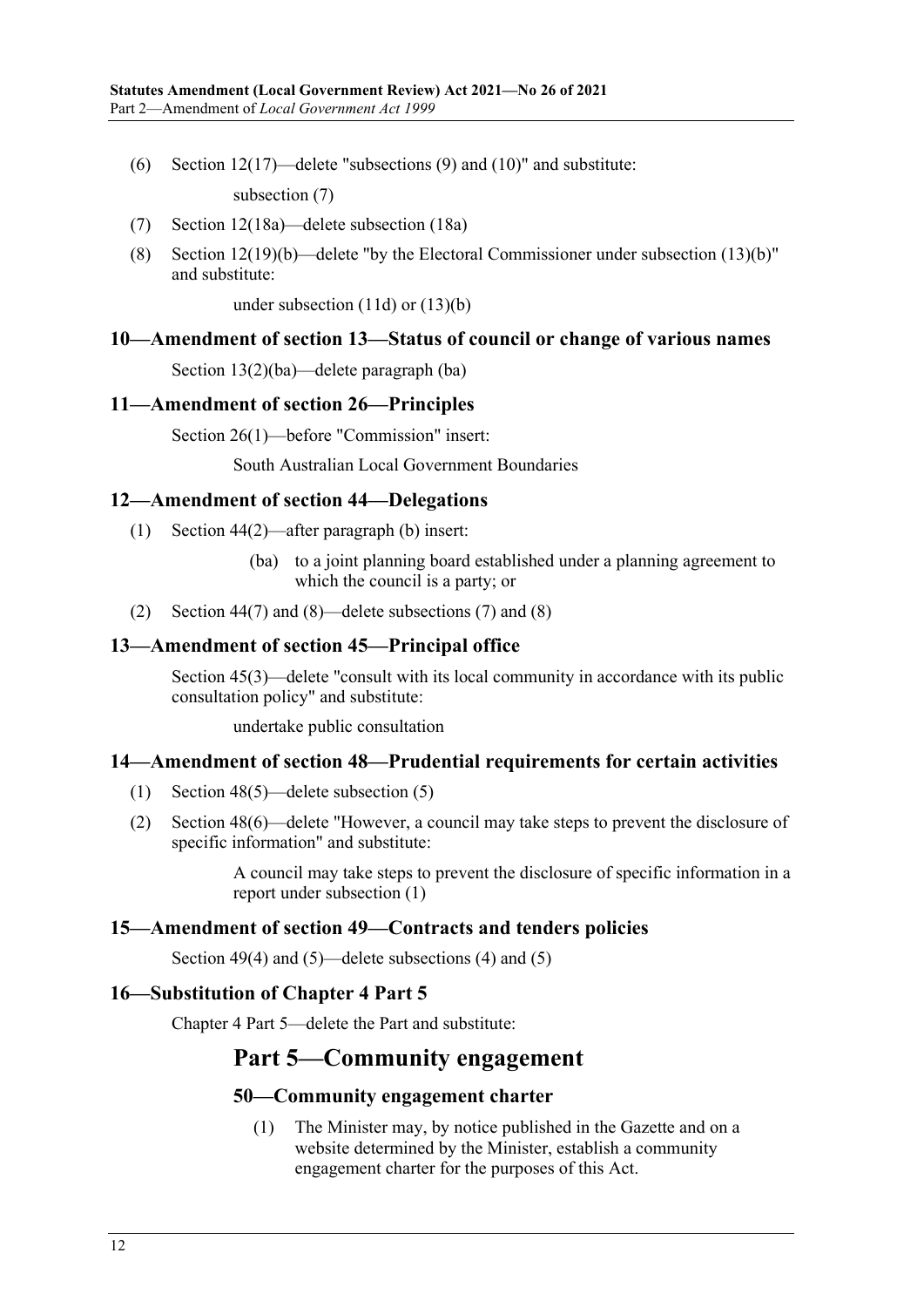- (2) The following principles must be taken into account in relation to the charter:
	- (a) members of the community should have reasonable, timely, meaningful and ongoing opportunities to gain access to information about proposed decisions, activities and processes of councils and to participate in relevant processes;
	- (b) information about issues should be in plain language, readily accessible and in a form that facilitates community participation;
	- (c) participation methods should seek to foster and encourage constructive dialogue, discussion and debate in relation to proposed decisions, activities and processes of councils;
	- (d) participation methods should be appropriate having regard to the significance and likely impact of proposed decisions, activities and processes;
	- (e) insofar as is reasonable, communities should be provided with information about how community views have been taken into account and reasons for decisions or actions of councils.
- (3) The charter—
	- (a) will relate to—
		- (i) community consultation and participation with respect to any decision, activity or process where compliance with the charter is required by this Act; and
		- (ii) any other circumstance where compliance with the charter is required by this Act; and
	- (b) may relate to any other circumstances, or provide for any other matter, determined by the Minister.
- <span id="page-12-1"></span><span id="page-12-0"></span>(4) The charter may—
	- (a) establish categories of statutory processes to which various parts of the charter will apply; and
	- (b) in relation to each category established under [paragraph](#page-12-0) (a)—
		- (i) specify mandatory requirements; and
		- (ii) set out principles and performance outcomes that are to apply to the extent that mandatory requirements are not imposed; and
	- (c) in relation to performance outcomes under [paragraph](#page-12-1) (b)(ii)—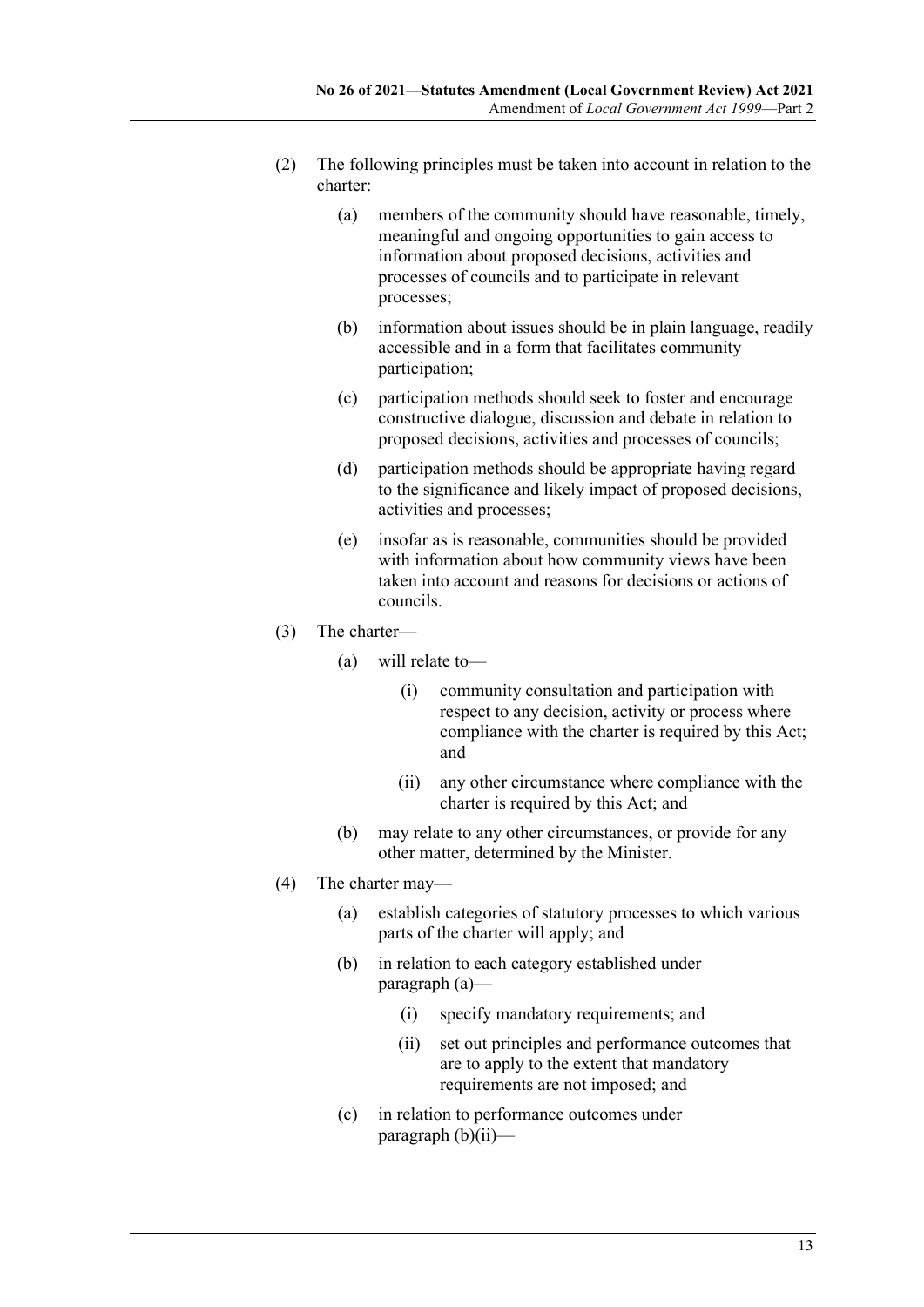- (i) provide guidance on specific measures or techniques by which the outcomes may be achieved; and
- (ii) set out measures to help evaluate whether, and to what degree, the outcomes have been achieved.
- (5) The charter may—
	- (a) be of general or limited application; and
	- (b) vary in operation according to factors stated in the charter; and
	- (c) provide for, or for the granting by the Minister of, exemptions (conditional or unconditional) from specified provisions of the charter.
- <span id="page-13-1"></span>(6) The Minister may, by further notice published in the Gazette and on the website referred to in [subsection](#page-11-7) (1), vary or substitute the charter.
- (7) The Minister must, before establishing, varying or substituting the charter—
	- (a) consult with the LGA; and
	- (b) undertake such other consultation as the Minister thinks fit,

on the charter, variation or substitute charter (as the case may be).

- <span id="page-13-0"></span>(8) An entity to which the charter applies must—
	- (a) comply with any mandatory requirement that applies in a relevant case; and
	- (b) to the extent that [paragraph](#page-13-0) (a) does not apply, have regard to, and seek to achieve, any principles or performance outcomes that apply in a relevant case.
- (9) A notice published under [subsection](#page-11-7) (1) or [\(6\)](#page-13-1) may come into operation on the day on which it is published or on a later day or days specified in the notice.
- (10) Sections 10 (other than subsection (1)) and 10A of the *[Subordinate](http://www.legislation.sa.gov.au/index.aspx?action=legref&type=act&legtitle=Subordinate%20Legislation%20Act%201978)  [Legislation Act](http://www.legislation.sa.gov.au/index.aspx?action=legref&type=act&legtitle=Subordinate%20Legislation%20Act%201978) 1978* apply to a notice published under [subsection](#page-11-7) (1) or [\(6\)](#page-13-1) (and a reference in those provisions to a regulation will be taken to be a reference to a notice published under [subsection](#page-11-7) (1) or [\(6\)](#page-13-1) (as the case requires)).

## **50A—Council community engagement policy**

(1) A council must prepare and adopt a policy relating to community engagement for the purposes of this Act (a *community engagement policy*).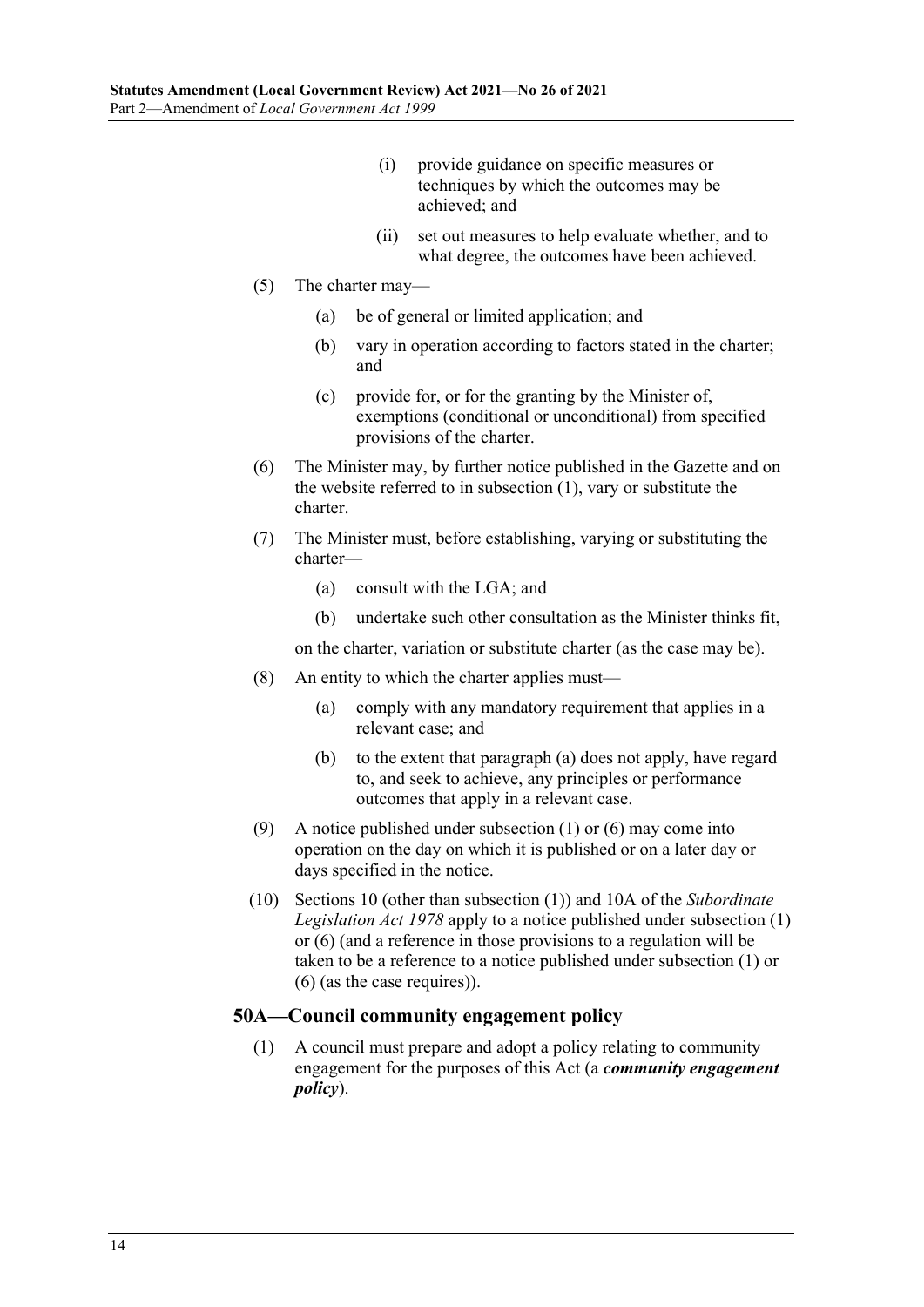- (2) The policy may—
	- (a) in relation to any decision, activity or process in respect of which the community engagement charter prescribes requirements, principles or performance outcomes applying to community consultation and participation (relating to the decision, activity or process), make additional provision (not inconsistent with the charter) specifying how the council will—
		- (i) comply with the requirements in a relevant case; or
		- (ii) seek to achieve the principles or performance outcomes in a relevant case; and
	- (b) in relation to any other decision, activity or process of the council, provide for community consultation and participation in relation to the decision, activity or process.
- (3) The policy must be consistent with, and comply with any requirements specified by, the community engagement charter.
- (4) The policy may—
	- (a) be of general or limited application; and
	- (b) vary in operation according to factors stated in the policy; and
	- (c) provide for, or for the granting by the council of, exemptions (conditional or unconditional) from specified provisions of the policy.
- (5) A council may from time to time alter a community engagement policy, or substitute a new policy.
- (6) Before a council—
	- (a) adopts a community engagement policy; or
	- (b) alters, or substitutes, a community engagement policy,

the council must undertake public consultation on the community engagement policy, alteration or substituted policy (as the case may be).

#### <span id="page-14-0"></span>**17—Amendment of section 51—Principal member of council**

- (1) Section 51(1) and (2)—delete subsections (1) and (2) and substitute:
	- (1) A council must be constituted on the basis that the principal member is to be appointed<sup>1</sup> or elected as a representative of the area as a whole (in which case the principal member is to be called a mayor).
- (2) Section 51(3)—delete subsection (3) and substitute:
	- (3) If the council so resolves, there may also be a deputy mayor.
- (3) Section 51(4)—delete "or deputy chairperson"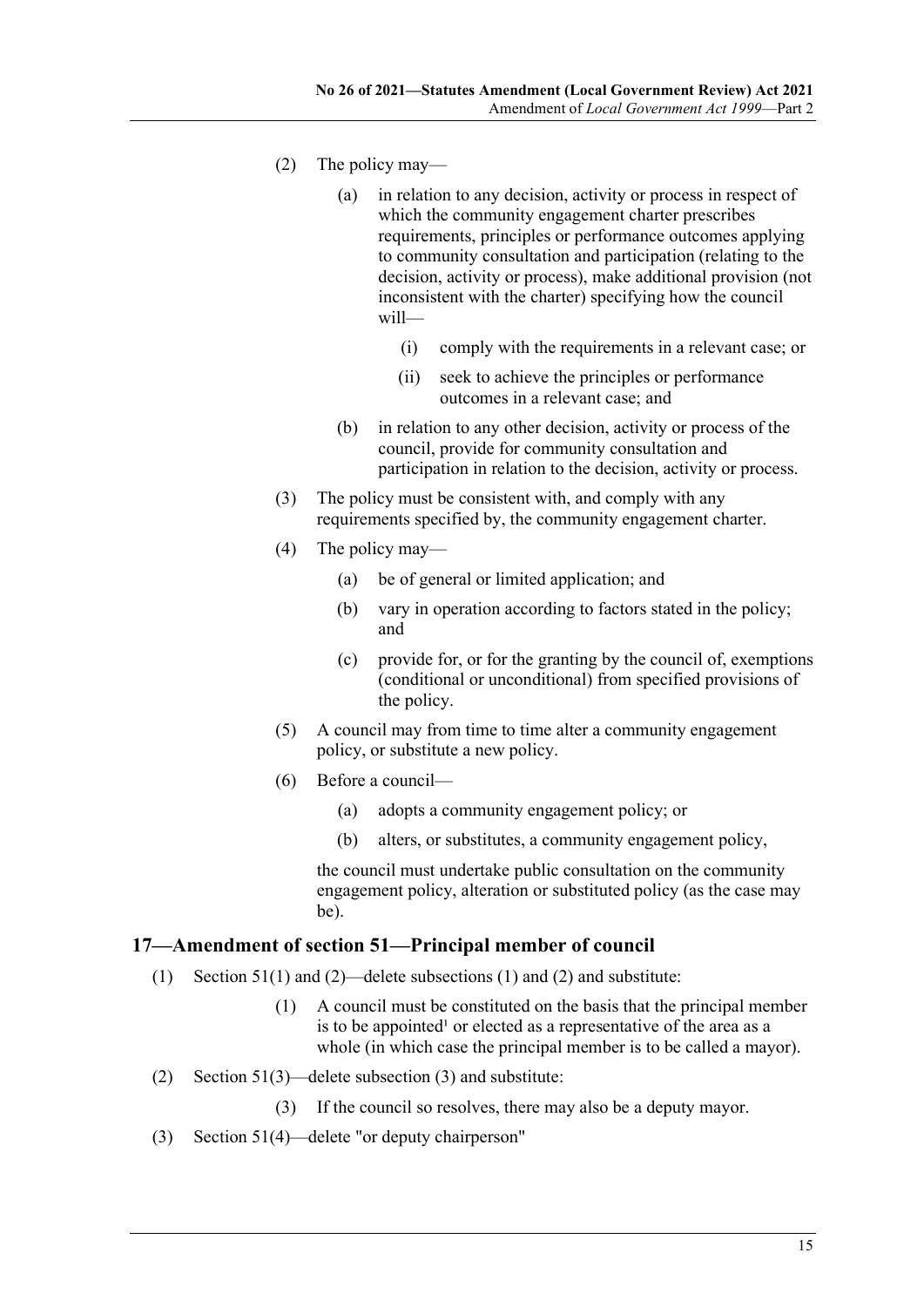(4) Section 51(5)—delete "chairperson, deputy mayor or deputy chairperson" and substitute:

deputy mayor

- (5) Section 51(6) and (7)—delete subsections (6) and (7) and substitute:
	- (6) In the absence of the mayor, a deputy mayor may act in the office of mayor.
	- (7) If the mayor is absent from official duties and there is no deputy mayor, or the deputy mayor is not available to act in the office of mayor, a member chosen by the council may act in the office of mayor during the relevant period.

#### <span id="page-15-0"></span>**18—Amendment of section 54—Casual vacancies**

- (1) Section  $54(1)(g)$ —delete paragraph (g)
- (2) Section  $54(1)(k)$ —delete "a court order" and substitute:

an order of a court or SACAT

- (3) Section  $54(2a)(b)(ii)$ —delete subparagraph (ii) and substitute:
	- (ii) the conclusion of the election falls within 12 months before polling day for—
		- (A) a periodic election; or
		- (B) a general election (other than a periodic election) if the date of that polling day is known at the time of the occurrence of the vacancy.
- (4) Section 54(4)—delete "Division 2 of Part 4 of this Chapter or"

#### <span id="page-15-1"></span>**19—Amendment of section 55—Specific requirements if member disqualified**

- (1) Section 55(a)—delete "62 or"
- (2) Section 55(b)—delete "62" and substitute:

68, 80A, 80B

(3) Section 55, penalty provision—delete "\$5 000" and substitute:

\$15 000

#### <span id="page-15-2"></span>**20—Insertion of section 55A**

<span id="page-15-3"></span>After section 55 insert:

#### **55A—Leave of absence—council member contesting election**

(1) If a person holding office as a member of a council stands as a candidate for election as a member of the Parliament of the State, the member will be taken to have been granted leave of absence from the office of member of the council from the date on which nominations for the election close until the result of the election is publicly declared.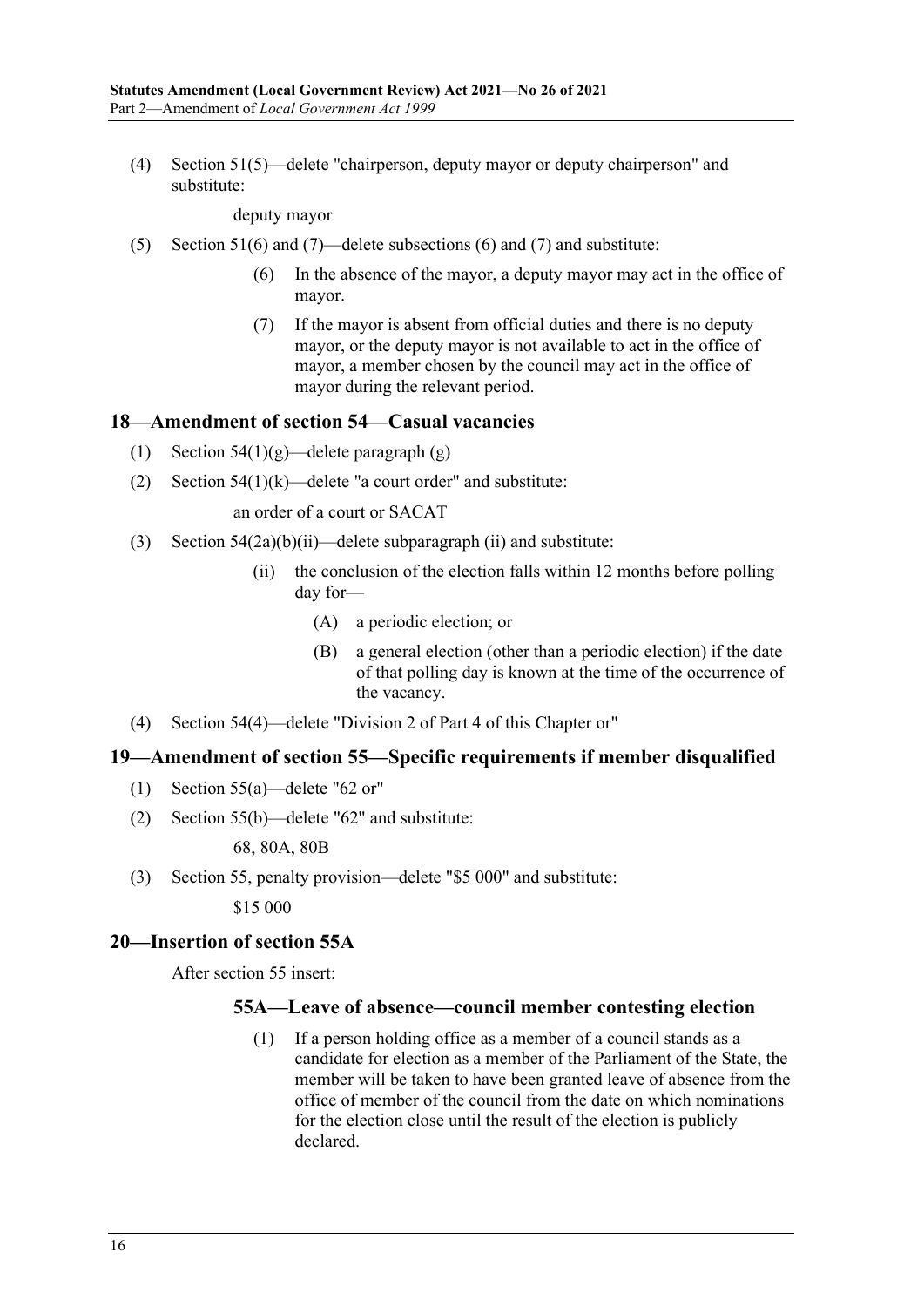- (2) Leave of absence under [subsection](#page-15-3) (1) extends to all other offices held in the person's capacity as a member of the council or by virtue of being a member of the council.
- (3) [Subsection](#page-15-3) (1) does not apply if the nomination of a member of a council as a candidate for election is revoked (as a result of the member's withdrawal of their consent to stand as a candidate).
- (4) Despite any other Act or law, or any determination of the Remuneration Tribunal, a member of a council who is taken to have been granted leave of absence in accordance with this section is not entitled to receive any allowance in respect of the member's office, or reimbursement of expenses that the member would otherwise be entitled to under this Act, for the period of leave.
- (5) A person who is taken to have been granted leave of absence from the office of member of a council under this section must not, during the period of leave—
	- (a) use any facility, service or other form of support provided by the council to its members to assist the members in performing or discharging official functions and duties (not being a facility, service or form of support generally provided to members of the public by the council); or
	- (b) carry out any function or duty of the office of member of the council.

Maximum penalty: \$15 000.

- (6) The following provisions apply during the period of the leave of absence of a member of a council to whom this clause applies:
	- (a) the member is not required—
		- (i) to submit a return for the purposes of the Register of Interests in accordance with Chapter 5 Part 4 Division 1 Subdivision 2; or
		- (ii) if relevant, to notify the chief executive officer of a change or variation of a kind referred to in section  $67(1)$ ,

provided that, on the cessation of the suspension, the member—

- (iii) submits any return for the purposes of the Register of Interests that the member would, but for the suspension, have been required to submit in accordance with Chapter 5 Part 4 Division 1 Subdivision 2 during the period of suspension; and
- (iv) notifies the chief executive officer of a change or variation of a kind referred to in section 67(1) of which the member would, but for the suspension, have been required to notify the chief executive officer under section 67(1) during the period of suspension;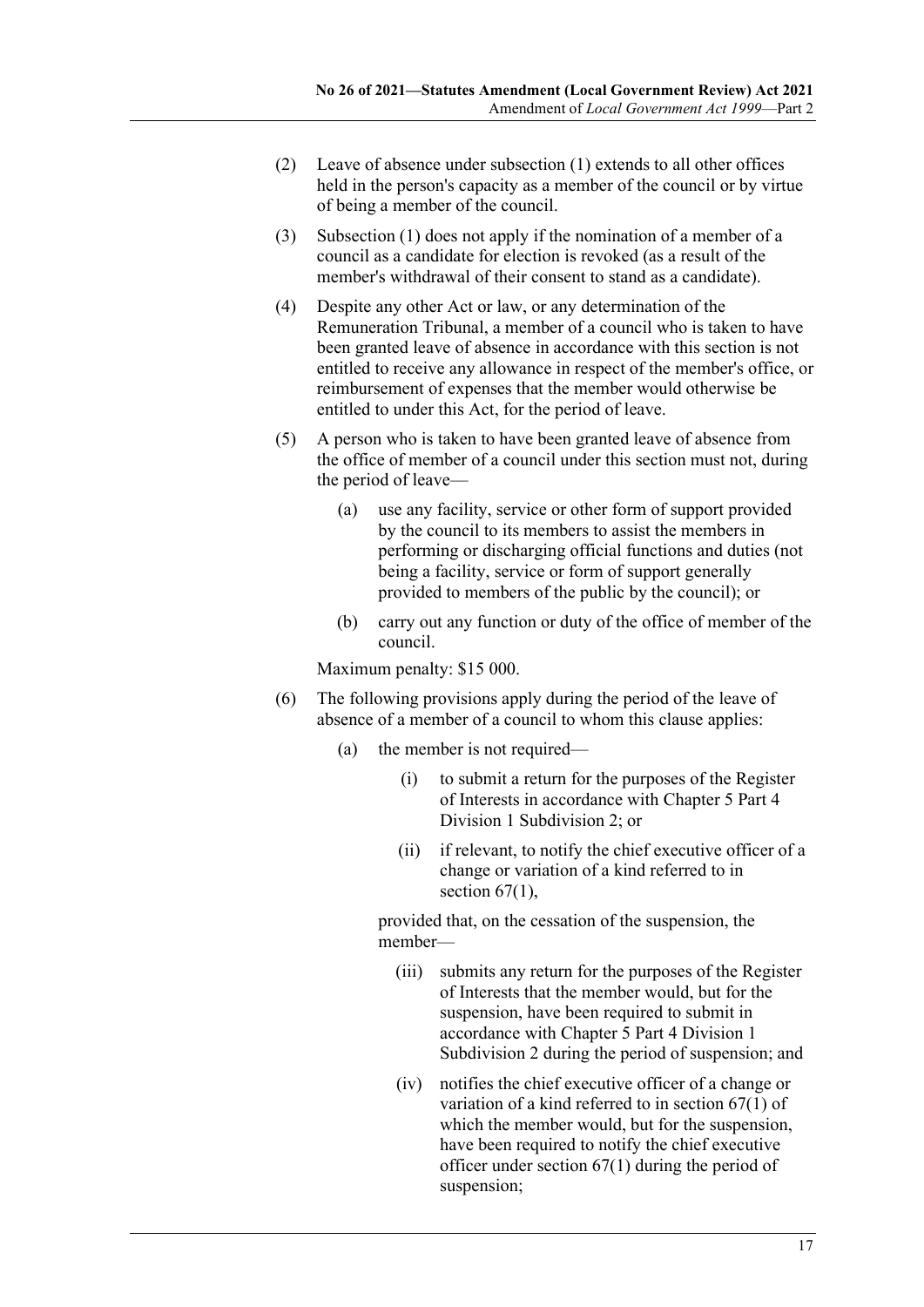(b) to avoid doubt, section  $54(1)(d)$  does not apply to the member.

## <span id="page-17-0"></span>**21—Amendment of section 58—Specific roles of principal member**

- (1) Section 58(1)—delete subsection (1) and substitute:
	- (1) Subject to this Act, the role of the principal member of a council as leader of the council is—
		- (a) to provide leadership and guidance to the council; and
		- (b) to lead the promotion of positive and constructive working relationships among members of the council; and
		- (c) to provide guidance to council members on the performance of their role, including on the exercise and performance of their official functions and duties; and
		- (d) to support council members' understanding of the separation of responsibilities between elected representatives and employees of the council; and
		- (e) to preside at meetings of the council; and
		- (f) to liaise with the chief executive officer between council meetings on the implementation of a decision of the council; and
		- (g) to act as the principal spokesperson of the council; and
		- (h) to exercise other functions of the council as the council determines; and
		- (i) to carry out the civic and ceremonial duties of the office of principal member.
- (2) Section  $58(2)$ —delete "Subsection  $(1)(c)$ " and substitute:

Subsection  $(1)(g)$ 

#### <span id="page-17-1"></span>**22—Amendment of section 59—Roles of members of councils**

- (1) Section 59(1)(a)—delete paragraph (a) and substitute:
	- (a) as a member of the governing body of the council—
		- (i) to act with integrity; and
		- (ii) to ensure positive and constructive working relationships within the council; and
		- (iii) to recognise and support the role of the principal member under the Act; and
		- (iv) to develop skills relevant to the role of a member of the council and the functions of the council as a body; and
		- (v) to participate in the deliberations and activities of the council; and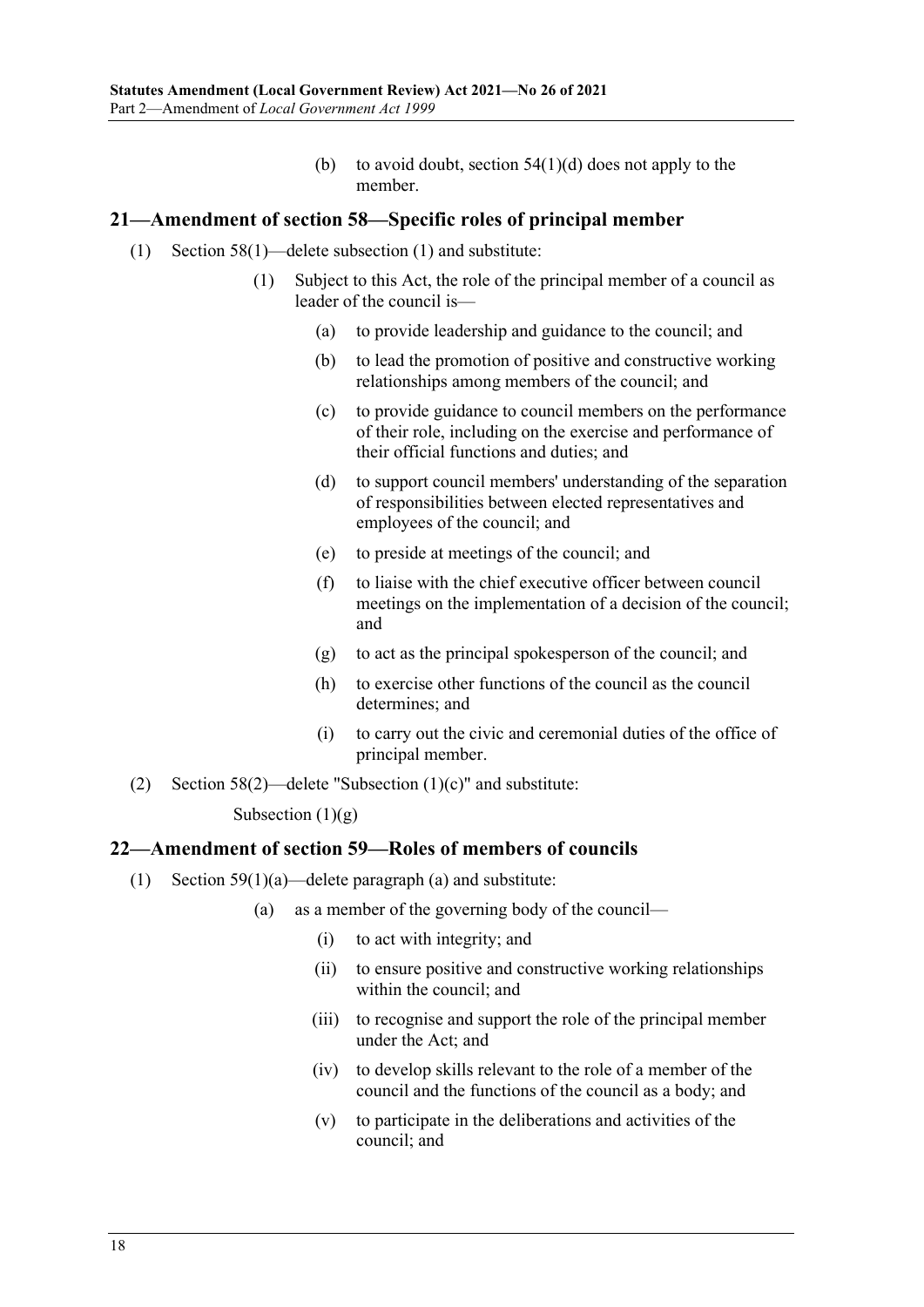- (vi) to keep the council's objectives and policies under review to ensure that they are appropriate and effective; and
- (vii) to keep the council's resource allocation, expenditure and activities, and the efficiency and effectiveness of its service delivery, under review; and
- (viii) to ensure, as far as is practicable, that the principles set out in section 8 are observed; and
- (ix) to participate in the oversight of the chief executive officer's performance under the council's contract with the chief executive officer; and
- (x) to serve the overall public interest; and
- (2) Section 59(1)(b)—after "ratepayers" insert:

of the council

## <span id="page-18-0"></span>**23—Substitution of heading to Chapter 5 Part 4**

Heading to Chapter 5 Part 4—delete the heading and substitute:

# **Part 4—Member integrity and behaviour**

## <span id="page-18-1"></span>**24—Substitution of heading to Chapter 5 Part 4 Division 1**

Heading to Chapter 5 Part 4 Division 1—delete the heading and substitute:

## **Division 1—Member integrity**

#### <span id="page-18-2"></span>**25—Insertion of Subdivision heading**

Before section 62 insert:

#### **Subdivision 1—General**

#### <span id="page-18-3"></span>**26—Amendment of section 62—General duties**

- (1) Section 62(3), penalty provision—delete the penalty provision
- (2) Section 62(4), penalty provision—delete the penalty provision
- (3) Section 62(4a)—delete subsection (4a) and substitute:
	- (4a) A member or former member of a council must not disclose information or a document—
		- (a) in relation to which there is an order of a council or council committee in effect under section 90 or 91(7) requiring the information or document to be treated confidentially; or
		- (b) that the member or former member knows, or ought reasonably to know, is information or a document that is otherwise required to be treated confidentially.
- (4) Section 62—after subsection (4b) insert:
	- (4c) A member of a council must not direct or seek to influence an employee of the council in the exercise or performance of a power or function delegated to or performed by the employee.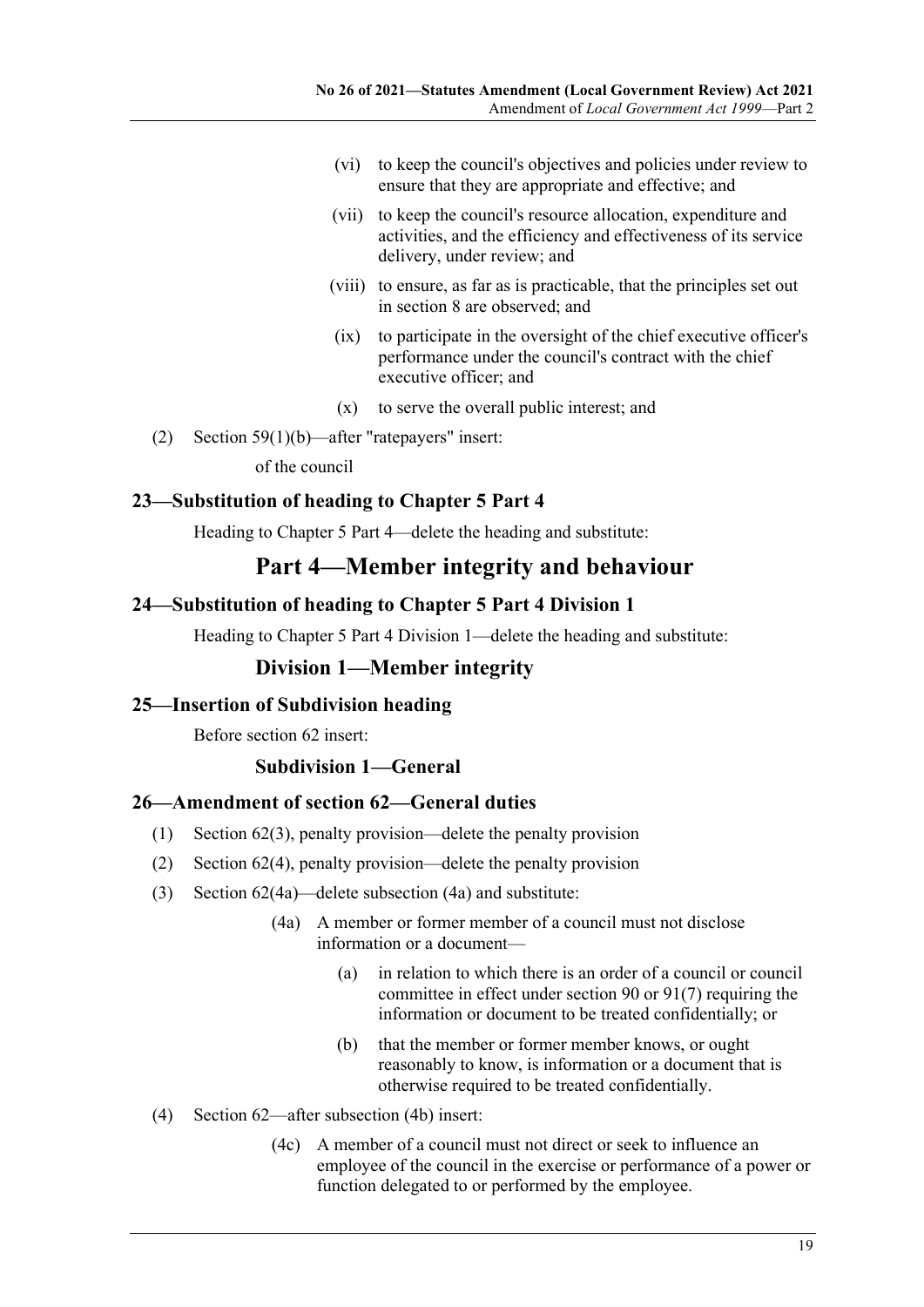- (4d) Without limiting subsection (4c), a member of a council must—
	- (a) ensure that a request for information or a document from a person engaged in the administration of the council is made in accordance with the requirements of the chief executive officer of the council; and
	- (b) ensure that a request for the performance of work or the taking of action by an employee of the council is made in accordance with the requirements of the chief executive officer of the council.
- (4e) A member of a council must comply with any requirements prescribed by the regulations relating to the conduct of members that are expressed to be integrity provisions.
- (5) Section  $62(5)$  and  $(6)$ —delete subsections (5) and (6)
- (6) Section 62(7)—delete "The" and substitute:

Subject to the regulations, the

## <span id="page-19-0"></span>**27—Repeal of section 63**

Section 63—delete the section

## <span id="page-19-1"></span>**28—Substitution of heading to Chapter 5 Part 4 Division 2**

Heading to Chapter 5 Part 4 Division 2—delete the heading and substitute:

#### **Subdivision 2—Register of Interests**

#### <span id="page-19-2"></span>**29—Amendment of Chapter 5 Part 4 Division 2**

Chapter 5 Part 4 Division 2—delete "this Division" wherever occurring and substitute in each case:

this Subdivision

#### <span id="page-19-3"></span>**30—Amendment of section 64—Interpretation**

Section 64, definition of *return period*—delete the definition

#### <span id="page-19-4"></span>**31—Amendment of section 67—Form and content of returns**

(1) Section 67(1)—delete "person related to the member" and substitute:

designated person or entity in relation to the member

- (2) Section 67(1), penalty provision—delete the penalty provision
- (3) Section 67(2)—delete "a defence to a prosecution for an offence against subsection (1) to prove" and substitute:

not a breach of subsection (1) if a member proves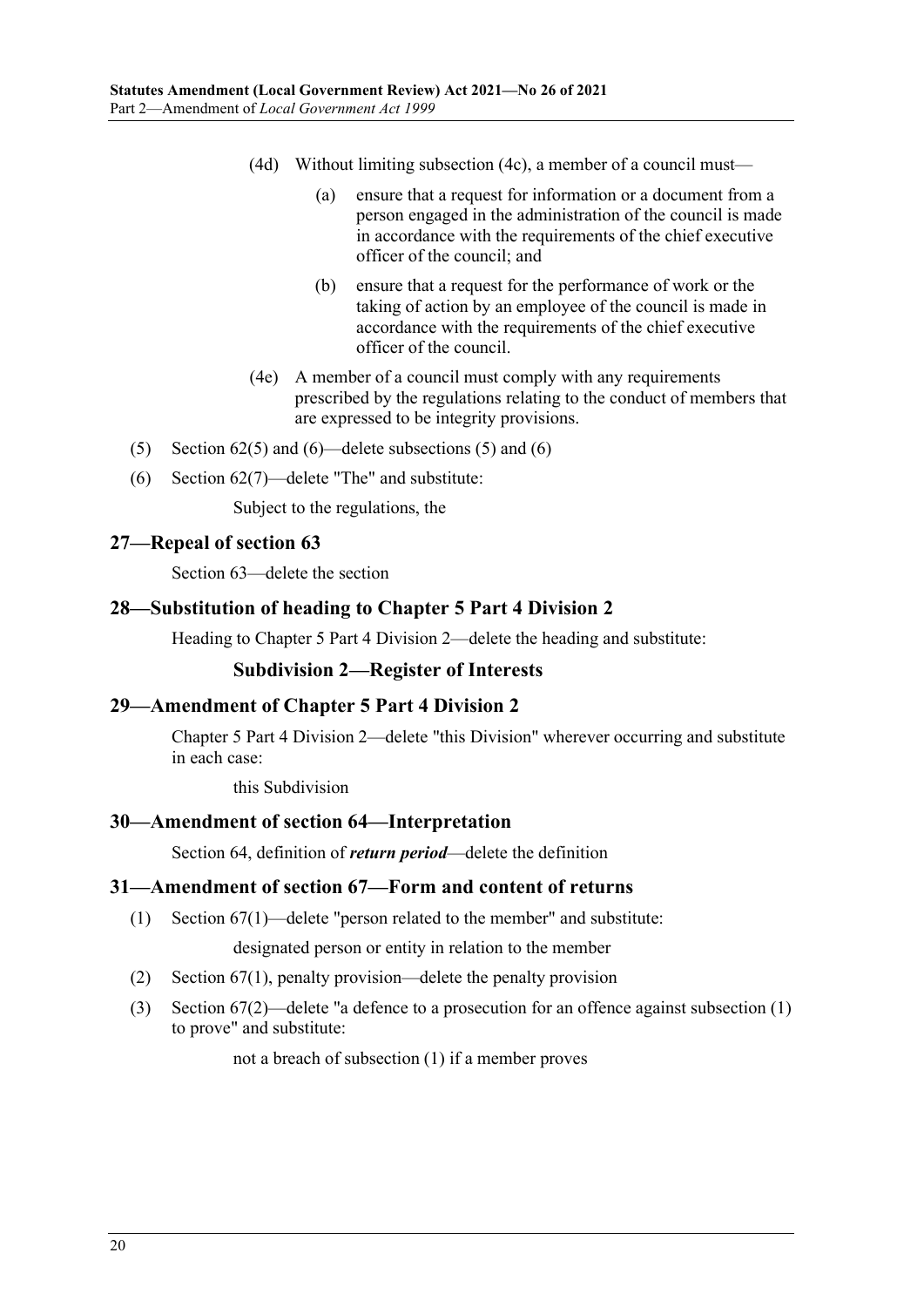## <span id="page-20-0"></span>**32—Amendment of section 68—Register of Interests**

- <span id="page-20-3"></span>(1) Section 68—after subsection (1) insert:
	- (1a) If a member of a council fails to submit a return to the chief executive officer before the expiration of 1 month from the end of the period allowed under this Subdivision for the submission of the return, the member is suspended from the office of member of the council.
	- (1b) Despite any other Act or law, or any determination of the Remuneration Tribunal, a member of a council suspended under [subsection](#page-20-3) (1a) is not entitled to an allowance under section 76 during the period of suspension.
- (2) Section 68(2)—delete "under Division 1 of Part 2 of this Chapter" and substitute:

for the member

- (3) Section 68—after subsection (3) insert:
	- (3a) If a member of a council suspended under subsection (1a) for a failure to submit a return submits (after the commencement of the suspension) to the chief executive officer of the council the return that was required to be submitted—
		- (a) the chief executive officer must immediately publish a notice on a website determined by the chief executive officer specifying the date on which the member submitted the return; and
		- (b) the suspension is taken to be revoked on the date of publication of the notice.
	- (3b) If a member of a council is suspended under subsection (1a) for a continuous period of more than the prescribed period, the council must apply to SACAT for an order disqualifying the member of the council from the office of member under this Act.
	- (3c) If a member is disqualified under [subsection](#page-20-4) (3b), the disqualification extends to all other offices held in the member's capacity as a member of the council or by virtue of being a member of the council.
	- (3d) Despite section 72, subsections (1a) and (3a) to (3c) do not apply to a member of a council subsidiary or regional subsidiary.

## <span id="page-20-4"></span><span id="page-20-1"></span>**33—Amendment of section 69—Provision of false information**

Section 69, penalty provision—delete the penalty provision

#### <span id="page-20-2"></span>**34—Amendment of section 70—Publication of Register**

- <span id="page-20-5"></span>(1) Section 70(a1)—delete subsection (a1) and substitute:
	- (a1) The chief executive officer must publish the Register on a website determined by the chief executive officer.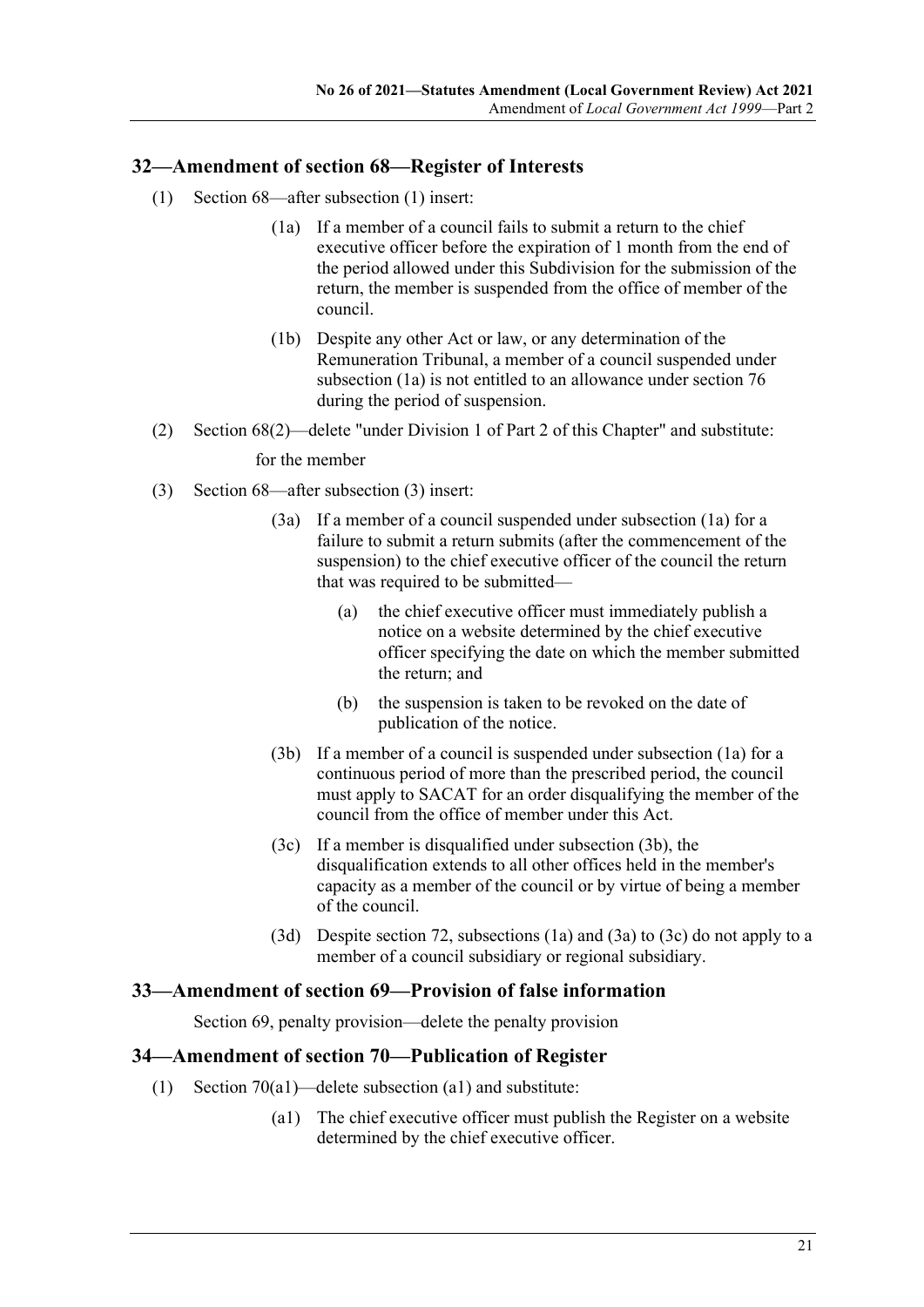- (a2) However, the chief executive officer must ensure that the following details are not published under [subsection](#page-20-5) (a1):
	- (a) a person's residential address;
	- (b) any other address suppressed from the Register under section  $68(4)(a)$ .
- (2) Section 70(1) and (2)—delete subsections (1) and (2)

## <span id="page-21-0"></span>**35—Amendment of section 71—Restrictions on publication**

Section 71(2), penalty provision—delete "\$10 000" and substitute:

\$15 000

#### <span id="page-21-1"></span>**36—Insertion of Chapter 5 Part 4 Division 1 Subdivision 3**

Chapter 5 Part 4—after section 72 insert:

#### **Subdivision 3—Gifts and benefits**

#### **72A—Register of gifts and benefits**

- (1) A member of a council must not seek out or receive a gift or benefit that is, or could reasonably be taken to be, intended or likely to create a sense of obligation to a person on the part of the member or influence the member in the performance or discharge of their functions or duties.
- <span id="page-21-2"></span>(2) If a member of a council receives a gift or benefit of an amount greater than the amount determined by the Minister (from time to time), by notice in the Gazette, the member must provide details of the gift or benefit to the chief executive officer of the council in accordance with any requirements of the chief executive officer.
- (3) The Minister must consult with the LGA before publishing a notice under [subsection](#page-21-2) (2).
- (4) The chief executive officer of a council must maintain a register of gifts and benefits received by members of the council and must ensure that the details of each gift and benefit provided under this section are included in the register.
- (5) For the purposes of this section, a gift or benefit received by a designated person or entity in relation to a member of a council will be treated as a gift or benefit (as the case requires) received by the member.
- (6) For the purposes of this section—
	- (a) 2 or more separate gifts or benefits received by a member or a designated person or entity in relation to the member from the same person during a financial year are to be treated as 1 gift or benefit (as the case requires) received by the member; and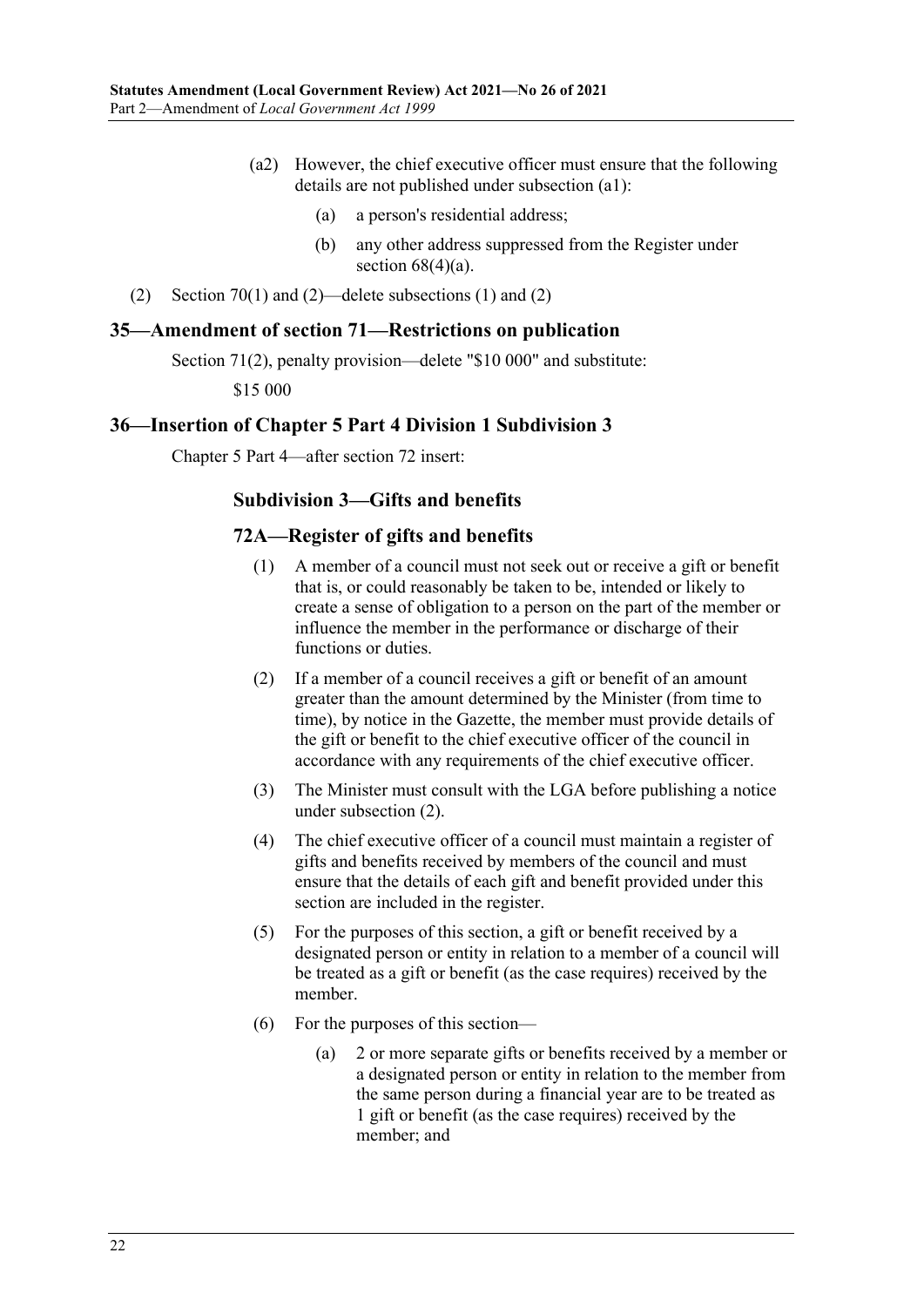- (b) 2 or more separate transactions to which a member or a designated person or entity in relation to the member is a party with the same person during a financial year under which the member or the designated person has had the use of property of the other person (whether or not being the same property) during a financial year are to be treated as 1 transaction under which the member has had the use of property of the other person during the financial year.
- (7) Unless the contrary intention appears, terms and expressions used in this section and in Schedule 3 have the same respective meanings in this section as they have in that Schedule.

## <span id="page-22-0"></span>**37—Substitution of Chapter 5 Part 4 Division 3**

Chapter 5 Part 4 Division 3—delete Division 3 and substitute:

## **Subdivision 4—Conflicts of interest**

## **73—Preliminary**

In this Subdivision—

#### *agency or instrumentality of the Crown* includes—

- (a) an administrative unit of the Public Service; and
- (b) a body corporate comprised of or including, or having a governing body comprised of or including, a Minister or Ministers of the Crown or a person or persons appointed by the Governor or a Minister or other agency or instrumentality of the Crown;

#### *conflict of interest* means—

- (a) a general conflict of interest; or
- (b) a material conflict of interest;

*general conflict of interest*—see section 74;

*material conflict of interest*—see section 75.

## <span id="page-22-1"></span>**74—General conflicts of interest**

- (1) Subject to section 75A, for the purposes of this Subdivision, a member of a council has a *general conflict of interest* in a matter to be discussed at a meeting of the council if an impartial, fair-minded person might consider that the member's private interests might result in the member acting in a manner that is contrary to their public duty.
- (2) For the purposes of [subsection](#page-22-1) (1)—

*private interests* means any direct or indirect interest of a member that does not derive from their public duty and does not include an interest that is only a matter of personal opinion or belief;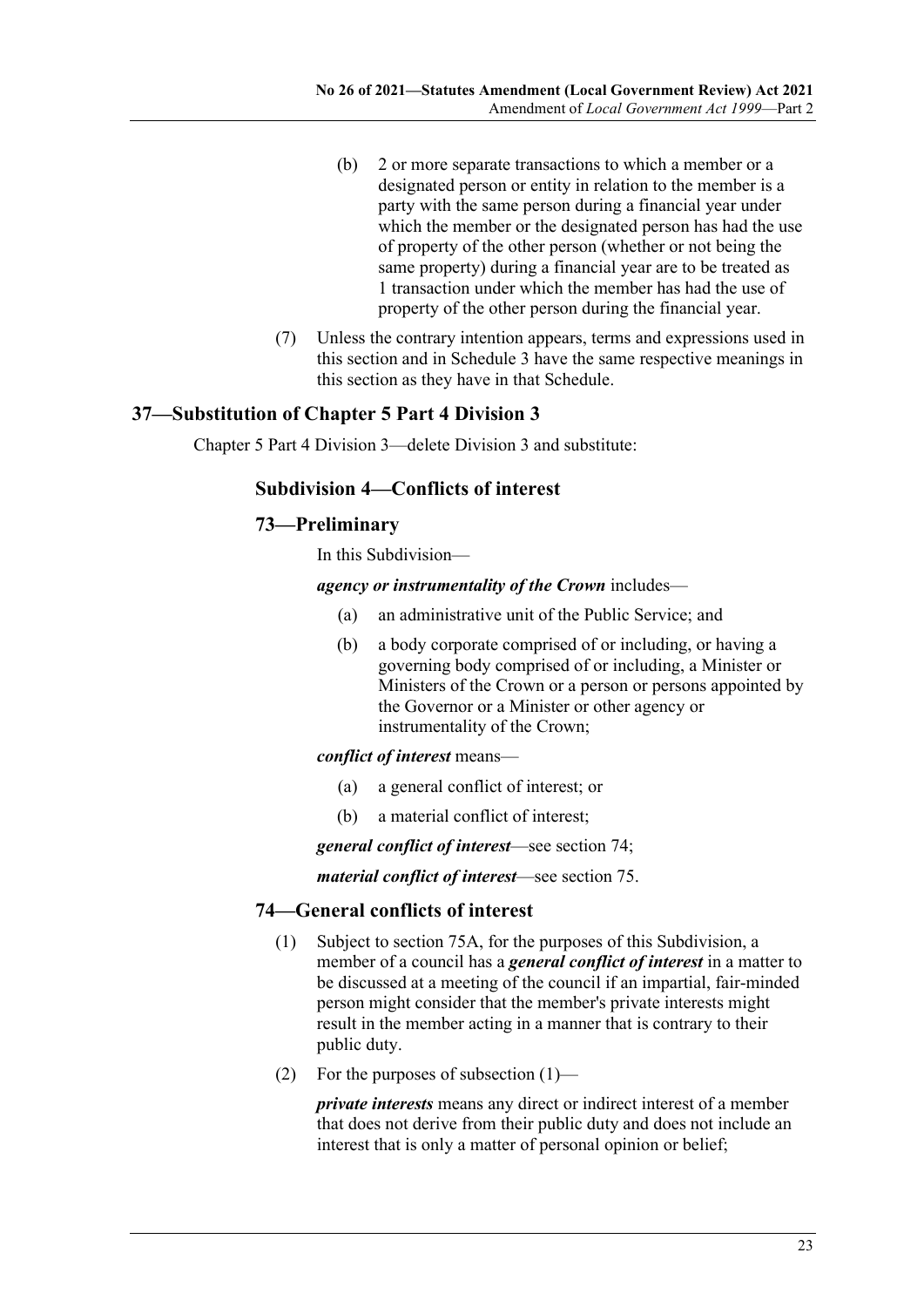*public duty* means the responsibilities and obligations that a member has to members of the public in their role as a member.

## **75—Material conflicts of interest**

- (1) Subject to section 75A, for the purposes of this Subdivision, a member of a council has a *material conflict of interest* in a matter to be discussed at a meeting of the council if any of the following persons would gain a benefit, or suffer a loss, (whether directly or indirectly and whether of a personal or pecuniary nature) depending on the outcome of the consideration of the matter at the meeting:
	- (a) the member;
	- (b) a relative of the member;
	- (c) a body corporate of which the member is a director or a member of the governing body;
	- (d) a proprietary company in which the member is a shareholder;
	- (e) a family company of the member (within the meaning of Schedule 3);
	- (f) a family trust of the member (within the meaning of Schedule 3);
	- (g) a beneficiary under a trust or an object of a discretionary trust of which the member is a trustee;
	- (h) a partner of the member;
	- (i) the employer or an employee of the member;
	- (j) a person with whom the member has entered into, is seeking to enter into, or is otherwise involved in a negotiation or tendering process in connection with entering into, an agreement for the provision of professional or other services for which the member would be entitled to receive a fee, commission or other reward;
	- (k) a person or body from whom the member has received a designated gift;
	- (l) a person of a prescribed class.
- (2) In this section—

*designated gift* means—

(a) a gift of a kind required to be disclosed in a large gifts return under Part 14 of the *[Local Government \(Elections\) Act](http://www.legislation.sa.gov.au/index.aspx?action=legref&type=act&legtitle=Local%20Government%20(Elections)%20Act%201999) 1999* relating to the last election at which the member was elected; or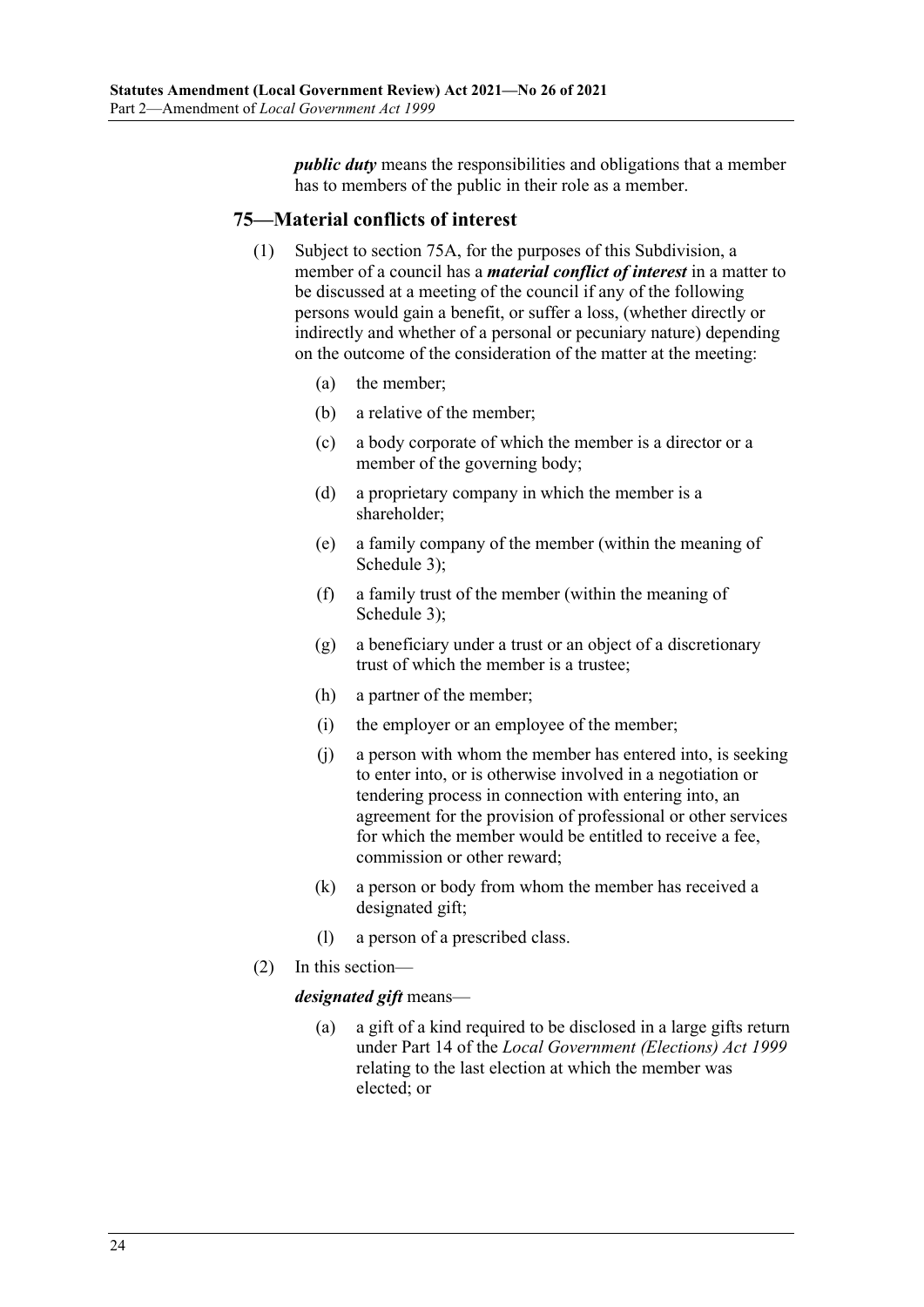(b) a gift or benefit of an amount greater than the prescribed amount under section 81A(1)(b) of the *[Local Government](http://www.legislation.sa.gov.au/index.aspx?action=legref&type=act&legtitle=Local%20Government%20(Elections)%20Act%201999)  [\(Elections\) Act](http://www.legislation.sa.gov.au/index.aspx?action=legref&type=act&legtitle=Local%20Government%20(Elections)%20Act%201999) 1999* received by the member after the last election at which the member was elected (whether or not the gift or benefit is required to be disclosed in a return under Part 14 of the *[Local Government \(Elections\)](http://www.legislation.sa.gov.au/index.aspx?action=legref&type=act&legtitle=Local%20Government%20(Elections)%20Act%201999)  Act [1999](http://www.legislation.sa.gov.au/index.aspx?action=legref&type=act&legtitle=Local%20Government%20(Elections)%20Act%201999)*).

## <span id="page-24-0"></span>**75A—Exemptions and other matters**

- (1) A member of a council will not be regarded as having a conflict of interest in a matter to be discussed at a meeting of the council—
	- (a) if the interest is held in common with a substantial proportion of the ratepayers, electors or residents of the council area and does not materially exceed the interest held by the other ratepayers, electors or residents; or
	- (b) if the interest in the matter is that of an employer or employee of the member, and the member does not know, and could not reasonably be expected to know, of that interest; or
	- (c) if the interest in the matter is that of a relative of the member, other than the member's spouse or domestic partner, and the member does not know, and could not reasonably be expected to know, of that interest; or
	- $(d)$  if—
		- (i) the interest arises in relation to a prescribed matter or in prescribed circumstances; and
		- (ii) the member complies with the requirements of the regulations (if any) relating to dealing with the matter.
- <span id="page-24-1"></span>(2) Without limiting [subsection](#page-24-0) (1), a member of a council will not be regarded as having a general conflict of interest in a matter to be discussed at a meeting of the council by reason only of—
	- (a) an engagement with a community group, sporting club or similar organisation undertaken by the member in their capacity as a member; or
	- (b) membership of a political party; or
	- (c) membership of a community group, sporting club or similar organisation (if the member is not an office holder for the group, club or organisation); or
	- (d) the member having been a student of a particular school or their involvement with a school as parent of a student at the school; or
	- (e) a nomination or appointment as a member of a board of a corporation or other association, if the member was nominated for appointment by a council.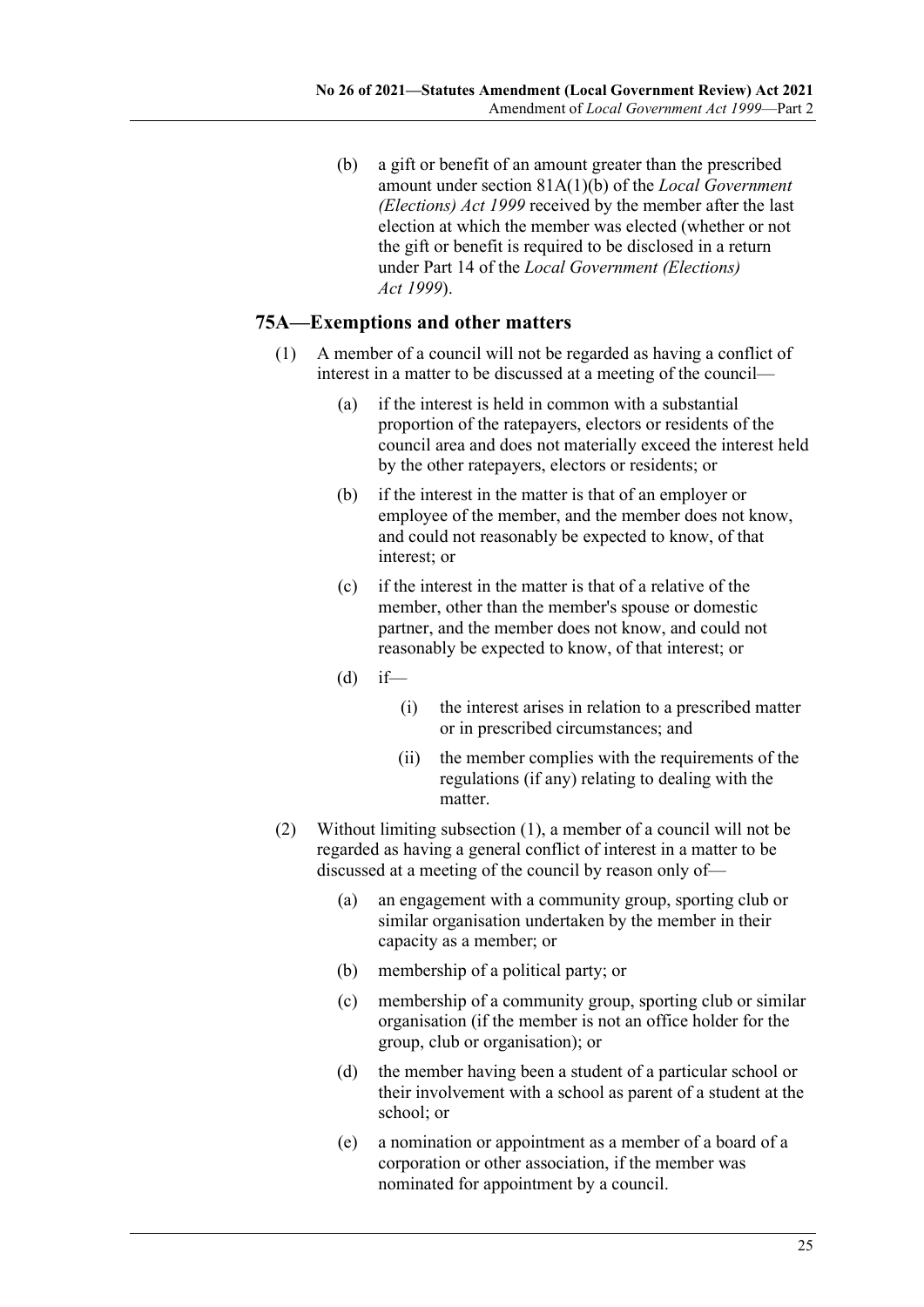- (3) A member of a council who is a member, officer or employee of an agency or instrumentality of the Crown, will be regarded as having a conflict of interest in a matter before the council if the matter directly concerns that agency or instrumentality but otherwise will not be regarded as having an interest in a matter by virtue of being a member, officer or employee of the agency or instrumentality.
- (4) Regulations under [subsection](#page-24-1) (1)(d)
	- may be limited to material conflicts of interest or general conflicts of interest, or may relate to conflicts of interest generally; and
	- (b) may make different provision according to the matter or circumstances to which they are expressed to apply.

## <span id="page-25-0"></span>**75B—Dealing with general conflicts of interest**

- (1) If a member of a council has a general conflict of interest in relation to a matter to be discussed at a meeting of the council, the member must deal with the interest in a transparent and accountable way and, in particular, must inform the meeting of—
	- (a) the member's interest in the matter; and
	- (b) whether or not the member proposes to participate in the meeting in relation to the matter; and
	- (c) if the member proposes to participate in the meeting in relation to the matter—
		- (i) how the member intends to deal with the general conflict of interest, including whether the member intends to vote on the matter; and
		- (ii) the member's reasons for participating (and, if relevant, voting) in relation to the matter.
- (2) If a quorum at a meeting cannot be formed because a member of a council proposes to exclude themself from the meeting in order to comply wit[h subsection](#page-25-0) (1), the member will not be taken to have contravened [subsection](#page-25-0) (1) by participating (including by voting, for example) in the meeting in relation to the matter if the attendance of the member, together with any other required number of members, forms a quorum for the meeting.
- (3) If a member of a council discloses a general conflict of interest in a matter to be discussed at a meeting of the council, the following details must be recorded in the minutes of the meeting:
	- (a) the member's name;
	- (b) the nature of the interest, as described by the member;
	- (c) the manner in which the member dealt with the general conflict of interest;
	- (d) if the member voted on the matter, the manner in which the member voted;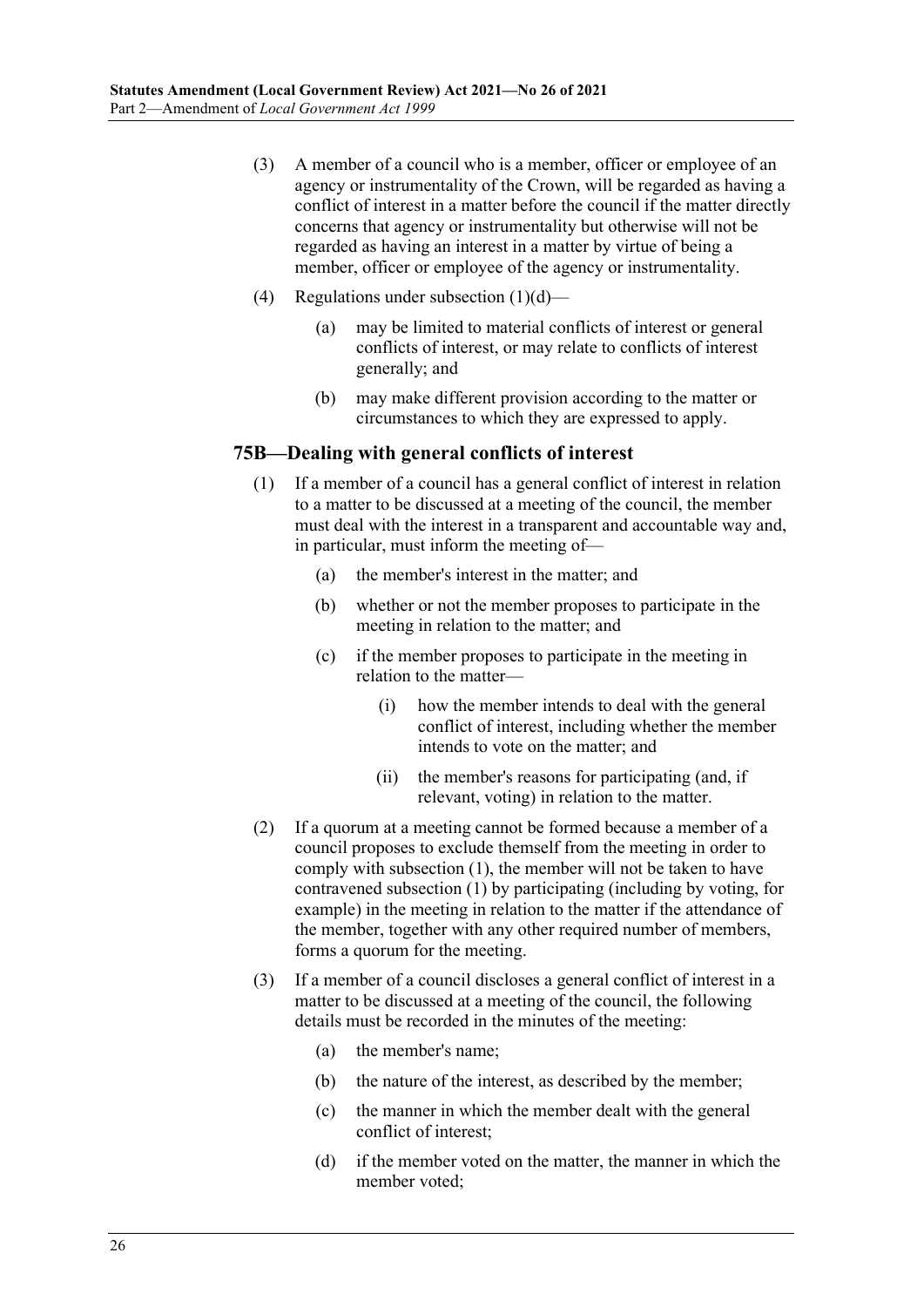- (e) the manner in which the majority of persons who were entitled to vote at the meeting voted on the matter.
- (4) To avoid doubt, it is declared that non-participation in a meeting of a council is not the only way in which a member of the council may appropriately deal in a transparent and accountable way with a general conflict of interest of the member in a matter to be discussed at the meeting.

### <span id="page-26-0"></span>**75C—Dealing with material conflicts of interest**

- (1) If a member of a council has a material conflict of interest in a matter to be discussed at a meeting of the council, the member must—
	- (a) inform the meeting of the member's material conflict of interest in the matter; and
	- (b) leave the meeting room (including any area set aside for the public) such that the member cannot view or hear any discussion or voting at the meeting, and stay out of the meeting room while the matter is being discussed and voted on.
- (2) However, a member of the council does not contravene [subsection](#page-26-0) (1) by taking part in the meeting if the member—
	- (a) has been granted an approval under [subsection](#page-26-1) (3); and
	- (b) complies with the conditions of the approval.
- <span id="page-26-1"></span>(3) The Minister may grant an approval in writing to a member of the council to take part in the meeting if—
	- (a) because of the number of members subject to the obligation under this section, conduct of the meeting would be obstructed if the approval were not given; and
	- (b) it appears to the Minister to be in the interests of the council's community and area.
- (4) The Minister may grant an approval under [subsection](#page-26-1) (3) subject to any conditions determined by the Minister.
- (5) If a member of a council discloses a material conflict of interest in a matter to be discussed at a meeting of the council, the following details must be recorded in the minutes of the meeting:
	- (a) the member's name;
	- (b) the nature of the interest, as described by the member;
	- (c) if the member took part in the meeting under an approval under [subsection](#page-26-1) (3), the fact that the member took part in the meeting.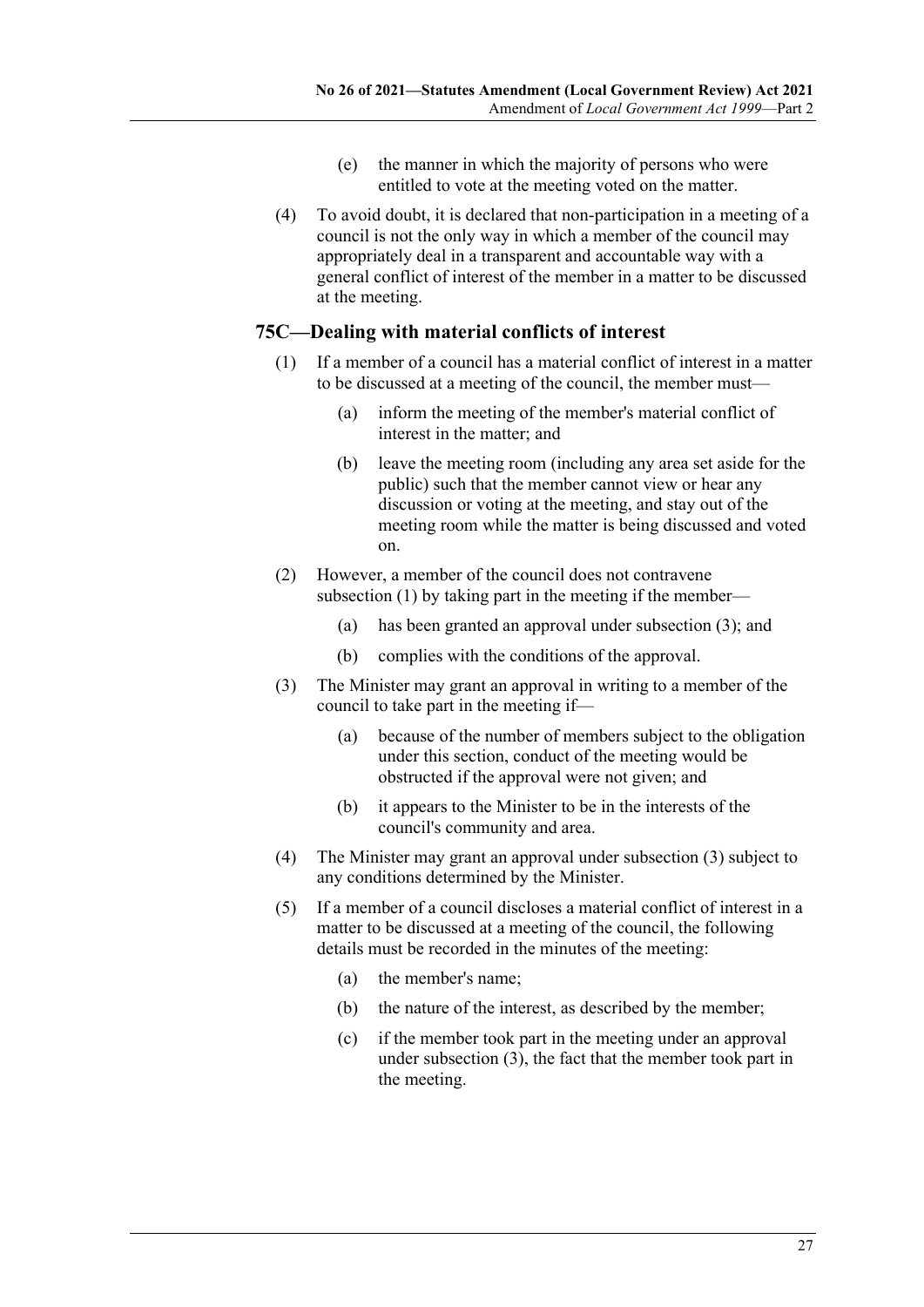## **75D—Application of Subdivision to members and meetings of committees and subsidiaries**

- (1) The provisions of this Subdivision extend to committees and to members of committees established by councils as if—
	- (a) a committee were a council; and
	- (b) a member of a committee were a member of a council.
- (2) The provisions of this Subdivision extend to subsidiaries and to board members of subsidiaries as if—
	- (a) a subsidiary were a council; and
	- (b) a board member of a subsidiary were a member of a council.
- (3) However—
	- (a) a member of a council committee, or a board member of a council subsidiary, who is also a member or employee of the council will not be regarded as having a conflict of interest in a matter to be discussed at a meeting of the committee or subsidiary (as the case requires) by reason only of the fact that the member is a member or employee of the council or constituent council; or
	- (b) a board member of a regional subsidiary who is also a member or employee of a constituent council will not be regarded as having a conflict of interest in a matter to be discussed at a meeting of the regional subsidiary if the relevant benefit or loss would be enjoyed or suffered in common with all or a substantial proportion of the constituent councils.

#### <span id="page-27-0"></span>**38—Insertion of Chapter 5 Part 4 Division 2**

<span id="page-27-1"></span>Chapter 5—before Part 5 insert:

#### **Division 2—Member behaviour**

#### **75E—Behavioural standards**

- (1) The Minister may, by notice published in the Gazette and on a website determined by the Minister, establish standards (the *behavioural standards*) that—
	- (a) specify standards of behaviour to be observed by members of councils; and
	- (b) provide for any other matter relating to behaviour of members of councils.
- (2) The behavioural standards may also specify requirements applying to behavioural support policies and behavioural management policies of councils.
- (3) A member of a council must comply with the behavioural standards.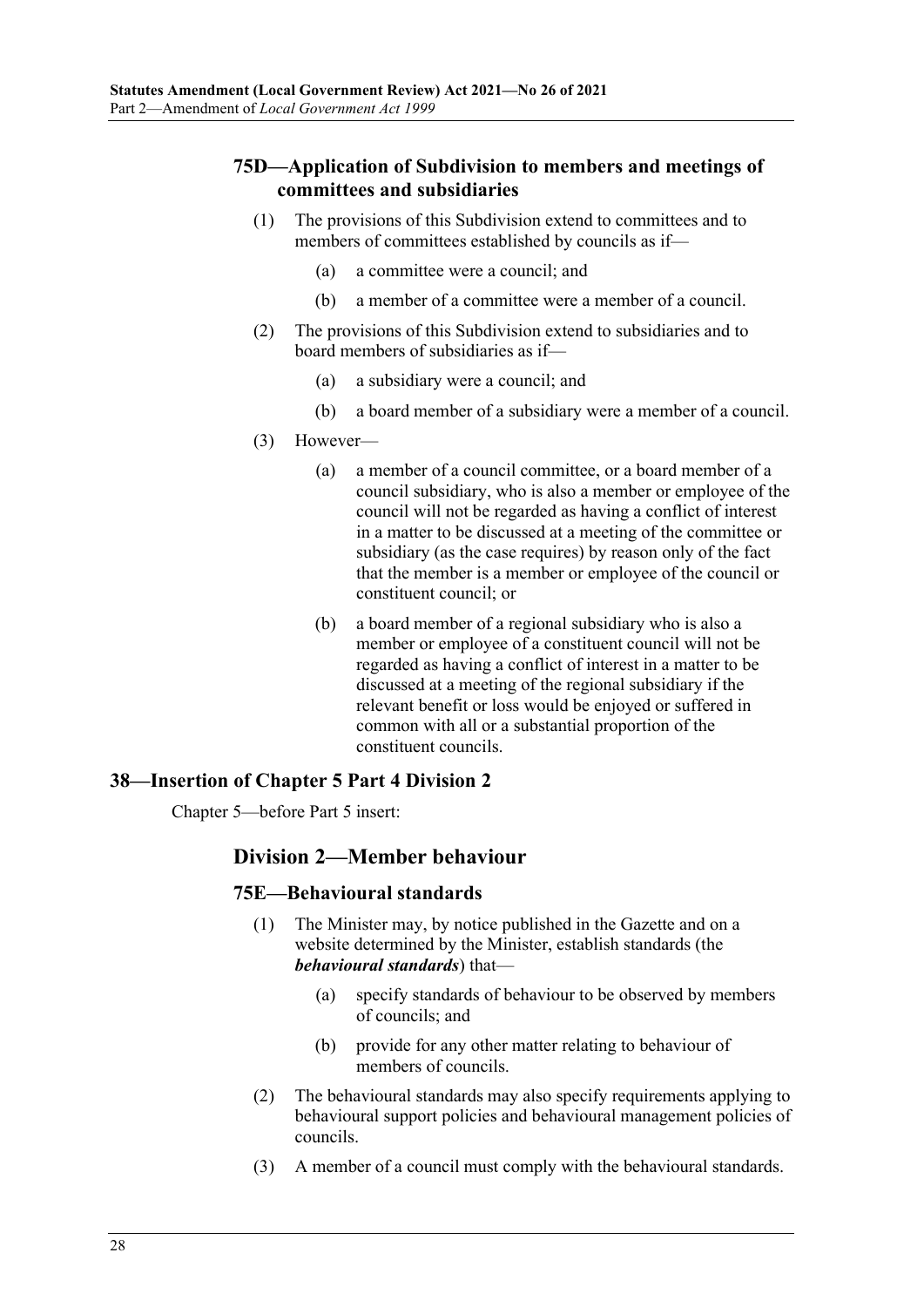- <span id="page-28-0"></span>(4) The Minister may, by further notice published in the Gazette and on the website referred to in [subsection](#page-27-1) (1), vary or substitute the behavioural standards.
- (5) The Minister must, before establishing, varying or substituting the behavioural standards—
	- (a) consult with the LGA; and
	- (b) undertake such other consultation as the Minister thinks fit,

on the behavioural standards, variation or substitute behavioural standards (as the case may be).

- (6) A notice published under [subsection](#page-27-1) (1) or [\(4\)](#page-28-0) may come into operation on the day on which it is published in the Gazette or on a later day or days specified in the notice.
- (7) Sections 10 (other than subsection (1)) and 10A of the *[Subordinate](http://www.legislation.sa.gov.au/index.aspx?action=legref&type=act&legtitle=Subordinate%20Legislation%20Act%201978)  [Legislation Act](http://www.legislation.sa.gov.au/index.aspx?action=legref&type=act&legtitle=Subordinate%20Legislation%20Act%201978) 1978* apply to a notice published under [subsection](#page-27-1) (1) or [\(4\)](#page-28-0) (and a reference in those provisions to a regulation will be taken to be a reference to a notice published under [subsection](#page-27-1) (1) or [\(4\)](#page-28-0) (as the case requires)).

## **75F—Council behavioural support policies**

- (1) A council may prepare and adopt policies designed to support appropriate behaviour by members of the council (*behavioural support policies*).
- <span id="page-28-1"></span>(2) A behavioural support policy may—
	- (a) specify directions relating to behaviour that must be observed by members of the council; and
	- (b) set out guidelines relating to compliance by members with the behavioural standards and directions under [paragraph](#page-28-1) (a); and
	- (c) include any other matter relating to behaviour of members considered appropriate by the council.
- (3) A behavioural support policy—
	- (a) must not be inconsistent with the behavioural standards; and
	- (b) must comply with any requirement specified by the behavioural standards.
- (4) A member of a council must comply with the council's behavioural support policies.
- (5) A council may from time to time alter a behavioural support policy, or substitute a new policy.
- (6) Before a council—
	- (a) adopts a behavioural support policy; or
	- (b) alters, or substitutes, a behavioural support policy,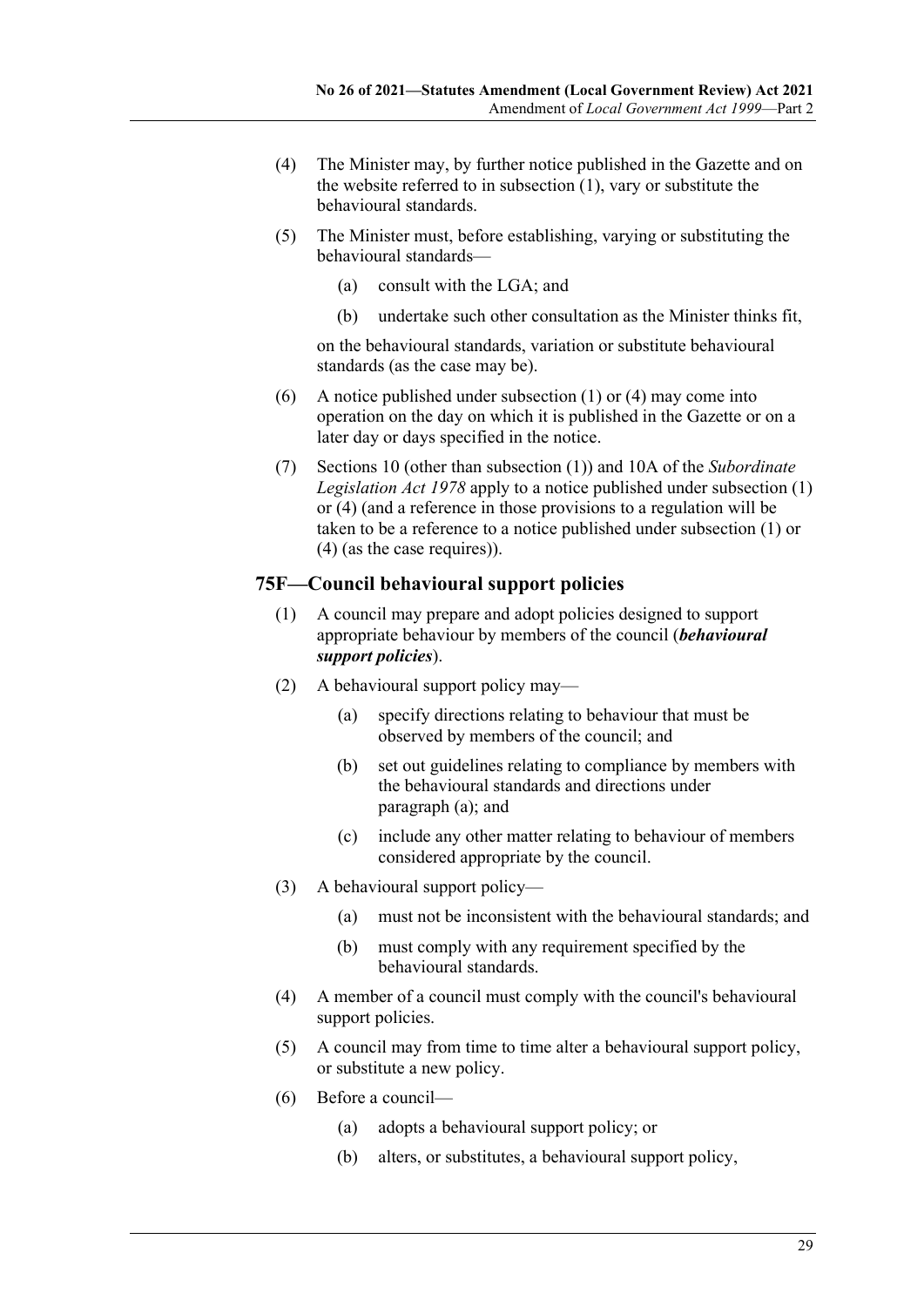the council must undertake public consultation on the behavioural support policy, alteration or substituted policy (as the case may be).

- (7) A council must, within 6 months after the conclusion of each periodic election—
	- (a) in the case of a council that has 1 or more behavioural support policies in effect under this section—review the operation of the behavioural support policies and consider whether it should adopt additional behavioural support policies; or
	- (b) in any other case—consider whether it should adopt behavioural support policies.

# **Division 3—Health and safety duties**

## **75G—Health and safety duties**

- <span id="page-29-0"></span>(1) A member of a council must
	- take reasonable care that the member's acts or omissions do not adversely affect the health and safety of other members of council or employees of the council; and
	- (b) comply, so far as the member is reasonably able, with any reasonable direction that is given by a responsible person for the purposes of ensuring that the member's acts or omissions do not adversely affect the health and safety of other members of the council or employees of the council.
- (2) For the purposes of [subsection](#page-29-0) (1)(b), the *responsible person* is—
	- (a) if the person whose health and safety may be adversely affected is an employee of the council—the chief executive officer of the council; or
	- (b) if the person whose health and safety may be adversely affected is the principal member of the council—the deputy or another member chosen by the council; or
	- (c) if the person whose health and safety may be adversely affected is another member or the chief executive officer of the council—
		- (i) unless [subparagraph](#page-29-1) (ii) applies, the principal member of the council; or
		- (ii) if the relevant acts or omissions are those of the principal member of the council—the deputy or another member chosen by the council.
- <span id="page-29-1"></span>(3) Without limiting [subsection](#page-29-0) (1)(b), a reasonable direction may include a direction that a member of a council not attend a meeting of the council or a council committee (and a member the subject of such a direction will be taken to have been granted leave of absence from attending council meetings for the duration of the direction).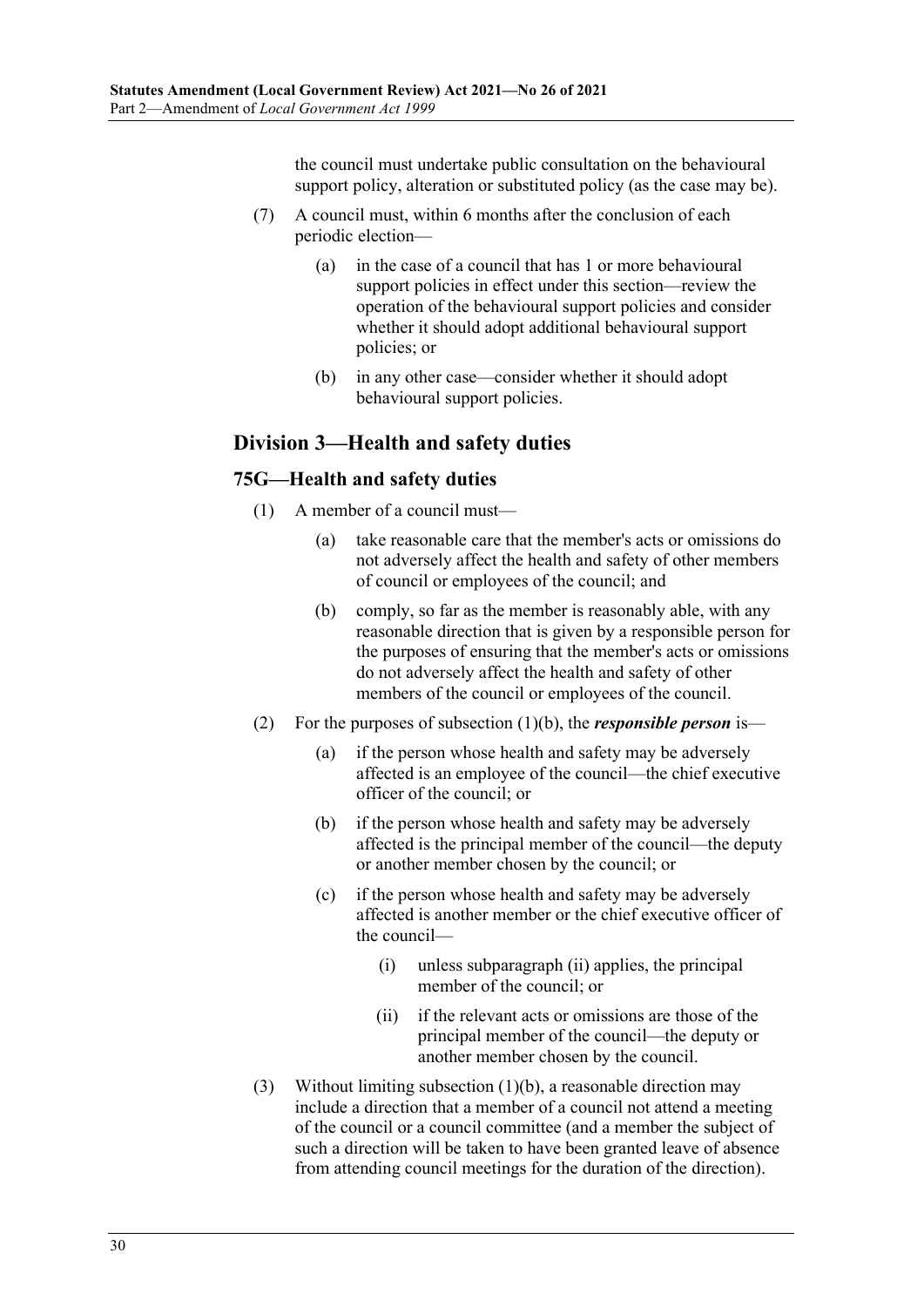- (4) However, a reasonable direction under [subsection](#page-29-0) (1)(b) that a member not attend a meeting of a council may only be given if there are no other reasonable directions considered appropriate in the circumstances to ensure the health and safety of the affected person.
- (5) If a reasonable direction under [subsection](#page-29-0)  $(1)(b)$  that a member not attend a meeting of a council is given, the responsible person must ensure that a complaint relating to the matter is referred to the Behavioural Standards Panel.
- (6) This section is in addition to and does not limit the operation of the *[Work Health and Safety Act](http://www.legislation.sa.gov.au/index.aspx?action=legref&type=act&legtitle=Work%20Health%20and%20Safety%20Act%202012) 2012*.
- (7) In this section—

*health* has the same meaning as in the *[Work Health and Safety](http://www.legislation.sa.gov.au/index.aspx?action=legref&type=act&legtitle=Work%20Health%20and%20Safety%20Act%202012)  Act [2012](http://www.legislation.sa.gov.au/index.aspx?action=legref&type=act&legtitle=Work%20Health%20and%20Safety%20Act%202012)*.

## <span id="page-30-0"></span>**39—Amendment of section 76—Allowances**

(1) Section 76(1)—delete "section" first occurring and substitute:

Act

- (2) Section 76(3)—after paragraph (b) insert:
	- (ba) the ratio of members to ratepayers;
- (3) Section 76(9)—delete "under a scheme prescribed by the regulations"
- (4) Section 76(13)—delete "Minister from time to time after consultation with the President of the LGA and the President of the Tribunal" and substitute:

President of the Tribunal after consultation with the LGA

- (5) Section 76—after subsection (13) insert:
	- (13a) The LGA may recover the reasonable costs incurred by the Remuneration Tribunal in making a determination under this section as a debt from the councils to which the determination relates.

#### <span id="page-30-1"></span>**40—Amendment of section 77—Reimbursement of expenses**

Section 77(3) and (4)—delete subsections (3) and (4)

#### <span id="page-30-2"></span>**41—Repeal of section 78A**

Section 78A—delete the section

### <span id="page-30-3"></span>**42—Amendment of section 79—Register of allowances and benefits**

Section 79(3) and (4)—delete subsections (3) and (4)

### <span id="page-30-4"></span>**43—Amendment of section 80A—Training and development**

- (1) Section 80A—delete subsection (2) and substitute:
	- (2) The policy—
		- (a) must be aimed at assisting members in the performance and discharge of their functions and duties; and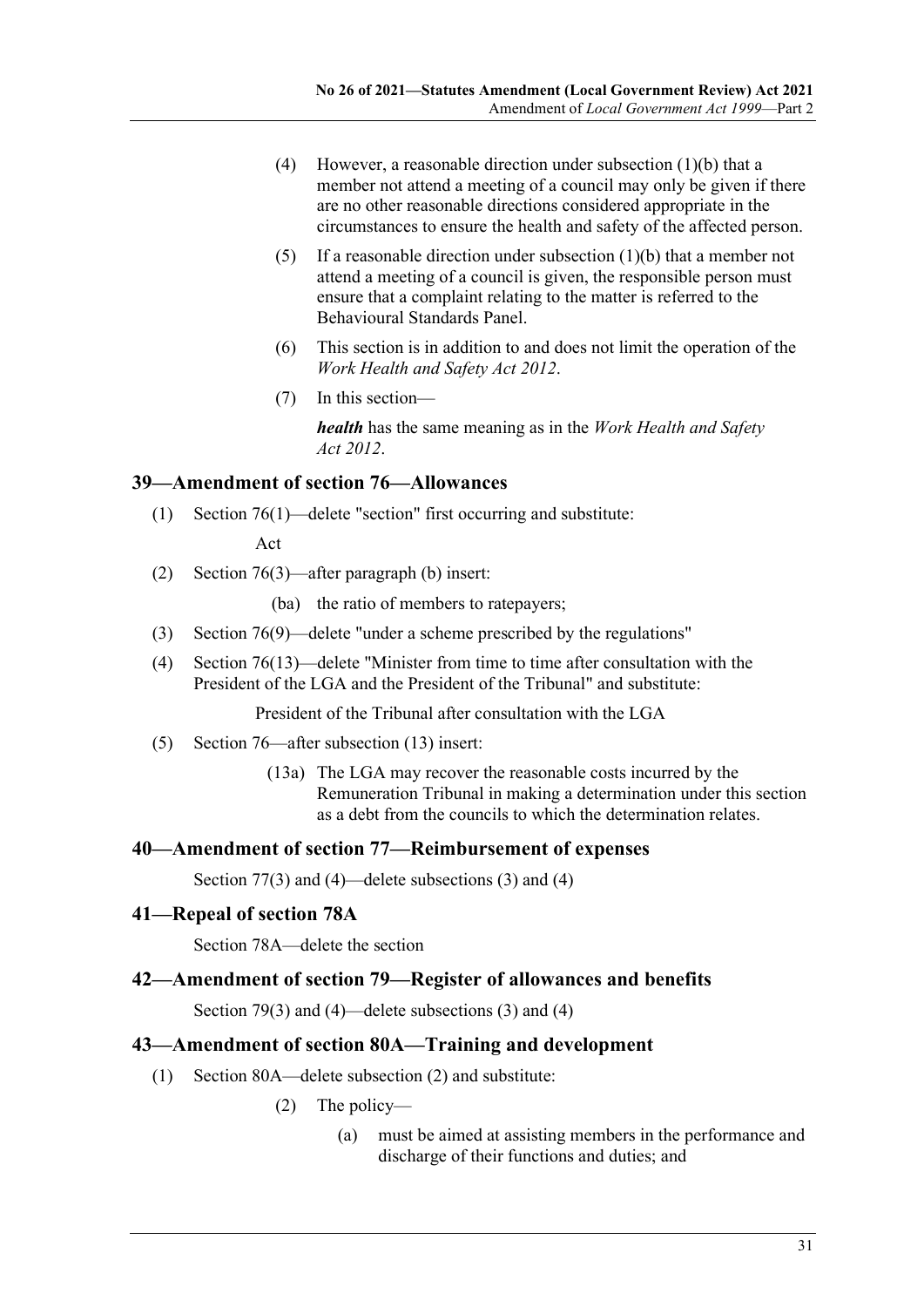- (b) must incorporate the prescribed mandatory requirements and comply with any other requirements prescribed by the regulations; and
- (c) may specify other requirements relating to the conduct and completion of training and development by members.
- (2a) A training and development policy of a council may make different provision according to different members of the council.
- <span id="page-31-0"></span>(2b) If a member of a council fails to comply with the prescribed mandatory requirements, the council must suspend the member from the office of member of the council, unless the member satisfies the council that there were good reasons for the failure to comply.
- (2c) If a council suspends a member of the council under [subsection](#page-31-0) (2b), the chief executive officer must give public notice of the suspension as soon as practicable after determining to suspend the member.
- (2d) Despite any other Act or law, or any determination of the Remuneration Tribunal, a member of a council suspended under [subsection](#page-31-0) (2b) is not entitled to an allowance under section 76, or reimbursement of expenses, or any other facility, service or form of support, that the member would otherwise be entitled to under this Act, during the period of suspension.
- (2e) If a member of a council who is suspended under [subsection](#page-31-0) (2b) as a result of failing to comply with the prescribed mandatory requirements satisfies the council that the member has complied with the prescribed mandatory requirements, the council must revoke the suspension and give public notice of the revocation.
- <span id="page-31-1"></span>(2f) If a member of a council is suspended under [subsection](#page-31-0) (2b) for a continuous period of more than the prescribed period, the council must apply to SACAT for an order disqualifying the member from the office of member of the council under this Act.
- $(2g)$  If a member is disqualified under [subsection](#page-31-1)  $(2f)$ , the disqualification extends to all other offices held in the member's capacity as a member of the council or by virtue of being a member of the council.
- (2h) The chief executive officer must maintain a register relating to training and development in accordance with the regulations.
- <span id="page-31-2"></span>(2i) A member of a council must, at the request of the chief executive officer, provide to the chief executive officer, within a period specified in the request, specified information, or information of a specified kind, relating to training and development by the member.
- (2j) A member of a council must not contravene, or fail to comply with, a request under [subsection](#page-31-2) (2i).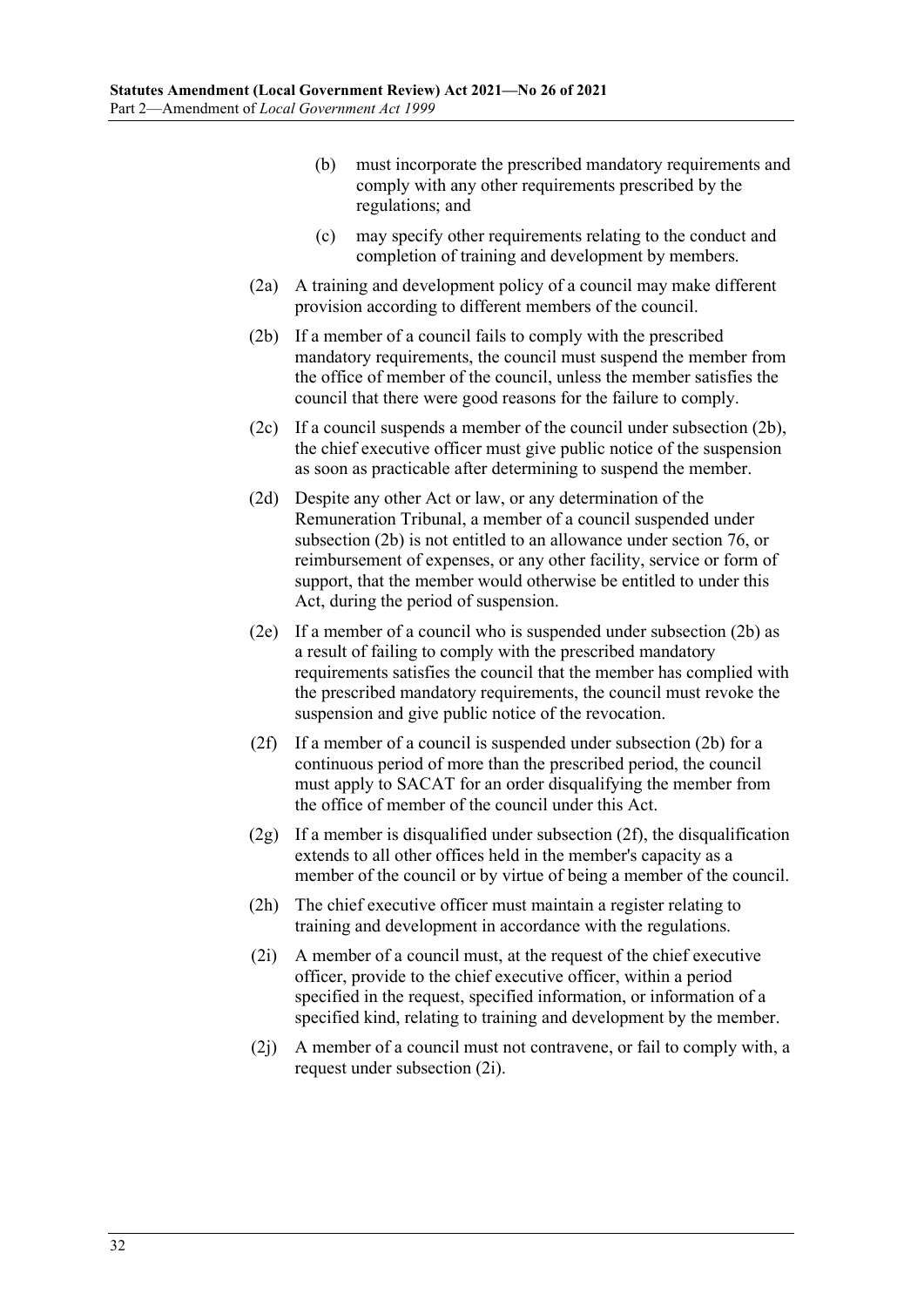(2k) In this section—

*prescribed mandatory requirements* means the requirements prescribed by the regulations relating to training and development that must be completed by members of councils, which may include timeframes for the completion of such training and development.

(2) Section 80A(4) and (5)—delete subsections (4) and (5)

## <span id="page-32-0"></span>**44—Insertion of Chapter 5 Part 7**

<span id="page-32-1"></span>After Chapter 5 Part 6 insert:

# **Part 7—Other matters**

## **80B—Suspension—member of council subject to intervention order**

- <span id="page-32-3"></span><span id="page-32-2"></span> $(1)$  If—
	- (a) a member of a council is subject to a relevant interim intervention order where the person protected by the order is another member of the council, the council may suspend the member from the office of member of the council if the council considers it appropriate to do so; or
	- (b) a member of a council is subject to a relevant interim intervention order where the person protected by the order is an employee of the council, the chief executive officer of the council may suspend the member from the office of member of the council if the chief executive officer considers it appropriate to do so.
- (2) A member of a council suspended under [subsection](#page-32-1) (1) is entitled to an allowance under section 76 during the period of suspension.
- (3) A council
	- (a) must revoke a suspension under [subsection](#page-32-2)  $(1)(a)$  if the relevant interim intervention order is revoked; and
	- (b) may revoke a suspension under [subsection](#page-32-2)  $(1)(a)$  if the council considers it appropriate to do so.
- (4) The chief executive officer of a council
	- (a) must revoke a suspension under [subsection](#page-32-3)  $(1)(b)$  if the relevant interim intervention order is revoked; and
	- (b) may revoke a suspension under [subsection](#page-32-3)  $(1)(b)$  if the chief executive officer considers it appropriate to do so.
- <span id="page-32-4"></span>(5) If a member of a council is subject to a relevant final intervention order, the member is suspended from the office of member of the council.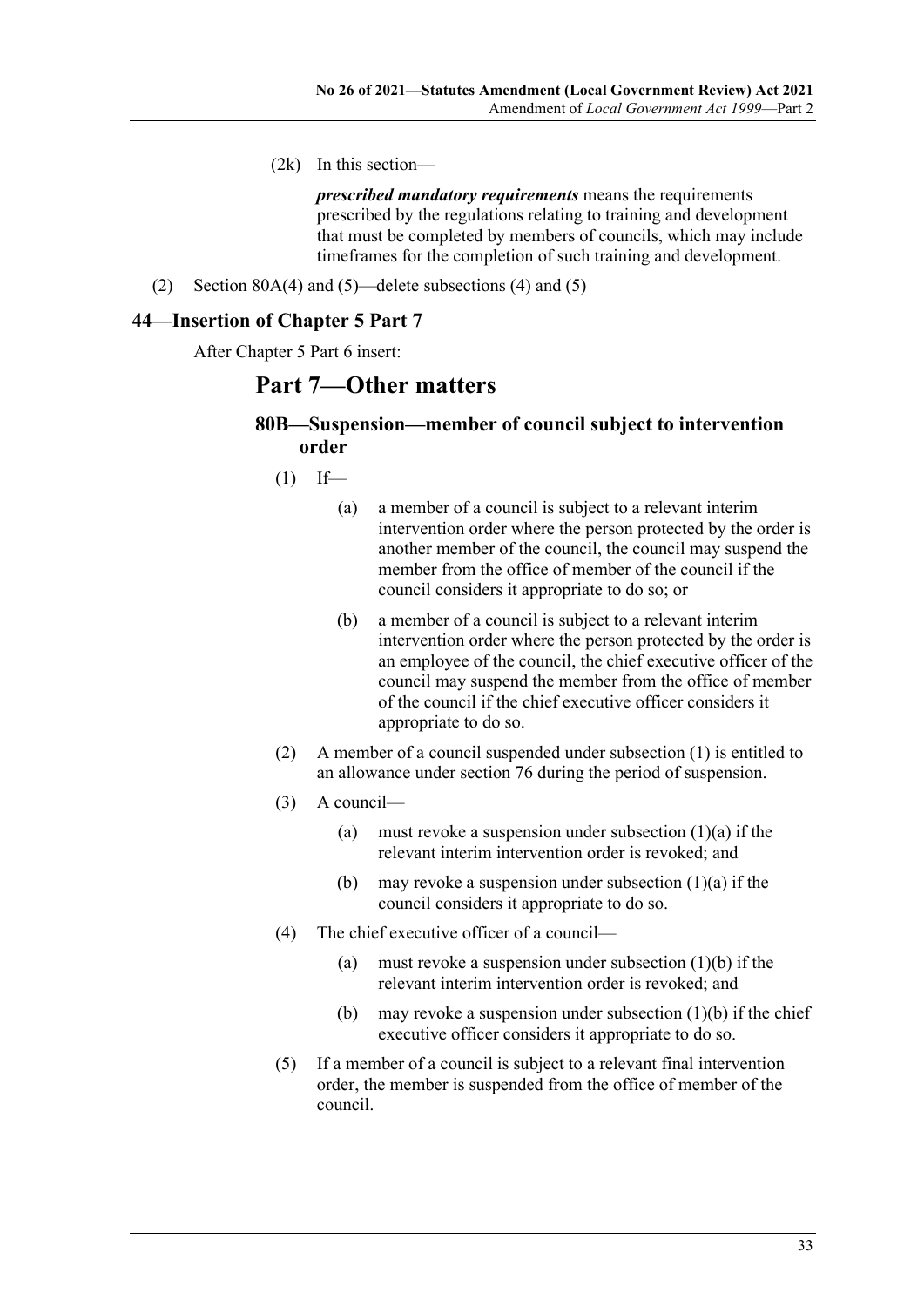- (6) Despite any other Act or law, or any determination of the Remuneration Tribunal, a member of a council suspended under [subsection](#page-32-4) (5) is not entitled to an allowance under section 76, or reimbursement of expenses, or any other facility, service or form of support, that the member would otherwise be entitled to under this Act, during the period of suspension.
- (7) The chief executive officer of a council must, as soon as is reasonably practicable after becoming aware that a member of the council is subject to a relevant final intervention order, notify the member of the suspension under [subsection](#page-32-4) (5).
- (8) If a relevant final intervention order is revoked, the suspension under [subsection](#page-32-4) (5) relating to the relevant final intervention order is revoked.
- <span id="page-33-1"></span>(9) If a member of a council is suspended under [subsection](#page-32-4) (5) for a continuous period of more than the prescribed period, the council must apply to SACAT for an order disqualifying the member from the office of member of the council under this Act.
- (10) If a member is disqualified under [subsection](#page-33-1) (9), the disqualification extends to all other offices held in the member's capacity as a member of the council or by virtue of being a member of the council.
- (11) In this section—

*employee* of a council includes—

- (a) a consultant engaged by the council; and
- (b) a person working for the council on a temporary basis;

*final intervention order* means a final intervention order (within the meaning of section 3(1) of the *[Intervention Orders \(Prevention of](http://www.legislation.sa.gov.au/index.aspx?action=legref&type=act&legtitle=Intervention%20Orders%20(Prevention%20of%20Abuse)%20Act%202009)  [Abuse\) Act](http://www.legislation.sa.gov.au/index.aspx?action=legref&type=act&legtitle=Intervention%20Orders%20(Prevention%20of%20Abuse)%20Act%202009) 2009*) or a domestic violence order (other than an interim DVO) that is a recognised DVO under Part 3A of that Act;

*interim intervention order* means an interim intervention order (within the meaning of section 3(1) of the *[Intervention Orders](http://www.legislation.sa.gov.au/index.aspx?action=legref&type=act&legtitle=Intervention%20Orders%20(Prevention%20of%20Abuse)%20Act%202009)  [\(Prevention of Abuse\) Act](http://www.legislation.sa.gov.au/index.aspx?action=legref&type=act&legtitle=Intervention%20Orders%20(Prevention%20of%20Abuse)%20Act%202009) 2009*) or an interim DVO that is a recognised DVO under Part 3A of that Act;

*relevant final intervention order*—a final intervention order to which a member of a council is subject is a *relevant final intervention order* if a person protected by the order is another member, or an employee, of the council;

*relevant interim intervention order*—an interim intervention order to which a member of a council is subject is a *relevant interim intervention order* if a person protected by the order is another member, or an employee, of the council.

## <span id="page-33-0"></span>**45—Amendment of section 83—Notice of ordinary or special meetings**

- (1) Section 83(6)(d)—delete "(eg facsimile transmission)"
- (2) Section 83(8)—delete subsection (8)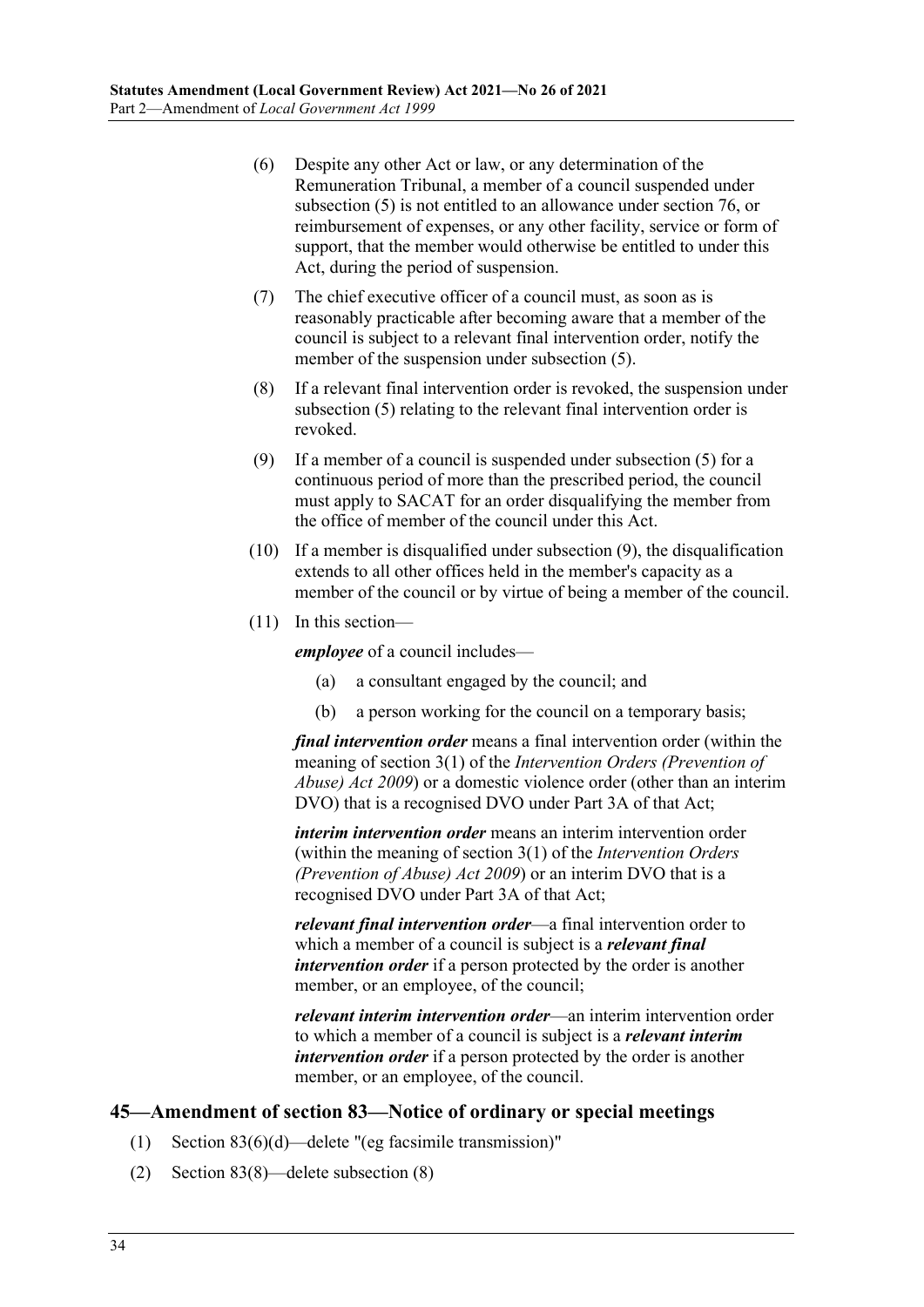## <span id="page-34-0"></span>**46—Amendment of section 84—Public notice of council meetings**

- (1) Section 84(1a)—delete subsection (1a) and substitute:
	- (1a) The chief executive officer must publicly display the notice required under subsection (1) at the principal office of the council and publish the notice and agenda for the meeting in accordance with section  $132(1)(a)$ .
- (2) Section 84(3) and (4)—delete subsections (3) and (4) and substitute:
	- (3) The notice required under subsection (1) must be kept on public display and continue to be published in accordance with section 132(1)(a) until the completion of the relevant meeting.
- (3) Section  $84(5)(a)$ —delete "at the principal office of the council" and substitute:

on a website determined by the chief executive officer

## <span id="page-34-1"></span>**47—Amendment of section 85—Quorum**

Section 85—after subsection (1) insert:

- (2) For the purposes of the definition of *prescribed number*
	- (a) a member of a council who is suspended from the office of member of the council; and
	- (b) a member of a council who is taken to have been granted leave of absence from the office of member of the council under section 55A,

is not to be counted in the total number of members of the council.

## <span id="page-34-2"></span>**48—Amendment of section 86—Procedure at meetings**

- <span id="page-34-5"></span><span id="page-34-4"></span><span id="page-34-3"></span>(1) Section 86—after subsection (6) insert:
	- (6a) A member of a council must not, while at a meeting—
		- (a) behave in an improper or disorderly manner; or
		- (b) cause an interruption or interrupt another member who is speaking.
	- (6b) If a member contravenes or fails to comply with [subsection](#page-34-3) (6a), the presiding member may, in accordance with the regulations, direct that the member be excluded from the meeting room (including any area set aside for the public) such that the member cannot view or hear any discussion at the meeting, and remain out of the meeting room for a period (not exceeding 15 minutes) determined by the presiding member.
	- (6c) A member excluded from a meeting under [subsection](#page-34-4) (6b) must comply with the direction and any requirements of the regulations in relation to the exclusion.
	- (6d) A matter must not be put to a vote at a meeting of a council while a member is excluded unde[r subsection](#page-34-4) (6b).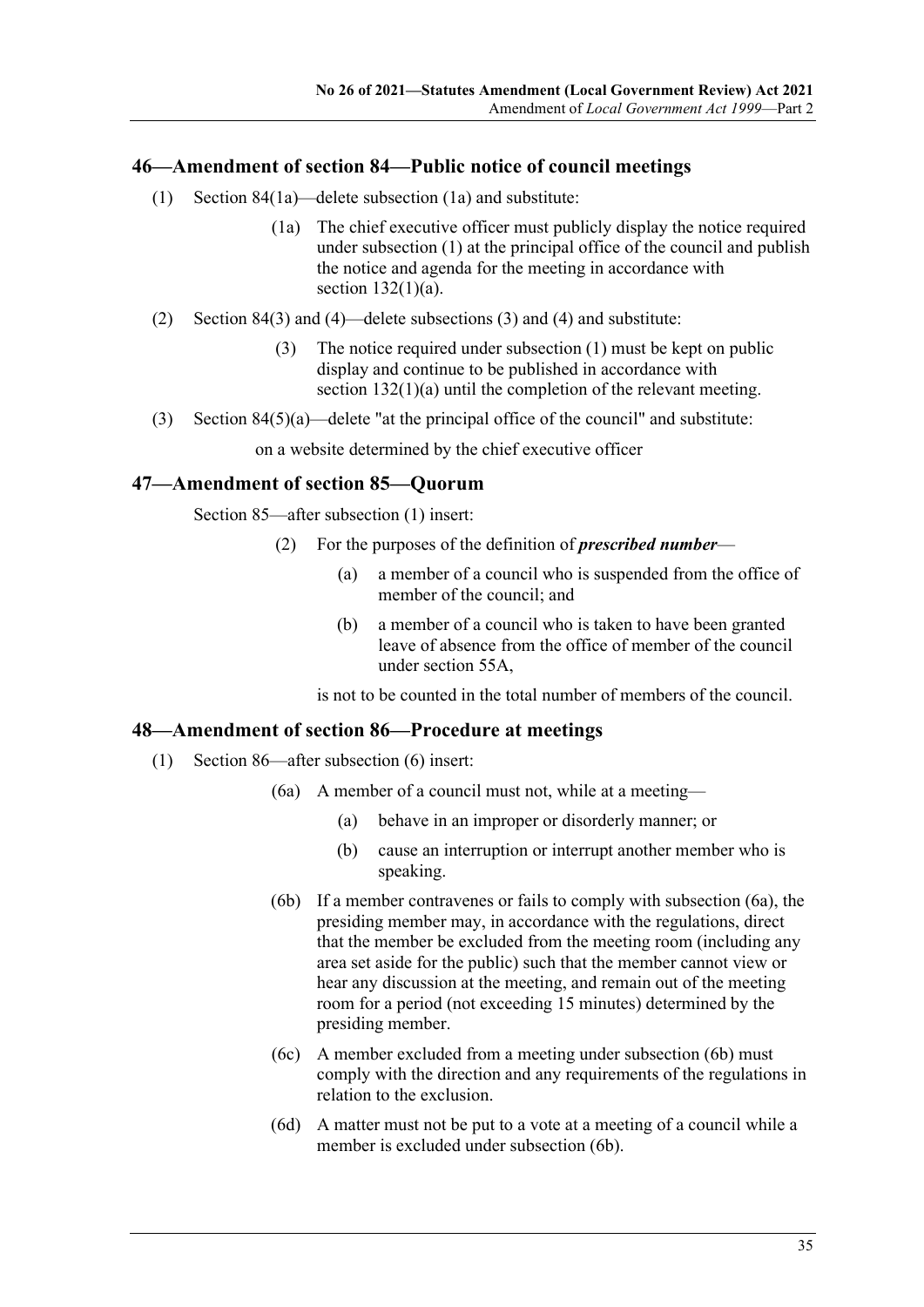- (6e) Nothing in [subsections](#page-34-3) (6a) to [\(6d\)](#page-34-5) prevents the regulations from prescribing procedures authorising a council to resolve to censure a member of the council or exclude or suspend a member from a meeting in accordance with the regulations.
- (2) Section 86(7)—delete subsection (7)

## <span id="page-35-0"></span>**49—Amendment of section 87—Calling and timing of committee meetings**

Section 87(11)(d)—delete "(eg facsimile transmission)"

#### <span id="page-35-1"></span>**50—Amendment of section 88—Public notice of committee meetings**

- (1) Section 88(1a)—delete subsection (1a) and substitute:
	- (1a) The chief executive officer must publicly display the notice required under subsection (1) at the principal office of the council and publish the notice and agenda for the meeting in accordance with section  $132(1)(a)$ .
- (2) Section 88(3) and (4)—delete subsections (3) and (4) and substitute:
	- (3) The notice required under subsection (1) must be kept on public display and continue to be published in accordance with section 132(1)(a) until the completion of the relevant meeting.
- (3) Section 88(5)—delete "at the principal office of the council" and substitute:

on a website determined by the chief executive officer

## <span id="page-35-2"></span>**51—Amendment of section 90—Meetings to be held in public except in special circumstances**

- (1) Section 90(3)—after paragraph (n) insert:
	- (o) information relating to a proposed award recipient before the presentation of the award.
- (2) Section 90(8) to (8e)—delete subsections (8) to (8e) (inclusive)

#### <span id="page-35-3"></span>**52—Insertion of section 90A—Information or briefing sessions**

After section 90 insert:

#### **90A—Information or briefing sessions**

- (1) A council, or the chief executive officer of a council, may hold or arrange for the holding of a session (not being a formal meeting of a council or council committee required to be held under this Chapter) to which more than 1 member of the council or a council committee is invited to attend or be involved in for the purposes of providing information or a briefing to attendees (an *information or briefing session*).
- (2) A matter must not be dealt with at a council information or briefing session in such a way as to obtain, or effectively obtain, a decision on the matter outside a formal meeting of the council or a council committee.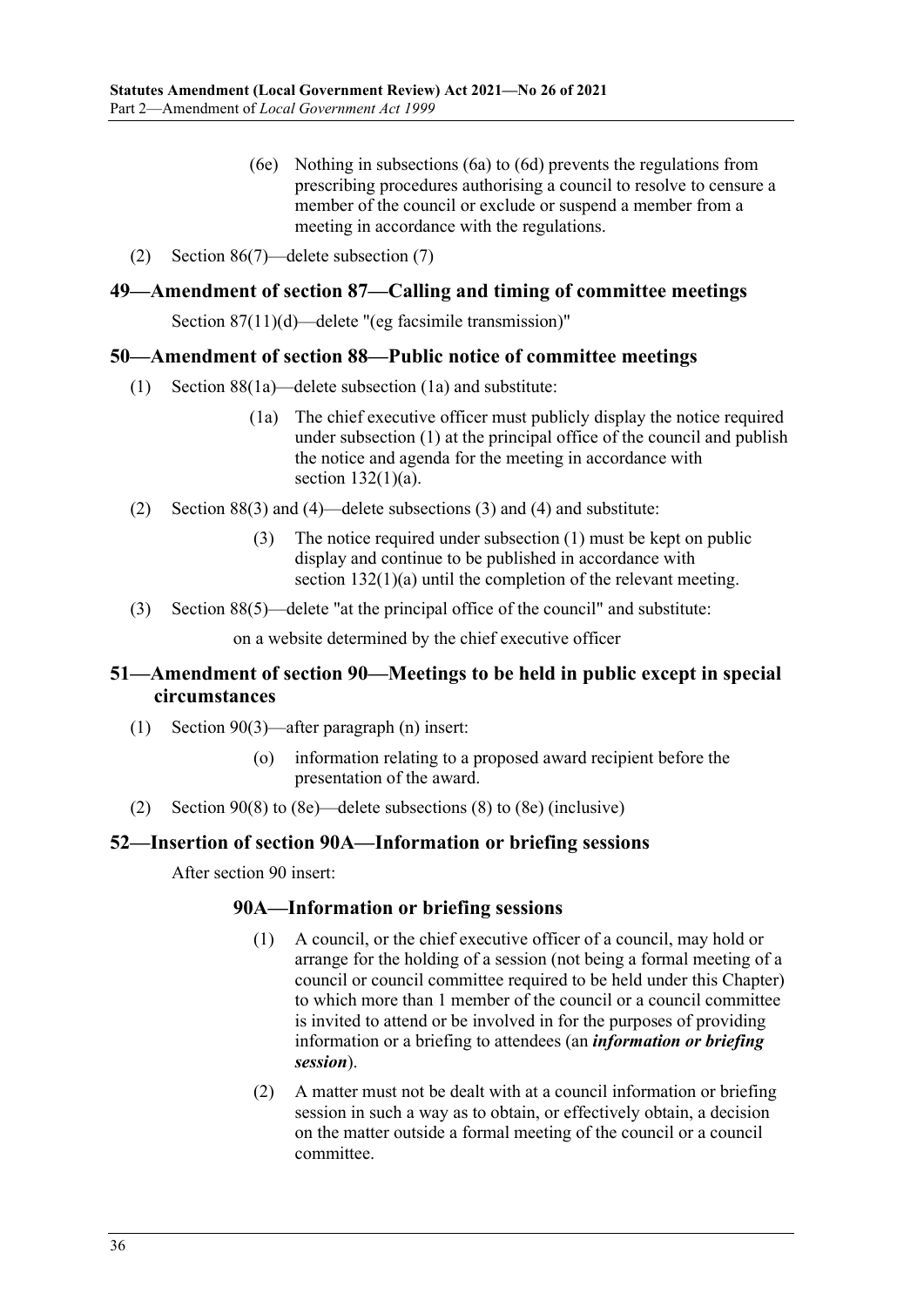- <span id="page-36-0"></span>(3) A council information or briefing session must be conducted in a place open to the public during any period in which a matter that is, or is intended to be, on the agenda for a formal meeting of the council or a council committee is discussed at the session.
- <span id="page-36-1"></span>(4) However, the council or chief executive officer may order that an information or briefing session be closed to the public to the extent (and only to the extent) that the council or chief executive officer (as the case requires) considers it to be necessary and appropriate for a matter of a kind referred to in [subsection](#page-36-0) (3) to be discussed in a session closed to the public in order to receive, discuss or consider in confidence any information or matter listed in section 90(3) (after taking into account any relevant consideration under that subsection).
- (5) If an order is made under [subsection](#page-36-1) (4), the council or chief executive officer (as the case requires) must, as soon as reasonably practicable after the making of the order, make a record of—
	- (a) the grounds on which the order was made; and
	- (b) the basis on which the information or matter to which the order relates falls within the ambit of each ground on which the order was made; and
	- (c) if relevant, the reasons that receipt, consideration or discussion of the information or matter publicly at the information or briefing session would be contrary to the public interest.
- (6) If an information or briefing session is organised or held by a council or chief executive officer of a council, the following provisions apply:
	- (a) sections 90(5), (6) and (7a) apply to the information or briefing session as if it were a meeting of the council or council committee;
	- (b) a prescribed matter cannot be dealt with at an information or briefing session;
	- (c) a reference to a meeting or meetings in sections 94 and 95 includes a reference to an information or briefing session or sessions.
- (7) A council or the chief executive officer of a council must comply with any requirements of the regulations relating to the following:
	- (a) the publication of prescribed information as soon as practicable after resolving or determining to hold an information or briefing session;
	- (b) the publication of prescribed information as soon as practicable after the holding of an information or briefing session.

### **53—Amendment of section 91—Minutes and release of documents**

(1) Section 91(4) to (6)—delete subsections (4) to (6) (inclusive)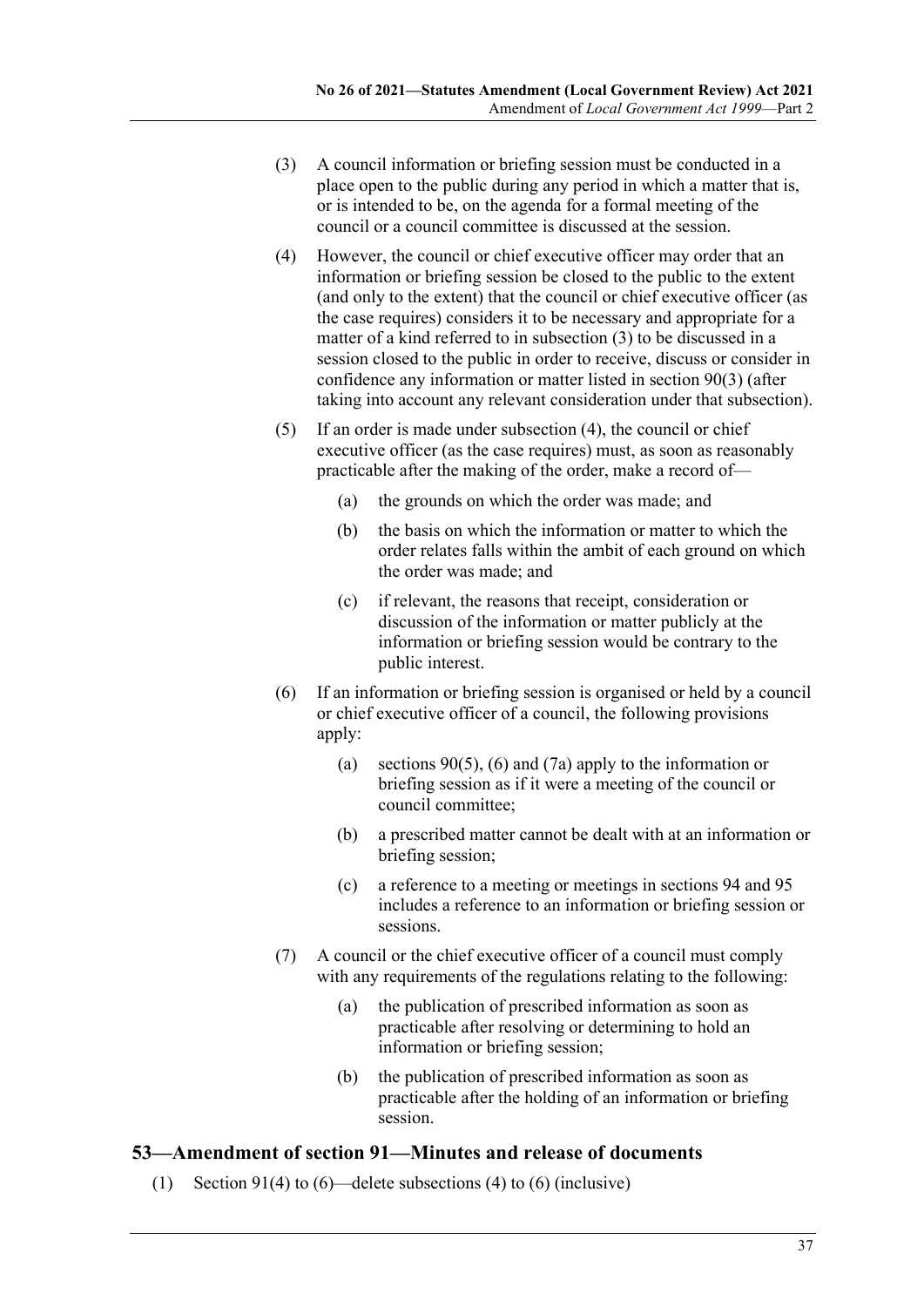(2) Section 91(7)—delete "However, subsections (4), (5) and (6) do" and substitute: Section 132(1) does

# **54—Amendment of section 92—Access to meetings and documents—code of practice**

Section 92(5) to (7)—delete subsections (5) to (7) (inclusive) and substitute:

(5) Before a council adopts, alters or substitutes a code of practice under this section it must undertake public consultation on the proposed code, alterations or substitute code (as the case may be).

### **55—Amendment of section 93—Meetings of electors**

(1) Section 93(2)—delete ", by advertisement in a newspaper circulating in the area, give notice" and substitute:

give public notice

(2) Section 93(6)(a)—delete "or deputy chairperson"

### **56—Repeal of section 94A**

Section 94A—delete the section

#### **57—Amendment of section 97—Vacancy in office**

(1) Section  $97(1)(a)(i)$ —delete "been guilty of" and substitute:

committed

- (2) Section 97—after subsection (3) insert:
	- (3a) Before terminating the appointment of a chief executive officer on a ground referred to in subsection  $(1)(a)(i)$ ,  $(iv)$  or  $(v)$  or  $(1)(b)$ , a council must have regard to advice from a qualified independent person.
- (3) Section 97—after subsection (5) insert:
	- (6) In this section—

*qualified independent person* means a person who is—

- (a) not a member or employee of the council; and
- (b) determined by the council to have appropriate qualifications or experience in human resource management.

### **58—Amendment of section 98—Appointment procedures**

(1) Section 98(3)—delete "in a newspaper circulating throughout the State" and substitute:

on a website determined by the council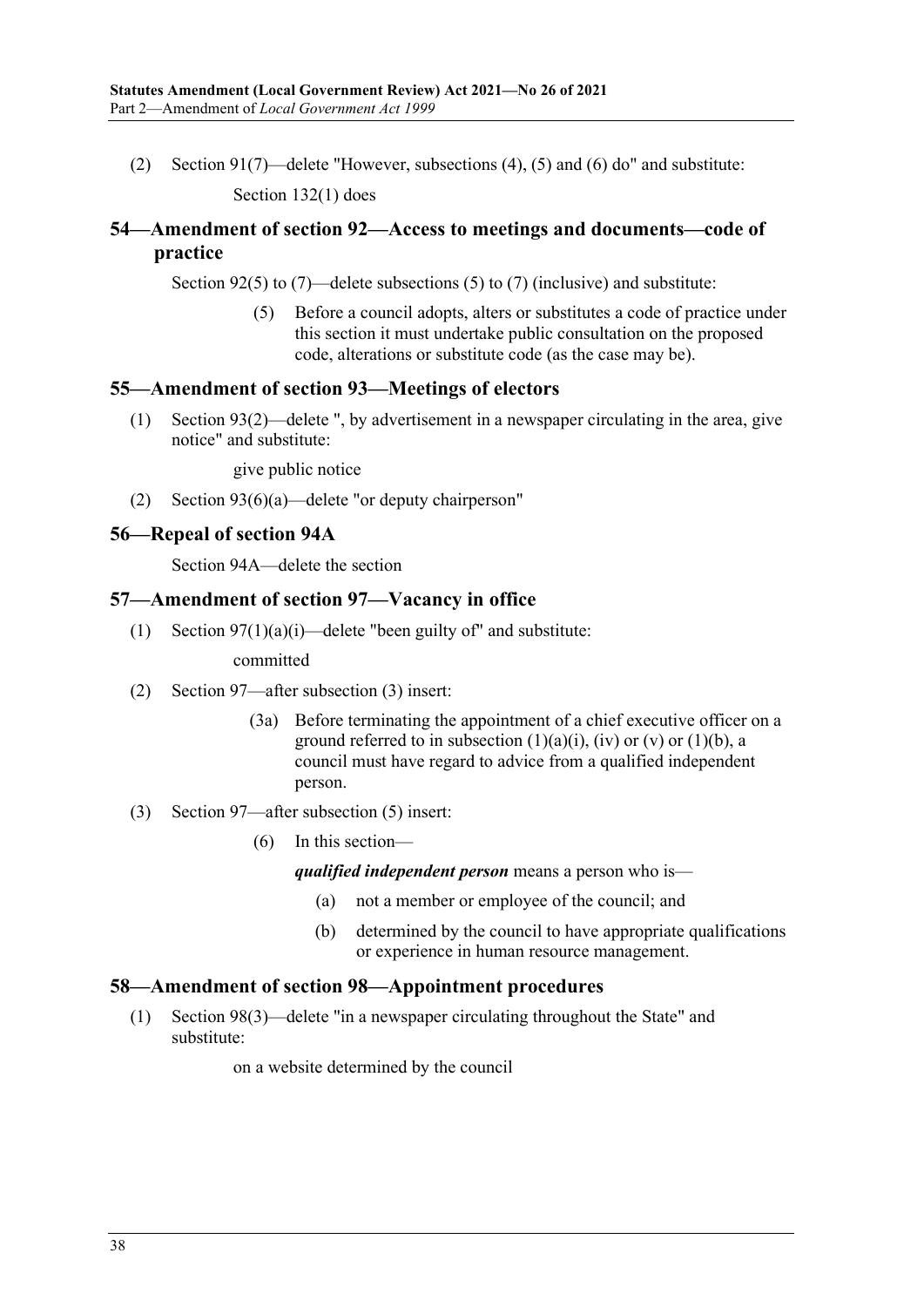- (2) Section 98—after subsection (4) insert:
	- (4a) The council must ensure that either or both of the following applies to the process for appointing a chief executive officer under this section:
		- (a) the council appoints at least 1 person who is not a member or employee of the council to the selection panel;
		- (b) before making the appointment to the office of chief executive officer, the council obtains and considers the advice of a qualified independent person on the assessment of applications and recommendations on the appointment under subsection (4) (and that advice may include recommendations to the council on the appointment).
- (3) Section 98—after subsection (6) insert:
	- (7) In this section—

*qualified independent person* means a person who is—

- (a) not a member or employee of the council; and
- (b) determined by the council to have appropriate qualifications or experience in human resource management.

### **59—Amendment of section 99—Role of chief executive officer**

Section 99(1)—after paragraph (i) insert:

- (ia) to ensure that effective policies, systems and procedures are established and maintained for the identification, assessment, monitoring, management and annual review of strategic, financial and operational risks;
- (ib) to report annually to the relevant audit and risk committee on the council's internal audit processes;

#### **60—Insertion of section 99A**

<span id="page-38-0"></span>After section 99 insert:

#### **99A—Remuneration of chief executive officer**

- (1) Subject to this section, the remuneration of the chief executive officer of a council will be determined by the council.
- (2) The Remuneration Tribunal will determine (from time to time) the minimum and maximum remuneration that may be paid or provided to chief executive officers of councils.
- (3) In making a determination under [subsection](#page-38-0) (2), the Remuneration Tribunal must have regard to any matter prescribed by the regulations.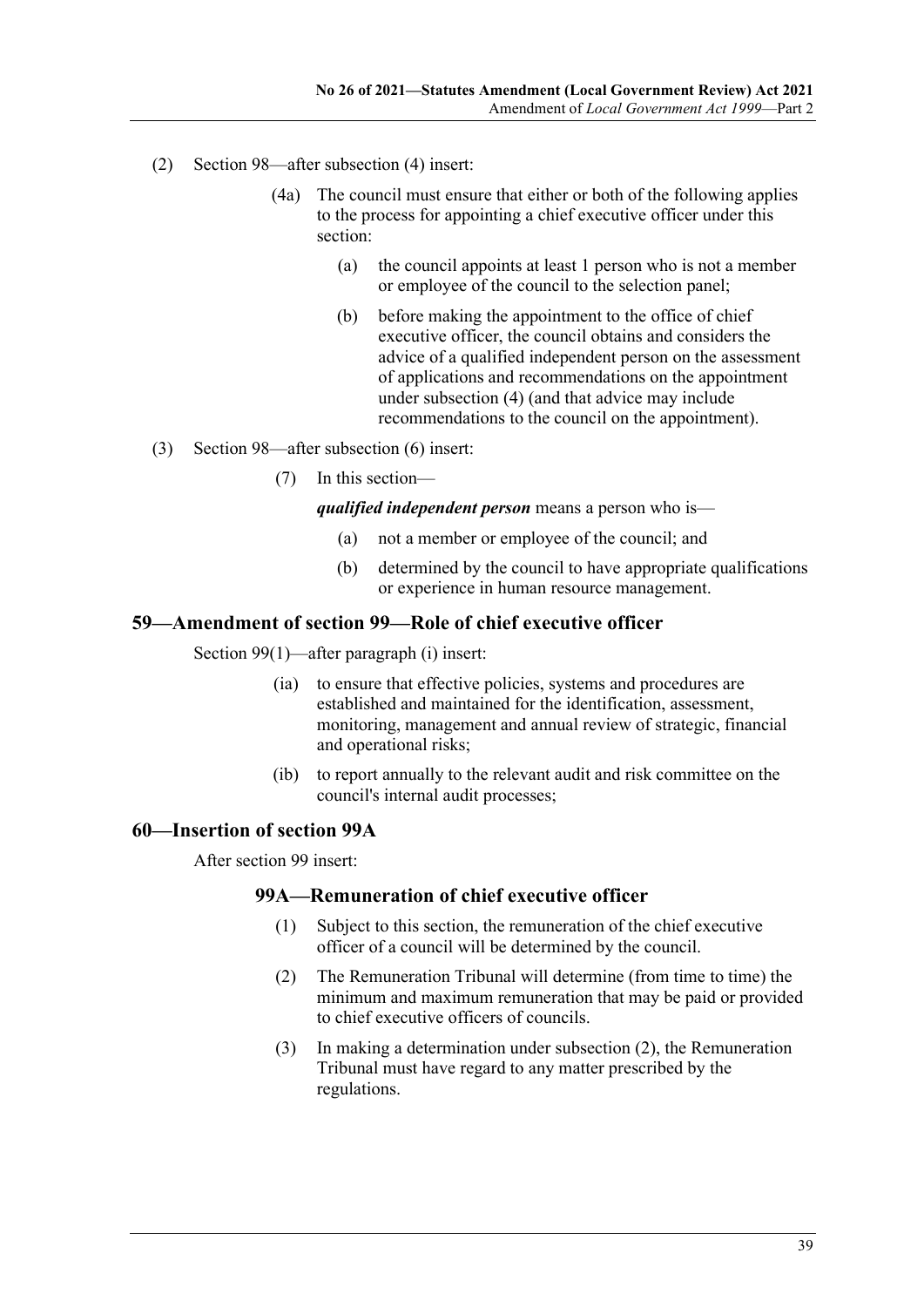- (4) A determination under [subsection](#page-38-0) (2)—
	- (a) may differ based on any factor including, for example, the geographical location of a council or group of councils (such that different minimum and maximum remuneration may be paid or provided to chief executive officers from different councils); and
	- (b) may provide for minimum and maximum remuneration that may be paid or provided to chief executive officers to be indexed in accordance with the determination.
- (5) The regulations—
	- (a) may make further provision in relation to a determination of the Remuneration Tribunal for the purposes of this section; and
	- (b) may modify the application of section 10 of the *[Remuneration Act](http://www.legislation.sa.gov.au/index.aspx?action=legref&type=act&legtitle=Remuneration%20Act%201990) 1990* in relation to a determination under this section.
- (6) Sections 17 and 19 of the *[Remuneration Act](http://www.legislation.sa.gov.au/index.aspx?action=legref&type=act&legtitle=Remuneration%20Act%201990) 1990* do not apply in relation to a determination under this section.
- (7) A reference in the *[Remuneration Act](http://www.legislation.sa.gov.au/index.aspx?action=legref&type=act&legtitle=Remuneration%20Act%201990) 1990* to determining remuneration payable in respect of an office will, for the purposes of this section, be taken to include a reference to determining the minimum and maximum remuneration payable in respect of the office.
- (8) Despite any other Act or law, the reasonable costs of the Remuneration Tribunal in making a determination under this section are to be paid by the LGA under an arrangement determined by the Minister from time to time after consultation with the LGA and the President of the Tribunal.
- (9) The LGA may recover the reasonable costs incurred by the Remuneration Tribunal in making a determination under this section as a debt from the councils to which the determination relates.
- (10) A council must ensure that the remuneration of its chief executive officer is within the relevant minimum and maximum remuneration determined by the Remuneration Tribunal for the purposes of this section.

#### **61—Insertion of section 102A**

<span id="page-39-0"></span>After section 102 insert:

### **102A—Chief executive officer—performance review**

- (1) A council must review the performance of its chief executive officer—
	- (a) at least once in each year that the chief executive officer holds office as chief executive officer; and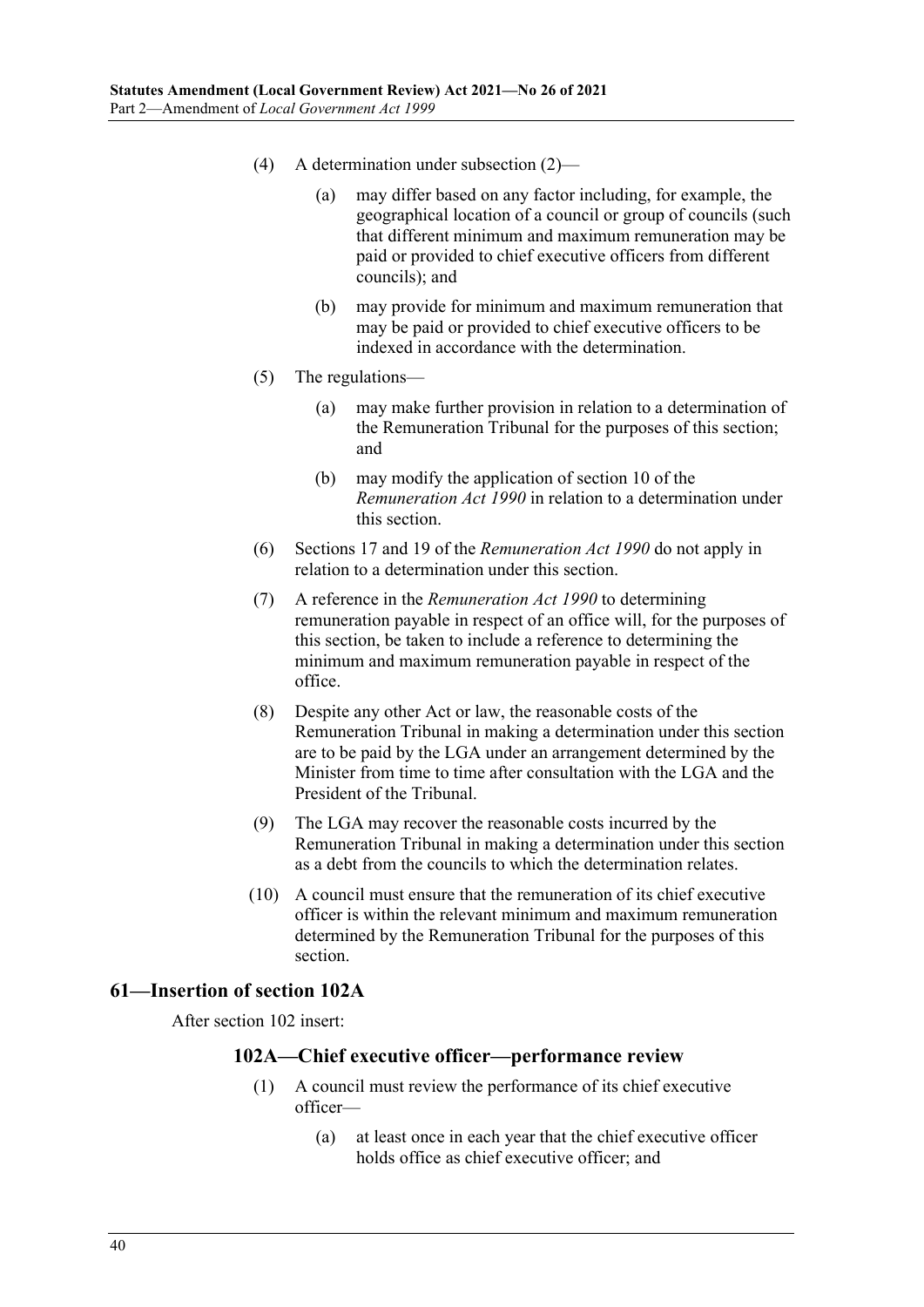- (b) if relevant, before reappointment of the chief executive officer.
- (2) The council must obtain and consider the advice of a qualified independent person on a review under [subsection](#page-39-0) (1).
- (3) In this section—

*qualified independent person* means a person who is—

- (a) not a member or employee of the council; and
- (b) determined by the council to have appropriate qualifications or experience in human resource management.

# **62—Amendment of section 105—Register of remuneration, salaries and benefits**

Section 105(3) and (4)—delete subsections (3) and (4)

# **63—Amendment of section 107—General principles of human resource management**

Section 107(2)—after paragraph (f) insert:

(fa) that employees are protected from sexual harassment by members of the council or other employees and that appropriate processes exist for dealing with complaints of employees relating to sexual harassment; and

### **64—Substitution of heading to Chapter 7 Part 4**

Heading to Chapter 7 Part 4—delete the heading and substitute:

# **Part 4—Employee integrity and behaviour**

### **65—Substitution of heading to Chapter 7 Part 4 Division 1**

Heading to Chapter 7 Part 4 Division 1—delete the heading and substitute:

### **Division 1—Employee integrity**

#### **66—Insertion of Subdivision heading**

Before section 108 insert:

### **Subdivision 1—General**

#### **67—Amendment of section 108—Interpretation**

Section 108—delete "Division" and substitute:

Subdivision

### **68—Amendment of section 109—General duty and compliance**

Section 109—after subsection (2) insert:

(3) An employee of a council must comply with the integrity provisions relating to employees.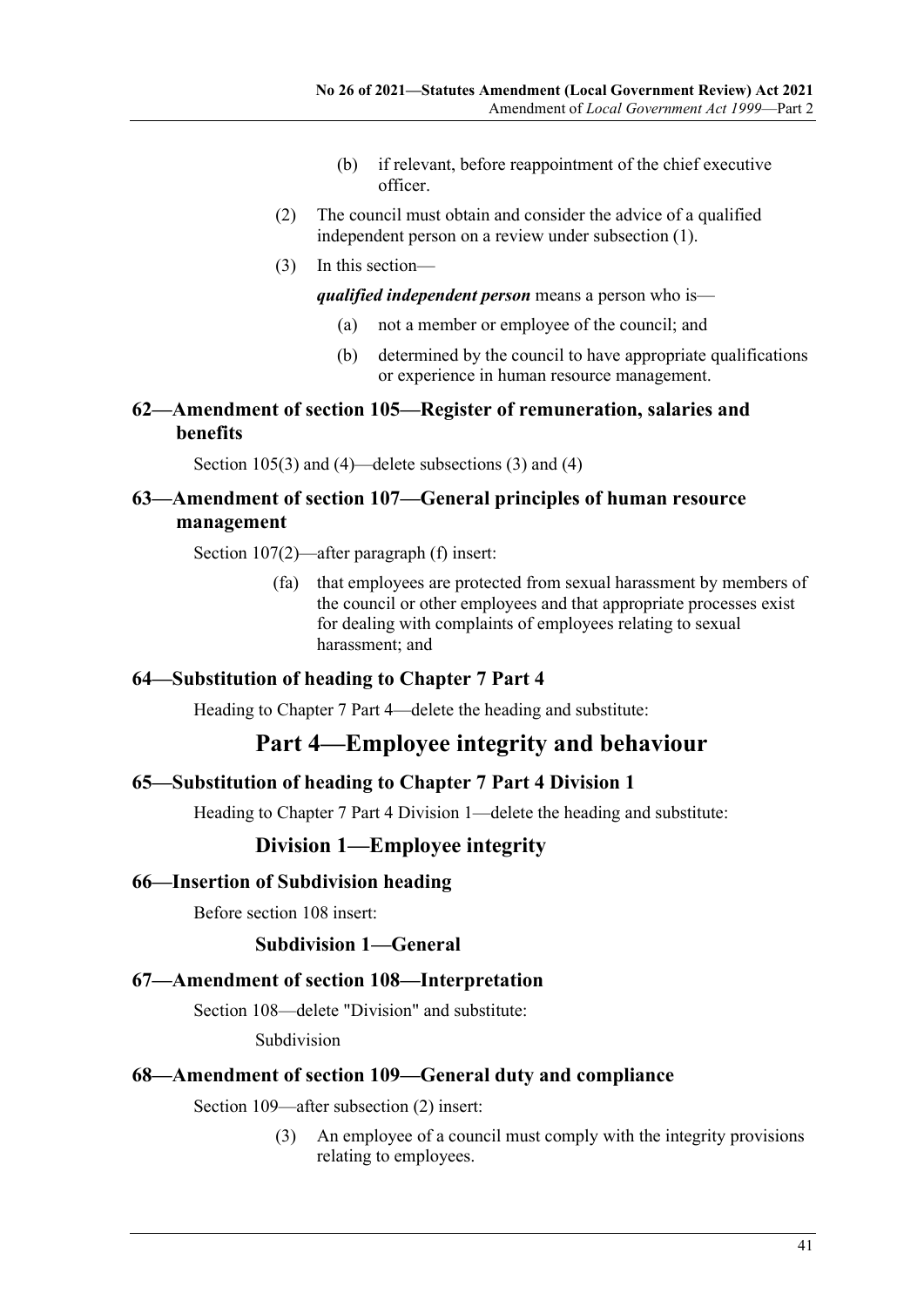(4) Contravention of, or failure to comply with, an integrity provision by an employee of a council constitutes a ground for suspending, dismissing or taking other disciplinary action against the employee.

### **69—Repeal of section 110**

Section 110—delete the section

### **70—Amendment of section 110A—Duty to protect confidential information**

Section 110A(1)—delete subsection (1) and substitute:

- (1) An employee or former employee of a council must not disclose information or a document—
	- (a) in relation to which there is an order of a council or council committee in effect under section 90 or 91(7) requiring the information or document to be treated confidentially; or
	- (b) that the employee or former employee knows, or ought reasonably to know, is information or a document that is otherwise required to be treated confidentially.

### **71—Substitution of heading to Chapter 7 Part 4 Division 2**

Heading to Chapter 7 Part 4 Division 2—delete the heading and substitute:

### **Subdivision 2—Register of Interests**

### **72—Amendment of Chapter 7 Part 4 Division 2**

Chapter 7 Part 4 Division 2—delete "Division" wherever occurring and substitute in each case:

Subdivision

#### **73—Amendment of section 117—Provision of false information**

Section 117, penalty provision—delete the penalty provision

### **74—Amendment of section 119—Restrictions on disclosure**

Section 119(1), penalty provision—delete the penalty provision

#### **75—Insertion of Chapter 7 Part 4 Division 1 Subdivision 2A**

Chapter 7 Part 4—after section 119 insert:

### **Subdivision 2A—Gifts and benefits**

#### **119A—Register of gifts and benefits**

(1) An employee of a council must not seek out or receive a gift or benefit that is, or could reasonably be taken to be, intended or likely to create a sense of obligation to a person on the part of the employee or influence the employee in the performance or discharge of the employee's functions or duties.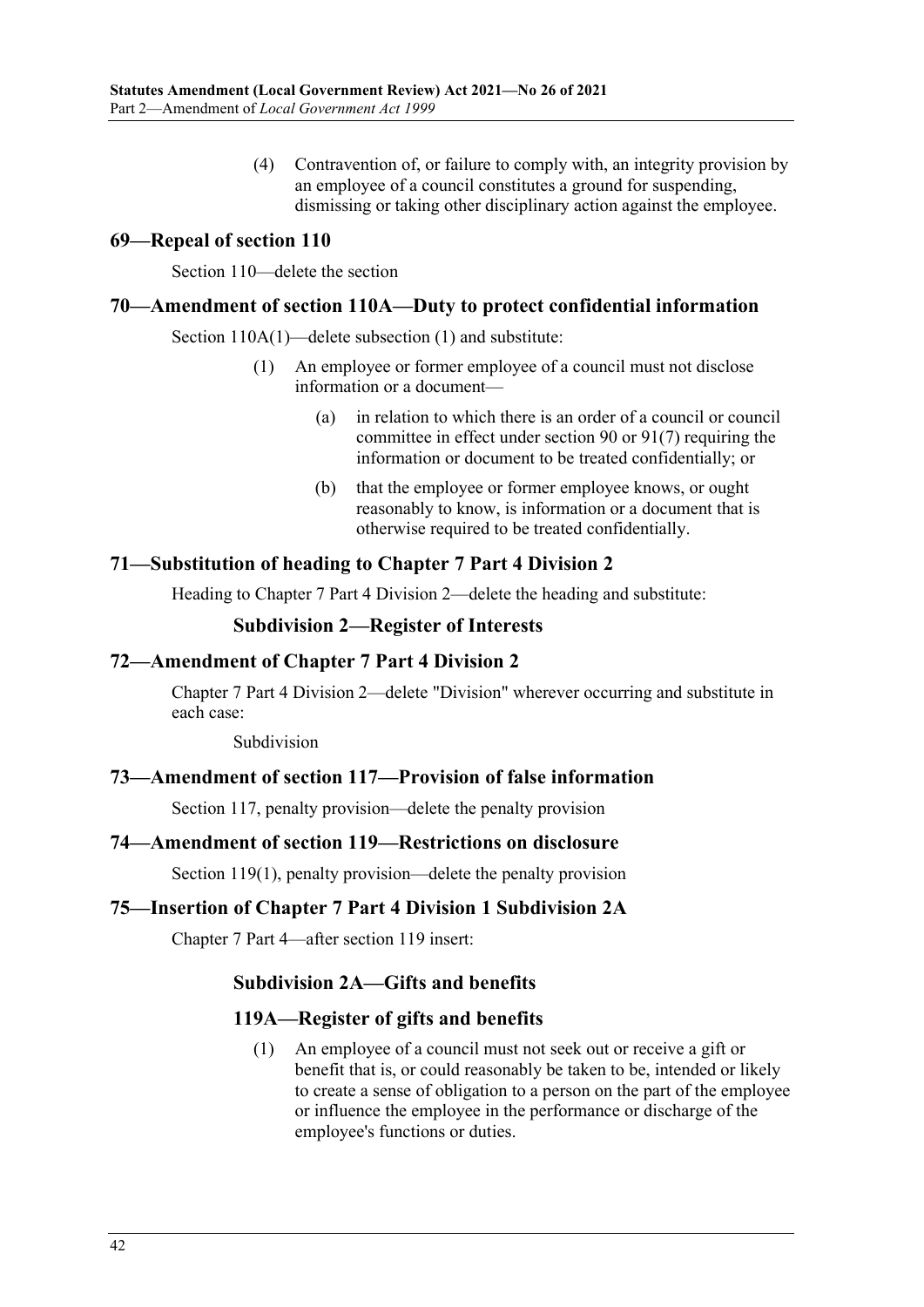- <span id="page-42-0"></span>(2) If an employee of a council receives a gift or benefit of an amount greater than the amount determined by the Minister (from time to time), by notice in the Gazette, the employee must provide details of the gift or benefit to the chief executive officer of the council in accordance with any requirements of the chief executive officer.
- (3) The Minister must consult with the LGA before publishing a notice under [subsection](#page-42-0) (2).
- (4) The chief executive officer of a council must maintain a register of gifts and benefits received by employees of the council and must ensure that the details of each gift and benefit provided under this section are included in the register.
- (5) A register maintained under this section—
	- (a) need not include information available in another register published by, or available for inspection at, the council or otherwise available under the Act; and
	- (b) may include information by reference to another register or document, provided the register or document is published by, or available for inspection at, the council and the register maintained under this clause identifies that other register or document.
- (6) For the purposes of this section, a gift or benefit received by a designated person or entity in relation to an employee of a council will be treated as a gift or benefit (as the case requires) received by the employee.
- (7) For the purposes of this section—
	- (a) 2 or more separate gifts or benefits received by an employee or a designated person or entity in relation to the employee from the same person during a financial year are to be treated as 1 gift or benefit (as the case requires) received by the employee; and
	- (b) 2 or more separate transactions to which an employee or a designated person or entity in relation to the employee is a party with the same person during a financial year under which the employee or the designated person has had the use of property of the other person (whether or not being the same property) during a financial year are to be treated as 1 transaction under which the employee has had the use of property of the other person during the financial year.
- (8) Unless the contrary intention appears, terms and expressions used in this section and in Schedule 3 have the same respective meanings in this section as they have in that Schedule, provided that a reference in Schedule 3 to a member will be taken, for the purposes of this clause, to be a reference to an employee.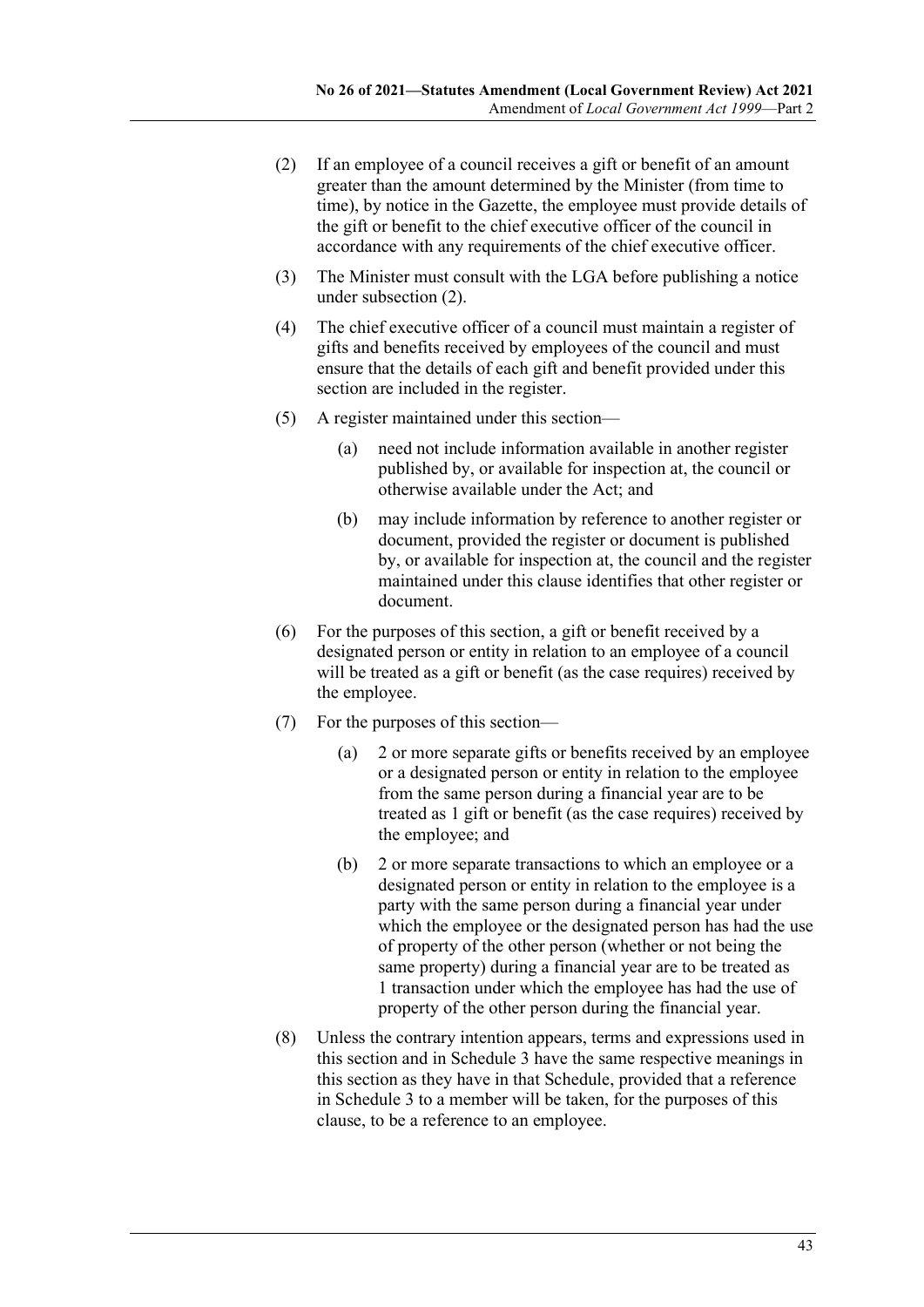# **76—Substitution of heading to Chapter 7 Part 4 Division 3**

Heading to Chapter 7 Part 4 Division 3—delete the heading and substitute:

### **Subdivision 3—Conflict of interest**

### **77—Amendment of section 120—Conflict of interest**

- (1) Section 120(1), penalty provision—delete the penalty provision
- (2) Section 120(2), penalty provision—delete the penalty provision
- (3) Section 120(4), penalty provision—delete the penalty provision
- (4) Section 120(6)—after paragraph (b) insert:
	- (ba) a family company of the employee (within the meaning of Schedule 3); or
	- (bb) a family trust of the employee (within the meaning of Schedule 3); or
- (5) Section  $120(6)$ (f)—delete paragraph (f) and substitute:
	- (f) if that person is a person with whom the employee has entered into, is seeking to enter into, or is otherwise involved in a negotiation or tendering process in connection with entering into, an agreement for the provision of professional or other services for which the employee would be entitled to receive a fee, commission or other reward; or

### **78—Insertion of Chapter 7 Part 4 Division 2**

Chapter 7 Part 4—after section 120 insert:

# **Division 2—Employee behaviour**

### **120A—Behavioural standards**

- (1) A council may prepare and adopt standards (the *employee behavioural standards*) that—
	- (a) specify standards of behaviour to be observed by employees of councils; and
	- (b) provide for any other matter relating to behaviour of employees of councils.
- (2) An employee behavioural standard must not diminish a right or employment condition under an Act, award, industrial agreement or contract of employment.
- (3) An employee of a council must comply with the council's employee behavioural standards.
- (4) A council may from time to time alter its employee behavioural standards, or substitute new employee behavioural standards.
- (5) Before a council—
	- (a) adopts employee behavioural standards; or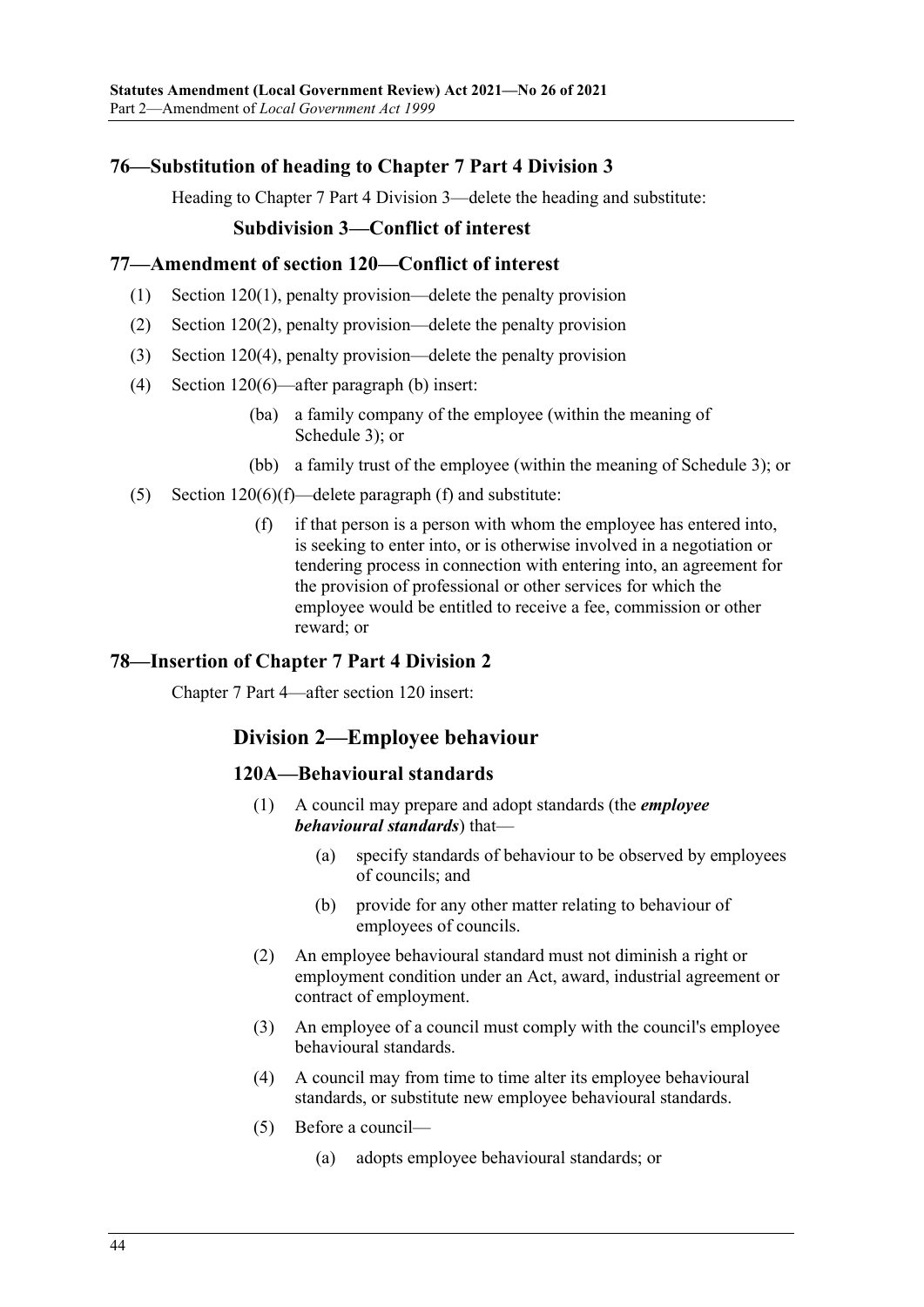(b) alters, or substitutes, its employee behavioural standards,

the council must consult with any registered industrial association that represents the interests of employees of councils on the employee behavioural standards, alteration or substituted standards (as the case may be).

- (6) A council must, within 6 months after the conclusion of each periodic election—
	- (a) in the case of a council that has employee behavioural standards in effect under this section—review the operation of the employee behavioural standards; or
	- (b) in any other case—consider whether it should adopt employee behavioural standards.

### **79—Amendment of section 122—Strategic management plans**

(1) Section 122(1a)(a)—delete "for a period of at least 10 years; and" and substitute:

that relates to a period of at least 10 years and includes a funding plan that—

- (i) outlines the council's approach to funding services and infrastructure of the council; and
- (ii) sets out the council's projected total revenue for the period to which the long-term financial plan relates; and
- (iii) outlines the intended sources of that total revenue (such as revenue from rates, grants and other fees and charges); and
- <span id="page-44-2"></span><span id="page-44-1"></span><span id="page-44-0"></span>(2) Section 122—after subsection (1b) insert:
	- (1c) A council must, once in every prescribed period (which must be not less than a period of 3 years), in accordance with a determination of the designated authority, provide information relating to its long-term financial plan and infrastructure and asset management plan to the designated authority in accordance with [subsection](#page-44-0) (1e).
	- (1d) For the purposes of [subsection](#page-44-1) (1c), the designated authority may determine a schedule relating to each prescribed period that requires different councils to provide information in different financial years of that period (and the financial year in which a particular council is required to provide information according to the schedule is the *relevant financial year* for that council).
	- (1e) A council must, on or before 30 September in the relevant financial year for the council, provide to the designated authority all relevant information on the following matters (the *relevant matters*) in accordance with guidelines determined by the designated authority (if any):
		- (a) material amendments made or proposed to be made to the council's long-term financial plan and infrastructure and asset management plan and the council's reasons for those amendments;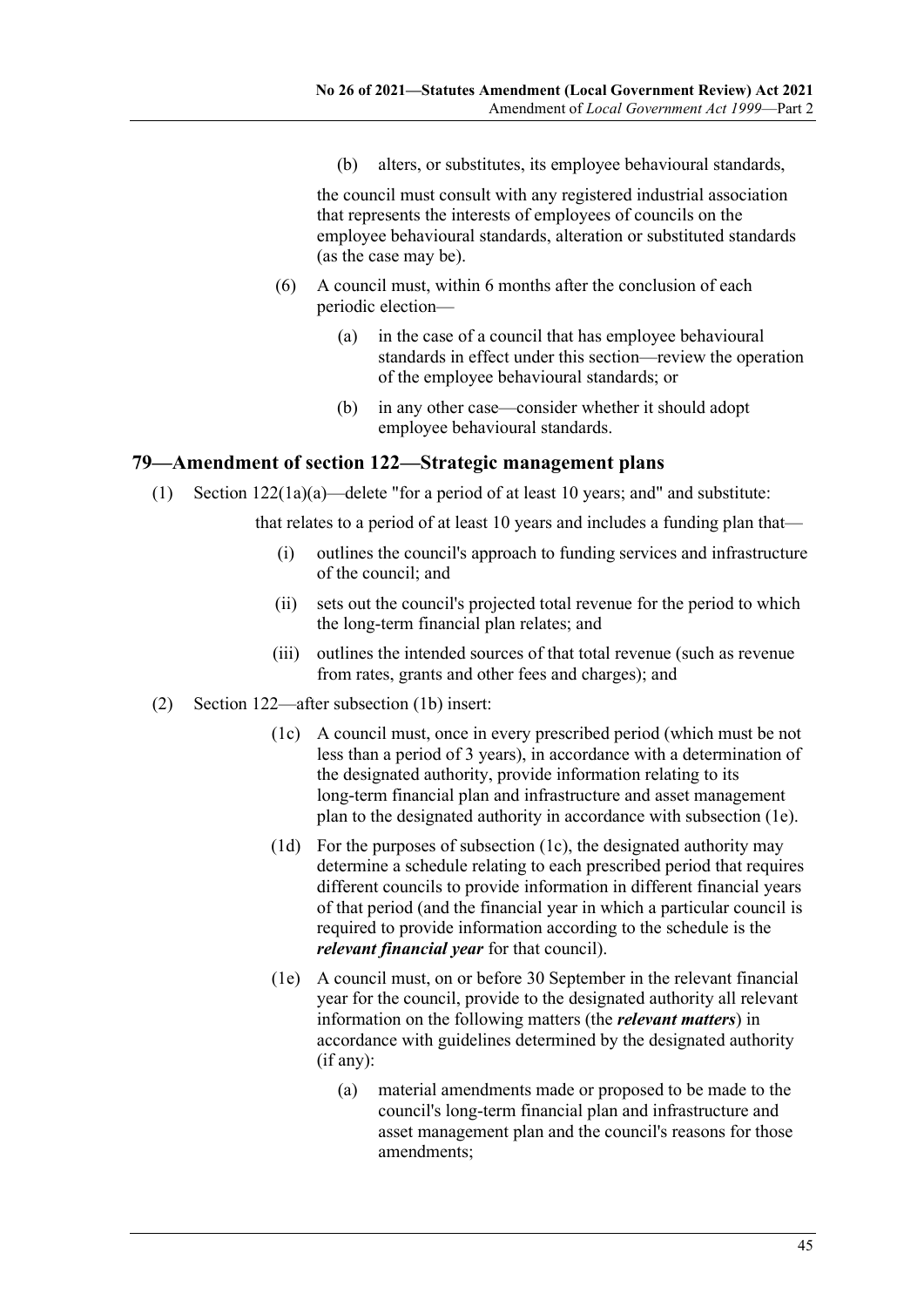- (b) revenue sources outlined in the funding plan referred to in subsection (1a)(a);
- (c) any other matter prescribed by the regulations.
- (1f) Following the provision of information by a council under [subsection](#page-44-0) (1e), the designated authority, on or before 28 February in the relevant financial year for the council—
	- (a) must provide advice to the council on the appropriateness of the relevant matters in the context of the council's long-term financial plan and infrastructure and asset management plan; and
	- (b) may, if the designated authority considers it appropriate having regard to the circumstances of a particular council, provide advice in relation to any other aspect of the council's long-term financial plan and infrastructure and asset management plan.
- $(1g)$  In providing advice under this section, the designated authority—
	- (a) must have regard to the following objectives:
		- (i) the objective of councils maintaining and implementing long-term financial plans and infrastructure and asset management plans;
		- (ii) the objective of ensuring that the financial contributions proposed to be made by ratepayers under the council's long-term financial plan and infrastructure and asset management plan are appropriate and any material amendments made or proposed to be made to these plans by the council are appropriate; and
	- (b) may have regard to any information or matter the designated authority considers relevant (whether or not such information or matter falls within the ambit of [subsection](#page-44-0) (1e)).
- (1h) A council must ensure that the advice provided by the designated authority under this section, and any response of the council to that advice, is published in its annual business plan (both the draft and adopted annual business plan) in the relevant financial year and each subsequent financial year (until the next relevant financial year for that council).
- (1i) For the purposes of the preceding provisions, the designated authority must publish the following:
	- (a) advice provided to a council under this section;
	- (b) the schedule determined under [subsection](#page-44-2) (1d);
	- (c) any guidelines determined under [subsection](#page-44-0) (1e).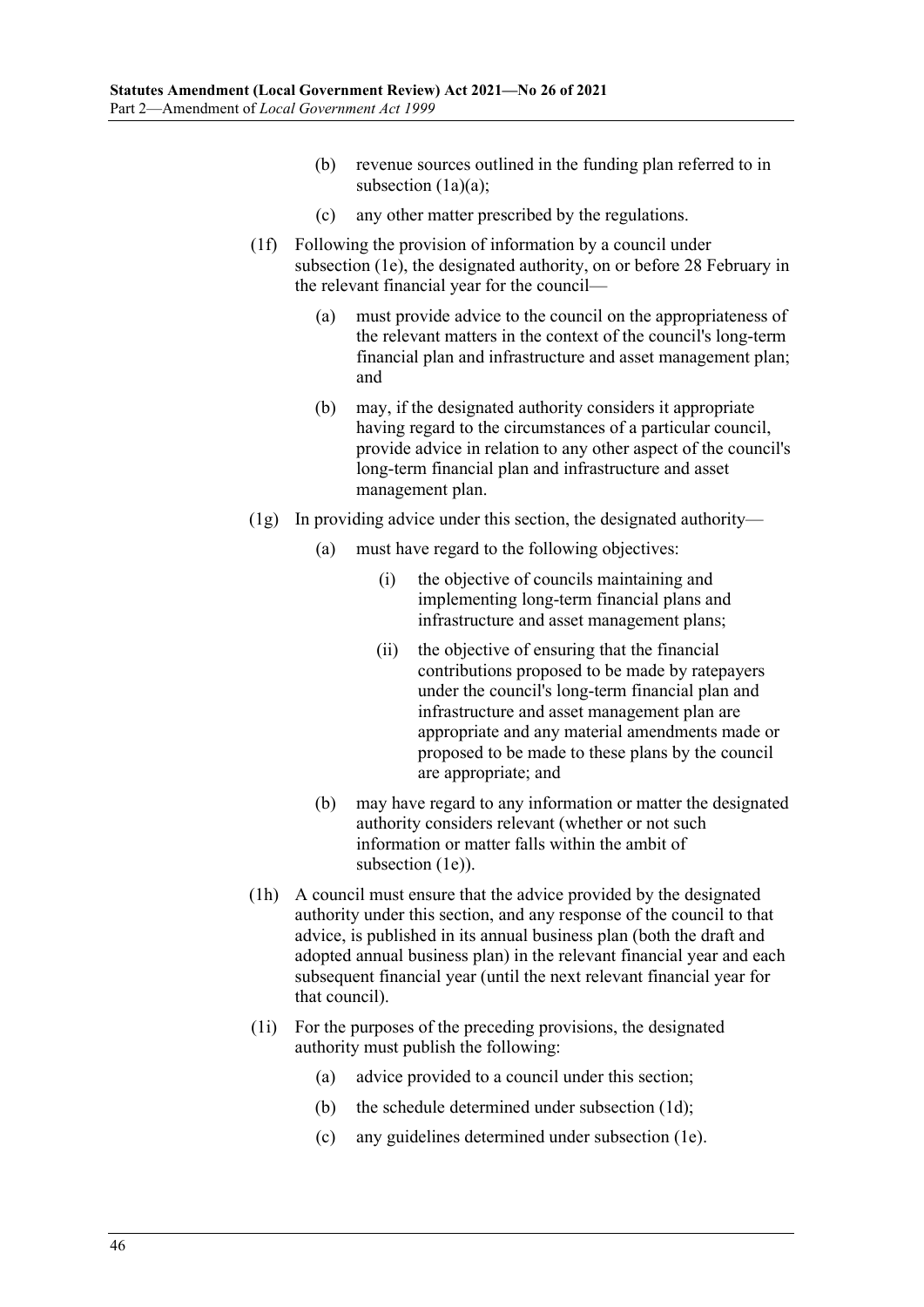- (1j) The designated authority may, by written notice, require a council to give the designated authority, within a time and in a manner stated in the notice (which must be reasonable), information in the council's possession that the designated authority reasonably requires for the performance of the designated authority's functions under this section.
- (1k) The designated authority may recover from a council (as a debt due from the council) the costs reasonably incurred by the designated authority in performing its functions under this section in relation to the council.
- (3) Section 122—after subsection (3) insert:
	- (3a) The regulations may prescribe additional requirements with respect to strategic management plans.
- (4) Section 122(4)(a)—delete "as soon as practicable after adopting the council's annual business plan for a particular financial year" and substitute:

on an annual basis

- (5) Section 122—after subsection (4a) insert:
	- (4b) A report from a chief executive officer under subsection (4a) must—
		- (a) address any matters required by the Minister; and
		- (b) be published in a manner and form, and in accordance with any other requirements, determined by the Minister.
- (6) Section 122(6)—delete "adopt a process or processes to ensure that members of the public are given a reasonable opportunity to be involved in" and substitute:

undertake public consultation in relation to

- (7) Section 122(7)—delete subsection (7)
- <span id="page-46-0"></span>(8) Section 122—after subsection (8) insert:
	- (9) In this section—

#### *designated authority* means—

- (a) if a person or body is prescribed by the regulations for the purposes of this definition—that person or body; or
- (b) if a person or body is not prescribed under [paragraph](#page-46-0) (a)—the Essential Services Commission established under the *[Essential Services Commission](http://www.legislation.sa.gov.au/index.aspx?action=legref&type=act&legtitle=Essential%20Services%20Commission%20Act%202002)  Act [2002](http://www.legislation.sa.gov.au/index.aspx?action=legref&type=act&legtitle=Essential%20Services%20Commission%20Act%202002)*.
- (10) The Minister must consult with the LGA before regulations are made prescribing a person or body as the designated authority.

### **80—Amendment of section 123—Annual business plans and budgets**

- (1) Section 123(3)(b)—delete paragraph (b) and substitute:
	- (b) undertake public consultation.
- (2) Section 123(4) to (5a)—delete subsections (4) to (5a) (inclusive)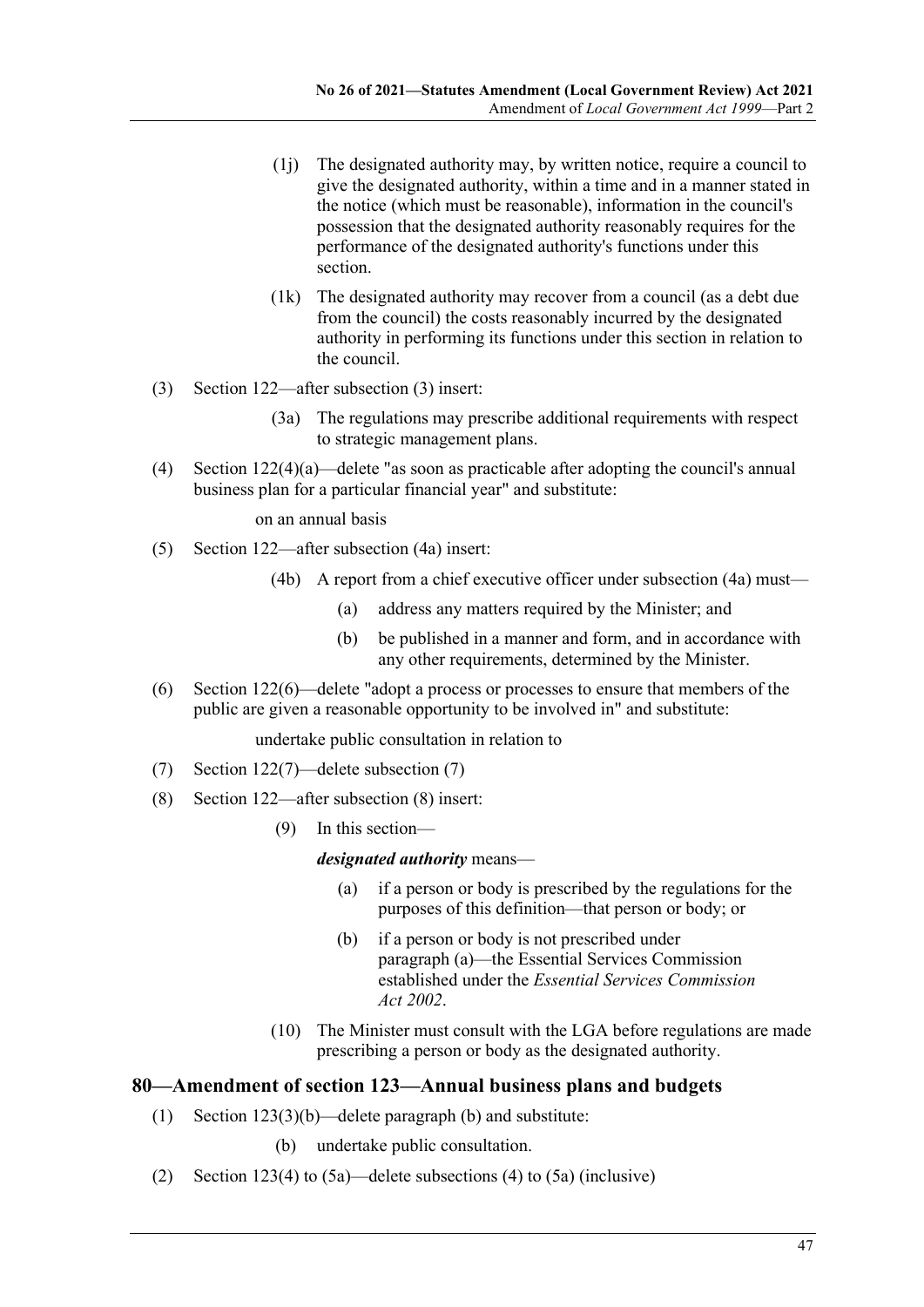- (3) Section 123—after subsection (6) insert:
	- (6a) However, if a council proposes to adopt an annual business plan with amendments, the council must include in the adopted business plan a statement—
		- (a) setting out any significant amendments from the draft annual business plan; and
		- (b) providing reasons for those amendments.
- (4) Section 123—after subsection (7) insert:
	- (7a) A budget of a council may authorise the entry into borrowings and other forms of financial accommodation for a financial year of up to an amount specified in the budget.
- (5) Section 123(8)—delete "31 August" and substitute:

#### 15 August

- (6) Section 123(9)(b) and (c)—delete paragraphs (b) and (c)
- (7) Section 123—after subsection (10) insert:
	- (10a) Without limiting subsection (10), regulations under that subsection relating to an annual business plan may—
		- (a) relate to the manner in which matters included in the plan are to be presented (such as, for example, by prescribing the location, style and level of emphasis that must be given to specified matters); and
		- (b) prescribe requirements relating to the description or explanation of matters included in the plan.

#### **81—Amendment of heading to Chapter 8 Part 3 Division 2**

Heading to Chapter 8 Part 3 Division 2—delete "and audit committee" and substitute: , audit and risk committee etc

#### **82—Amendment of section 125—Internal control policies**

Section 125—after its present contents (now to be designated as subsection (1)) insert:

- (2) The policies, practices and procedures of internal financial control under subsection (1) must be in accordance with a standard or document (such as a model relating to financial controls) adopted by the regulations.
- (3) A council must ensure that appropriate policies, systems and procedures relating to risk management are implemented and maintained in order to assist the council to carry out its activities in an efficient and orderly manner to achieve its objectives, inform appropriate decision making, facilitate appropriate prioritisation of finite resources and promote appropriate mitigation of strategic, financial and operational risks relevant to the council.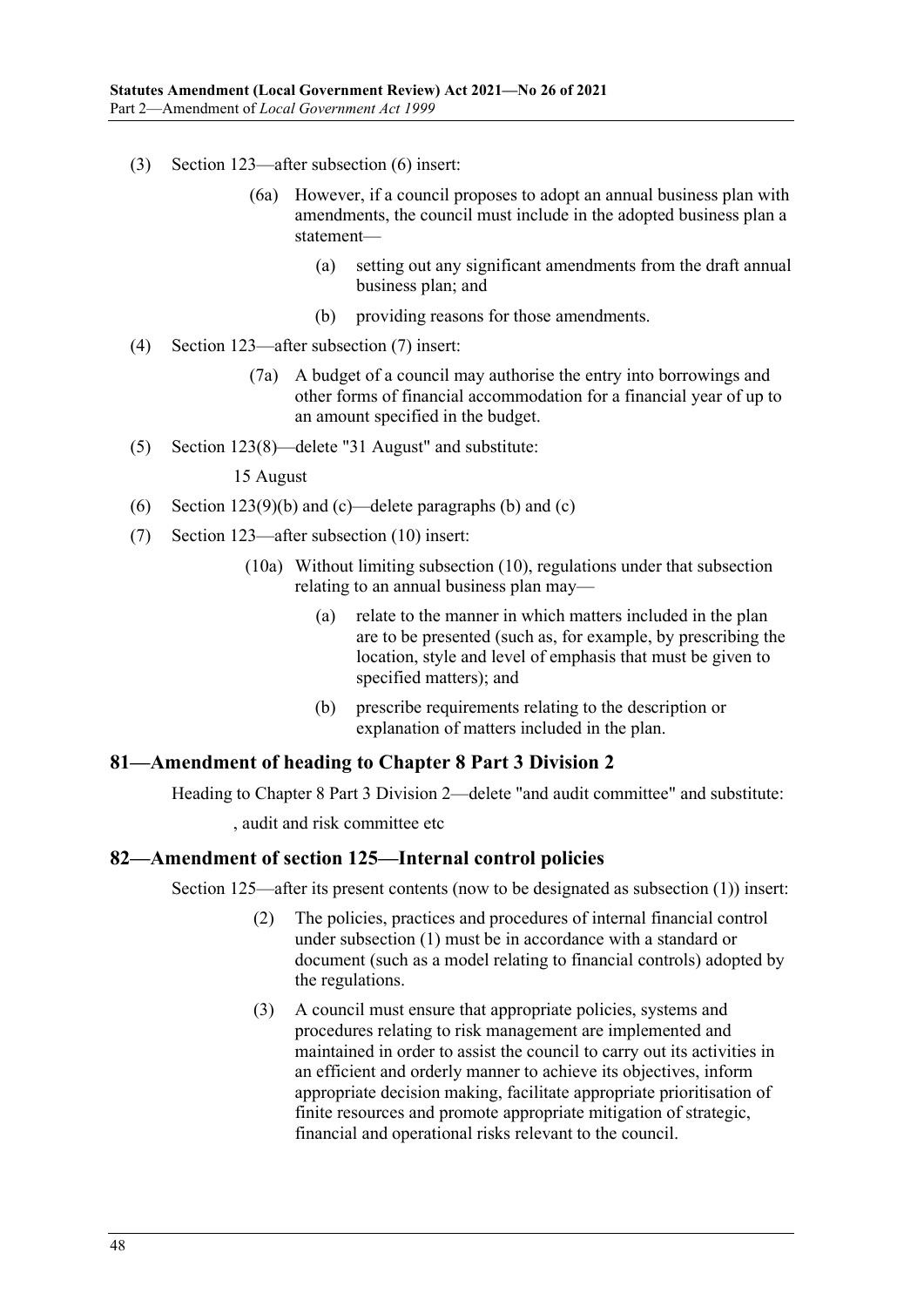# **83—Insertion of section 125A**

After section 125 insert:

### **125A—Internal audit functions**

- (1) The chief executive officer of a council that has an internal audit function must, before appointing a person to be primarily responsible for the internal audit function, or assigning such responsibility to an employee of the council, consult with the relevant audit and risk committee on the appointment or assignment of responsibility.
- (2) Despite any other law or instrument to the contrary, the person primarily responsible for the internal audit function—
	- (a) must ensure that any reports they prepare relating to the internal audit function are provided directly to the audit and risk committee; and
	- (b) may report any matters relating to the internal audit function directly to the audit and risk committee.

### **84—Amendment of section 126—Audit and risk committee**

- (1) Section 126—before subsection (1) insert:
	- (a1) This section applies to a council that has not established a regional audit and risk committee under section 126A.
- (2) Section 126(1)—after "council" insert:

to which this section applies

(3) Section 126(1)—after "audit" insert:

and risk

- (4) Section 126—after subsection (1) insert:
	- (1a) The purpose of an audit and risk committee established by a council is to provide independent assurance and advice to the council on accounting, financial management, internal controls, risk management and governance matters.
- (5) Section 126(2)—delete subsection (2) and substitute:
	- (2) The following provisions apply to the membership of a council audit and risk committee:
		- (a) the majority of the members of the committee must be persons who are not members of any council;
		- (b) the members of the committee (when considered as a whole) must have skills, knowledge and experience relevant to the functions of the committee, including in financial management, risk management, governance and any other prescribed matter;
		- (c) the membership of the committee—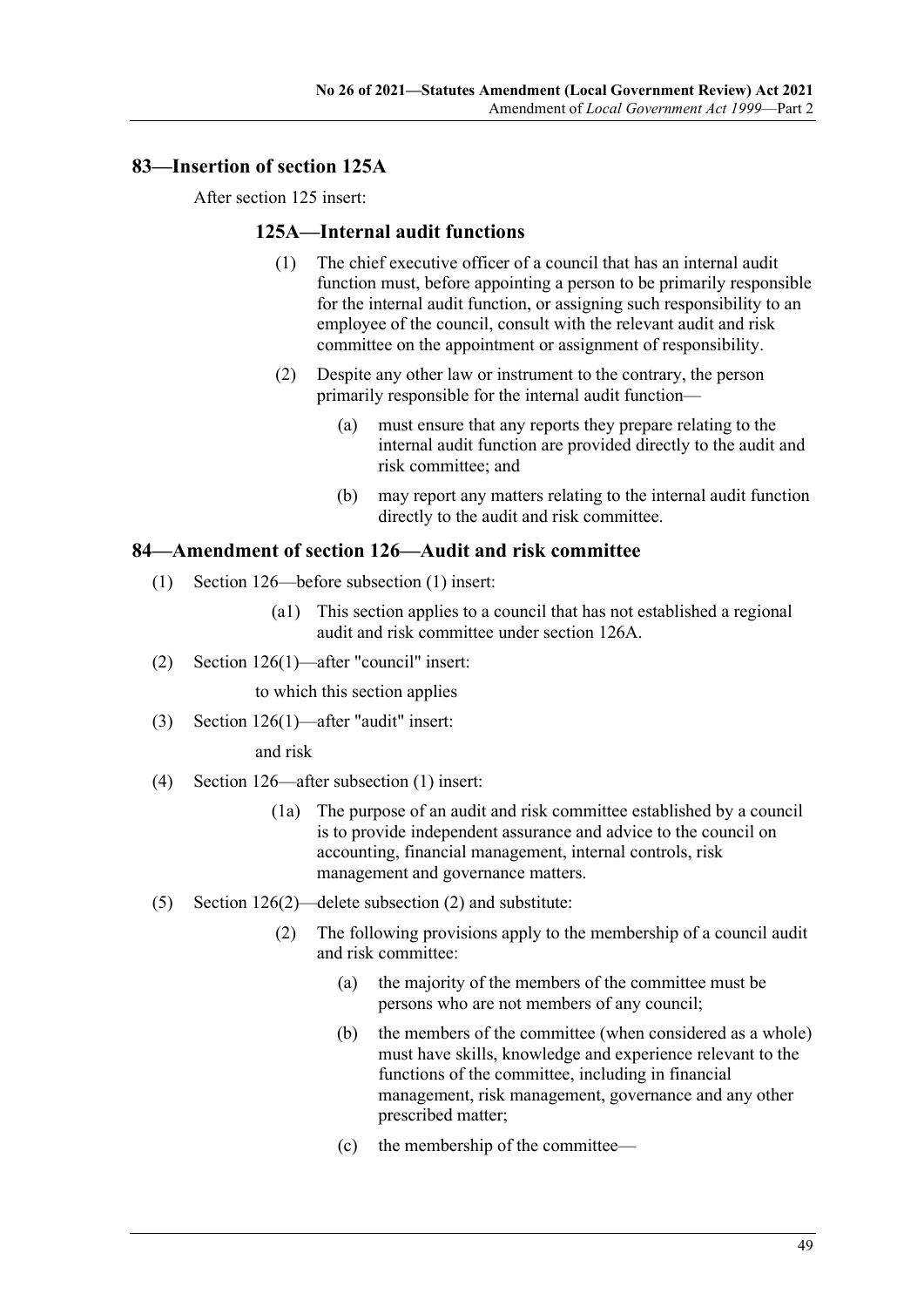- (i) may not include an employee of the council (although an employee may attend a meeting of the committee if appropriate); and
- (ii) may include, or be comprised of, members of another council audit and risk committee or a regional audit and risk committee; and
- (iii) must otherwise be determined in accordance with the requirements of the regulations.
- (6) Section 126(4)—delete subsection (4) and substitute:
	- (4) The functions of a council audit and risk committee include—
		- (a) reviewing annual financial statements to ensure that they present fairly the state of affairs of the council; and
		- (b) proposing, and providing information relevant to, a review of the council's strategic management plans or annual business plan; and
		- (c) monitoring the responsiveness of the council to recommendations for improvement based on previous audits and risk assessments, including those raised by a council's auditor; and
		- (d) proposing, and reviewing, the exercise of powers under section 130A; and
		- (e) liaising with the council's auditor in accordance with any requirements prescribed by the regulations; and
		- (f) reviewing the adequacy of the accounting, internal control, reporting and other financial management systems and practices of the council on a regular basis; and
		- $(g)$
- (i) if the council has an internal audit function—
	- (A) providing oversight of planning and scoping of the internal audit work plan; and
	- (B) reviewing and commenting on reports provided by the person primarily responsible for the internal audit function at least on a quarterly basis; or
- (ii) if the council does not have an internal audit function, reviewing and commenting on an annual report provided by the chief executive officer in relation to the policies and processes adopted by the council to evaluate and improve the effectiveness of its internal control practices and procedures; and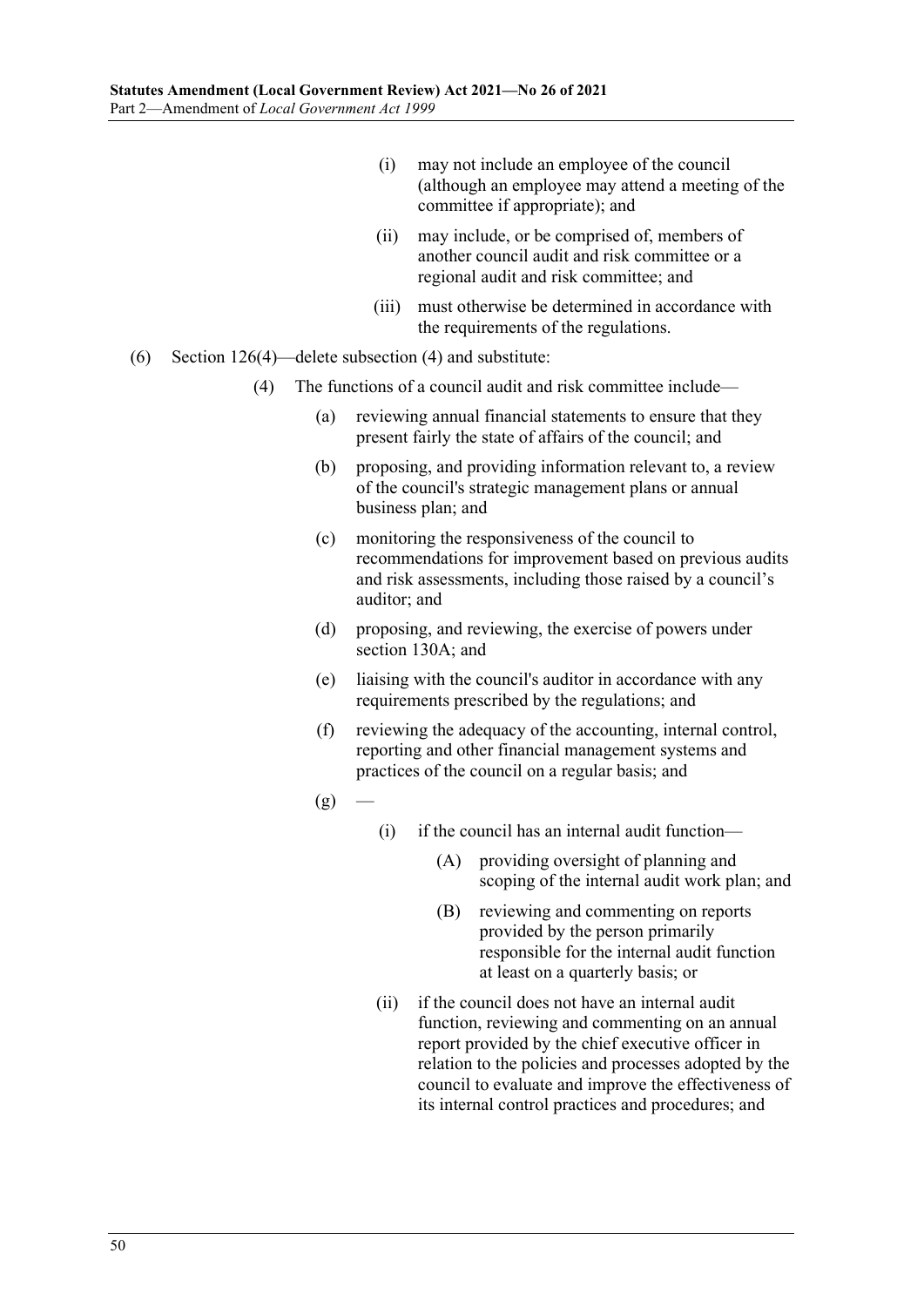- (h) reviewing and evaluating the effectiveness of policies, systems and procedures established and maintained for the identification, assessment, monitoring, management and review of strategic, financial and operational risks on a regular basis; and
- (i) reviewing any report obtained by the council under section  $48(1)$ ; and
- (j) performing any other function determined by the council or prescribed by the regulations.
- (5) There must be at least 1 meeting of a council audit and risk committee in each quarter.
- <span id="page-50-0"></span>(6) Subject to this Act, the procedure to be observed at a meeting of a council audit and risk committee will be—
	- (a) as prescribed by regulation; or
	- (b) insofar as the procedure is not prescribed by regulation—as determined by the committee.
- (7) Without limiting [subsection](#page-50-0) (6)(a), regulations under that subsection may provide for circumstances in which the public may be excluded from attendance at a meeting of a council audit and risk committee.
- (8) A council audit and risk committee must—
	- (a) provide a report to the council after each meeting summarising the work of the committee during the period preceding the meeting and the outcomes of the meeting; and
	- (b) provide an annual report to the council on the work of the committee during the period to which the report relates.
- (9) A council must ensure that the annual report of its audit and risk committee is included in its annual report.

### **85—Insertion of section 126A**

After section 126 insert:

#### **126A—Regional audit and risk committee**

- (1) Two or more councils may establish a regional audit and risk committee.
- (2) The purpose of a regional audit and risk committee established by 2 or more councils is to provide independent assurance and advice to those councils on accounting, financial management, internal controls, risk management and governance matters.
- (3) The following provisions apply to the membership of a regional audit and risk committee:
	- (a) the majority of the members of the committee must be persons who are not members of any council;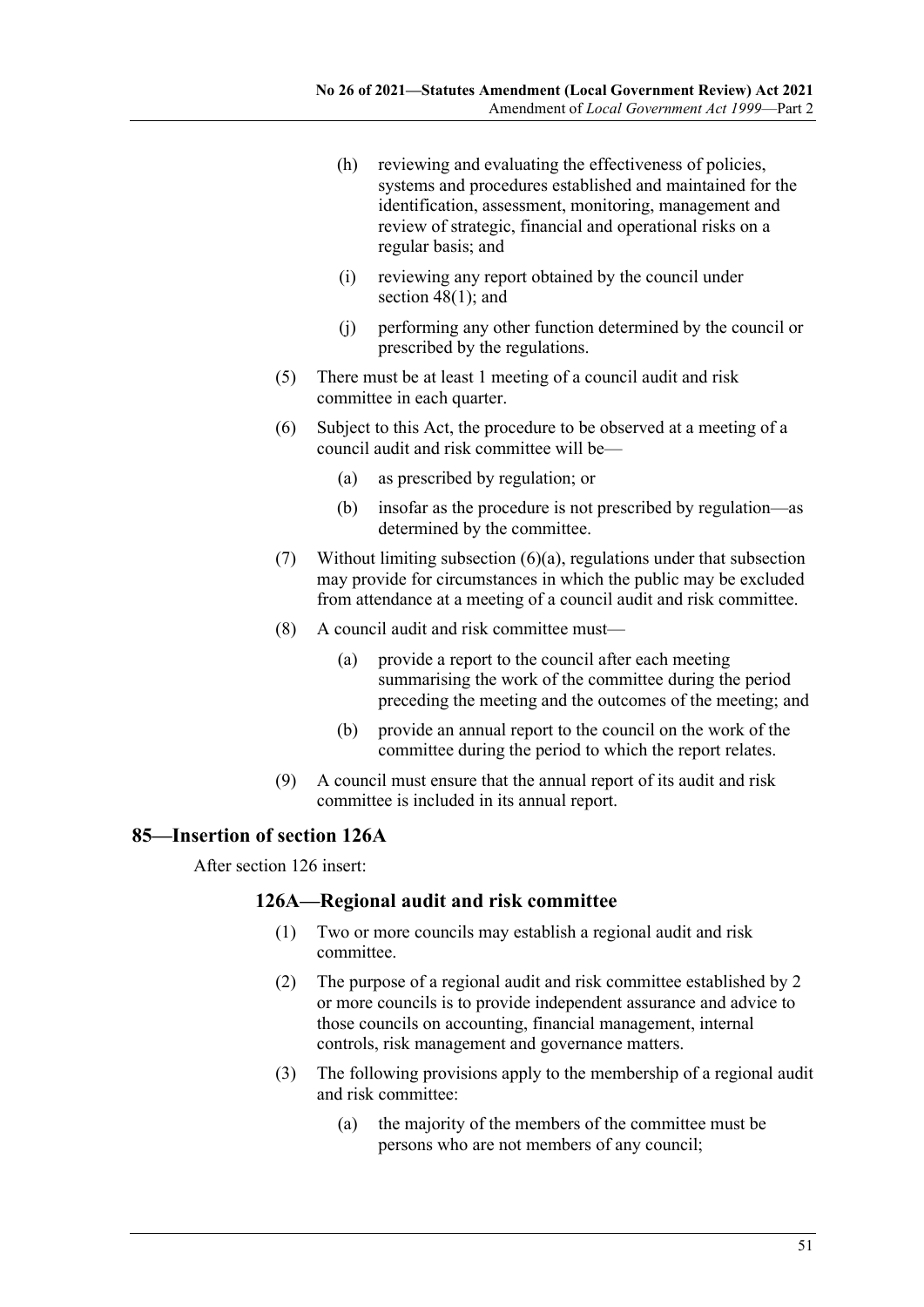- (b) the members of the committee (when considered as a whole) must have skills, knowledge and experience relevant to the functions of the committee, including in financial management, risk management, governance and any other prescribed matter;
- (c) the membership of the committee—
	- (i) may not include an employee of the constituent councils (although an employee may attend a meeting of the committee if appropriate); and
	- (ii) may include, or be comprised of, members of a council audit and risk committee or another regional audit and risk committee; and
	- (iii) must otherwise be determined in accordance with the requirements of the regulations.
- (4) The functions of regional audit and risk committee include—
	- (a) reviewing annual financial statements to ensure that they present fairly the state of affairs of the constituent councils; and
	- (b) proposing, and providing information relevant to, a review of the constituent councils' strategic management plans or annual business plans; and
	- (c) monitoring the responsiveness of the constituent councils to recommendations for improvement based on previous audits and risk assessments, including those raised by a constituent council's auditor; and
	- (d) proposing, and reviewing, the exercise of powers under section 130A; and
	- (e) liaising with the constituent councils' auditors in accordance with any requirements prescribed by the regulations; and
	- (f) reviewing the adequacy of the accounting, internal control, reporting and other financial management systems and practices of the constituent councils on a regular basis; and
	- $(g)$
- (i) in relation to a constituent council that has an internal audit function—
	- (A) providing oversight of planning and scoping of the internal audit work plan; and
	- (B) reviewing and commenting on reports provided by the person primarily responsible for the internal audit function at least on a quarterly basis; or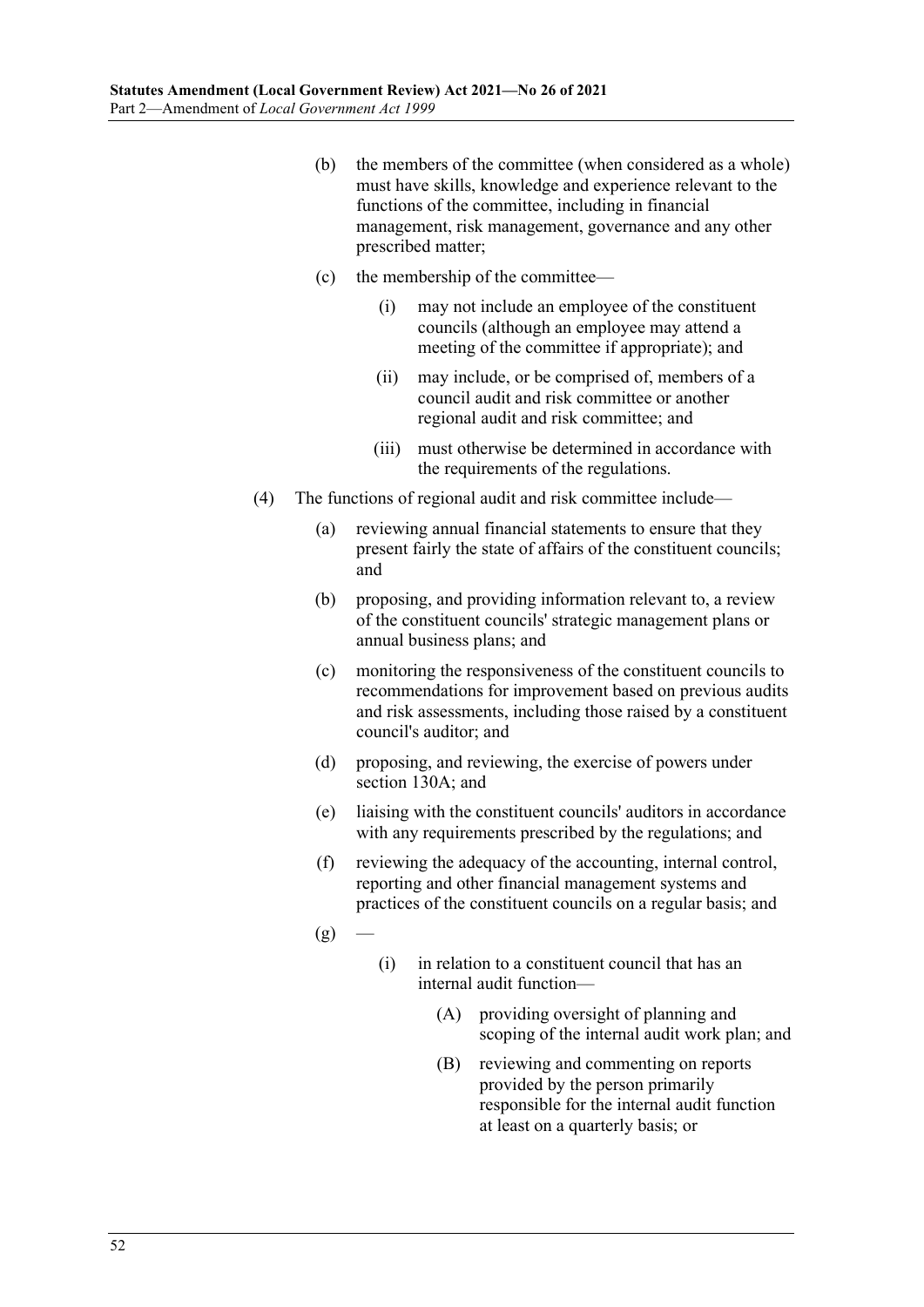- (ii) in relation to a constituent council that does not have an internal audit function, reviewing and commenting on an annual report provided by the chief executive officer in relation to the policies and processes adopted by the council to evaluate and improve the effectiveness of its internal control practices and procedures; and
- (h) reviewing and evaluating the effectiveness of policies, systems and procedures established and maintained for the identification, assessment, monitoring, management and review of strategic, financial and operational risks on a regular basis; and
- (i) reviewing any report obtained by a constituent council under section 48(1); and
- (j) performing any other function determined by the constituent councils or prescribed by the regulations.
- (5) There must be at least 1 meeting of a regional audit and risk committee in each quarter.
- <span id="page-52-0"></span>(6) Subject to this Act, the procedure to be observed at a meeting of a regional audit and risk committee will be—
	- (a) as prescribed by regulation; or
	- (b) insofar as the procedure is not prescribed by regulation—as determined by the committee.
- (7) Without limiting [subsection](#page-52-0) (6)(a), regulations under that subsection may provide for circumstances in which the public may be excluded from attendance at a meeting of a regional audit and risk committee.
- (8) A regional audit and risk committee must—
	- (a) provide a report to the constituent councils after each meeting summarising the work of the committee during the period preceding the meeting and the outcomes of the meeting; and
	- (b) provide an annual report to the constituent councils on the work of the committee during the period to which the report relates.
- (9) Each constituent council of a regional audit and risk committee must ensure that the annual report of the committee is included in its annual report.

### **86—Amendment of section 127—Financial statements**

Section 127(5) and (6)—delete subsections (5) and (6)

#### **87—Amendment of section 128—Auditor**

(1) Section 128(2)—delete "council's audit committee" and substitute:

relevant audit and risk committee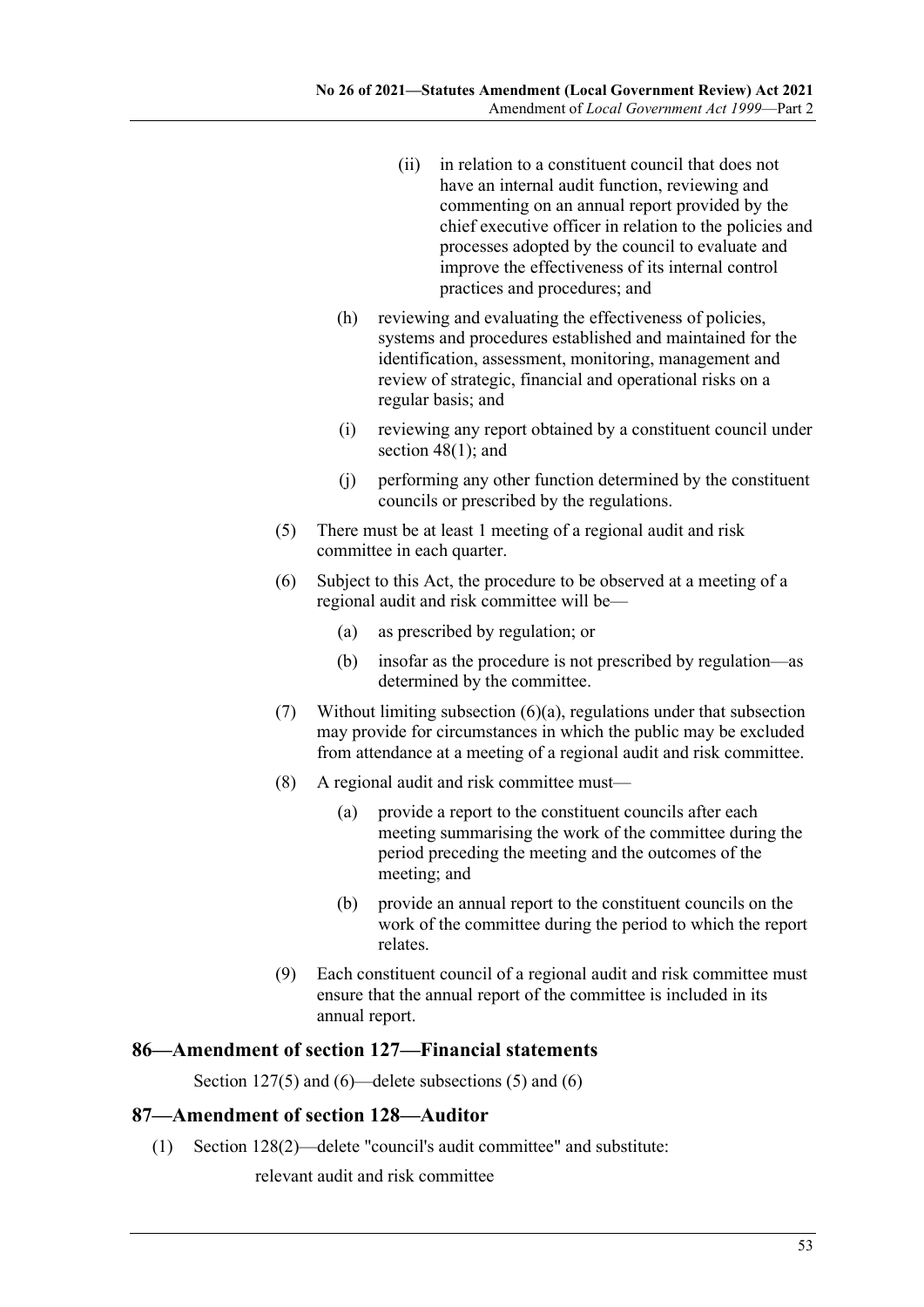(2) Section 128(2a)—delete "audit committee" and substitute:

relevant audit and risk committee

- (3) Section 128(6)—delete subsection (6) and substitute:
	- (6) If a firm comprising at least 1 registered company auditor has held office as auditor of a council for 5 successive financial years (the *first firm*), the council—
		- (a) must ensure another auditor is appointed as auditor of the council (being a registered company auditor (who is not part of a firm) or another firm comprising at least 1 registered company auditor); and
		- (b) must not appoint the first firm as its auditor until at least 5 years have passed since the first firm last held the office.

#### **88—Amendment of section 129—Conduct of audit**

(1) Section 129(1)—delete "The" and substitute:

Subject to subsection (1a), the

- (2) Section 129—after subsection (1) insert:
	- (1a) If the Auditor-General undertakes an audit under the *[Public Finance](http://www.legislation.sa.gov.au/index.aspx?action=legref&type=act&legtitle=Public%20Finance%20and%20Audit%20Act%201987)  [and Audit Act](http://www.legislation.sa.gov.au/index.aspx?action=legref&type=act&legtitle=Public%20Finance%20and%20Audit%20Act%201987) 1987* of financial statements and controls of a council referred to in subsection (1) for a financial year—
		- (a) the auditor of the council is not required to undertake an audit of, provide an opinion or advice on, or report to the Minister on, those statements or controls under this section; and
		- (b) the Auditor-General may recover reasonable costs incurred in relation to undertaking the audit as a debt due from the council.
- (3) Section 129(5a)(b)—delete "council's audit committee" and substitute:

relevant audit and risk committee

#### **89—Amendment of section 130A—Other investigations**

Section 130A(5)(b)—delete "council's audit committee" and substitute:

relevant audit and risk committee

#### **90—Amendment of section 131—Annual report to be prepared and adopted**

- (1) Section 131—after subsection (1) insert:
	- (1a) The annual report must include the amount of legal costs incurred by the council in the relevant financial year.
- (2) Section 131(5) and (6)—delete subsections (5) and (6) and substitute:
	- (5) A copy of the annual report must be submitted by the council to the persons or bodies prescribed by the regulations on or before a day determined under the regulations.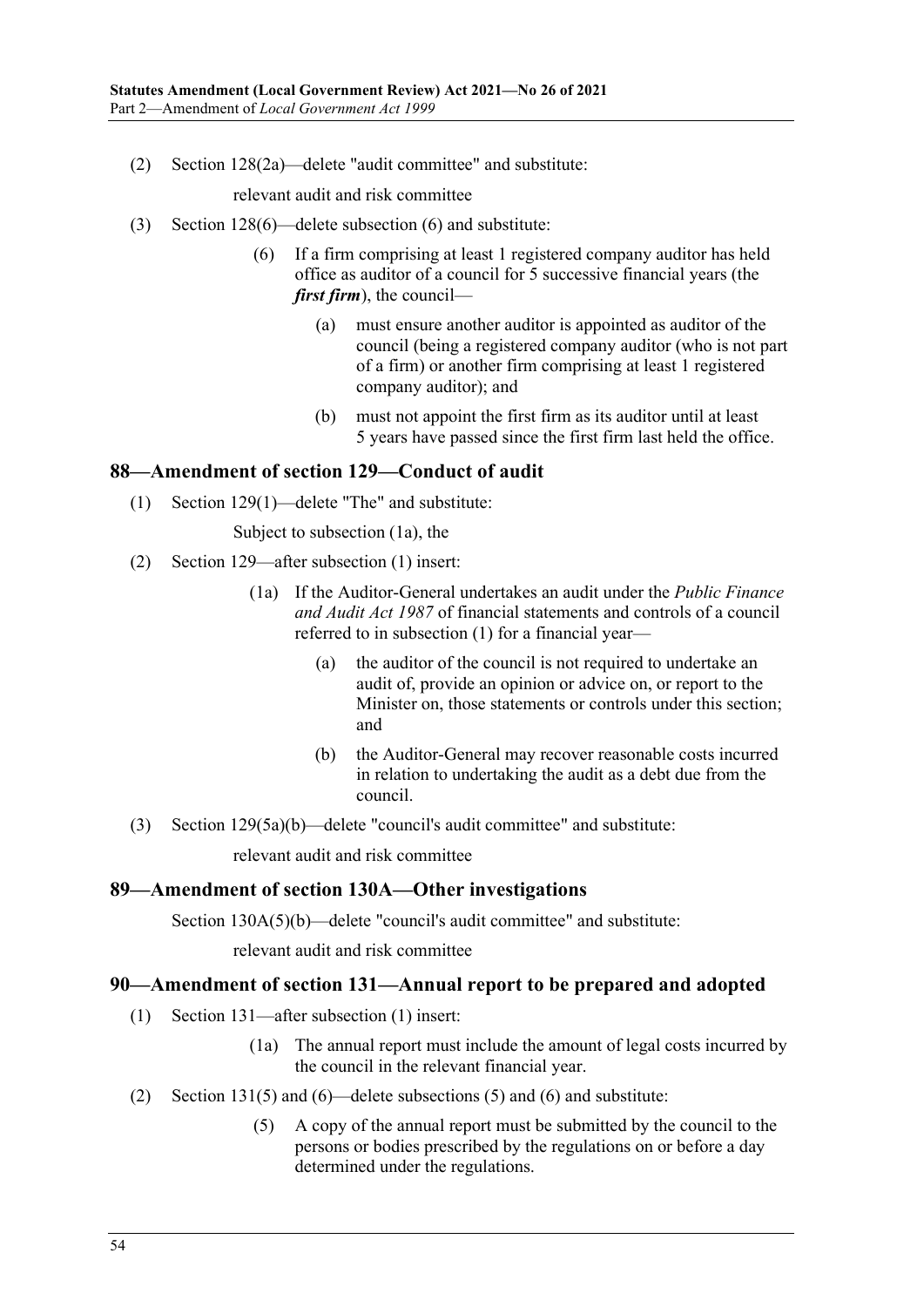(3) Section 131(8)—delete subsection (8)

#### **91—Insertion of section 131A**

After section 131 insert:

### **131A—Provision of information to Minister**

- (1) A council must provide to the Minister, at the time or times, and in the manner and form, determined by the Minister—
	- (a) the material (including the specific reports on the matters) specified in Schedule 4 (as amended from time to time by regulation); and
	- (b) any other information, or class of information, specified by the Minister.
- (2) The Minister may publish information provided by a council under this section.

### **92—Amendment of section 132—Access to documents**

- (1) Section 132(1) to (3)—delete subsections (1) to (3) (inclusive) and substitute:
	- (1) Subject to the regulations, a council must—
		- (a) publish a document referred to in Schedule 5 on a website determined by the chief executive officer; and
		- (b) on request, provide a person with a printed copy of a document referred to in Schedule 5 (on payment of a fee (if any) fixed by the council).
- (2) Section 132(3a)—delete "make the document or part of the document (as the case requires) available for inspection on the website referred to in subsection (3) within a reasonable time after it is available for inspection under section 91(5) at the principal office of the council" and substitute:

ensure that the document or part of the document (as the case requires) is published on the website determined by the chief executive officer (in accordance with subsection  $(1)(a)$ )

(3) Section 132(4a)—delete subsection (4a)

#### **93—Amendment of section 147—Rateability of land**

Section 147(7)—delete subsection (7)

### **94—Amendment of section 151—Basis of rating**

- (1) Section 151(3)—delete "or site value"
- (2) Section 151(5)(e)—delete paragraph (e) and substitute:
	- (e) undertake public consultation.
- (3) Section 151(7) and (8)—delete subsections (7) and (8)
- (4) Section 151(8a)(b)—delete paragraph (b)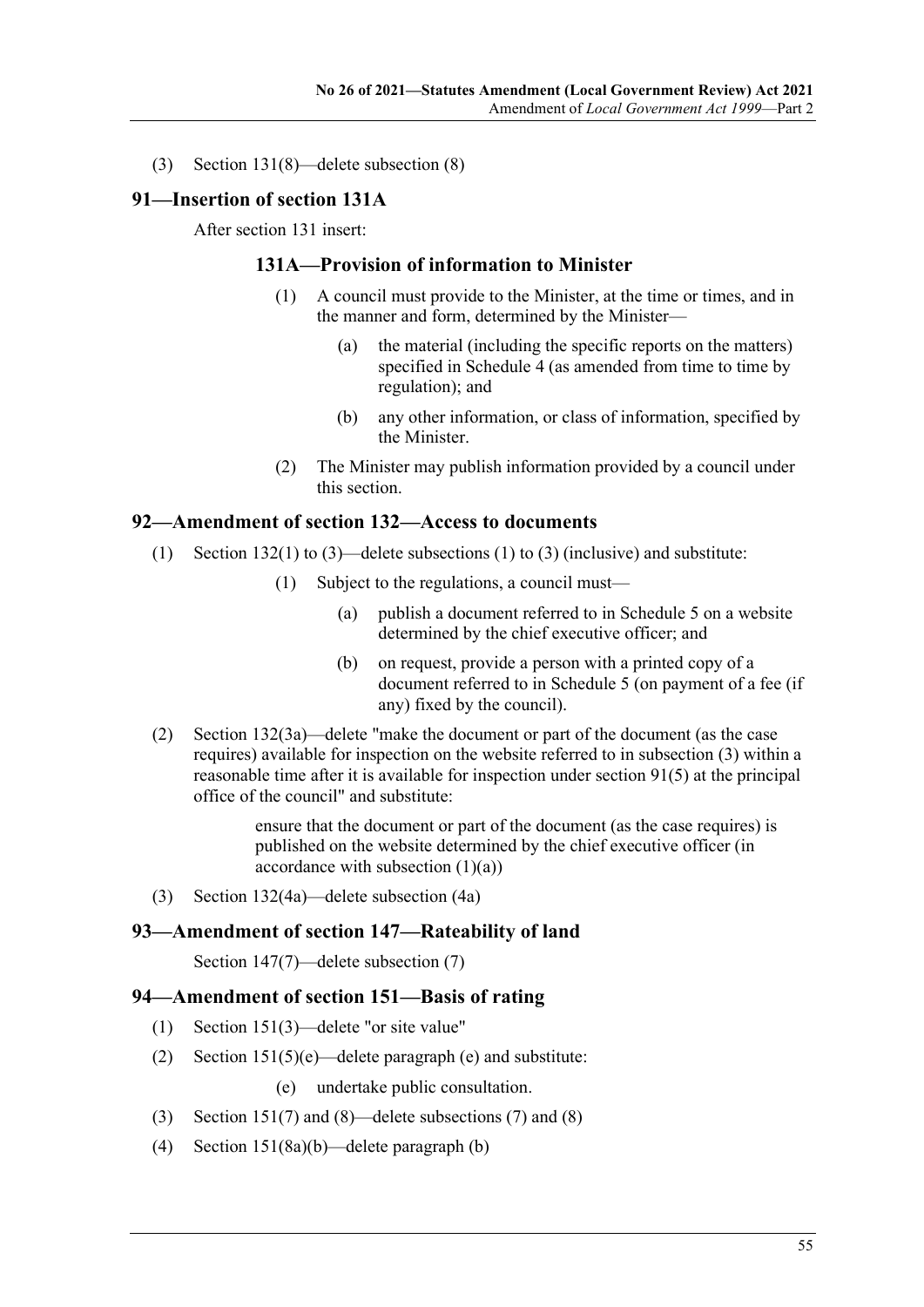# **95—Amendment of section 153—Declaration of general rate (including differential general rates)**

Section 153(5)(b)—delete "31 August" and substitute:

15 August

### **96—Amendment of section 156—Basis of differential rates**

(1) Section 156(14a)(b)—delete paragraph (b) and substitute:

(b) undertake public consultation.

- (2) Section 156(14d) and (14e)—delete subsections (14d) and (14e)
- (3) Section 156(14ea)(b)—delete paragraph (b)

### **97—Substitution of section 170**

Section 170—delete the section and substitute:

### **170—Notice of declaration of rates**

A council must give public notice of the declaration of a rate or service charge within 21 days after the date of the declaration.

# **98—Amendment of section 181—Payment of rates—general principles**

Section 181(3)—delete "31 August" and substitute:

15 August

#### **99—Amendment of section 184—Sale of land for non-payment of rates**

- (1) Section 184(3)—after paragraph (b) insert:
	- (ba) to the holder of any caveat over the land; and
- (2) Section 184(4)(c)—delete paragraph (c) and substitute:
	- (c) giving public notice of the notice; and
- (3) Section 184(14)(a)—delete paragraph (a) and substitute:
	- (a) subject to subsection (14a), all mortgages, charges and caveats; and
- (4) Section 184—after subsection (14) insert:
	- (14a) The title vested in a purchaser under subsection (13) will not be free of a caveat held by an agency or instrumentality of the Crown, unless that agency or instrumentality consents to its discharge.

#### **100—Amendment of section 188—Fees and charges**

- (1) Section 188(6)—delete subsection (6)
- (2) Section 188(7)—delete "up-date the list referred to in subsection (6) and"

#### **101—Amendment of section 193—Classification**

(1) Section 193(2)—delete "follow the relevant steps set out in its public consultation policy" and substitute:

undertake public consultation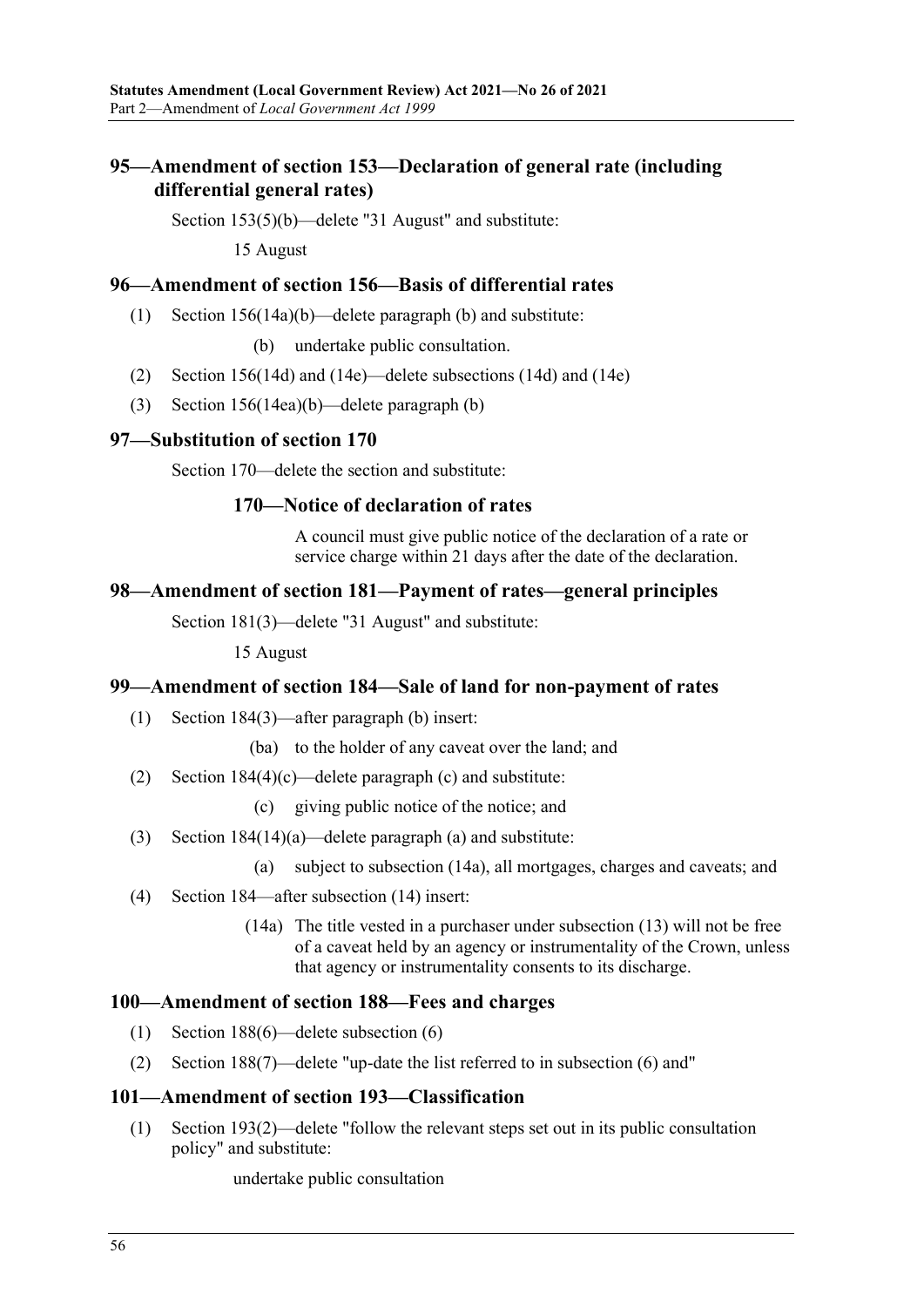(2) Section 193(6)—delete "notice in the Gazette" and substitute:

public notice

### **102—Amendment of section 194—Revocation of classification of land as community land**

Section 194(2)(b)—delete "follow the relevant steps set out in its public consultation policy" and substitute:

undertake public consultation on the proposal

### **103—Amendment of section 197—Public consultation on proposed management plan**

- (1) Section 197(1)—delete subsection (1) and substitute:
	- (1) Before a council adopts a management plan for community land it must undertake public consultation.
- (2) Section 197(2)—delete subsection (2)

### **104—Amendment of section 202—Alienation of community land by lease or licence**

(1) Section 202(2)—delete "follow the relevant steps set out in its public consultation policy" and substitute:

undertake public consultation

(2) Section 202(3)(b)—delete "compliance with a public consultation policy" and substitute:

undertaking public consultation

#### **105—Amendment of section 207—Register**

Section 207(3) and (4)—delete subsections (3) and (4)

### **106—Amendment of section 219—Power to assign name, or change name, of road or public place**

Section 219(7)—delete subsection (7) and substitute:

(7) A council must give public notice of the adopting or altering of a policy under this section.

#### **107—Amendment of section 221—Alteration of road**

- (1) Section 221(3)(b)—delete paragraph (b) and substitute:
	- (b) the alteration—
		- (i) provides for vehicular access to and from land adjoining the road (including construction of a crossover or driveway and associated or ancillary works, other than works excluded by regulation from the ambit of this paragraph); and
		- (ii) subject to subsection (7), is approved as part of a development authorisation under the *[Planning, Development](http://www.legislation.sa.gov.au/index.aspx?action=legref&type=act&legtitle=Planning%20Development%20and%20Infrastructure%20Act%202016)  [and Infrastructure Act](http://www.legislation.sa.gov.au/index.aspx?action=legref&type=act&legtitle=Planning%20Development%20and%20Infrastructure%20Act%202016) 2016*; or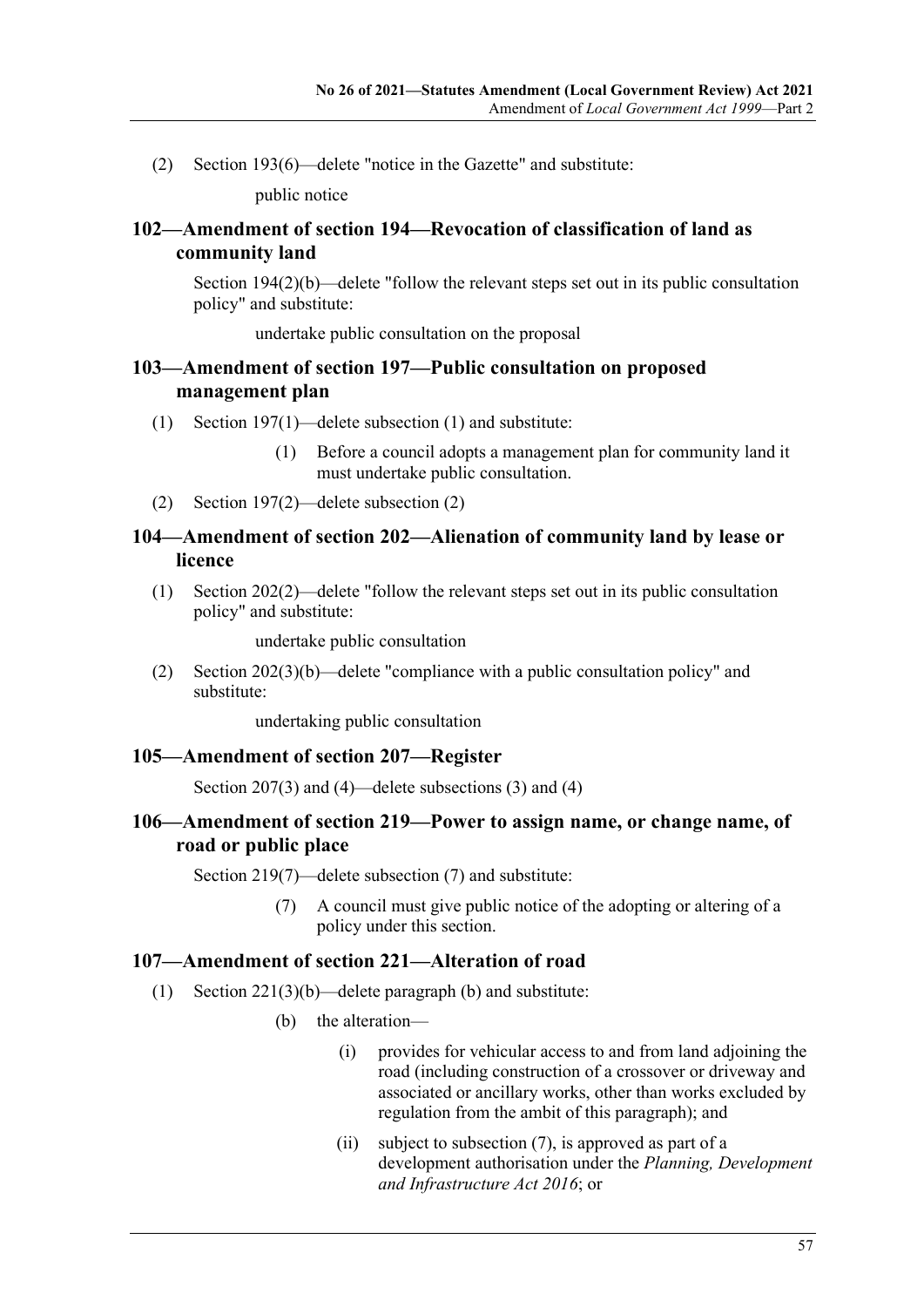- (2) Section 221(7)—delete subsection (7) and substitute:
	- (7) A relevant authority under the *[Planning, Development and](http://www.legislation.sa.gov.au/index.aspx?action=legref&type=act&legtitle=Planning%20Development%20and%20Infrastructure%20Act%202016)  [Infrastructure Act](http://www.legislation.sa.gov.au/index.aspx?action=legref&type=act&legtitle=Planning%20Development%20and%20Infrastructure%20Act%202016) 2016* may only grant an approval under subsection (3)(b)(ii) after consultation with the chief executive officer of the council.
- (3) Section 221—after subsection (7) insert:
	- (7a) The chief executive officer of a council consulted under subsection (7) may provide comments on the matter to the relevant authority within the period prescribed by the regulations and, if comments are not provided within that time, it will be conclusively presumed that the council does not intend to comment on the matter.
	- (7b) However, comments provided by the chief executive officer may only relate to the proposed alteration to the public road (including works within the public road) and must not relate to any building of a dwelling on land adjoining the public road.
- (4) Section 221(8)—delete subsection (8) and substitute:
	- (8) The requirement to consult under subsection (7)—
		- (a) does not extend to an assessment panel appointed by the council; or
		- (b) does not apply to an alteration that complies with any relevant design standard under the *[Planning, Development](http://www.legislation.sa.gov.au/index.aspx?action=legref&type=act&legtitle=Planning%20Development%20and%20Infrastructure%20Act%202016)  [and Infrastructure Act](http://www.legislation.sa.gov.au/index.aspx?action=legref&type=act&legtitle=Planning%20Development%20and%20Infrastructure%20Act%202016) 2016*.

#### **108—Amendment of section 222—Permits for business purposes**

- (1) Section 222(1a)—delete subsection (1a)
- (2) Section 222(6a) to (6c)—delete subsections (6a) to (6c) (inclusive)

### **109—Amendment of section 223—Public consultation**

Section 223(1)—delete "follow the relevant steps set out in its public consultation policy" and substitute:

undertake public consultation

#### **110—Amendment of section 224—Conditions of authorisation or permit**

(1) Section 224(1)—delete "A" and substitute:

Subject to subsection (2), a

- (2) Section 224(2) to (4)—delete subsections (2) to (4) (inclusive) and substitute:
	- (2) A condition under subsection (1) must comply with any requirements prescribed by the regulations.

#### **111—Repeal of section 224A**

Section 224A—delete the section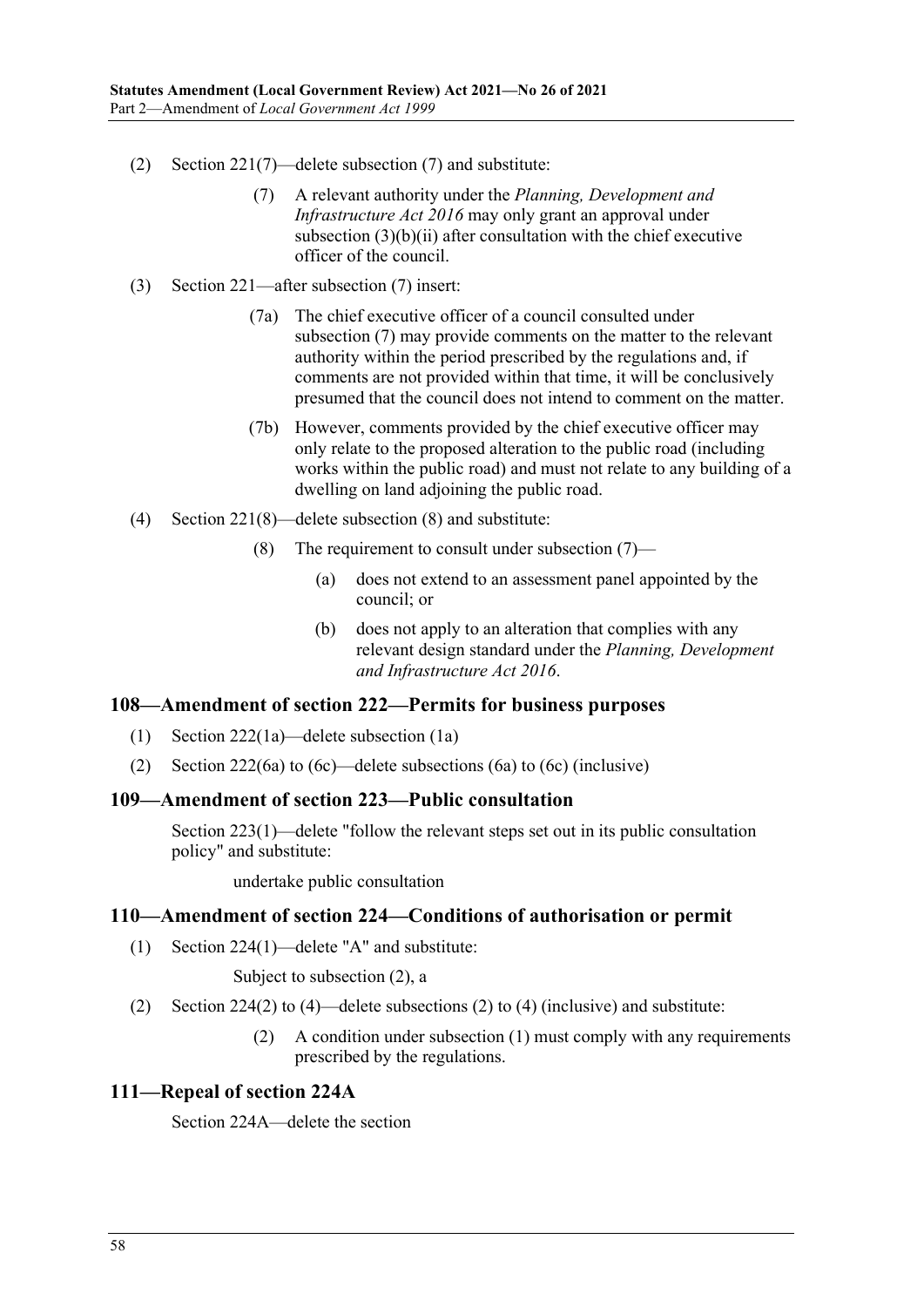### **112—Amendment of section 225—Cancellation of authorisation or permit**

- (1) Section 225(1)—delete subsection (1) and substitute:
	- (1) A council may, by notice in writing to the holder of an authorisation or permit, cancel the authorisation or permit for breach of a condition.
- (2) Section 225(4)—delete subsection (4)

#### **113—Repeal of section 225A**

Section 225A—delete the section

#### **114—Repeal of section 225B**

Section 225B—delete the section

#### **115—Amendment of section 226—Moveable signs**

- (1) Section 226—after subsection (2) insert:
	- (2a) A person must not exhibit an electoral advertising poster relating to an election held under this Act or the *[Local Government \(Elections\)](http://www.legislation.sa.gov.au/index.aspx?action=legref&type=act&legtitle=Local%20Government%20(Elections)%20Act%201999)  Act [1999](http://www.legislation.sa.gov.au/index.aspx?action=legref&type=act&legtitle=Local%20Government%20(Elections)%20Act%201999)* on a public road (including any structure, fixture or vegetation on a public road), except in circumstances prescribed by the regulations.

Maximum penalty: \$5 000.

- (2) Section 226(3)(ca)—delete paragraph (ca)
- (3) Section 226—after subsection (4) insert:
	- (5) In this section—

*electoral advertising poster* means a poster displaying electoral advertising made of—

- (a) corflute; or
- (b) plastic; or
- (c) any other material, or kind of material, prescribed by the regulations.

### **116—Amendment of section 231—Register**

Section 231(3) and (4)—delete subsections (3) and (4)

### **117—Amendment of section 232—Trees**

Section 232(b)—delete "follow the relevant steps set out in its public consultation policy" and substitute:

undertake public consultation

### **118—Amendment of section 234AA—Interaction with processes associated with development authorisations**

- (1) Section 234AA(1)(b)—delete paragraph (b)
- (2) Section 234AA(2)—delete "or 222(6a)"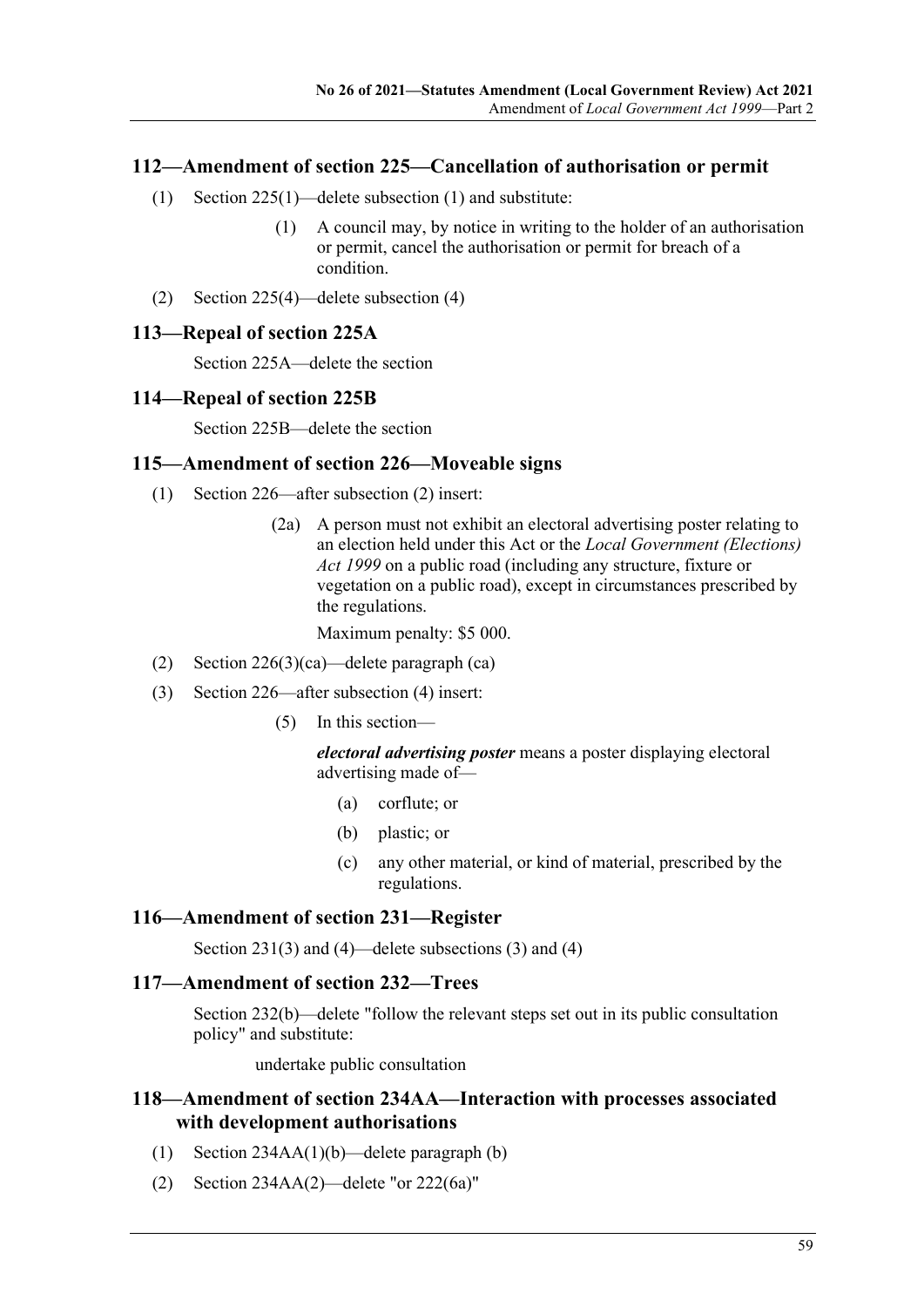# **119—Amendment of section 234A—Prohibition of traffic or closure of streets or roads**

Section 234A(6)—delete subsection (6) and substitute:

- (6) A resolution passed under this section cannot take effect before notice of the resolution is published on a website determined by the chief executive officer of the council.
- (6a) A council must also give public notice of a resolution passed under this section as soon as possible after passing the resolution.

#### **120—Amendment of section 237—Removal of vehicles**

Section 237(4)(b)—delete "published in a newspaper circulating generally in the State" and substitute:

given

### **121—Amendment of section 246—Power to make by-laws**

(1) Section  $246(3)(g)$ —delete "\$750" and substitute:

\$1 250

(2) Section 246(4)—delete "notice of that alteration is published by the council in the Gazette and in a newspaper circulating in the area of the council" and substitute:

the council gives public notice of that alteration

(3) Section 246(4a)—delete "ensure that notice of the determination is published in the Gazette and in a newspaper circulating in the area of the council" and substitute:

give public notice of the determination

#### **122—Amendment of section 249—Passing by-laws**

- (1) Section 249(1)—delete subsection (1) and substitute:
	- (1) If it is proposed that a council make a by-law, the council must, at least 21 days before resolving to make the by-law, ensure that copies of the proposed by-law (and any code, standard or other document proposed to be applied or incorporated by the by-law) are made available to the public in accordance with section 132(1).
- (2) Section 249(7)—delete subsection (7) and substitute:
	- (7) A council must give public notice of the making of a by-law under this section.

#### **123—Amendment of section 250—Model by-laws**

Section 250(7)—delete subsection (7) and substitute:

(7) A council must give public notice of the adoption of a model by-law or alteration under this section.

#### **124—Amendment of section 252—Register of by-laws and certified copies**

Section 252(3) and (4)—delete subsections (3) and (4)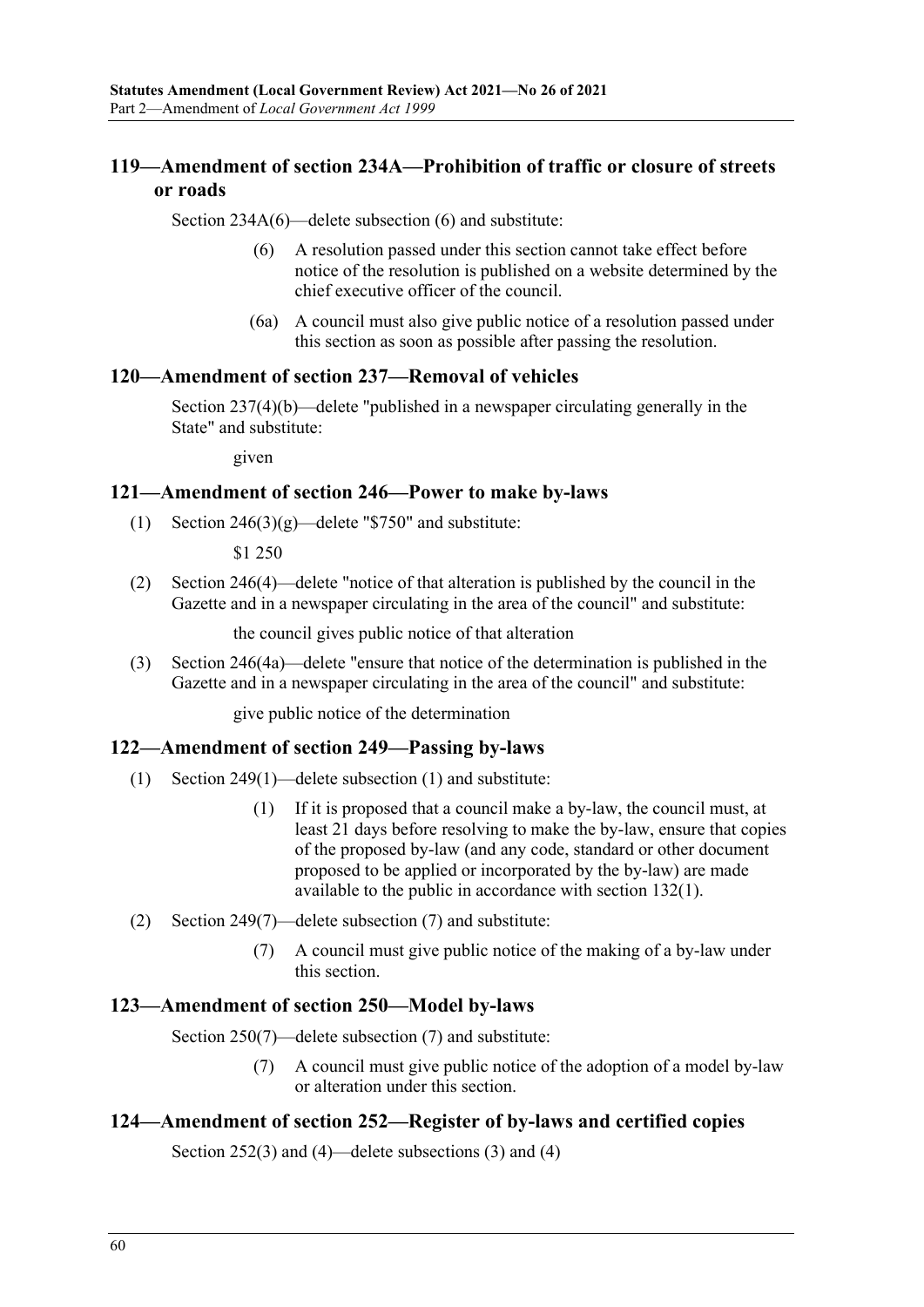### **125—Amendment of section 259—Councils to develop policies**

- (1) Section 259(2)(b)—delete paragraph (b) and substitute:
	- (b) undertake public consultation.
- (2) Section 259(3)—delete "in response to an invitation" and substitute: during the public consultation
- (3) Section 259(6) and (7)—delete subsections (6) and (7)

#### **126—Insertion of Chapter 13 Part A1**

Chapter 13—before Part 1 insert:

# **Part A1—Member behaviour**

### **Division 1—Council to deal with member behaviour**

### **262A—Complaints**

- (1) A person may make a complaint under this Division alleging that a member of a council has contravened or failed to comply with Chapter 5 Part 4 Division 2.
- (2) A complaint to a council under this Division must be made in accordance with, and contain any information required by, the council's behavioural management policy.
- (3) Subject to this Division, a council must deal with a complaint under this Division in accordance with the council's behavioural management policy (and a reference to dealing with a complaint includes a reference to refusing to deal with a complaint or determining to take no further action on a complaint).

#### **262B—Behavioural management policy**

- (1) A council must prepare and adopt a policy relating to the management of behaviour of members of the council (a *behavioural management policy*).
- <span id="page-60-0"></span>(2) Subject to this Division, a behavioural management policy must include the following provisions relating to complaints under this Division:
	- (a) provisions requiring that, on receipt, a complaint will be provided to a person authorised to receive complaints, being a person who is not the person the subject of the complaint;
	- (b) provisions authorising the council to deal with complaints as the council considers appropriate, including by—
		- (i) refusing to deal with a complaint; or
		- (ii) determining to take no further action on a complaint (having commenced dealing with a complaint); or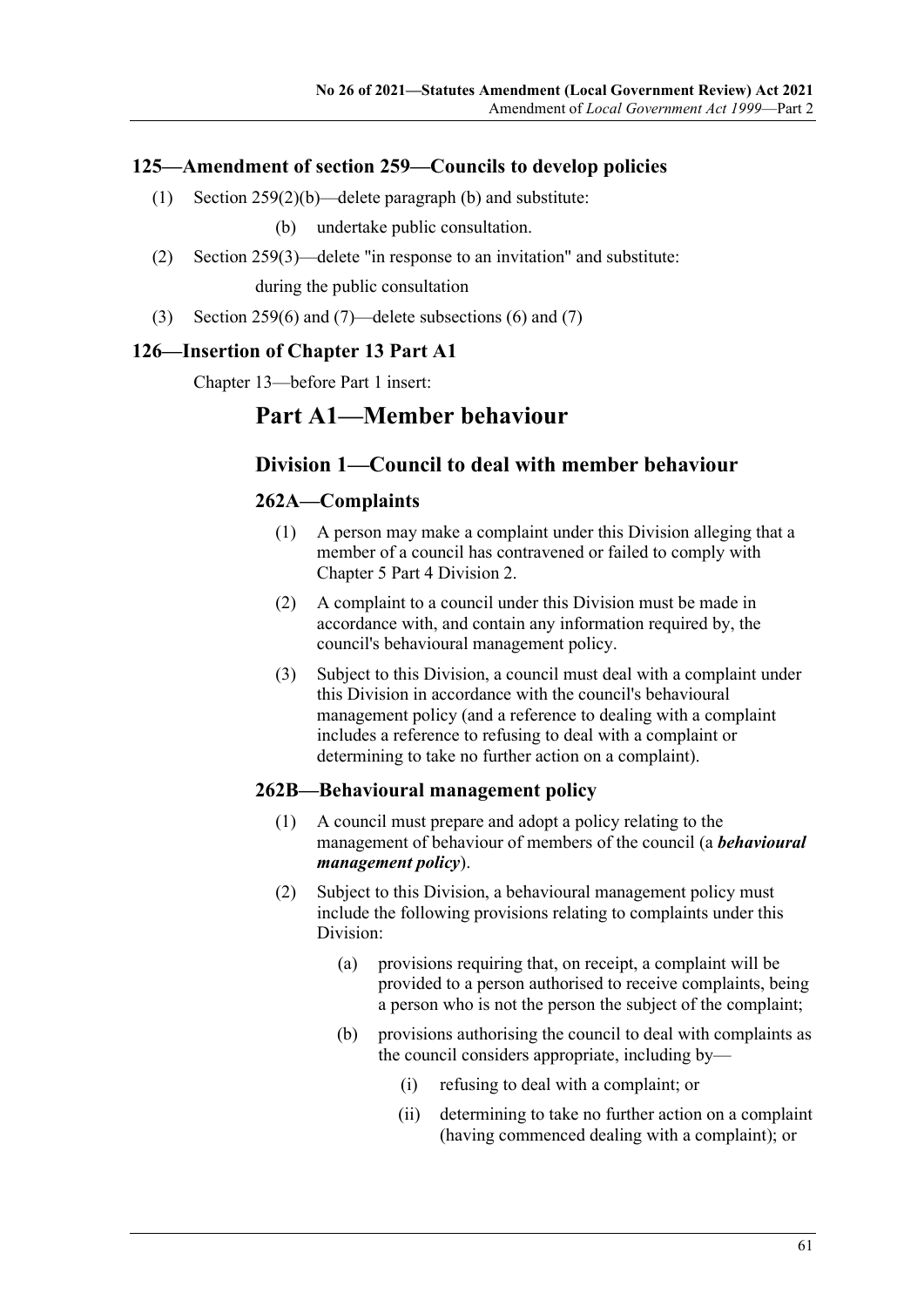(iii) arranging for mediation, conciliation, arbitration or other dispute or conflict resolution in relation to a complaint;

#### **Note—**

Provisions of a behavioural management policy setting out the grounds authorising a council to refuse to deal with a complaint or determine to take no further action on a complaint may include grounds such as—

- (a) the ground that the subject matter of the complaint is trivial; or
- (b) the ground that the complaint is frivolous or vexatious or is not made in good faith; or
- (c) the ground that the complainant or the person on whose behalf the complaint was made does not have a sufficient personal interest in the matter raised in the complaint; or
- (d) the ground that, having regard to all the circumstances of the case, it is unnecessary or unjustifiable for the council to deal with or continue to deal with the complaint; or
- (e) the ground that the subject matter of the complaint has been or is already being investigated, whether by the council or another person or body; or
- (f) the ground that the council has dealt with the complaint adequately.
- (c) provisions authorising the council to inquire into a complaint in such manner as the council considers appropriate (subject to the principles of procedural fairness);

#### **Note—**

Provisions of a behavioural management policy relating to inquiring into a complaint appropriately may include procedures such as 1 or more of the following:

- (a) provisions relating to parties to the process providing submissions (oral or written);
- (b) provisions relating to the conduct of interviews;
- (c) provisions relating to the undertaking of investigations (formal or informal).
- (d) provisions authorising the council to conduct an inquiry itself or delegate the conduct of an inquiry to any person or body (with the agreement of the person or body) the council considers appropriate in the circumstances;

**Note—**

Examples of the kind of person to whom a council may delegate the conduct of an inquiry include—

- (a) the principal member of the council; or
- (b) the chief executive officer of the council; or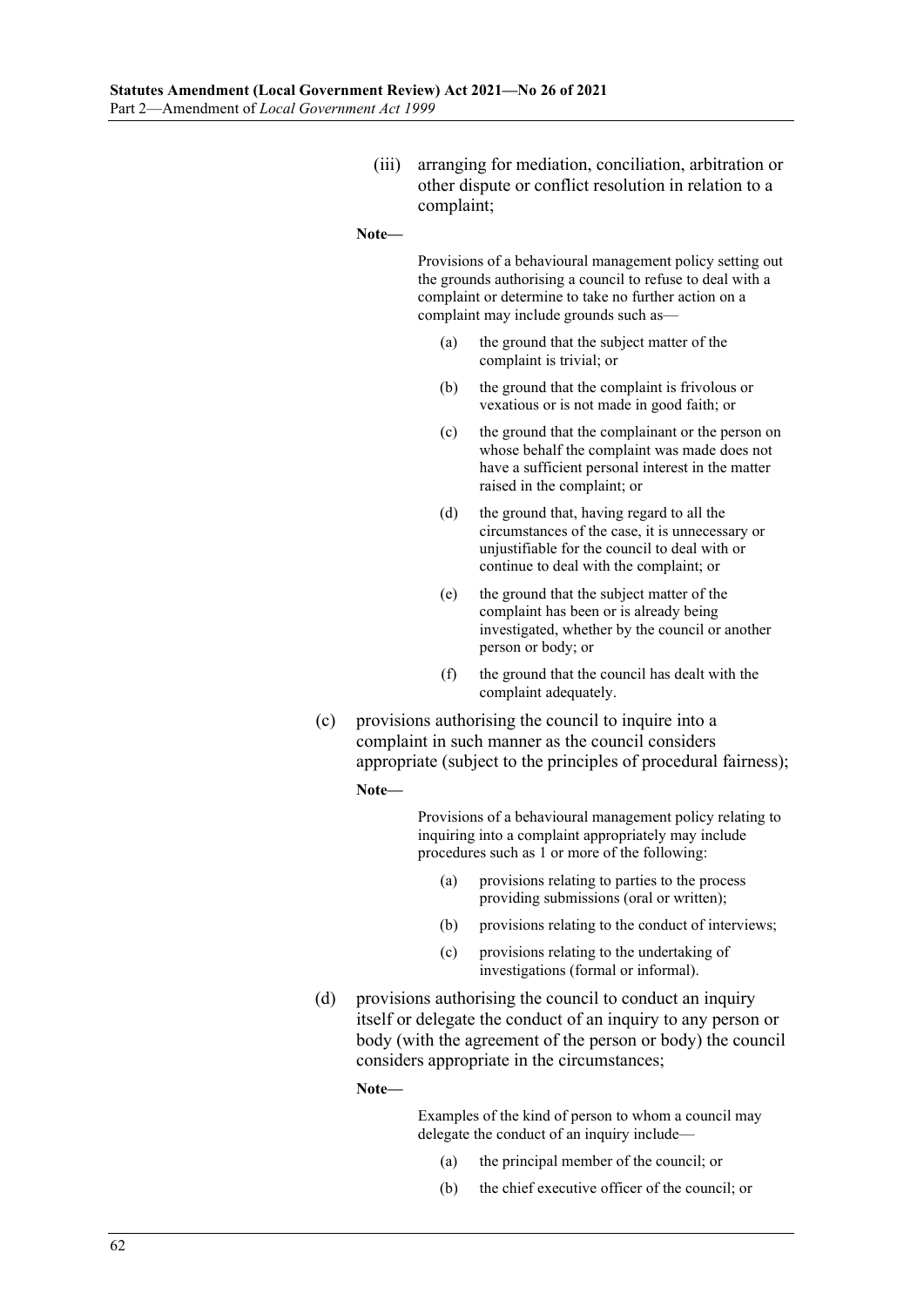- (c) a delegate of the principal member or the chief executive officer; or
- (d) a committee of the council (such as a committee established in relation to governance matters); or
- (e) a person who is not a member or employee of the council.
- (e) provisions authorising the council to take action to resolve a complaint in such manner as the council considers appropriate, including by—
	- (i) requiring the member to undertake training, instruction, counselling, mentoring or coaching; or
	- (ii) taking action under this Division.
- (3) Without limiting [subsection](#page-60-0) (2), a behavioural management policy may contain other provisions relating to the processes and procedures for receiving and dealing with complaints under this Division.
- (4) A behavioural management policy—
	- (a) must not be inconsistent with the behavioural standards; and
	- (b) must not be inconsistent with the *[Public Interest Disclosure](http://www.legislation.sa.gov.au/index.aspx?action=legref&type=act&legtitle=Public%20Interest%20Disclosure%20Act%202018)  Act [2018](http://www.legislation.sa.gov.au/index.aspx?action=legref&type=act&legtitle=Public%20Interest%20Disclosure%20Act%202018)* or a council procedure under that Act; and
	- (c) must comply with any requirement specified by the behavioural standards.
- (5) A member of a council must comply with the council's behavioural management policy.
- (6) A council may from time to time alter a behavioural management policy, or substitute a new policy.
- (7) A council must, within 12 months after the conclusion of each periodic election, review the operation of its behavioural management policy.

### <span id="page-62-0"></span>**262C—Action**

- (1) A council may, after inquiring into a complaint under this Division, do 1 or more of the following:
	- (a) pass a censure motion in respect of the member;
	- (b) require the member to issue a public apology (in a manner determined by the council);
	- (c) require the member to undertake a specified course of training or instruction;
	- (d) remove or suspend the member from 1 or more offices held in the member's capacity as a member of the council or by virtue of being a member of the council (other than the office of member of the council).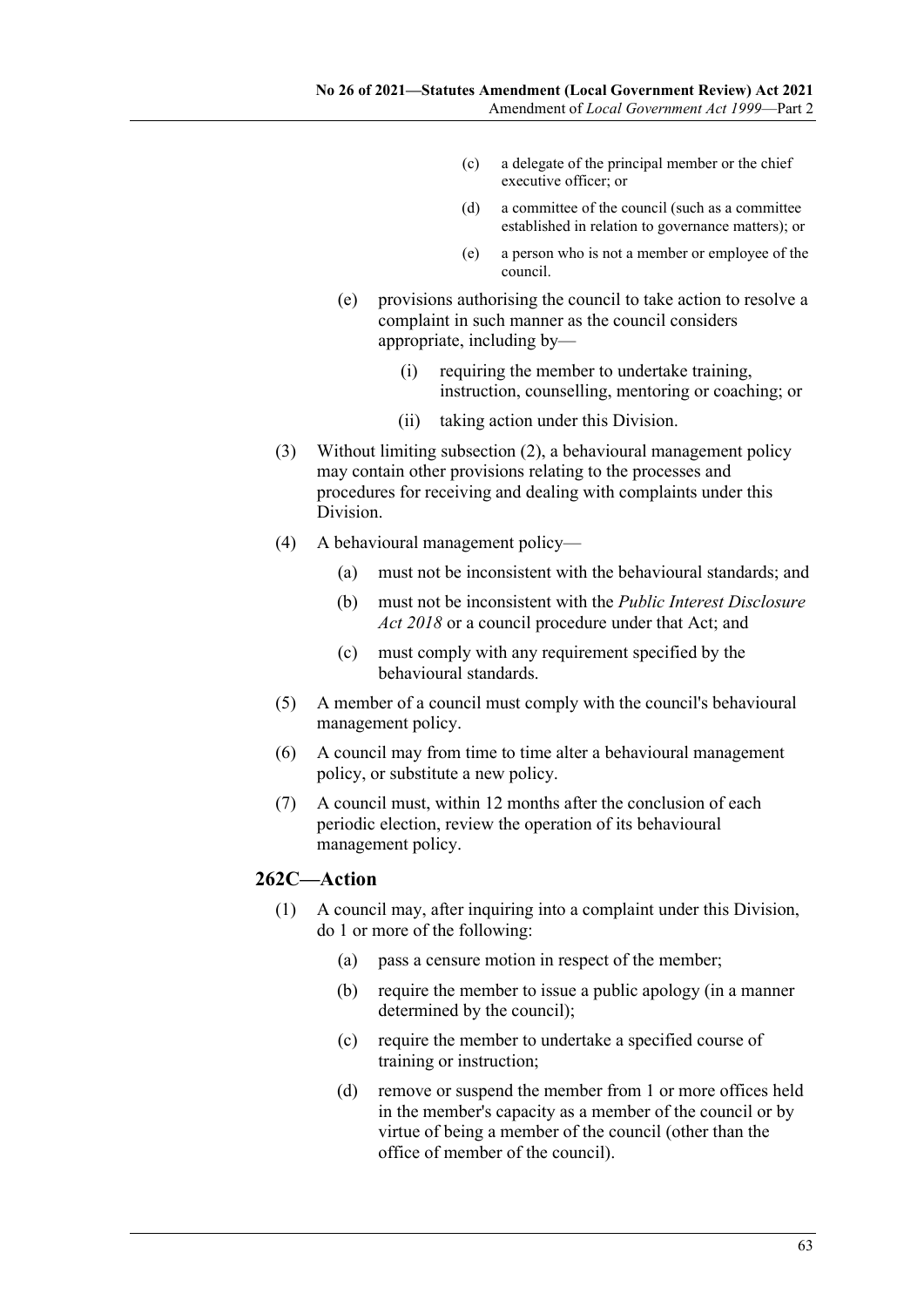- (2) If action is taken in respect of a member of a council under this section, a report on the matter must be considered in public at a meeting of the council.
- (3) In the exercise or performance of a power or function under this Division, a council (including any person acting on behalf of, or as a delegate of, the council)—
	- (a) must proceed with as little formality and technicality and with as much expedition as the requirements of this or any other Act and a proper consideration of the matter permit; and
	- (b) is not bound by rules of evidence but may inform itself of any matter in any manner that the council considers appropriate.

### **262D—Reasons**

If a council—

- (a) refuses to deal with a complaint under this Division; or
- (b) determines to take no further action in relation to a complaint under this Division (whether or not an inquiry has been commenced or completed on the complaint),

the council must provide the complainant with written reasons for the refusal or determination.

# **Division 2—Behavioural standards panel**

### **Subdivision 1—Preliminary**

### **262E—Preliminary**

In this Division—

*misbehaviour* means—

- (a) a failure by a member of a council to comply with a requirement of the council under section [262C\(1\);](#page-62-0) or
- (b) a failure by a member of a council to comply with a provision of, or a requirement under, the council's behavioural management policy; or
- (c) a failure by a member of a council to comply with an agreement reached following mediation, conciliation, arbitration or other dispute or conflict resolution conducted in relation to a complaint under Division 1;

*presiding member* means the member of the Panel appointed to be the presiding member of the Panel under section 262F, or a person from time to time acting as the presiding member;

*repeated misbehaviour* means a second or subsequent failure by a member of a council to comply with Chapter 5 Part 4 Division 2;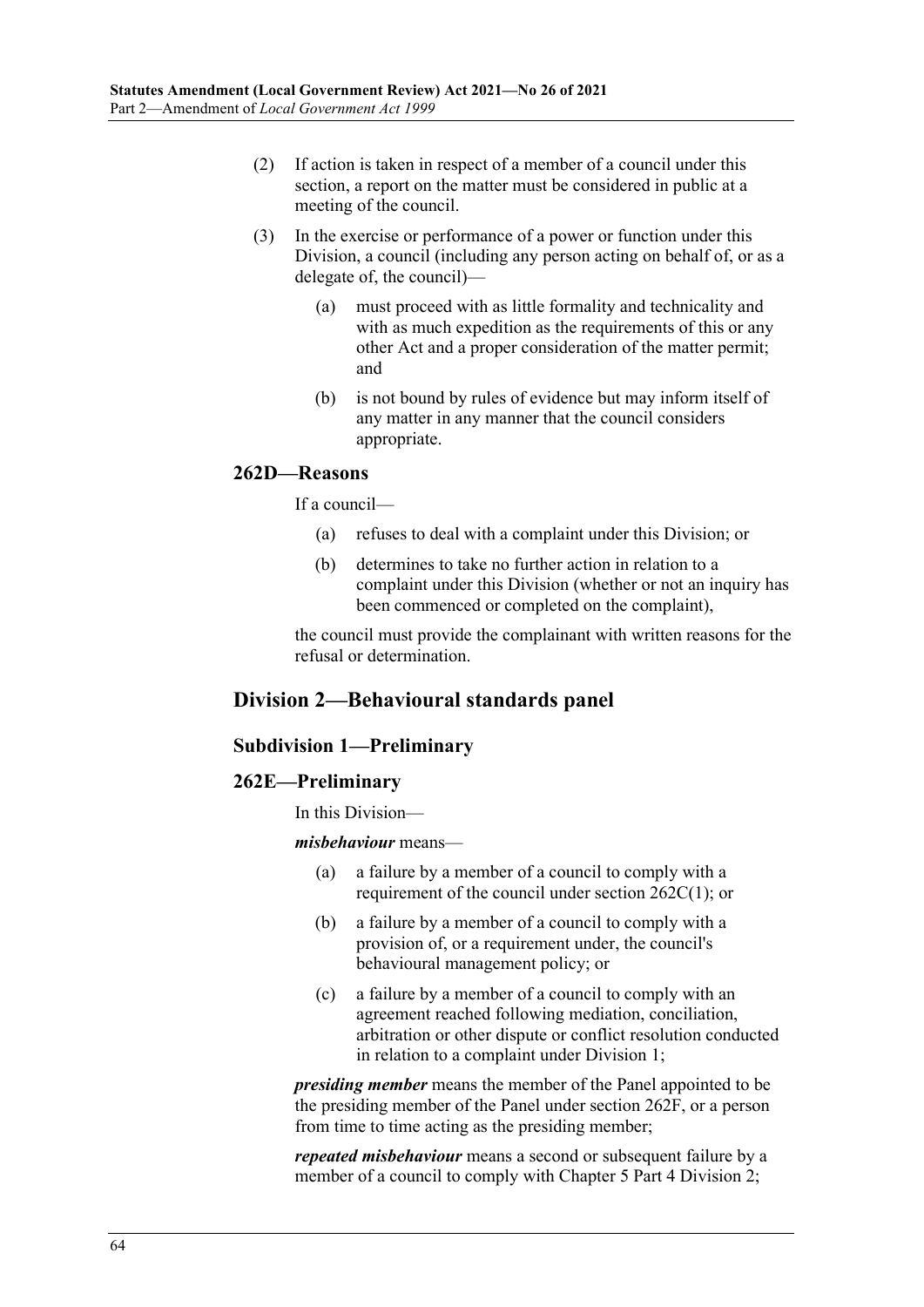*serious misbehaviour* means a failure by a member of a council to comply with section 75G.

### **Subdivision 2—Behavioural standards panel**

### **262F—Establishment and constitution**

- (1) The Behavioural Standards Panel is established.
- (2) The Panel—
	- (a) is a body corporate; and
	- (b) has perpetual succession and a common seal; and
	- (c) is capable of suing and being sued in its corporate name; and
	- (d) has all the powers of a natural person that are capable of being exercised by a body corporate and, in particular, has all the powers necessary or expedient for, or incidental to, the performance of its functions.
- (3) The Panel consists of the following members appointed by the Governor—
	- (a) a member nominated jointly by the Minister and the LGA to be the presiding member of the Panel; and
	- (b) a member nominated by the Minister; and
	- (c) a member nominated by the LGA.
- (4) A member or employee of a council cannot be appointed as a member of the Panel.
- (5) The Minister and the LGA must, when nominating persons for appointment as members of the Panel, seek to ensure that, as far as is practicable, the members of the Panel collectively have qualifications, knowledge, expertise and experience in the following areas:
	- (a) local government or public administration;
	- (b) law;
	- (c) administrative or disciplinary investigation;
	- (d) industrial relations;
	- (e) dispute resolution, conflict management, human resource management or organisational psychology.
- (6) In addition, before nominating a person for appointment as a member of the Panel, the Minister (in the case of the presiding member or the member nominated by the Minister) or the LGA (in the case of the member nominated by the LGA) must ensure that a registered industrial association that represents the interests of employees of councils specified by the Minister by notice in the Gazette is consulted on the proposed nomination.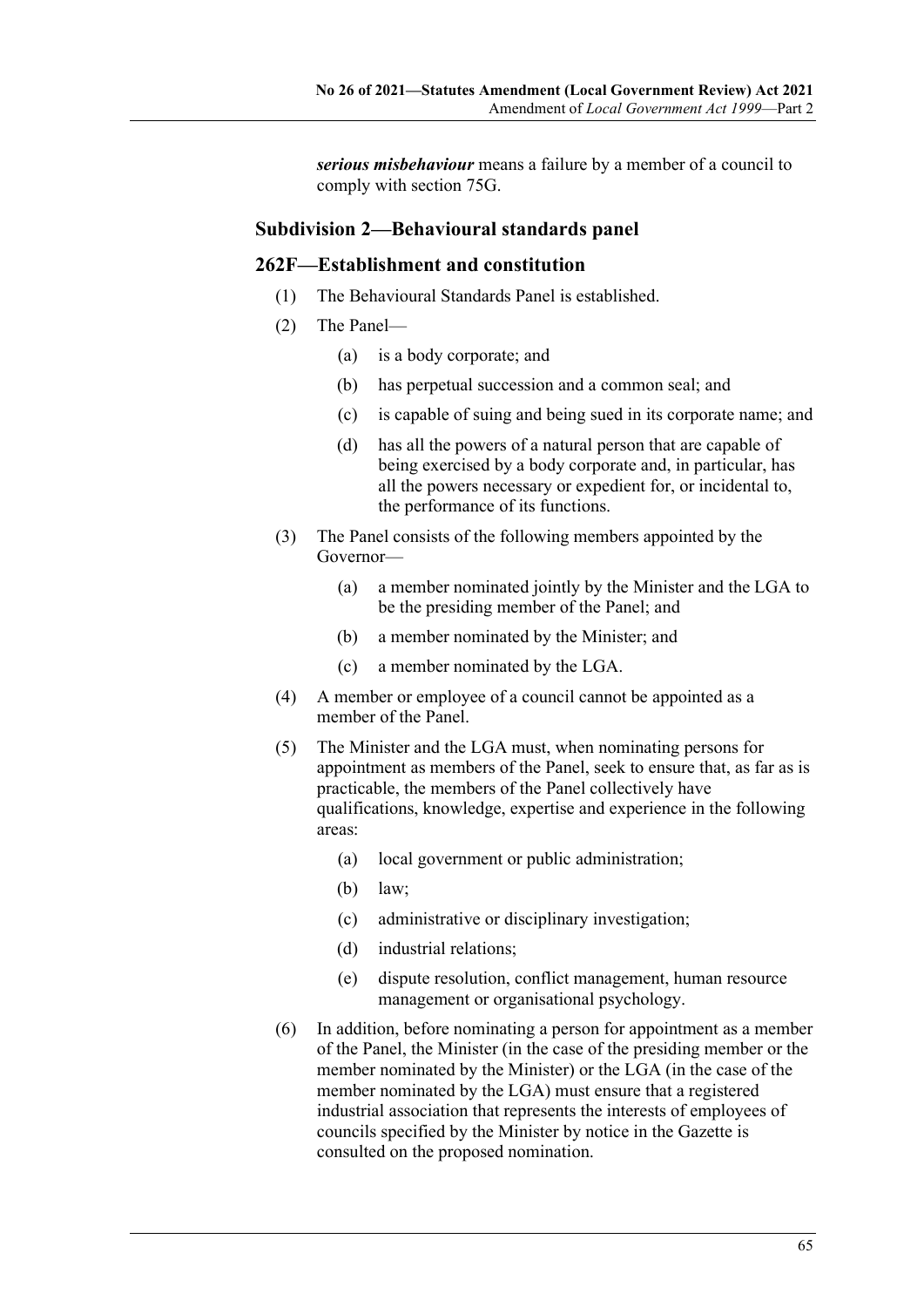### **262G—Conditions of membership**

- (1) A member of the Panel will be appointed on such conditions and for such term, not exceeding 5 years, as the Governor may determine and on the expiration of a term of office will be eligible for reappointment.
- <span id="page-65-1"></span>(2) The Governor may remove a member of the Panel from office—
	- (a) for breach of, or failure to comply with, a condition of appointment; or
	- (b) for failure or incapacity to carry out official duties satisfactorily; or
	- (c) for misconduct; or
	- (d) on the recommendation of the Minister.
- <span id="page-65-0"></span>(3) The Minister cannot make a recommendation under [subsection](#page-65-0) (2)(d) unless the LGA consents to the making of the recommendation.
- (4) The office of a member of the Panel becomes vacant if the member—
	- (a) dies; or
	- (b) completes a term of office and is not reappointed; or
	- (c) resigns by written notice addressed to the Minister; or
	- (d) is convicted of an indictable offence or sentenced to imprisonment for an offence; or
	- (e) becomes a member of an Australian Parliament; or
	- (f) becomes a member or employee of a council; or
	- (g) is removed from office by the Governor under [subsection](#page-65-1) (2).
- (5) On the office of a member of the Panel becoming vacant, a person must be appointed in accordance with this Act to the vacant office.

#### <span id="page-65-2"></span>**262H—Acting member**

- $(1)$  If—
	- (a) a member is unable to perform official functions or duties; or
	- (b) the office of a member is vacant,

the Governor may appoint a person to act in the office of the member for a period of up to 6 months on conditions determined by the Governor.

(2) If a member is unable to act in relation to a particular matter, the Minister may appoint a person to act in the office of the member in relation to that matter on conditions determined by the Minister.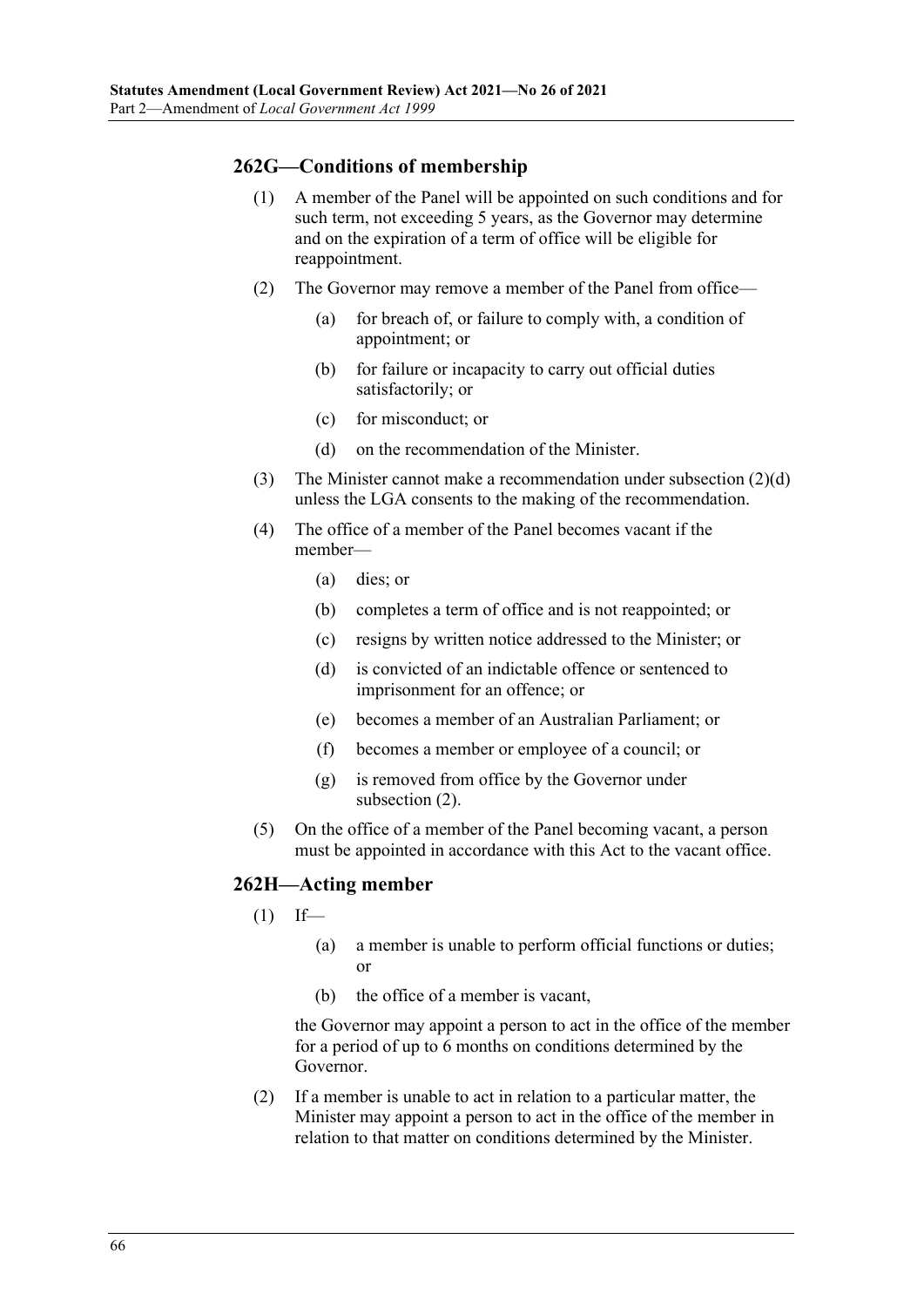(3) Section  $262G(2)$  to [\(5\)](#page-65-2) (inclusive) apply to an acting member as if they were appointed under section 262F.

### **262I—Meetings of Panel**

- (1) Subject to this Part—
	- (a) a meeting of the Panel will be presided over by the presiding member and, in the absence of that member, a member chosen by those present will preside; and
	- (b) 2 members constitute a quorum of the Panel and no business may be transacted at a meeting of the Panel unless a quorum is present; and
	- (c) each member present at a meeting of the Panel is entitled to 1 vote on a matter arising for decision at the meeting and the person presiding at the meeting has, in the event of an equality of votes, a second or casting vote; and
	- (d) a decision carried by a majority of the votes cast by the members present at a meeting of the Panel is a decision of the Panel; and
	- (e) the Panel may otherwise determine its own procedures.
- (2) A conference by telephone or other electronic means between the member of the Panel will, for the purposes of this section, be taken to be a meeting of the Panel at which the participating members are present if—
	- (a) notice of the conference is given to all members in the manner determined by the Panel for the purpose; and
	- (b) each participating member is capable of communicating with every other participating member during the conference.
- (3) A proposed resolution of the Panel becomes a valid decision of the Panel despite the fact that it is not voted on at a meeting of the Panel if—
	- (a) notice of the proposed resolution is given to all members in accordance with procedures determined by the Panel; and
	- (b) a majority of the members express concurrence in the proposed resolution by email or other written communication setting out the terms of the resolution.
- (4) The Panel must cause minutes to be kept of its meetings.

#### **262J—Remuneration and expenses**

The members of the Panel are entitled to such fees, allowances and expenses as the Governor may approve.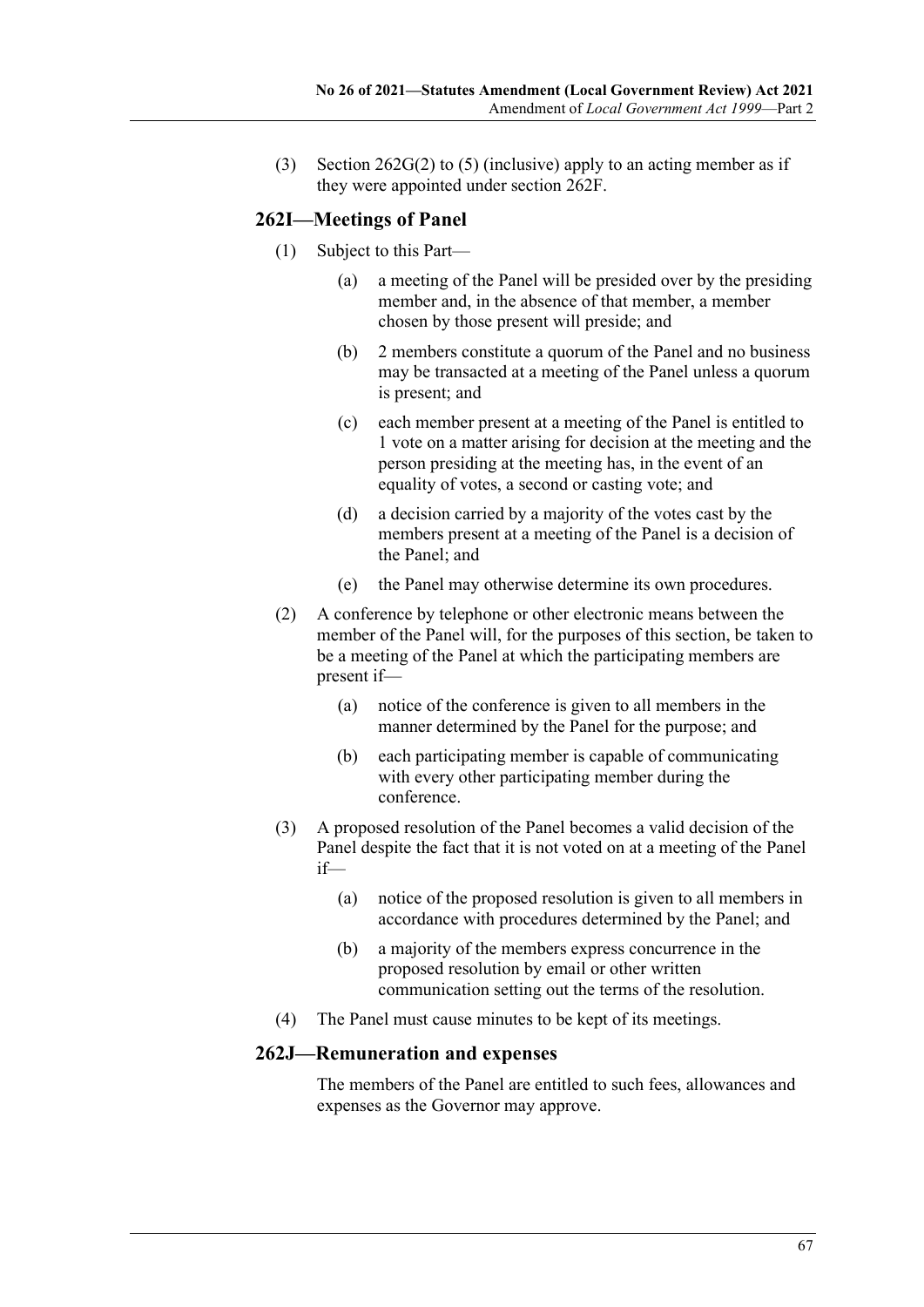# **262K—Staff**

- (1) The Panel will have such staff (comprised of persons employed in the Public Service of the State) as is necessary for the purposes of the performance of the Panel's functions under this and any other Act.
- (2) The Panel may, by arrangement with the appropriate authority, make use of the services, facilities or employees of a government department, agency or instrumentality.

# **262L—Validity of acts of Panel**

An act or proceeding of the Panel is not invalid by reason only of a vacancy in its membership or a defect in the appointment of a member.

#### <span id="page-67-0"></span>**262M—Costs**

- (1) The reasonable costs of establishing the Panel, and the reasonable ongoing administrative and operational costs of the Panel, are to be paid by the LGA under an arrangement established by the Minister from time to time after consultation with the LGA.
- (2) The LGA may recover (from time to time) the costs payable by the LGA under an arrangement unde[r subsection](#page-67-0) (1) as a debt from councils.
- (3) The Panel may recover reasonable costs incurred in relation to a complaint against a member of a council referred to the Panel under Subdivision 3 as a debt due from the relevant council.

#### **262N—Functions**

- (1) The primary function of the Panel is to assess and deal with complaints referred to the Panel under Subdivision 3.
- (2) In addition, the Panel may—
	- (a) publish practice directions relating to practices and procedures in respect of matters before the Panel; and
	- (b) publish guidance material relating to the performance of its functions under this Division, including with respect to the interpretation or application of a provision of this Division; and
	- (c) perform other functions conferred on the Panel by or under this or any other Act.

#### **262O—Delegation**

- (1) Subject to [subsection](#page-68-0) (2), the Panel may delegate a function or power conferred on the Panel, other than a function or power under Subdivision 3 or a prescribed function or power—
	- (a) to a specified person or body; or
	- (b) to a person occupying or acting in a specified office or position.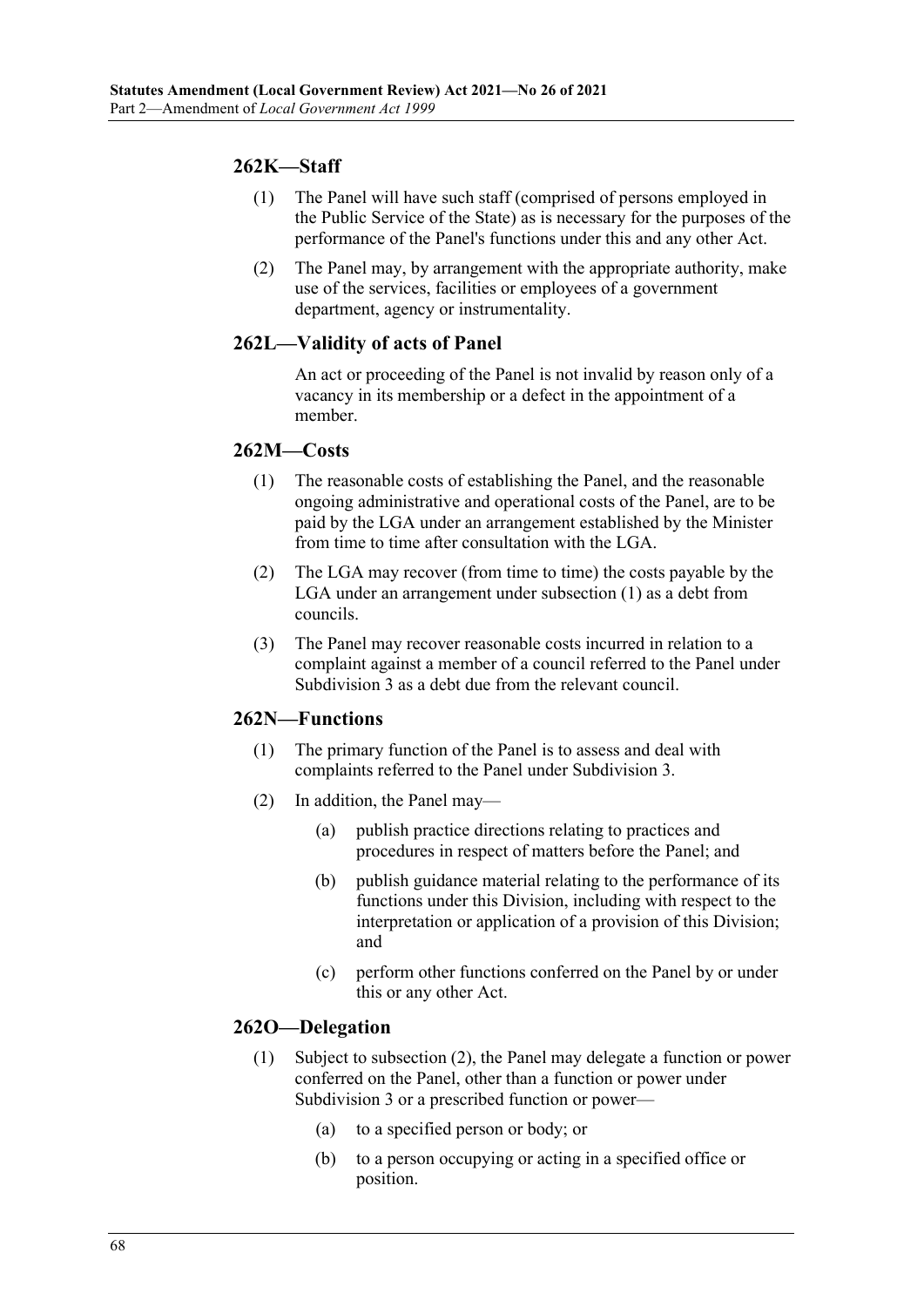- <span id="page-68-0"></span>(2) A delegation—
	- (a) may be made subject to conditions or limitations specified in the instrument of delegation; and
	- (b) may, if the instrument of delegation so provides, be further delegated; and
	- (c) is revocable at will and does not prevent the Panel from acting in a matter.

### <span id="page-68-1"></span>**262P—Annual report**

- (1) The Panel must, on or before 30 September in each year, submit a report to the Minister on the activities of the Panel during the previous financial year.
- (2) The Minister must, within 12 sitting days after receipt of a report under [subsection](#page-68-1) (1), cause copies of that report to be laid before each House of Parliament.

### **Subdivision 3—Inquiries and action on complaints referred to Panel**

### **262Q—Referral**

A complaint alleging misbehaviour, repeated misbehaviour or serious misbehaviour by a member of a council may be referred to the Panel by—

- (a) resolution of the council; or
- (b) the principal member of the council; or
- (c) at least 3 members of the council; or
- (d) a responsible person in accordance with section 75G(5).

### **262R—Proceedings of Panel**

- (1) One or more functions or powers of the Panel under section 262S, 262T, 262U or 262V may be exercised by the presiding member on behalf of the Panel.
- (2) The Panel (or the presiding member acting on its behalf) may appoint an investigator to conduct an inquiry under section 262T into a complaint referred to the Panel under this Subdivision.
- (3) Any questions of law or procedure arising before the Panel will be determined by the presiding member and any other questions arising before the Panel sitting as a whole will be determined by unanimous or majority decision of the members (unless there is an equal division of opinion, in which case, the decision of the presiding member will be the decision of the Panel).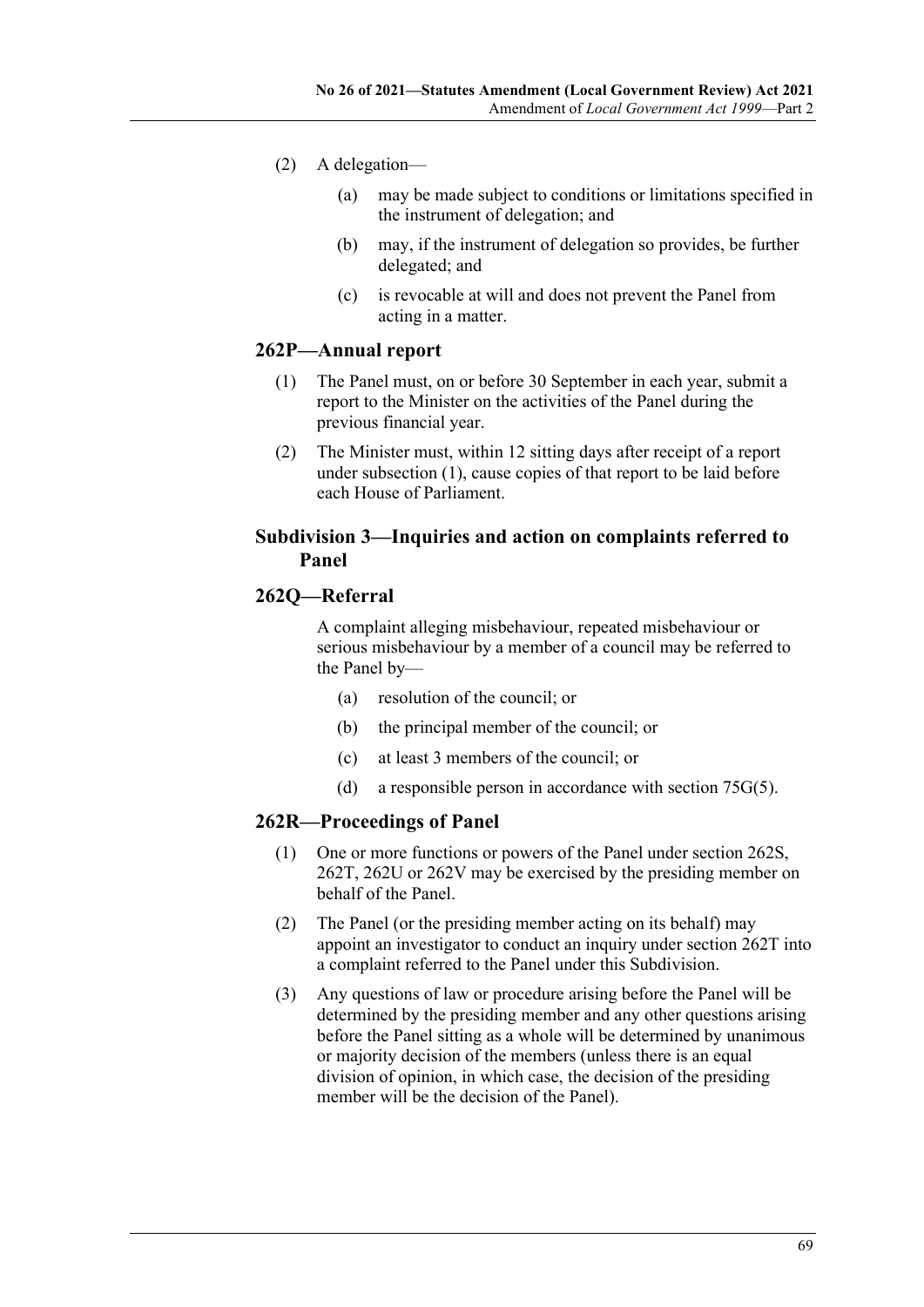(4) If a member of the Panel as constituted under this section (other than the presiding member) dies, or is for any other reason unable to continue with the proceedings before the Panel, the Panel constituted of the remaining members may, if the presiding member so determines, continue and complete the proceedings.

### **262S—Assessment**

- (1) The Panel may refuse to deal with a complaint referred to the Panel under this Subdivision or, having commenced dealing with a complaint, determine to take no further action on it if the Panel is satisfied—
	- (a) that the subject matter of the complaint is trivial; or
	- (b) that the complaint is frivolous or vexatious or is not made in good faith; or
	- (c) that the complainant or the person on whose behalf the complaint was made does not have a sufficient personal interest in the matter raised in the complaint; or
	- (d) that, having regard to all the circumstances of the case, it is unnecessary or unjustifiable for the Panel to deal with or continue to deal with the complaint; or
	- (e) that the subject matter of the complaint has been or is already being assessed or investigated, whether by the Panel or another person or body (but disregarding any dealing with the complaint by the relevant council following which the matter was referred to the Panel); or
	- (f) that the council has dealt with the complaint adequately; or
	- (g) that it is otherwise in the public interest to refuse to deal with, or determine to take no further action on, the complaint.
- (2) If the person primarily affected by the behaviour that is the subject of a complaint is an employee of a council, the Panel must, before refusing to deal with, or determining to take no further action on, the complaint, invite and recognise submissions from a registered industrial association that represents the interests of council employees.
- (3) If a complaint is made and the Panel refuses to deal with, or determines to take no further action on, the complaint, the Panel must inform the person or body that referred the complaint to the Panel under this Subdivision of that decision and of the reasons for it.
- (4) The Panel may refer a complaint referred to it under this Subdivision to the relevant council if the Panel considers that the complaint does not allege misbehaviour, repeated misbehaviour or serious misbehaviour by a member of a council.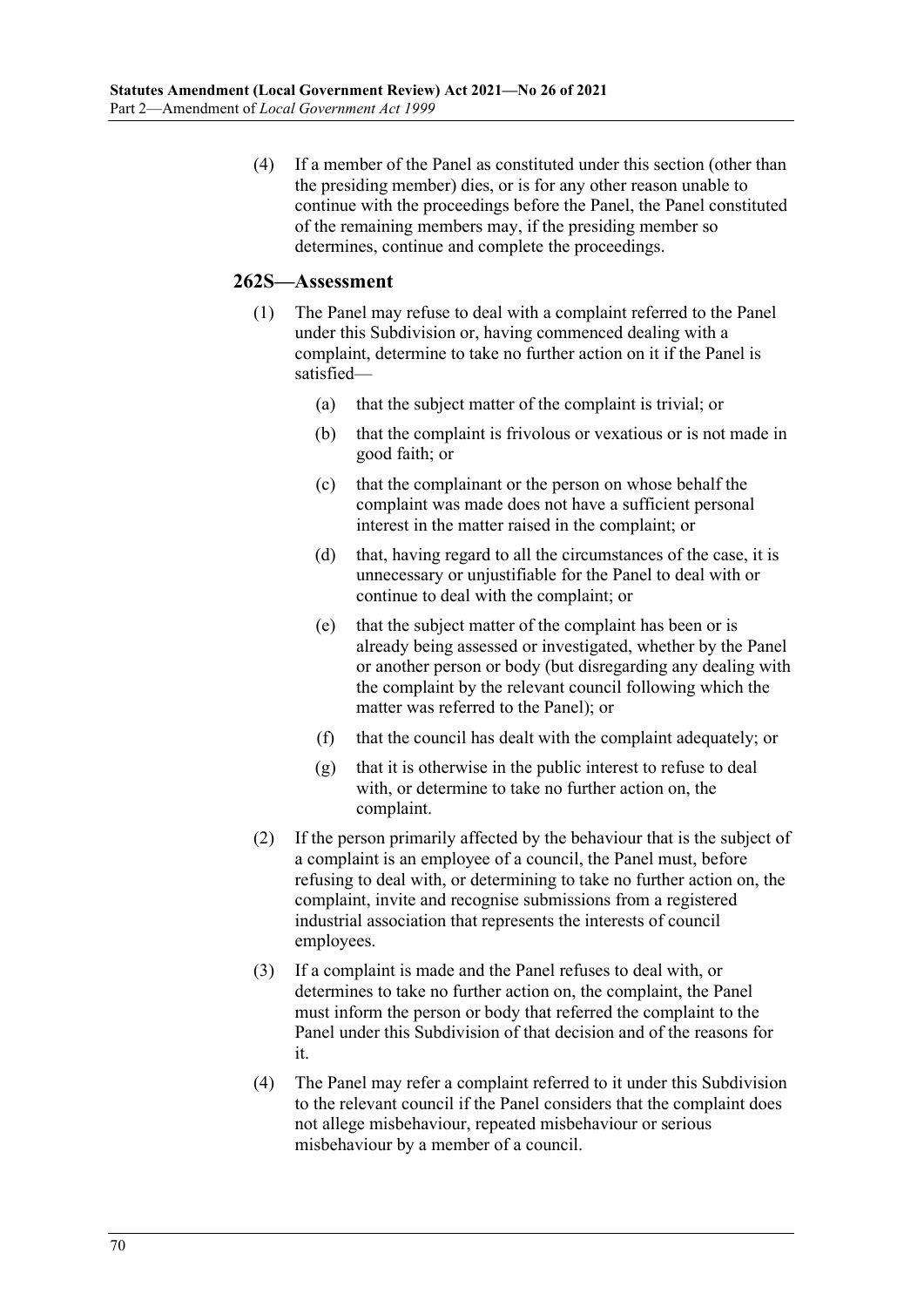# **262T—Inquiries**

- (1) The Panel may inquire into a complaint referred to the Panel under this Subdivision in such manner as the Panel considers appropriate.
- (2) However, an inquiry must be conducted in accordance with the principles of procedural fairness.
- (3) In addition, the Panel must ensure that, during an inquiry relating to a complaint where the person primarily affected by the behaviour that is the subject of the complaint is an employee of a council, any registered industrial association representing the employee in the matter is given an opportunity to make submissions relating to the inquiry.

### <span id="page-70-3"></span>**262U—Powers relating to inquiries**

- <span id="page-70-0"></span>(1) The Panel or an investigator conducting an inquiry under this Division may, in connection with the inquiry—
	- (a) by summons signed by the Panel or investigator (as the case requires), require a person's attendance; and
	- (b) require a person to answer, orally or in writing, questions to the best of their knowledge, information and belief; and
	- (c) require a person to verify an answer under [paragraph](#page-70-0) (b) by declaration; and
	- (d) require a council or person to produce any relevant documents or other records; and
	- (e) retain documents or other records produced under [paragraph](#page-70-1) (d) for reasonable periods and make copies of them or their contents; and
	- (f) call for or receive submissions or representations.
- <span id="page-70-1"></span>(2) Subject to [subsection](#page-70-2) (3), a person or council must not refuse or fail to comply with a requirement under [subsection](#page-70-3) (1). Maximum penalty: \$10 000.
- <span id="page-70-2"></span>(3) A person is not obliged to comply with a requirement under [subsection](#page-70-3) (1) if to do so might incriminate the person of an offence, and a person or a council is not required to provide information under [subsection](#page-70-3) (1) that is privileged on the ground of legal professional privilege.
- (4) In the exercise or performance of a power or function under this Subdivision, the Panel—
	- (a) must proceed with as little formality and technicality and with as much expedition as the requirements of this or any other Act and a proper consideration of the matter permit; and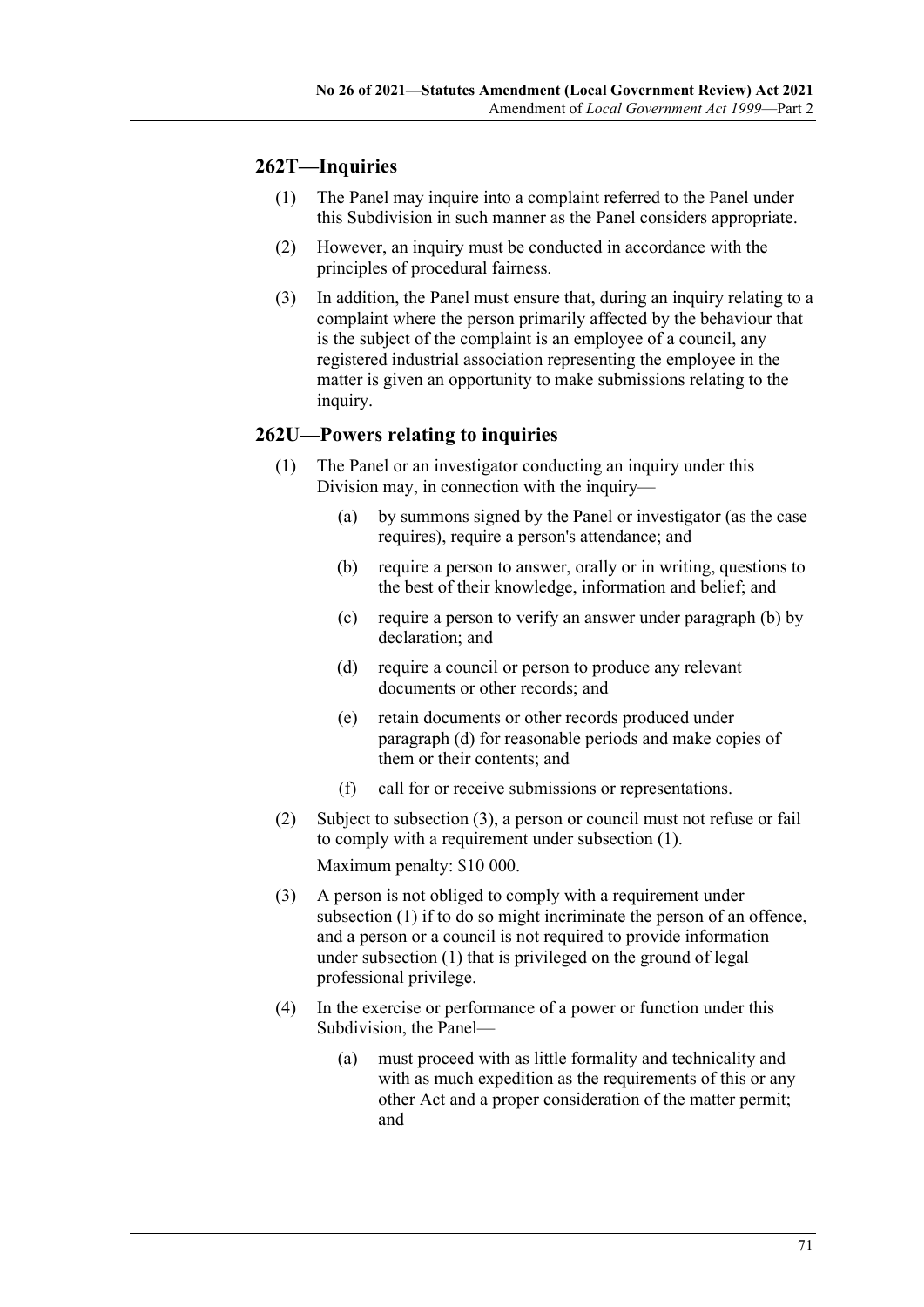(b) is not bound by rules of evidence but may inform itself of any matter in any manner that the Panel considers appropriate.

### **262V—Dispute resolution**

- (1) The Panel may, at any time, arrange for mediation, conciliation, arbitration or other dispute or conflict resolution (*alternative dispute resolution*) to be conducted in relation to the subject matter of a complaint referred under this Subdivision.
- (2) If agreement is reached through alternative dispute resolution—
	- (a) the agreement must be recorded in writing and signed by the parties to the agreement and by a member of the Panel on behalf of the Panel; and
	- (b) a copy of the agreement must be given to each of the parties.
- (3) The Panel may, if satisfied that the subject matter of a complaint has been properly resolved by alternative dispute resolution, determine to take no further action on the complaint.

### **262W—Action**

- (1) The Panel may, after inquiring into a complaint referred to the Panel under this Subdivision, by order do 1 or more of the following:
	- (a) reprimand the member (including by means of a public statement);
	- (b) direct the council to pass a censure motion in respect of the member;
	- (c) require the member to issue a public apology (in a manner determined by the Panel);
	- (d) require the member to attend a specified course of training or instruction, or to take other steps;
	- (e) require the member to reimburse the council a specified amount (which may include the reimbursement of the council's costs relating to investigation of the complaint and giving effect to an order under this section);
	- (f) remove or suspend the member from 1 or more offices held in the member's capacity as a member of the council or by virtue of being a member of the council (other than the office of member of the council);
	- (g) suspend the member from the office of member of the council for a period not exceeding 3 months, with or without an allowance (as determined by the Panel);
	- (h) direct the council to lodge a complaint against the member with SACAT.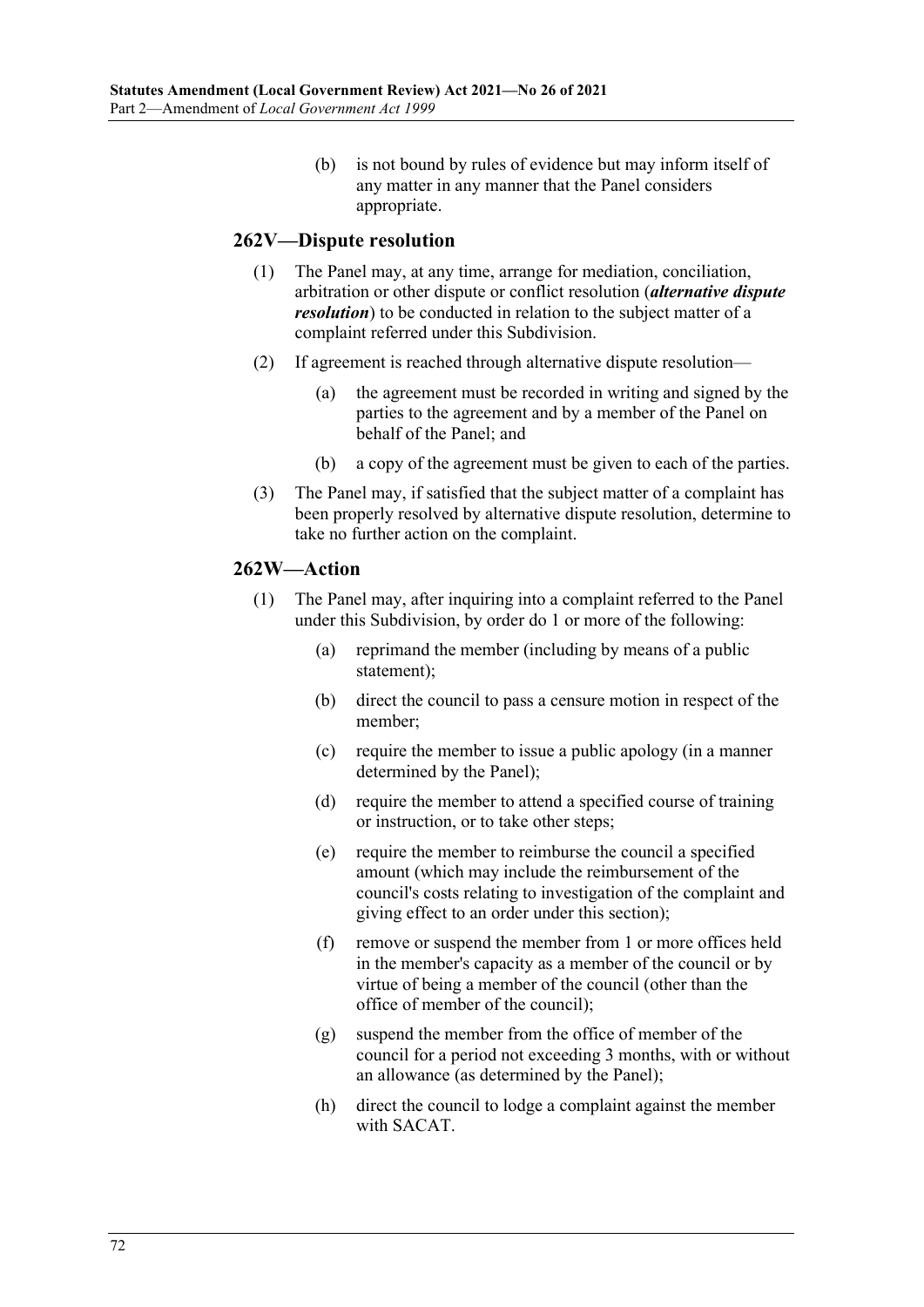- (2) If the person primarily affected by the behaviour that is the subject of a complaint referred to the Panel under this Subdivision is an employee of a council, the Panel must, before determining whether or not to take action under this section, ensure that any registered industrial association representing the employee is given an opportunity to make submissions on the matter.
- (3) If action is taken in respect of a member of a council under this section, the Panel—
	- (a) must provide a report on the matter to the council; and
	- (b) may require—
		- (i) the report to be considered in public at a meeting of the council; and
		- (ii) the council to provide a report to the Panel, within a period and in such manner as is specified by the Panel, detailing—
			- (A) if the Panel made an order requiring the member to take action under [subsection](#page-71-0) (1)—the member's compliance with the requirement; or
			- (B) if the Panel made an order directing the council to take action under [subsection](#page-71-0) (1)—the council's compliance with the direction.
- (4) If a member of a council fails to comply with an order of the Panel requiring the member to take action under [subsection](#page-71-0) (1), the council is to ensure that a complaint is lodged against the member with SACAT.
- (5) If the Panel considers that a council has failed to comply with a direction or requirement of the Panel under this section, the Panel may provide a report to the Minister on the matter.

### <span id="page-72-0"></span>**262X—Reports on inquiries**

- (1) The Panel may publish, in such manner as the Panel thinks fit, a report on—
	- (a) an inquiry under this Subdivision; or
	- (b) a complaint that the Panel refused to deal with, or determined to take no further action on.
- (2) The Panel may—
	- (a) provide a report under [subsection](#page-72-0) (1) relating to a member of a council to the council; and
	- (b) require the report to be considered in public at a meeting of the council.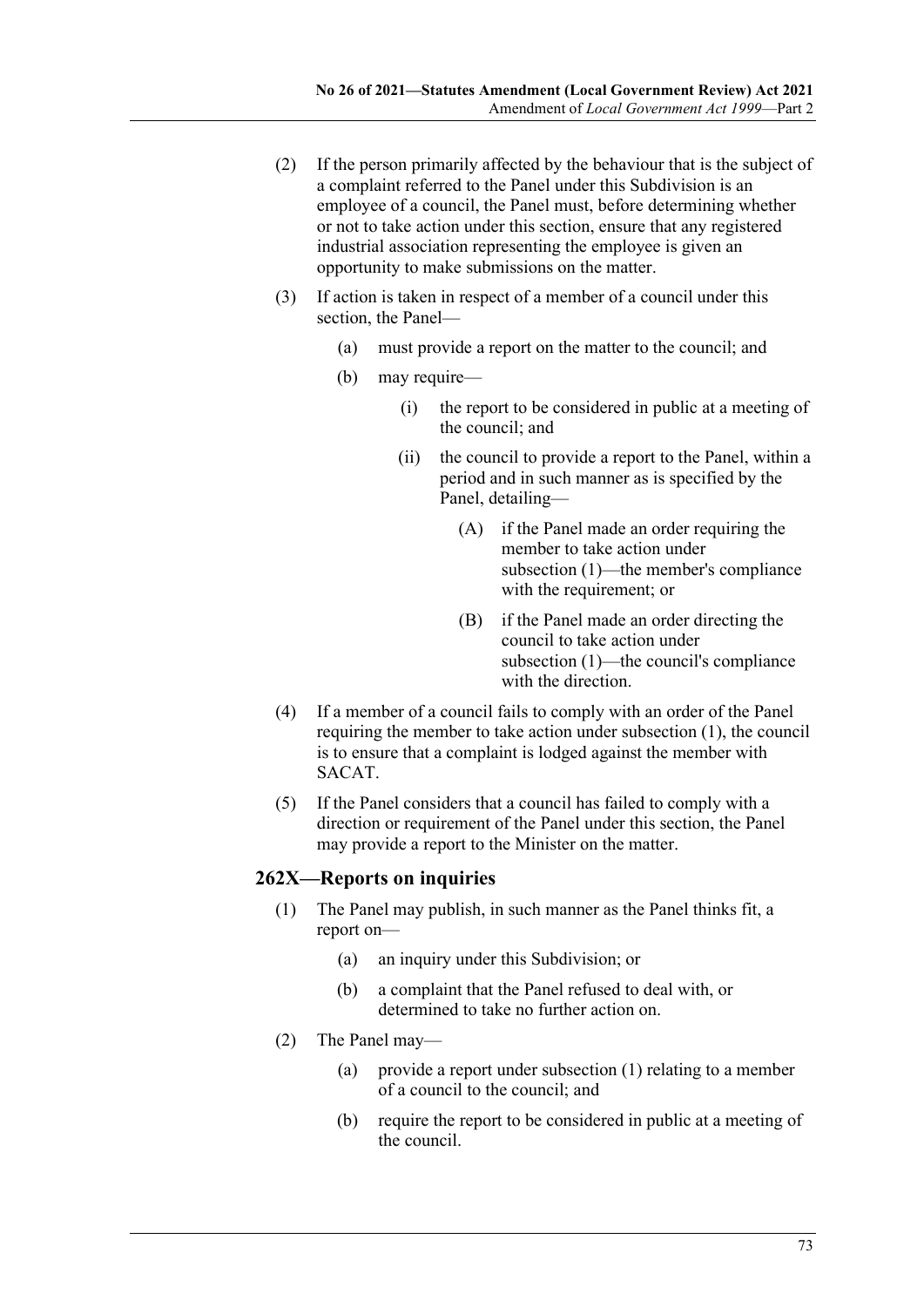- <span id="page-73-1"></span>(3) If a report under [subsection](#page-73-0) (1) relates to a complaint where the person primarily affected by the behaviour that is the subject of the complaint is an employee of a council, the Panel must provide the report to any registered industrial association representing the employee.
- <span id="page-73-2"></span>(4) The Panel may, in providing a report to a registered industrial association under [subsection](#page-73-1) (3), require the registered industrial association to ensure that the whole or a specified part of the report is not disclosed to any other person or otherwise published.
- (5) A registered industrial association that contravenes or fails to comply with a requirement under [subsection](#page-73-2) (4) is guilty of an offence. Maximum penalty: \$10 000.
- (6) Nothing in this section limits section 262W.

# **127—Amendment of heading to Chapter 13 Part 1**

Heading to Chapter 13 Part 1—delete the heading and substitute:

# **Part 1—Member integrity—complaints, investigations and proceedings**

### **128—Repeal of section 263**

Section 263—delete the section

### **129—Amendment of section 263A—Investigations by Ombudsman**

(1) Section 263A(1) to (3)—delete "constitute grounds for complaint under this Act against" wherever occurring and substitute in each case:

> involve a contravention of, or failure to comply with, an integrity provision by

(2) Section 263A(4)—delete "constitute grounds for complaint under this Act against" and substitute:

> involve a contravention of, or failure to comply with, an integrity provision by

#### <span id="page-73-0"></span>**130—Amendment of section 263B—Outcome of Ombudsman investigation**

Section 263B(1) and (2)—delete subsections (1) and (2) and substitute:

- (1) The recommendations that may be made by the Ombudsman under the *[Ombudsman Act](http://www.legislation.sa.gov.au/index.aspx?action=legref&type=act&legtitle=Ombudsman%20Act%201972) 1972* on the completion of an investigation of the complaint include—
	- (a) a recommendation requiring the council to—
		- (i) reprimand the member (including by means of a public statement); or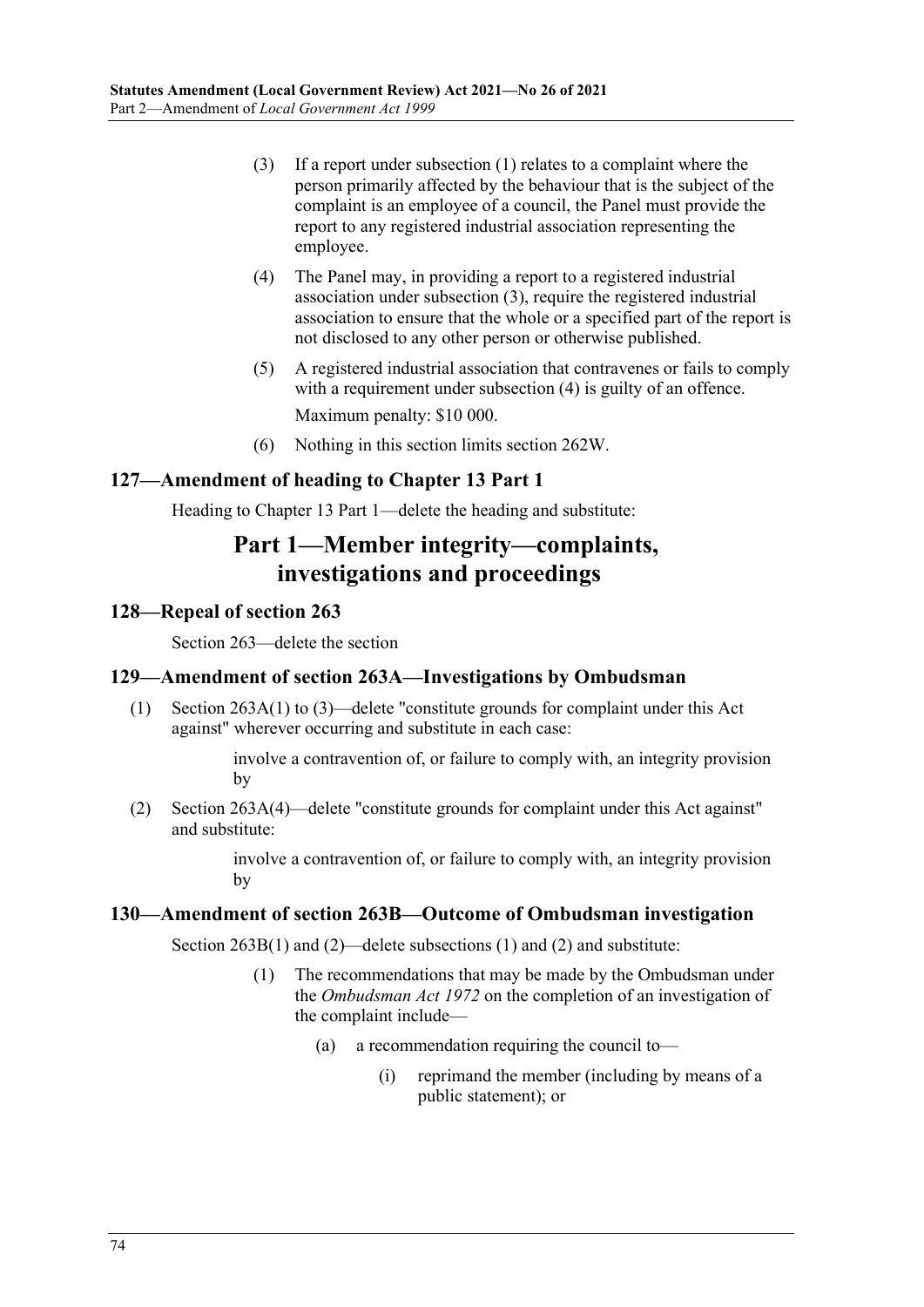- (ii) suspend the member from any office under this Act for a period not exceeding 3 months, with or without an allowance (as determined by the Ombudsman); or
- (iii) ensure that a complaint is lodged against the member with SACAT; or
- (b) a recommendation requiring the member to—
	- (i) issue a public apology (in a manner determined by the Ombudsman); or
	- (ii) attend a specified course of training or instruction; or
	- (iii) take other steps; or
	- (iv) reimburse the council a specified amount (which may include the reimbursement of the council's costs relating to investigation of the complaint and giving effect to a recommendation of the Ombudsman under this section).
- (2) If a member of a council fails to comply with a recommendation of the Ombudsman requiring the member to take action under [subsection](#page-71-0) (1), the council is to ensure that a complaint is lodged against the member with SACAT.

### **131—Amendment of section 264—Complaint lodged with SACAT**

- (1) Section 264—before subsection (1) insert:
	- (a1) A complaint against a member of a council may be lodged with SACAT under this section on the ground—
		- (a) that the member has contravened or failed to comply with an integrity provision; or
		- (b) of alleged misbehaviour, repeated misbehaviour or serious misbehaviour by the member (within the meaning of Part A1 Division 2); or
		- (c) that the member has contravened or failed to comply with—
			- (i) a recommendation of the Ombudsman requiring the member to take action under section 263B(1); or
			- (ii) an order of the Panel requiring the member to take action under section 262W(1).
- (2) Section 264(1)—delete "setting out the matters that are alleged to constitute the grounds for complaint against a member of a council under this Part" and substitute:

on a ground referred to in subsection (a1)

(3) Section 264(2)—after "complaint" insert:

on the ground set out in subsection (a1)(a)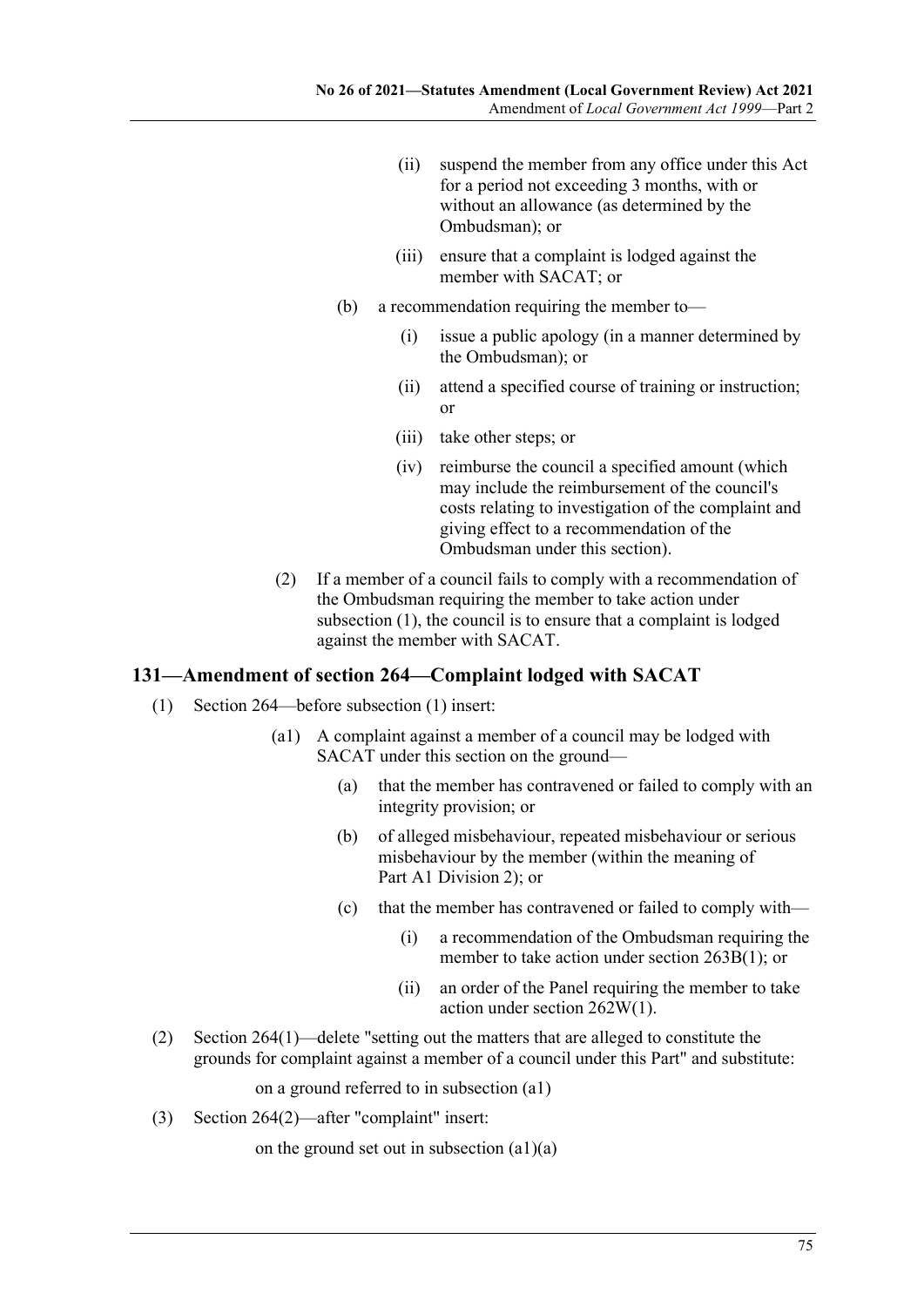- (4) Section 264—after subsection (2) insert:
	- (2a) In addition, a complaint may not be lodged by the chief executive officer of a council on the ground set out in subsection (a1)(b) unless the matter has been inquired into by the Panel.

#### **132—Amendment of section 265—Hearing by SACAT**

Section 265(1)—delete "the matters alleged in the complaint constitute grounds for action against the member of the council under this Part" and substitute:

a ground on which the complaint was lodged exists

#### **133—Amendment of section 267—Outcome of proceedings**

(1) Section 267(1)—delete "the grounds for complaint exist" and substitute:

a ground on which the complaint was lodged exists

(2) Section 267(1)(ba)—after "amount" insert:

(which may include the reimbursement of the council's costs relating to investigation of the complaint and giving effect to an order under this section)

(3) Section  $267(1)(c)$ —delete "\$5 000" and substitute:

\$15 000

(4) Section  $267(1)(d)$ —delete "two months" and substitute:

6 months

#### **134—Repeal of section 269**

Section 269—delete the section

### **135—Amendment of section 270—Procedures for review of decisions and requests for services**

- (1) Section 270—after subsection (2) insert:
	- (2a) In addition, the procedures must provide that—
		- (a) an application for review must be made within 6 months of the making of the decision of which review is sought (the *reviewable decision*); and
		- (b) the council may allow an application to be made more than 6 months after the making of the reviewable decision in appropriate cases.
- <span id="page-75-0"></span>(2) Section 270(3)—delete subsection (3) and substitute:
	- (3) An application for review must be accompanied by the prescribed fee.
	- (3a) A council may, as the council thinks fit, reduce, waive or refund (in whole or part) the fee under [subsection](#page-75-0) (3).
- (3) Section 270(4)—after paragraph (c) insert:

or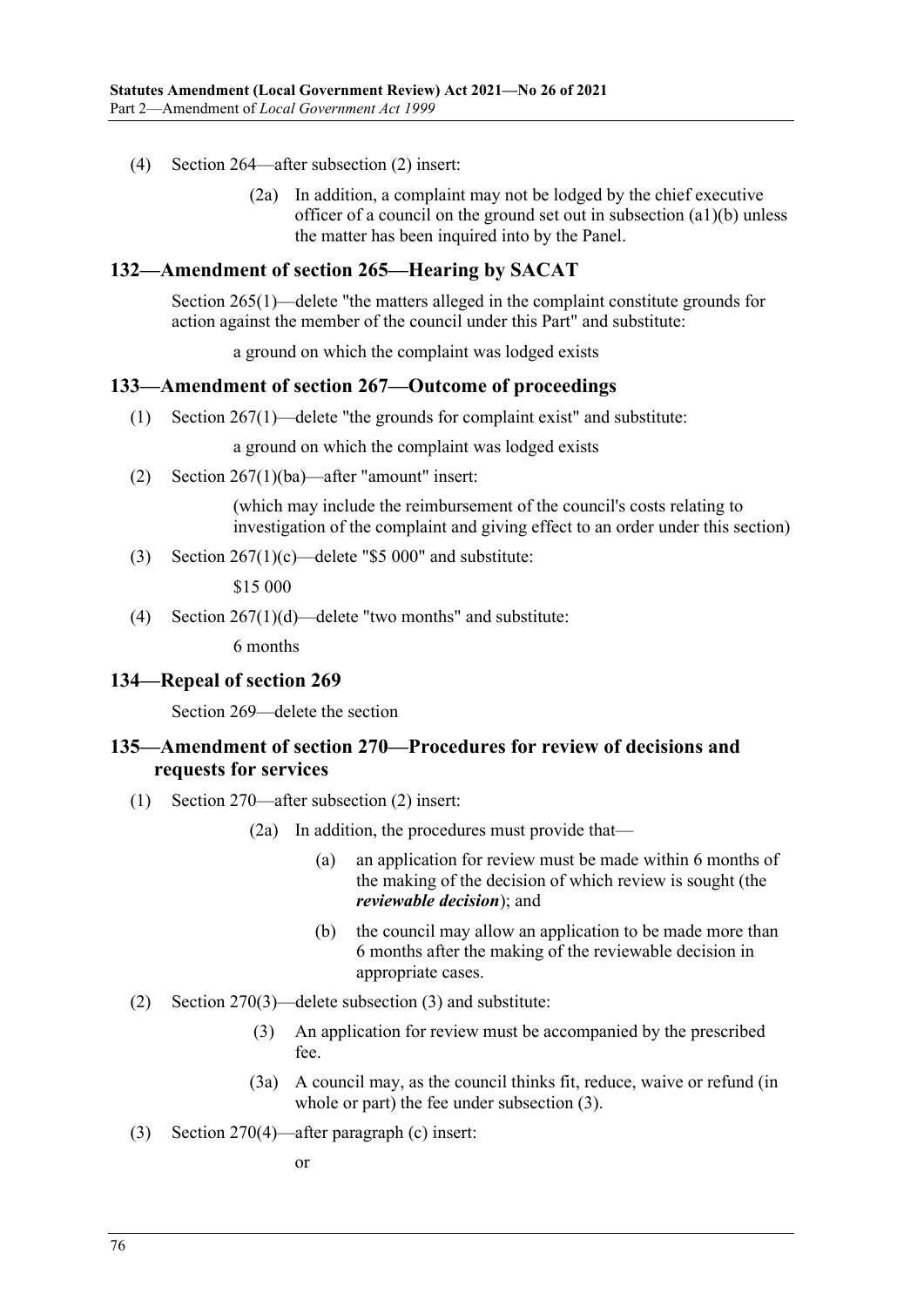- (d) the council or person (as the case requires) is satisfied that the subject matter of the application has been or is already the subject of a review by the council or an investigation, inquiry or review by another authority.
- (4) Section 270(4a)—delete subsection (4a) and substitute:
	- (4a) The policies, practices and procedures established under this section—
		- (a) must not provide for a review of a decision of a council—
			- (i) to refuse to deal with, or determine to take no further action in relation to, a complaint under Part A1 Division 1 by a person who is dissatisfied with the decision; or
			- (ii) relating to a recommendation of the Ombudsman under Part 1; and
		- (b) must be consistent with any requirement prescribed by the regulations.
- (5) Section 270(5)—delete subsection (5)

### **136—Amendment of section 273—Action on report**

(1) Section 273(1)—after paragraph (c) insert:

or

- (d) a report of the Behavioural Standards Panel under section 262W; or
- (e) a report of a person who held an appointment as administrator of a defaulting council under this section provided to the Minister on, or within 6 months after, the cessation of the period of administration of the council,
- (2) Section 273(2)—delete "The" and substitute:

Subject to subsection (2a), the

- (3) Section 273(2)(b)—after subparagraph (iv) insert:
	- (iva) that a council has failed to comply with a direction or requirement of the Panel under section 262W; or
- (4) Section 273—after subsection (2) insert:
	- (2a) The only action that the Minister may take under subsection (2) on the basis of a report of a kind referred to in subsection  $(1)(e)$  is action of a kind referred to in subsection (2)(a).

#### **137—Amendment of section 279—Service of documents by councils etc**

Section 279(1)(e)—delete "by facsimile transmission or"

### **138—Amendment of section 280—Service of documents on councils**

Section 280(1)(c)—delete "by facsimile transmission or"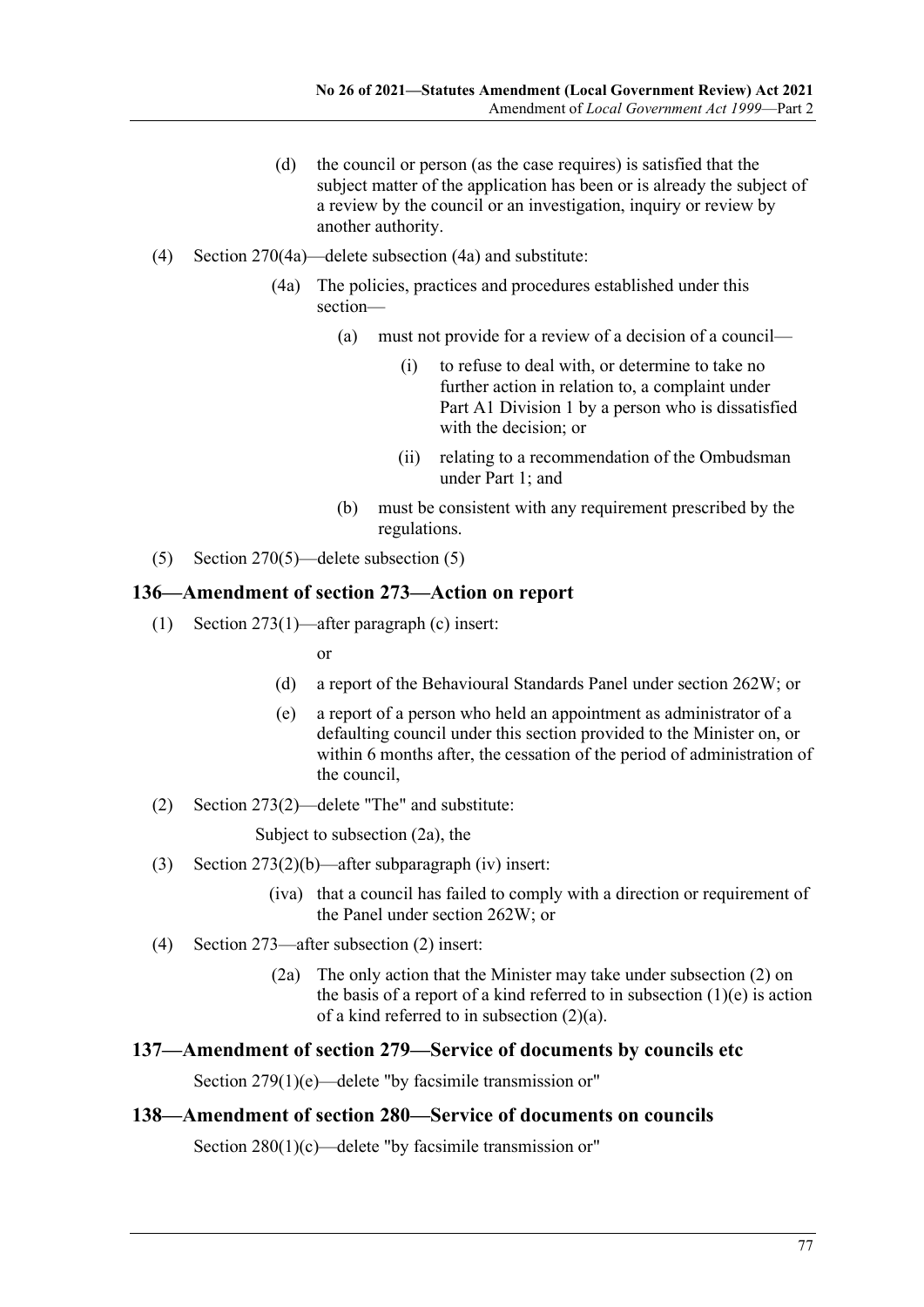### **139—Amendment of section 303—Regulations**

Section 303(8a)—after "*2015*" insert:

or the *[Statutes Amendment \(Local Government Review\) Act](http://www.legislation.sa.gov.au/index.aspx?action=legref&type=act&legtitle=Statutes%20Amendment%20(Local%20Government%20Review)%20Act%202021) 2021*

## **140—Amendment of Schedule 1A—Implementation of Stormwater Management Agreement**

Schedule 1A, clause 11(8)(b)—delete paragraph (b) and substitute:

(b) a majority of the board members express their concurrence in the proposed resolution by letter, email or other written communication setting out the terms of the resolution.

### **141—Amendment of Schedule 2—Provisions applicable to subsidiaries**

(1) Schedule 2, clause 3(2)(c)—delete "Chapter 5, Part 4, Division 2" and substitute:

Chapter 5 Part 4 Division 1 Subdivision 2

(2) Schedule 2, clause 5(6)(b)—delete "telex, facsimile transmission or other written communication, or electronic communication," and substitute:

email or other written communication

(3) Schedule 2, clause 13(3)—delete "council's audit committee" and substitute:

relevant audit and risk committee

(4) Schedule 2, clause 19(2)(c)—delete "Chapter 5, Part 4, Division 2" and substitute:

Chapter 5 Part 4 Division 1 Subdivision 2

(5) Schedule 2, clause  $21(6)(b)$ —delete "telex, facsimile transmission or other written communication, or electronic communication," and substitute:

email or other written communication

(6) Schedule 2, clause 30(3)—delete "a constituent council's audit committee" and substitute:

> a regional audit and risk committee established by any of the constituent councils (with 1 or more other councils, whether constituent councils or otherwise) or a council audit and risk committee established by any of the constituent councils

### **142—Amendment of Schedule 3—Register of Interests—Form of returns**

(1) Schedule 3, clause 1(1), after the definition of *beneficial interest* insert:

*designated person or entity*, in relation to a member of a council, means—

- (a) a member of the member's family; or
- (b) a family company of the member; or
- (c) a trustee of a family trust of the member;
- (2) Schedule 3, clause 1(1), definition of *family*, (b)—delete paragraph (b) and substitute:
	- (b) a child or stepchild of the member;
- (3) Schedule 3, clause 1(1), definition of *gift*—delete the definition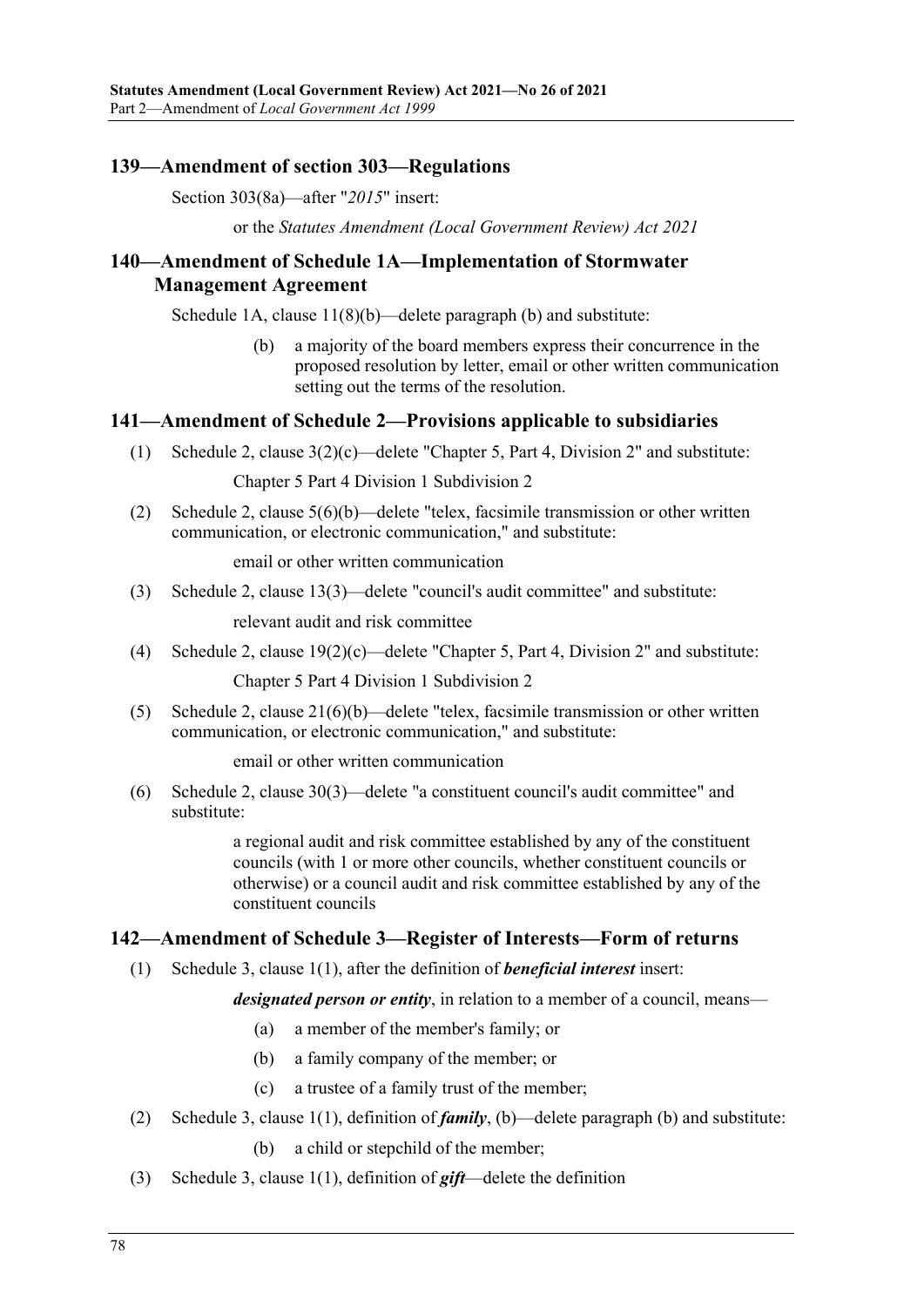- (4) Schedule 3, clause 1(1), definition of *a person related to a member*—delete the definition
- (5) Schedule 3, clause 1(1), definition of *return period*—delete the definition and substitute:

*return period*, in relation to a return of a member (other than a return submitted under section 65), means—

- (a) in the case of a member whose last return was the return submitted under section 65—the period between the date of that return and 30 June next following; or
- (b) in the case of any other member—the period of 12 months expiring on 30 June on or within 60 days after which the return is required to be submitted;
- (6) Schedule 3, clause 1(4)—delete subclause (4)
- (7) Schedule 3, clause 2—before subclause (1) insert:
	- (a1) For the purposes of this Act, a return must be in the form determined by the Minister.
- (8) Schedule 3, clause 2(1)—delete "be in the prescribed form and"
- (9) Schedule 3, clause  $2(1)(a)$ —delete "person related to the member" and substitute: designated person or entity in relation to the member
- (10) Schedule 3, clause 2(2)—delete "be in the prescribed form and"
- (11) Schedule 3, clause 2(2)(a)—delete "person related to the member" and substitute: designated person or entity in relation to the member
- (12) Schedule 3, clause  $2(2)(c)$  to (e)—delete paragraphs (c) to (e) (inclusive)
- (13) Schedule 3, clause 2(3)—delete "person related to the member" wherever occurring and substitute in each case:

designated person or entity in relation to the member

(14) Schedule 3, clause 2(3)(f)—delete "related by blood or marriage to the member or to" and substitute:

a relative of the member or

(15) Schedule 3, clause  $2(3)(g)$ —delete "related to the member or a member of the member's family by blood or marriage" and substitute:

a relative of the member or a member of the member's family

(16) Schedule 3, clause 2(7)—delete "person related to the member" and substitute:

designated person in relation to the member

(17) Schedule 3, clause 2(8)—delete "gift,"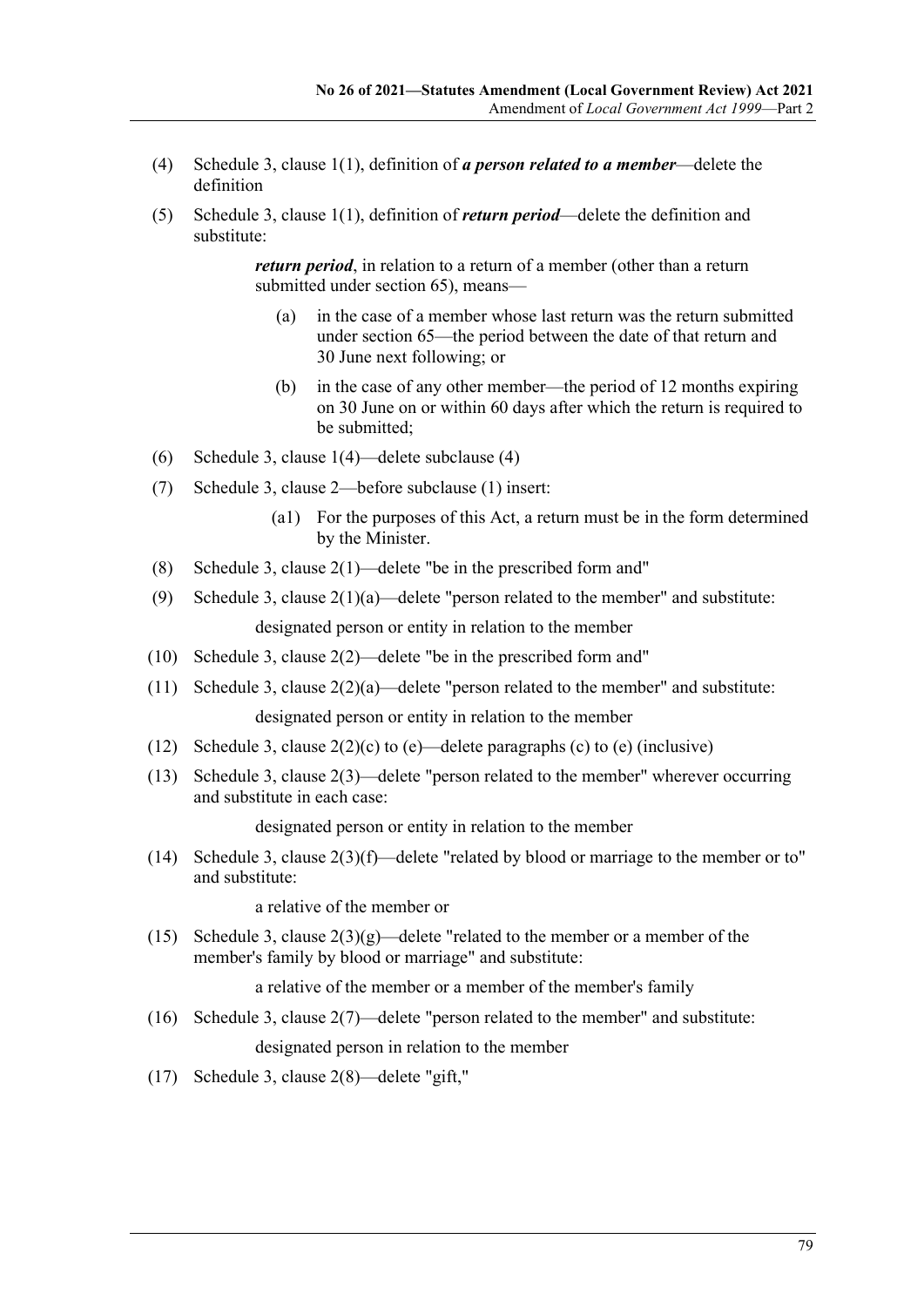# **143—Amendment of Schedule 4—Material to be included in annual report of council**

Schedule 4, clause 1—after paragraph (c) insert:

(d) a report relating to contraventions of Chapter 5 Part 4 Division 2 by members of the council during the relevant financial year containing the information required by the regulations;

#### **144—Amendment of Schedule 5—Documents to be made available by councils**

- (1) Schedule 5, provisions under the heading "**Codes**", 1st dot point—delete "of conduct or codes"
- (2) Schedule 5, provisions under the heading "**Meeting papers**", 3rd dot point—after "reports" insert:

(including attachments and any information or material referred to in the documents or reports) supplied

- (3) Schedule 5, provisions under the heading "**Meeting papers**"—after the 4th dot point insert:
	- Schedule of dates, times and places set for meetings of the council or council committee
- (4) Schedule 5—before the heading "**Policy and administrative documents**" insert:

#### **Information and briefing session papers**

- Record made by council or chief executive officer relating to an order under section 90(2) (in accordance with section 90A(4)) made at or in relation to an information or briefing session
- (5) Schedule 5, provisions under the heading "**Policy and administrative documents**", 11th dot point—delete the 11th dot point and substitute:
	- Community engagement policies
	- Behavioural management policies
	- Behavioural support policies
	- Employee behavioural standards
- (6) Schedule 5, provisions under the heading "**Registers and Returns**", 1st dot point—delete "Division 2" and substitute:

Division 1 Subdivision 2

#### **145—Amendment of Schedule 8—Provisions relating to specific land**

Schedule 8, clause 13(5), definition of *Gawler Park Lands and Pioneer Park*—delete the definition and substitute:

*Gawler Park Lands* means the whole of the land comprised in Certificate of Title Register Book Volume 6182 Folio 891;

*Pioneer Park* means the whole of the land comprised in Certificate of Title Register Book Volume 5846 Folio 672 and Volume 5846 Folio 673.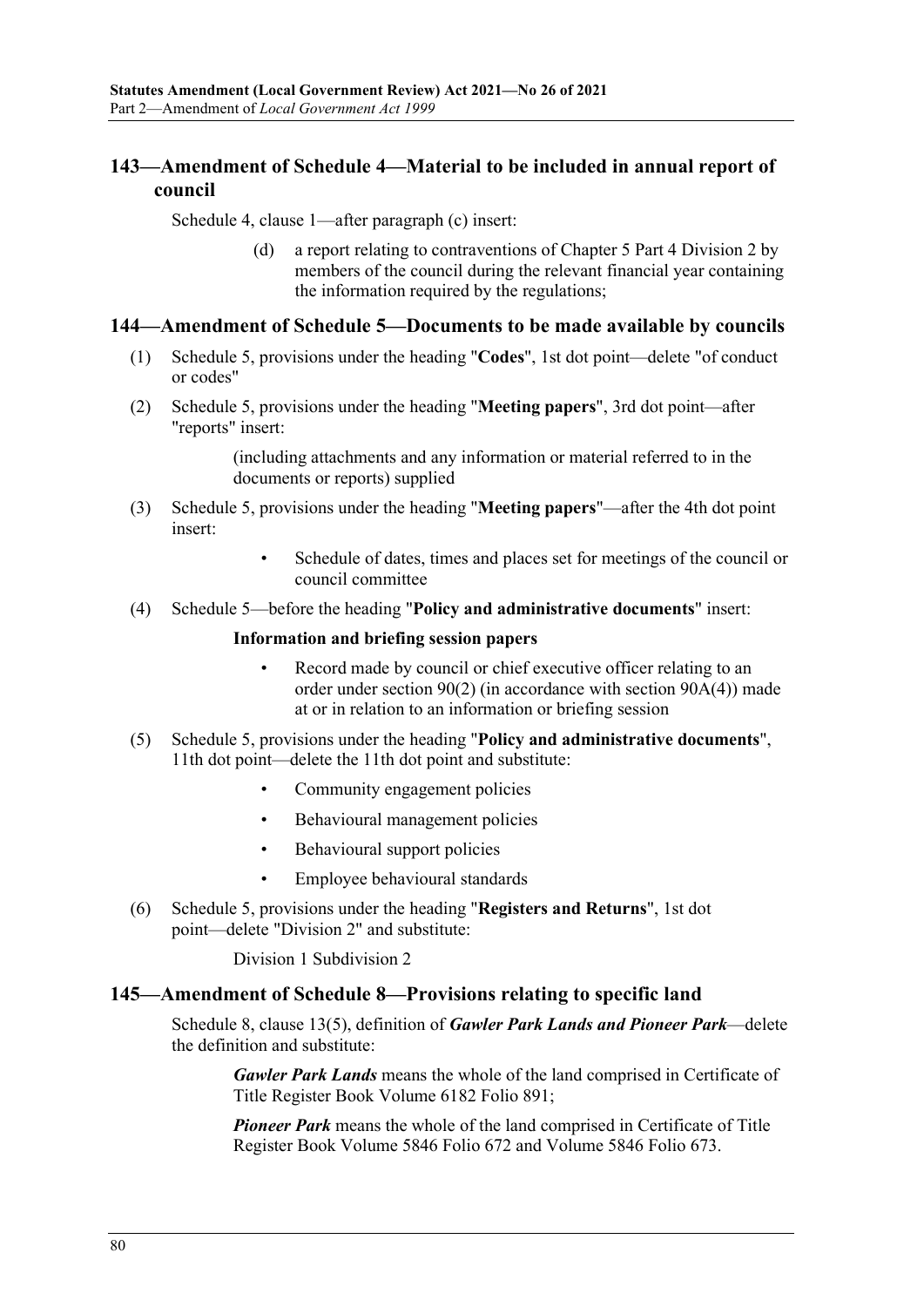## **146—Insertion of Schedule 9**

After Schedule 8 insert:

# **Schedule 9—Suspension of members**

### **1—Suspension of members**

- (1) This clause applies to a member of a council who is suspended from the office of member of the council—
	- (a) by SACAT or the Behavioural Standards Panel; or
	- (b) by the council in accordance with a recommendation of the Ombudsman under section 263B; or
	- (c) under section 68, 80A, 80B or 273(8); or
	- (d) under another provision of this Act prescribed by the regulations.
- <span id="page-80-2"></span><span id="page-80-1"></span>(2) Subject to this clause, the following provisions apply during the period of suspension of a member of a council to whom this clause applies:
	- (a) the suspension extends to all other offices held in the member's capacity as a member of the council or by virtue of being a member of the council;
	- (b) the member must not use or retain a facility or service provided by the council (not being a facility or service generally provided to members of the public by the council);
	- (c) the member must not carry out any function or duty of the office of member of the council;
	- (d) the member must not be given access by the council to information, documents or materials related to the performance or discharge of the functions or duties of members of the council (not being information, documents or materials generally provided to members of the public by the council);
	- (e) the member is not required—
		- (i) to submit a return for the purposes of the Register of Interests in accordance with Chapter 5 Part 4 Division 1 Subdivision 2; or
		- (ii) if relevant, to notify the chief executive officer of a change or variation of a kind referred to in section  $67(1)$ ,

<span id="page-80-0"></span>provided that, on the cessation of the suspension, the member—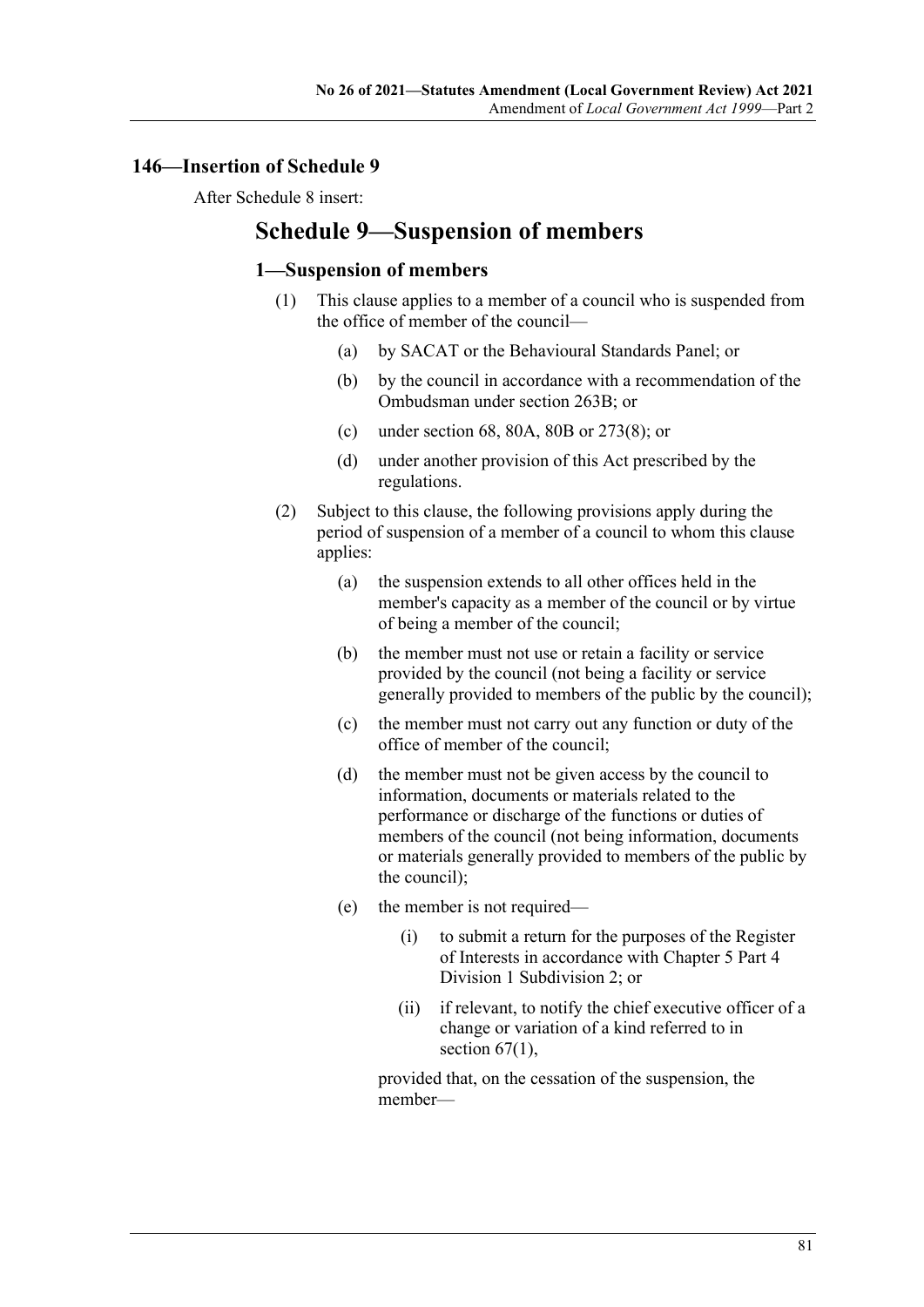- (iii) submits any return for the purposes of the Register of Interests that the member would, but for the suspension, have been required to submit in accordance with Chapter 5 Part 4 Division 1 Subdivision 2 during the period of suspension; and
- (iv) notifies the chief executive officer of a change or variation of a kind referred to in section 67(1) of which the member would, but for the suspension, have been required to notify the chief executive officer under section 67(1) during the period of suspension;
- (f) to avoid doubt, section  $54(1)(d)$  does not apply to the member.
- (3) In addition, the regulations may modify the application of a provision of this Act (including this Schedule) in relation to the suspension of a member of a council to whom this clause applies.
- (4) [Subclause](#page-80-0) (2)(e) does not affect the obligation of a member of a council who is suspended from the office of member of the council by operation of section 68(1a) to submit to the chief executive officer the return that the member failed to submit under section 68(1a).
- (5) A member of a council to whom this clause applies must not contravene or fail to comply with [subclause](#page-80-1) (2)(b) or [\(c\).](#page-80-2)
- (6) Nothing in this clause affects the operation of section 273(8a).

### **147—Transitional provisions**

- (1) A council (other than a council within the ambit of section  $11A(2)(a)$  of the principal Act (as inserted by this Act)) with more than the number of members that a council may be comprised of under section 11A(1) of the principal Act must conduct a review of its composition under Chapter 3 Part 1 of the principal Act so as to ensure that the reduction in the composition (and changes to wards) of the council required by section 11A (unless the council is granted an exemption certificate under section 12(11b) of the principal Act (as amended by section 9 of this Act)) takes effect on or before the date of the second periodic election of the council after the commencement of section 11A.
- <span id="page-81-0"></span>(2) Section 51 of the principal Act (as amended by [section](#page-14-0) 17 of this Act) applies to a council from—
	- (a) in the case of a council that commences a representation review in accordance with section 12 of the principal Act after the commencement of [section](#page-14-0) 17 of this Act and completes the review before 1 January 2022—polling day for the periodic election next due to be held after the commencement of [section](#page-14-0) 17; or
	- (b) in any other case—polling day for the second periodic election due to be held after the commencement of [section](#page-14-0) 17.
- (3) A reference to completing a review under [subsection](#page-81-0) (2)(a) includes (if relevant) publishing any notice or notices in the Gazette under section 12(15)(b) in relation to the review.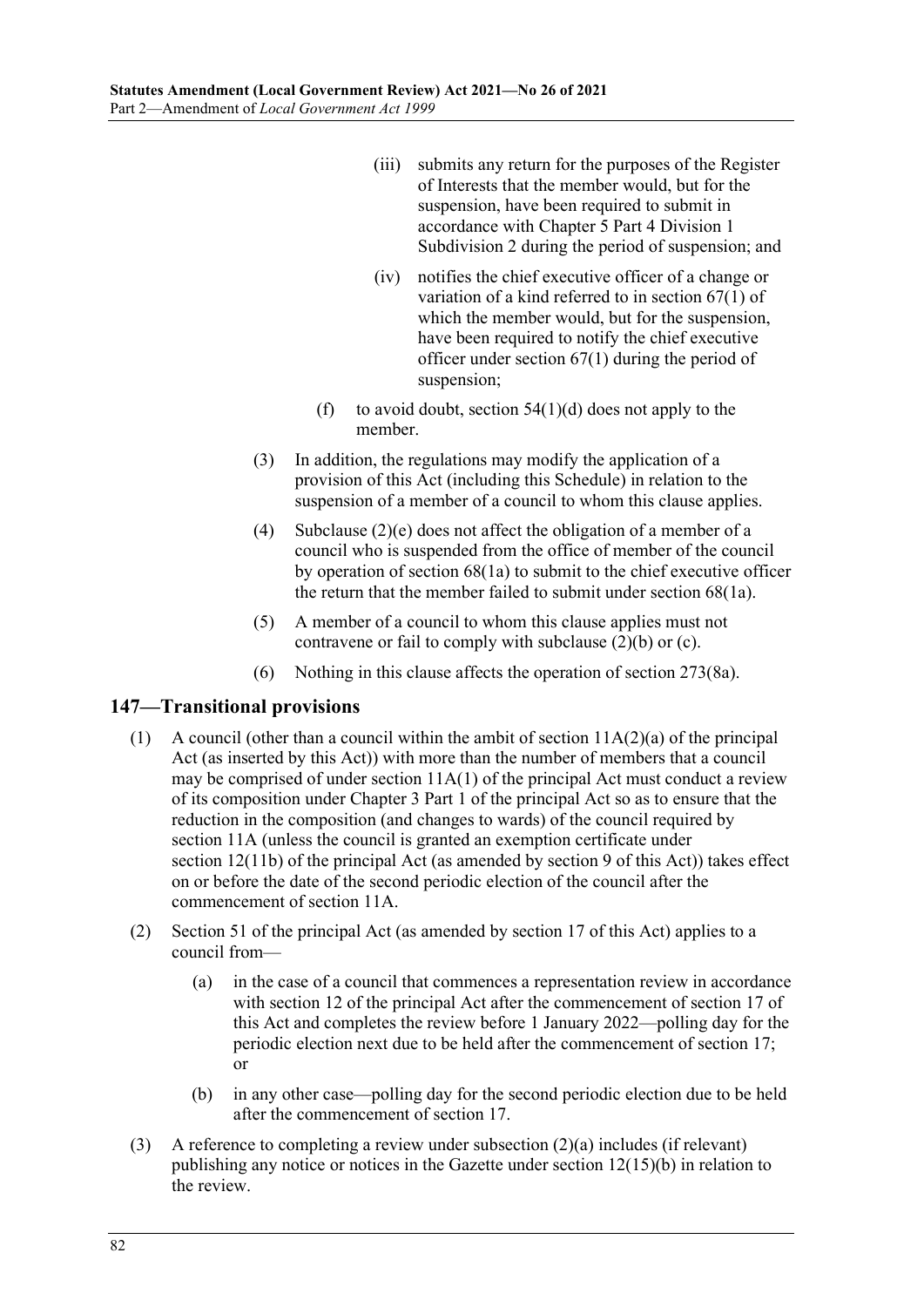- (4) A council (other than a council within the ambit of [subsection](#page-81-0)  $(2)(a)$ ) constituted on the basis that the principal member is to be chosen by the members of the council from amongst their own number must conduct a review of its composition under Chapter 3 Part 1 of the principal Act so as to ensure that the appointment or election of a mayor required by section 51(1) of that Act (as amended by [section](#page-14-0) 17 of this Act) takes effect on or before the date of the second periodic election of the council after the commencement of this section.
- (5) The remuneration of a chief executive officer holding office on the commencement of section 99A of the principal Act (as inserted by this Act) is not affected during the term of that office by a determination under section 99A.
- (6) The principal Act (as in force immediately before the commencement of this subsection) continues to apply to a contravention of, or failure to comply with, the principal Act constituting grounds for complaint against a member of a council under Chapter 13 Part 1 of the principal Act (as in force immediately before the commencement of this subsection) committed or alleged to have been committed before that commencement.
- (7) Section 110 of the principal Act (as in force immediately before the commencement of this subsection) continues to apply to a contravention of, or failure to comply with, the code of conduct to be observed by employees of councils committed or alleged to have been committed before that commencement.
- (8) In this section—

*principal Act* means the *[Local Government Act](http://www.legislation.sa.gov.au/index.aspx?action=legref&type=act&legtitle=Local%20Government%20Act%201999) 1999*.

# **Part 3—Amendment of** *Local Government (Elections) Act 1999*

### **148—Amendment of section 4—Preliminary**

(1) Section 4(1), definition of *public notice*—delete the definition and substitute:

*public notice*—see *[Local Government Act](http://www.legislation.sa.gov.au/index.aspx?action=legref&type=act&legtitle=Local%20Government%20Act%201999) 1999* (section 4(1aa));

(2) Section 4(1), definition of *registered industrial organisation*—delete the definition

# **149—Substitution of section 5**

Section 5—delete the section and substitute:

### **5—Periodic elections**

Elections to determine the membership of each council must be held in accordance with this Act at intervals of 4 years on the basis that voting at the elections will close at 5 pm on the second to last business day before the second Saturday of November in 2022, at 5 pm on the second to last business day before the second Saturday of November in 2026, and so on.

### **150—Amendment of section 6—Supplementary elections**

- (1) Section  $6(2)(a)$ —delete paragraph (a) and substitute:
	- (a) the vacancy occurs within 12 months before polling day for—
		- (i) a periodic election; or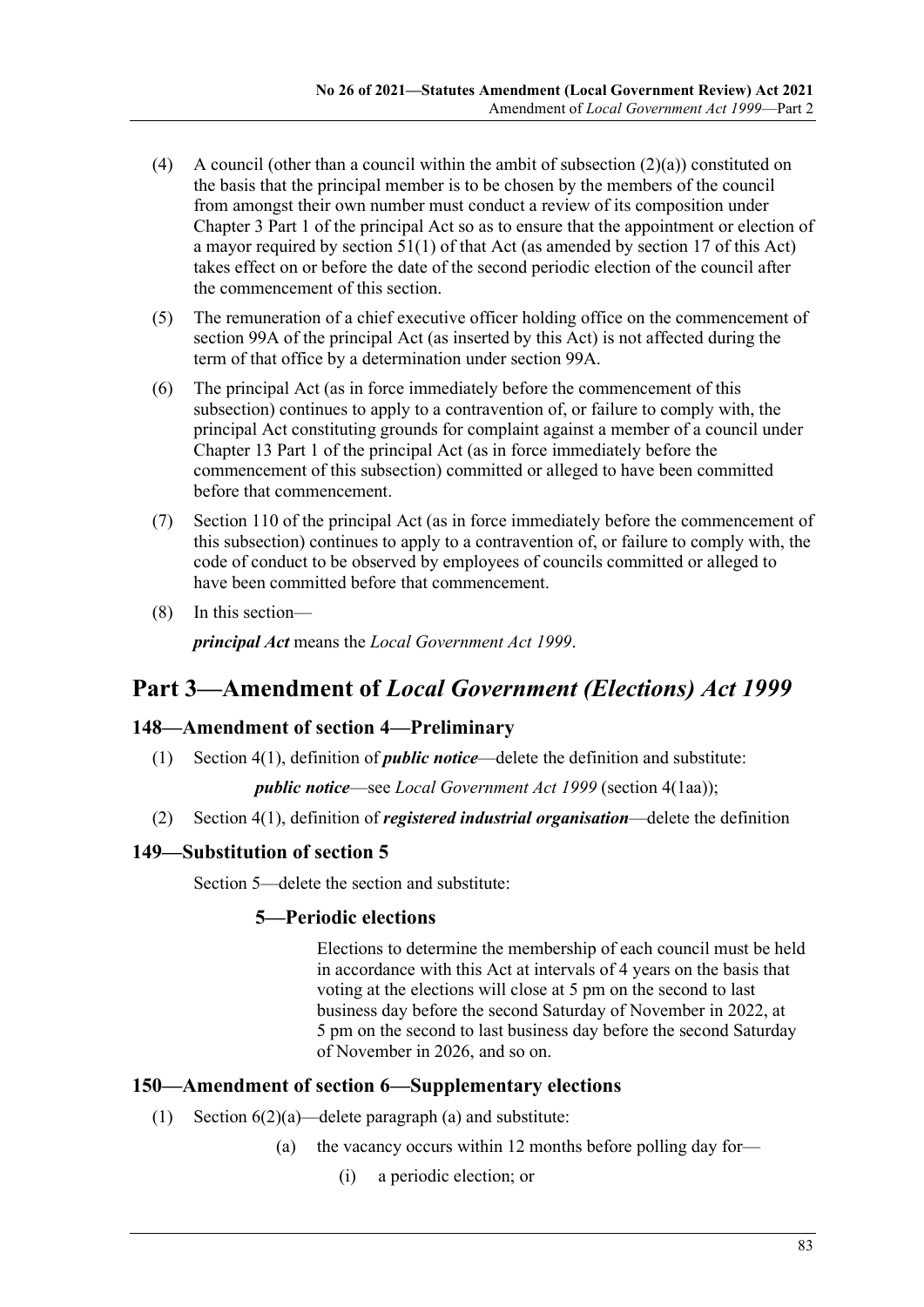(ii) a general election (other than a periodic election) if the date of that polling day is known at the time of the occurrence of the vacancy; or

#### (2) Section  $6(2)(b)(iii)$ —delete subparagraph (iii) and substitute:

 $(iii)$ 

- (A) if the council has 9 or more offices (excluding the office of mayor)—there is no more than 1 other vacancy in the office of a member of the council; or
- (B) in any other case—there is no other vacancy in the office of a member of the council; and
- (3) Section  $6(2)(b)(iv)$ —after "council" insert:

at the time the vacancy occurs

(4) Section  $6(2)(b)(iv)$ —after "vacancy" insert:

or vacancies

(5) Section 6(2)—after paragraph (b) insert:

or

- (c) the vacancy—
	- (i) is for an office of a member of the council, other than—
		- (A) mayor; or
		- (B) a member who was declared elected under section 25(1); and
	- (ii) occurs—
		- (A) within 12 months after the conclusion of a periodic election or a designated supplementary election; or
		- (B) after the close of nominations for a designated supplementary election and before the conclusion of that election,

(and can be filled in accordance with section 6A) (the *subsequent vacancy*).

(6) Section  $6(3)(a)$ —delete "a vacancy has" and substitute:

#### 1 or more vacancies have

- (7) Section  $6(3)(c)$ —delete paragraph (c) and substitute:
	- (c) the other vacancy has not occurred within 12 months before polling day for—
		- (i) a periodic election; or
		- (ii) a general election (other than a periodic election) if the date of that polling day is known at the time of the occurrence of the vacancy,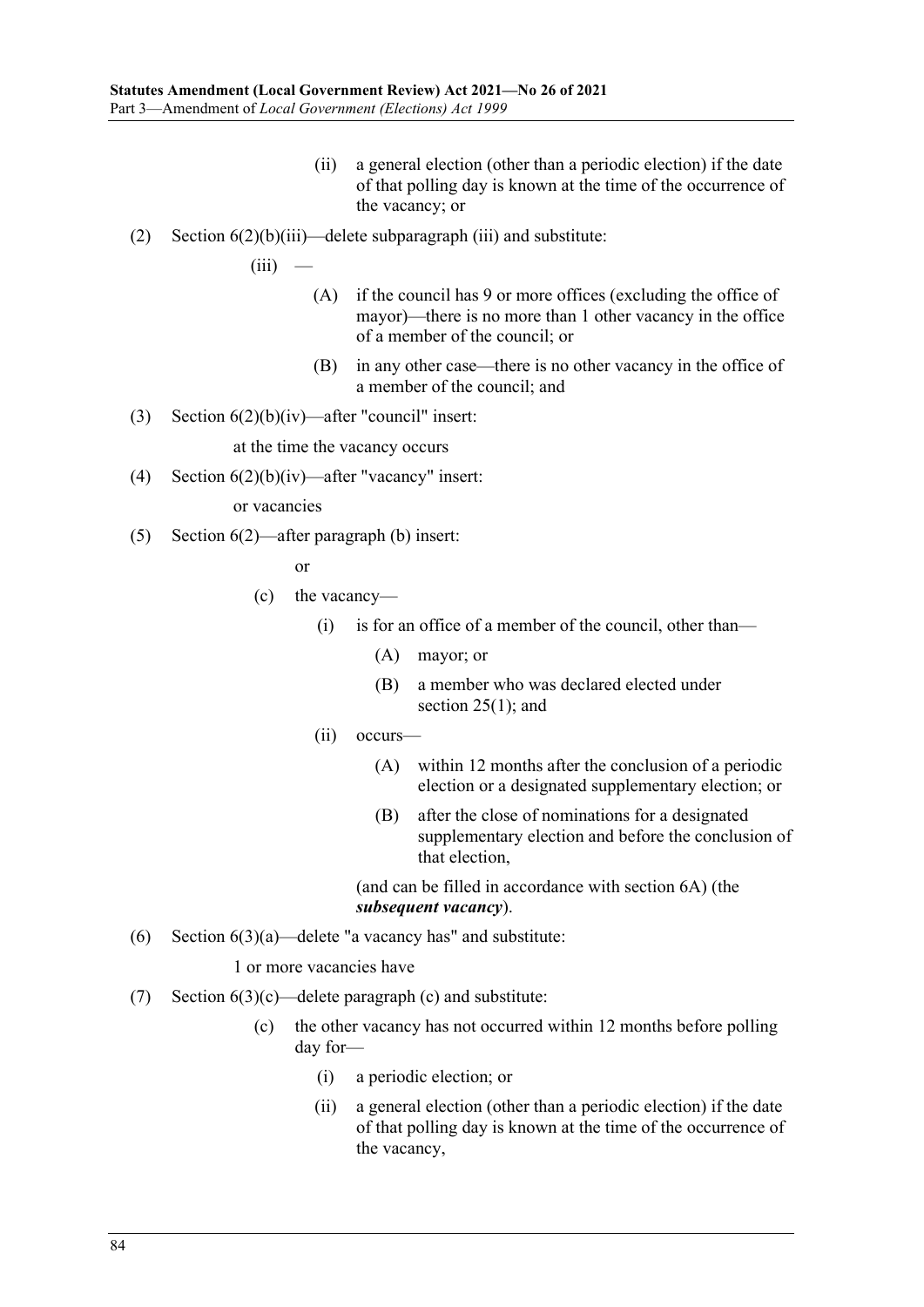- (8) Section 6—after subsection (4) insert:
	- (4a) If, before the close of nominations for a designated supplementary election, another vacancy (the *subsequent vacancy*) occurs in the office of a member of the council (other than in the office of mayor), the subsequent vacancy may be filled by the designated supplementary election.
	- (4b) If the subsequent vacancy is to be filled by the designated supplementary election—
		- (a) the returning officer must give public notice that the vacancy will be filled by that election; and
		- (b) the material accompanying the voting papers to be issued under section 39 for the designated supplementary election must advise voters that the vacancy will be filled by that election.
- (9) Section 6(7) and (8)—delete subsections (7) and (8) and substitute:
	- (7) A notice under subsection (6) must also fix—
		- (a) a day for the close of the voters roll for the purposes of the election (the *closing date*); and
		- (b) the time at which voting at the election will close on polling day.
		- (8) In this section—

*designated supplementary election* means—

- (a) if the area of the council is not divided into wards—a supplementary election held to fill an office or offices of the council; or
- (b) if the area of the council is divided into wards—a supplementary election held to fill an office or offices of the ward in which the subsequent vacancy has occurred.

### **151—Insertion of section 6A**

<span id="page-84-0"></span>After section 6 insert:

### **6A—Filling vacancy in certain circumstances**

- $(1)$  If—
	- (a) a casual vacancy has occurred; and
	- (b) a supplementary election is not to be held by virtue of the operation of section  $6(2)(c)$ ,

the vacancy will be filled in accordance with this section.

- (2) For the purposes of [subsection](#page-84-0) (1)—
	- (a) the returning officer must, in accordance with the regulations, determine the candidate—
		- (i) in the most recent election for the relevant office; or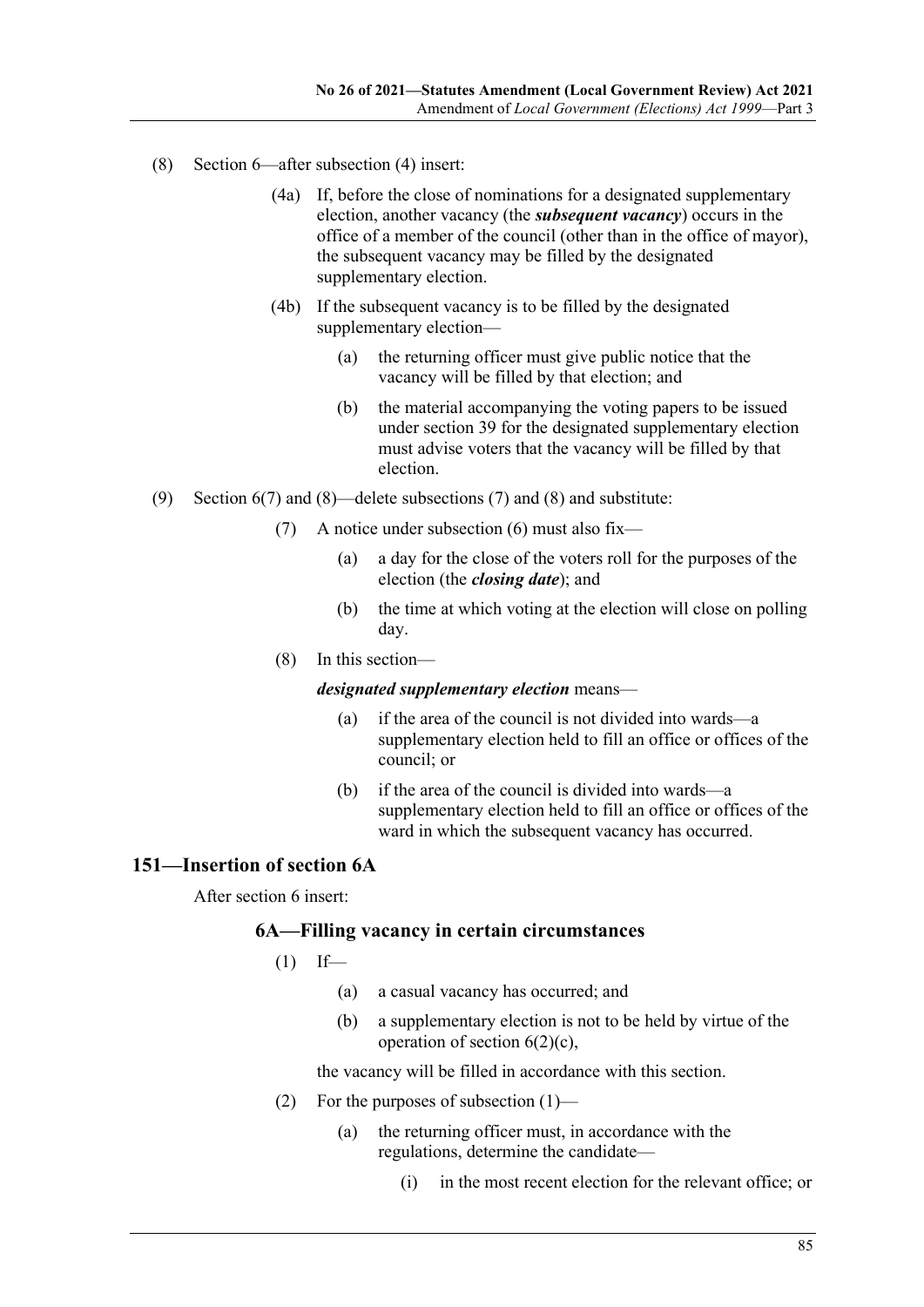(ii) if a supplementary election is not to be held by virtue of the operation of section  $6(2)(c)(ii)(B)$ —in the designated supplementary election referred to in that subsubparagraph,

#### to fill the vacancy (a *successful candidate*); and

- (b) the returning officer must ascertain (in such manner as the returning officer thinks fit) whether the candidate who becomes a successful candidate—
	- (i) is still willing to be elected to the relevant office; and
	- (ii) is still eligible to be elected to the relevant office; and
- $(c)$
- (i) if the person then indicates to the returning officer (within 1 month) that they are so willing and eligible, the returning officer will declare the person elected; or
- (ii) if the person then indicates to the returning officer (within 1 month) that they are not willing or eligible, or the person does not respond to the returning officer within 1 month, the returning officer must determine the next successful candidate in accordance with the regulations and so on until the vacancy is filled or there are no candidates still willing and eligible to be elected to the relevant office.

### **152—Amendment of section 7—Failure of election in certain cases**

- (1) Section  $7(3)(a)$ —delete paragraph (a) and substitute:
	- (a) between the close of nominations and the close of voting—
		- (i) a nominated candidate dies; or
		- (ii) a nominated candidate becomes ineligible to be a candidate for election as a member of a council in accordance with section 17; and
- (2) Section 7(4)—after "die" insert:

or become ineligible to be candidates for election as members of a council in accordance with section 17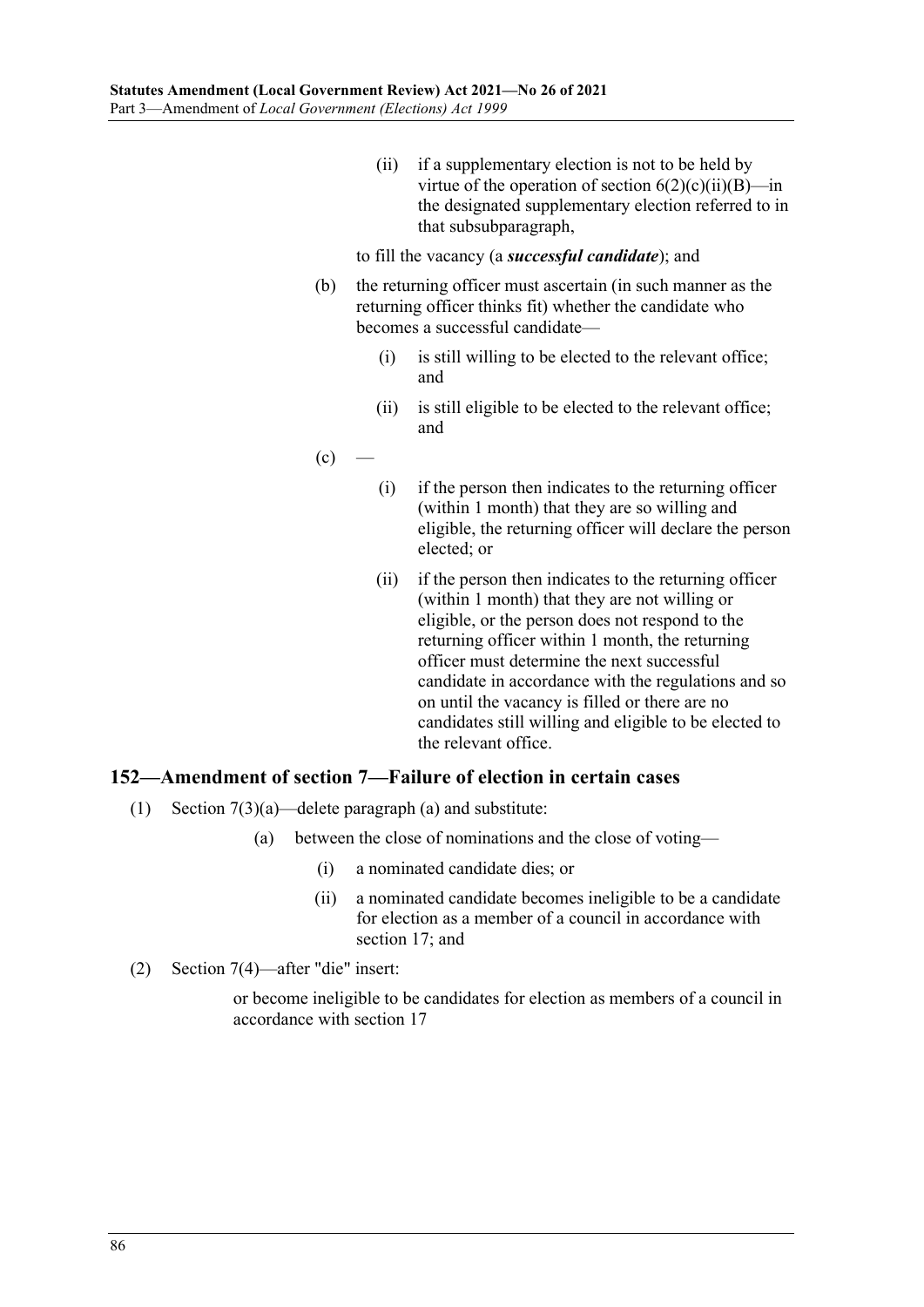# **153—Amendment of section 8—Failure or avoidance of supplementary election**

- (1) Section 8—after subsection (1) insert:
	- (1a) If the returning officer declares the nominated candidate or candidates elected under section 25 but not all vacancies are filled, the council must appoint a person or persons (being an elector or electors for the area) to the office or offices that remain unfilled.
- (2) Section 8(2)—after "subsection (1)" insert:

or  $(1a)$ 

### **154—Amendment of section 9—Council may hold polls**

- (1) Section 9(3)—delete subsection (3) and substitute:
	- (3) The council must fix a day as polling day for the poll by notice published on the council website.
- (2) Section 9(6)—delete subsection (6) and substitute:
	- (6) Voting at a poll will close at the time determined by the returning officer.

# **155—Amendment of section 13A—Information, education and publicity for general election**

(1) Section 13A(2)(a)—after "voters roll" insert:

in accordance with the community engagement charter

- (2) Section 13A—after subsection (2) insert:
	- (3) In this section—

*community engagement charter*—see *[Local Government Act](http://www.legislation.sa.gov.au/index.aspx?action=legref&type=act&legtitle=Local%20Government%20Act%201999) 1999* (section  $4(1)$ ).

#### **156—Amendment of section 15—Voters roll**

—

- (1) Section 15(10)—delete "must, within seven days after a closing date, supply the chief executive officer with a list of the persons who are, as at the closing date, enrolled (including those provisionally enrolled) as electors for the House of Assembly in respect of a place of residence within the area." and substitute:
	- (a) must, within 7 days after a closing date; and
	- (b) may, at any other time,

supply the chief executive officer with a list of the persons who are, as at the closing date or relevant time, enrolled (including those provisionally enrolled) as electors for the House of Assembly in respect of a place of residence within the area.

(2) Section 15(13), dot point—delete the dot point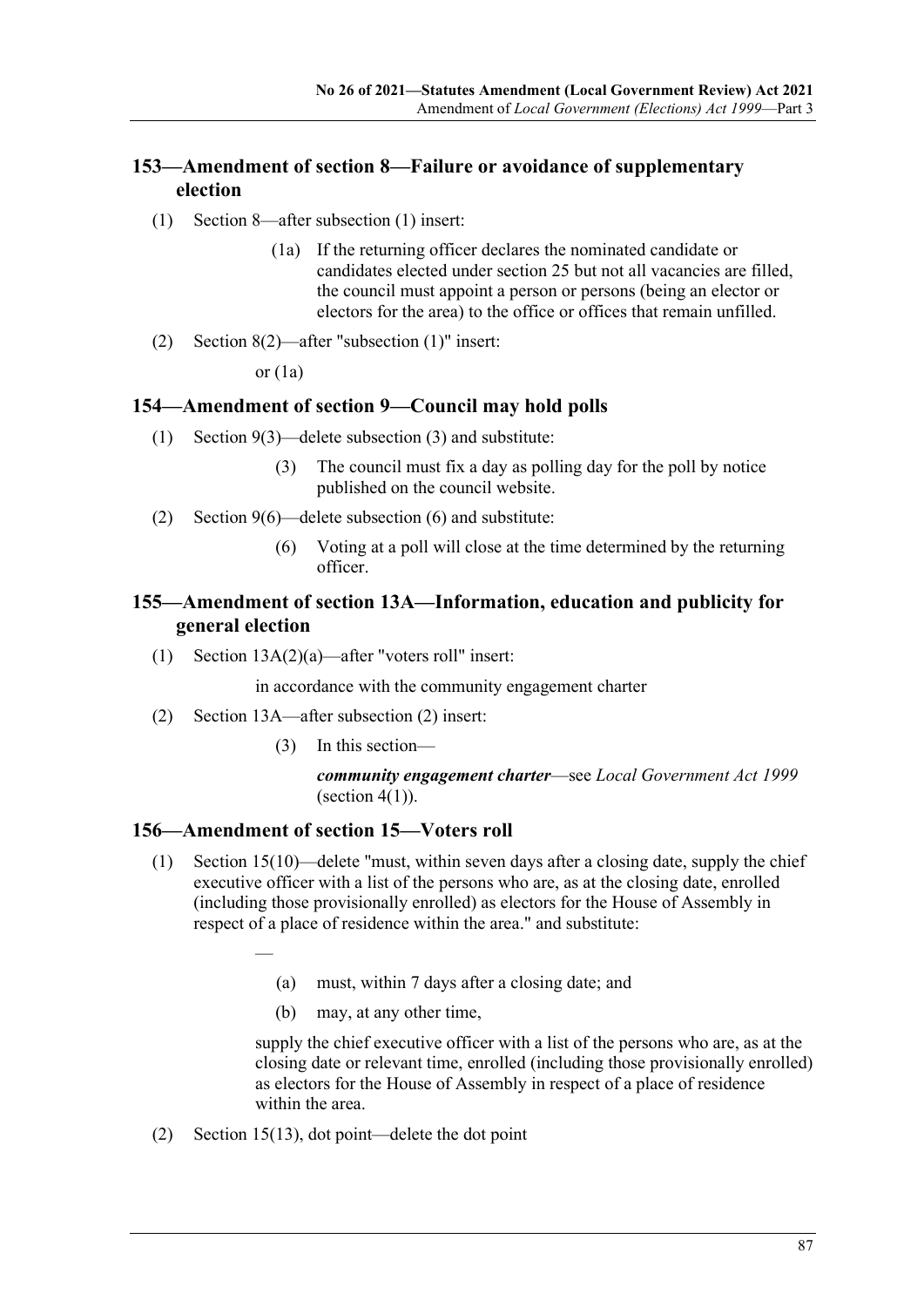- (3) Section 15—after subsection (13) insert:
	- (13a) For the purposes of subsection (13), a voters roll will be taken to have been brought up-to-date when copies of the roll are available for public inspection under this section.
- (4) Section 15(15)—delete "in printed form" wherever occurring
- (5) Section 15—after subsection (19) insert:
	- (20) If a copy of the voters roll is provided to a person under this section, a person who uses that copy of the roll, or information contained in that copy of the roll, for a purpose other than the distribution of matter calculated to affect the result of a local government election or a purpose related to the holding of such an election is guilty of an offence.

Maximum penalty: \$10 000.

#### **157—Amendment of section 17—Entitlement to stand for election**

- (1) Section 17(1)(a)—delete paragraph (a) and substitute:
	- (a) the person is an Australian citizen; and
- (2) Section  $17(1)(b)(ii)$ —delete "designated person for" and substitute:

nominee of

(3) Section 17(1)(b)(iii)—delete "designated person for" and substitute:

nominee of

- (4) Section  $17(1)(b)(iv)$ —delete "designated person for" and substitute: nominee of
- (5) Section 17—after subsection (1) insert:
	- (2) Subsection (1)(b) operates subject to the following qualifications:
		- (a) a nominee of a body corporate must be an officer of the body corporate;
		- (b) a nominee of a group must be a member of the group, or an officer of a body corporate that is a member of the group;
		- (c) a body corporate or group cannot nominate more than 1 person for a particular election;
		- (d) a body corporate or group cannot nominate a person who has not attained the age of majority.
- (6) Section 17(5)—delete subsection (5)

#### **158—Amendment of section 19A—Publication of candidate profiles**

(1) Section 19A(1)—delete subsection (1)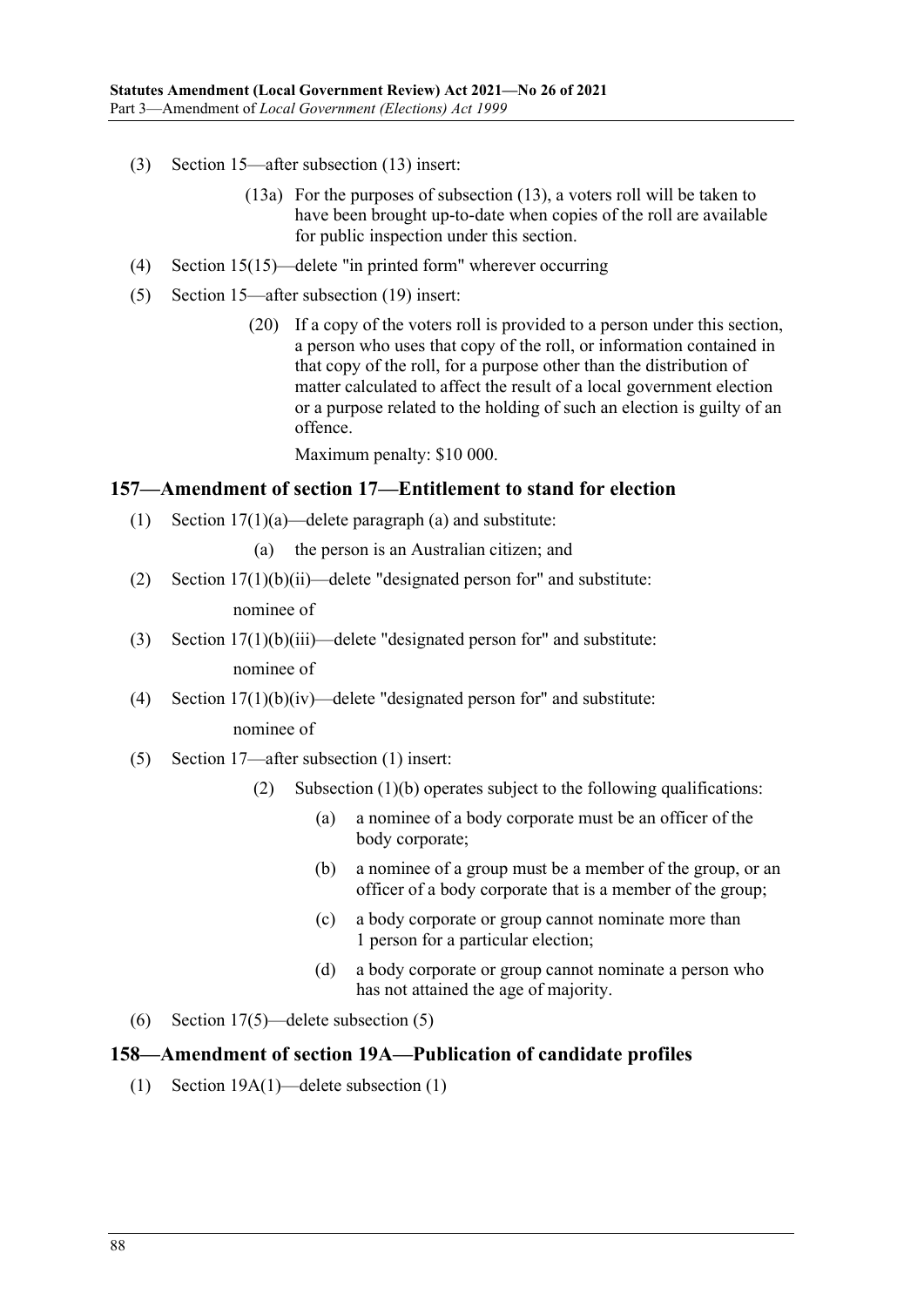- (2) Section 19A(2) and (3)—delete subsections (2) and (3) and substitute:
	- (2) The returning officer must, as soon as is reasonably practicable after the close of nominations (and in any event within 14 days after the close of nominations), cause each candidate's profile supplied under section 19(2)(b) to be published, in accordance with any requirements of the regulations, on the Internet.
- (3) Section 19A(4)—delete "his or her statement under subsection (1)" and substitute: their profile under section 19(2)(b)
- (4) Section 19A(4)—delete "the LGA,"
- (5) Section 19A(4)—delete "a statement" and substitute:

a profile

(6) Section 19A(5)—delete subsection (5)

### **159—Substitution of section 21**

Section 21—delete the section and substitute:

### **21—Publication etc of valid nominations**

The returning officer must, within 24 hours after the close of nominations—

- (a) provide a council with a list of all valid nominations relevant to the council's area; and
- (b) publish a list of all valid nominations on the Internet.

### **160—Amendment of section 25—Uncontested elections**

- (1) Section 25—after subsection (1) insert:
	- $(1a)$  If—
		- (a) after the close of nominations for a designated supplementary election and before the commencement of the issue of voting papers under section 39(1) for that election, another vacancy occurs in the office of a member of the council (other than in the office of mayor) (the *subsequent vacancy*); and
		- (b) it appears that the number of candidates nominated to contest the election does not exceed the number of persons required to be elected,

the returning officer must declare the nominated candidate or candidates elected.

(2) Section 25(2)—after "subsection (1)" insert:

or  $(1a)$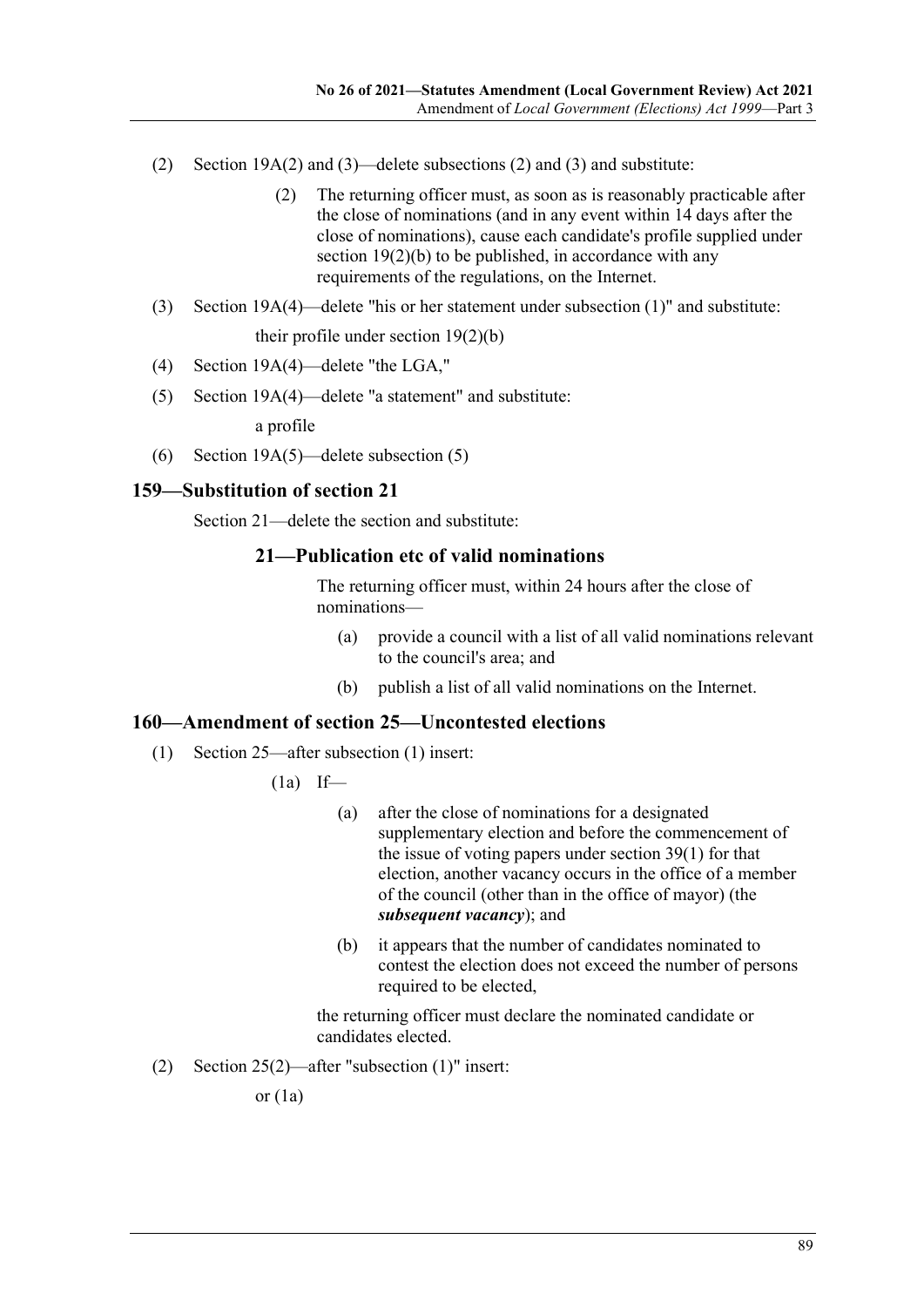- (3) Section 25—after subsection (2) insert:
	- (3) In this section—

*designated supplementary election* has the same meaning as in section 6.

#### **161—Amendment of section 27—Publication of electoral material**

(1) Section 27(1)(b)—delete "address" and substitute:

#### prescribed information

(2) Section 27—after subsection (1) insert:

 $(1a)$  If—

- (a) electoral material is published on the Internet; and
- (b) the name and address of the person who authorises publication of the material is immediately accessible on the Internet by viewers of the material in accordance with any requirements prescribed by regulation,

that name and address need not be contained in the electoral material.

(3) Section 27(2)—delete "address" and substitute:

prescribed information

- (4) Section 27—after subsection (3) insert:
	- (4) If electoral material is published on the Internet by a person other than the person who established or controls the Internet site or other platform (or the relevant part of it), the person who established or controls the Internet site or other platform (or the relevant part of it) is not taken to have published the material or caused the electoral material to be published unless that person authorised, whether directly or indirectly, the publishing of the material on the Internet site or other platform.
	- (5) In this section—

*prescribed information* means—

- (a) if the printer or other person responsible for undertaking production of the printed electoral material has a physical address—that address; or
- (b) if the printer or other person responsible for undertaking production of the printed electoral material does not have a physical address—the email address or website address of the printer or other person.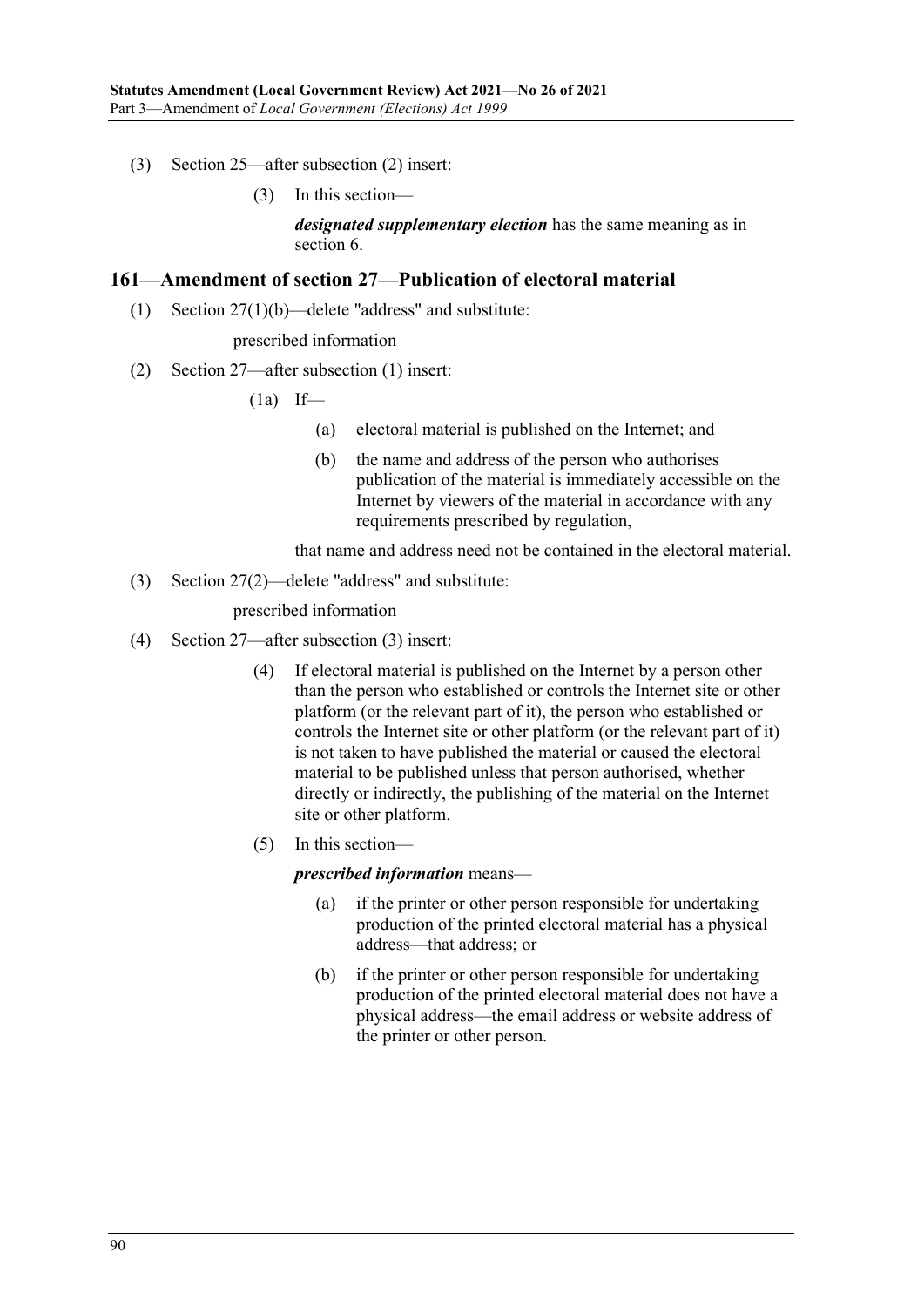### **162—Amendment of section 28—Publication of misleading material**

- (1) Section 28—after subsection (1) insert:
	- (1a) A person (the *relevant person*) is not taken to have authorised, caused or permitted the publication of electoral material if it is published by a person other than the relevant person on an Internet site or other platform established or controlled (or partly established or controlled) by the relevant person unless the relevant person authorised, whether directly or indirectly, the publishing of the material on the Internet site or other platform.

#### (2) Section 28—after subsection (2a) insert:

- (2b) If the Supreme Court is satisfied beyond reasonable doubt on application by the Electoral Commissioner that published electoral material contains a statement purporting to be a statement of fact that is inaccurate and misleading to a material extent, the Court may order the publisher to do 1 or more of the following:
	- (a) withdraw the material from further publication;
	- (b) publish a retraction in specified terms and a specified manner and form.

#### **163—Amendment of section 29—Ballot papers**

Section 29(3)—delete subsection (3) and substitute:

- (3) The drawing of lots for the purposes of subsection (2) must be conducted by the returning officer—
	- (a) in the case of a periodic election—at 4 pm, or as soon as is reasonably practicable after 4 pm; or
	- (b) in any other case—at 12 noon, or as soon as is reasonably practicable after 12 noon,

on the day of the close of nominations in the presence of 2 persons who are of or above the age of majority and other persons who may wish to be present.

### **164—Amendment of section 31—Special arrangements for issue of voting papers**

Section 31(1)(a)—delete "personal delivery of voting papers" and substitute:

delivery of voting papers (whether in printed or electronic form)

# **165—Amendment of section 35—Special arrangements for issue of voting papers**

Section 35(a)—delete "personal delivery of voting papers" and substitute:

delivery of voting papers (whether in printed or electronic form)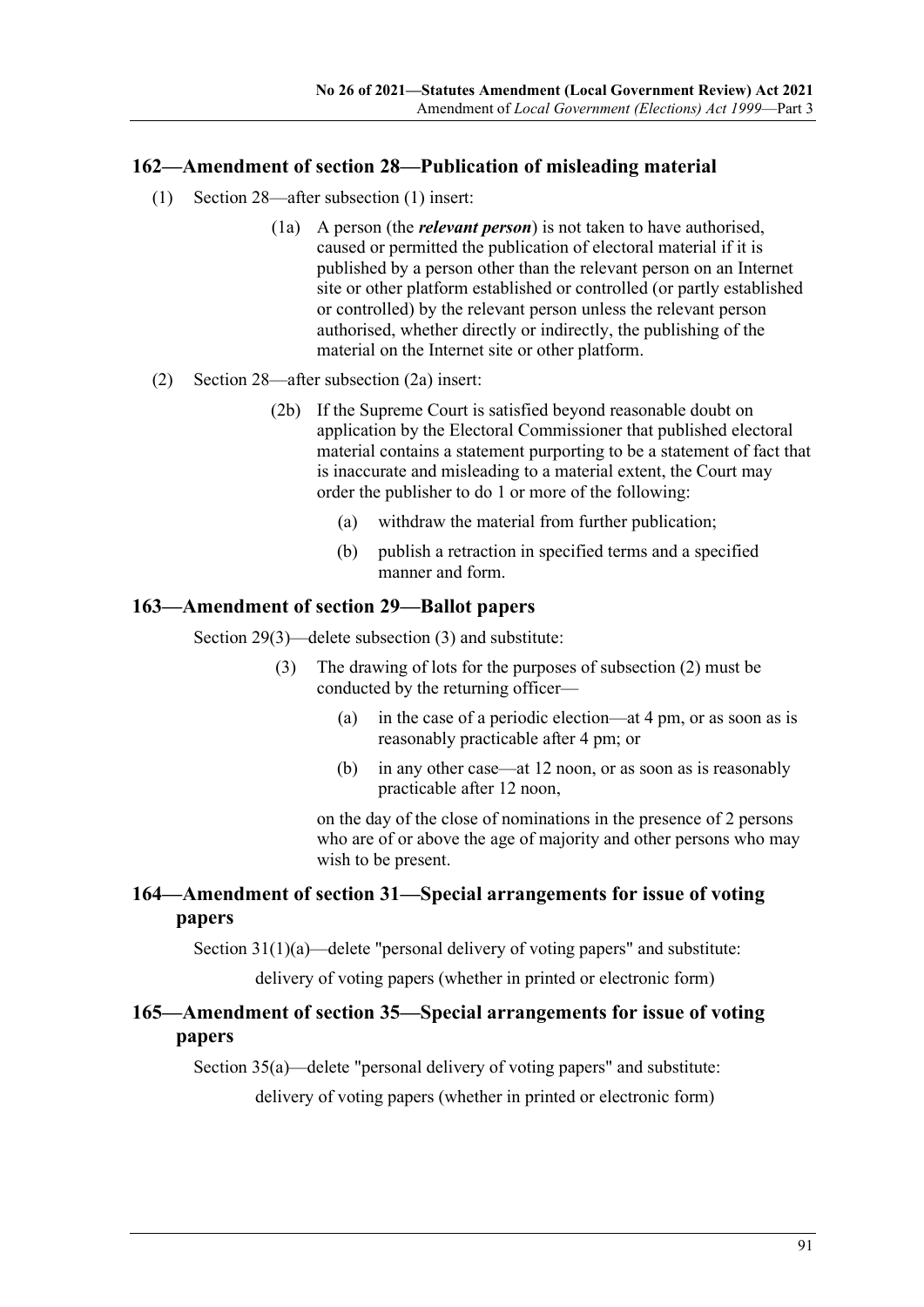## **166—Substitution of heading to Part 9**

Heading to Part 9—delete the heading and substitute:

# **Part 9—Voting generally**

## **167—Amendment of section 37—Postal voting to be used**

(1) Section 37(1)—delete "Voting" and substitute:

Subject to section 41A, voting

(2) Section 37(2)(a)—delete "personal delivery" and substitute:

delivery (whether personal or otherwise)

### **168—Amendment of section 38—Notice of use of postal voting**

Section 38—delete "21" and substitute:

#### 28

### **169—Amendment of section 39—Issue of postal voting papers**

- (1) Section 39(1)—delete subsection (1) and substitute:
	- (1) The returning officer must, as soon as practicable after the twenty eighth day before polling day, and in any event not later than 21 days before polling day, issue to every natural person, body corporate or group who or which has their or its name on the voters roll used for the purposes of the election or poll postal voting papers consisting of—
		- (a) a ballot paper (or, in an appropriate case, ballot papers) authenticated to the satisfaction of the returning officer; and
		- (b) an opaque envelope bearing a declaration (in a form determined by the Electoral Commissioner), to be completed by the voter, declaring the voter's date of birth and—
			- (i) that the ballot paper contained in the envelope contains their vote; and
			- (ii) that they have not already voted at the election or poll; and
			- (iii) if the voting papers are issued to a body corporate or group—that they are eligible to vote and are the designated person for the body corporate or group.
- (2) Section 39(4)—delete subsection (4) and substitute:
	- (4) Postal voting papers must also be issued to any person, body corporate or group of persons whose name does not appear on the voters roll but who claims to be entitled to vote at the election or poll and applies to the returning officer for voting papers not later than 5 pm on the seventh day before polling day.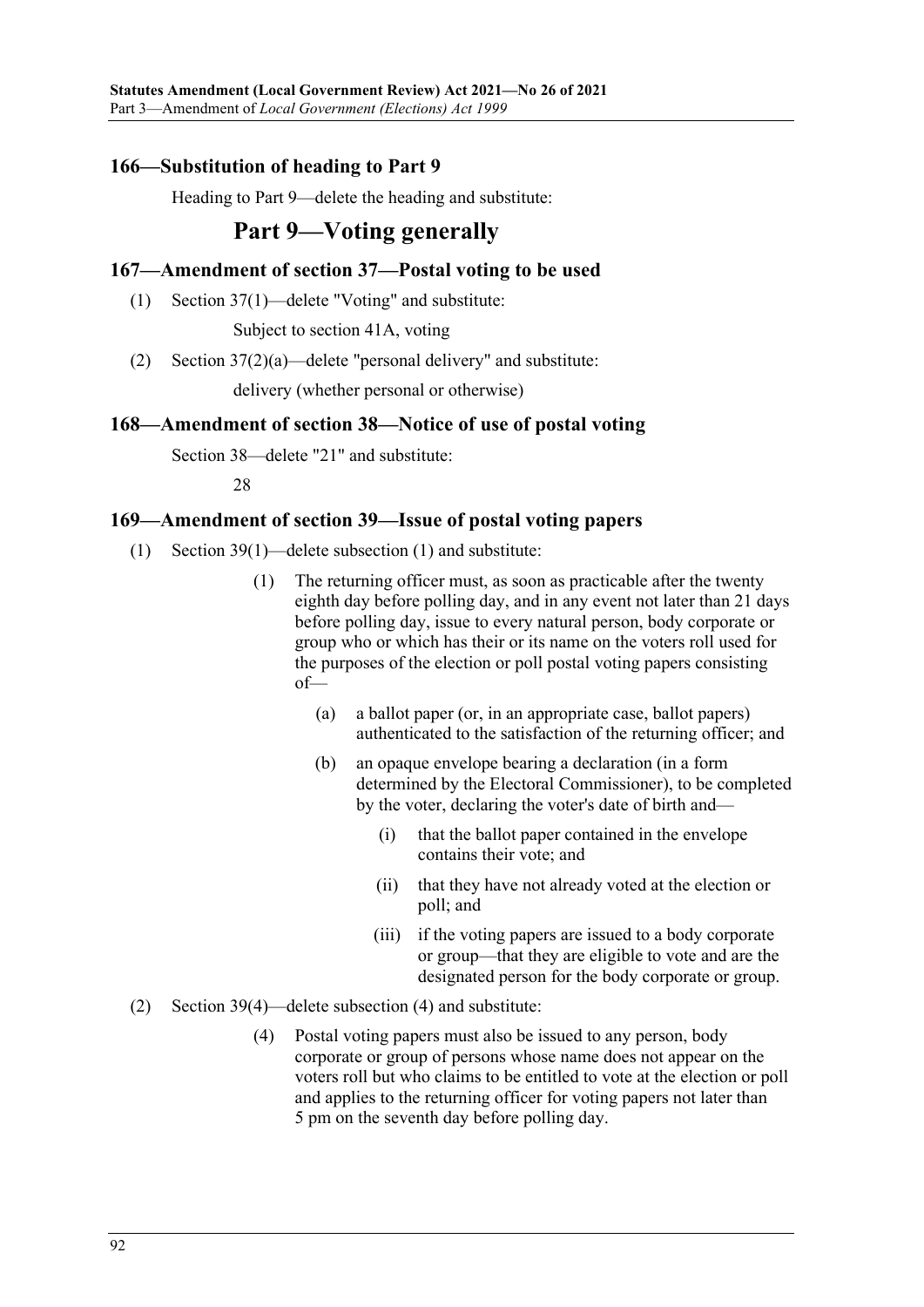### **170—Insertion of section 41A**

<span id="page-92-0"></span>After section 41 insert:

### **41A—Assisted voting**

- (1) The regulations may make provision in relation to voting in an election or poll by prescribed electors by means of an assisted voting method.
- (2) Without limiting the generality of [subsection](#page-92-0) (1), regulations made for the purposes of this section may—
	- (a) determine, or provide for the determination of, 1 or more assisted voting methods and, in relation to each such method, determine, or provide for the determination of, the following:
		- (i) matters related to voting using the assisted voting method, including the provision of assistance to electors using the method, requirements to be followed after an elector has used the method and matters of privacy and secrecy;
		- (ii) the number of places where the assisted voting method is to be available, the location of those places (if relevant) and the days and times at which the method is to be available;
		- (iii) which electors may use the assisted voting method; and
	- (b) require the making of a record of each person who has voted using an assisted voting method; and
	- (c) specify the information that is to be included in a record; and
	- (d) provide for the production of a record of the vote each person has cast, which must not contain any means of identifying the person who cast the vote; and
	- (e) provide for the appointment by the returning officer of officers in relation to the conduct of an assisted voting method; and
	- (f) provide for the application of this Act, or provisions of this Act, in relation to votes cast using an assisted voting method, including the modification of the application of this Act or a provision of this Act in relation to such votes; and
	- (g) make provision for any other matters related to assisted voting.
- <span id="page-92-1"></span>(3) To avoid doubt, nothing in this section (or in regulations made for the purposes of this section) authorises any elector to vote in more than 1 capacity at an election or poll.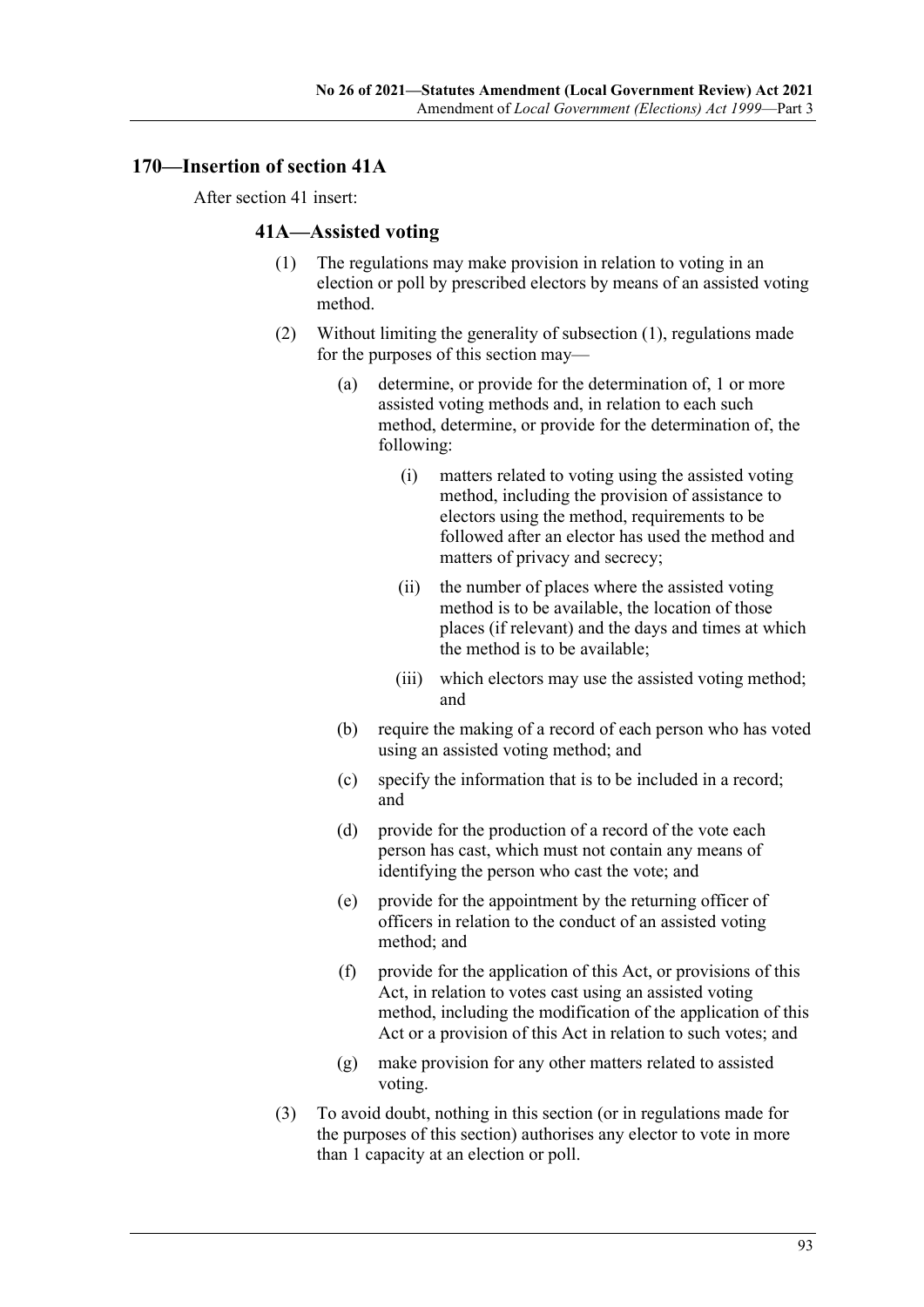- (4) An assisted voting method must be such that an elector using the method in relation to an election or poll—
	- (a) receives the same information (in the same order), and has the same voting options, as would appear in the ballot paper for the election or poll that the elector would be given if the elector were voting by postal vote under this Part; and
	- (b) is able to indicate a vote in a way that, if the elector were marking a ballot paper, would not be an informal ballot paper.
- (5) Subject to this section, if an elector votes using an assisted voting method (an *assisted vote*)—
	- (a) this Act applies (subject to any modifications prescribed under [subsection](#page-92-1)  $(2)(f)$  in relation to an assisted vote as if it were a vote delivered to an electoral officer for the relevant council in a sealed envelope; and
	- (b) the record of the assisted vote produced in accordance with the regulations is to be taken to be a ballot paper for the purposes of this Act; and
	- (c) the requirements of this Act in relation to the elector's right to receive a ballot paper are to be taken to have been satisfied.
- <span id="page-93-0"></span>(6) The returning officer may, by notice in the Gazette, determine that an assisted voting method is not to be used either generally or at 1 or more specified places.
- (7) A notice under [subsection](#page-93-0) (6) must specify the election or poll in respect of which the determination applies.
- (8) In this section—

*prescribed elector* means a sight-impaired elector or an elector of a class prescribed by the regulations for the purposes of this definition;

*sight-impaired elector* means an elector whose sight is impaired such that the elector is unable to vote without assistance.

### **171—Amendment of section 43—Issue of fresh postal voting papers**

Section 43(4)—delete subsection (4) and substitute:

(4) An application for the issue of fresh voting papers must be received by the returning officer not later than 5 pm on the seventh day before polling day.

#### **172—Amendment of section 47—Arranging postal papers**

Section 47(1)—delete subsection (1) and substitute:

- (1) The returning officer will—
	- (a) in the case of a supplementary election or a poll held in conjunction with a supplementary election—as soon as is practicable after the close of voting; or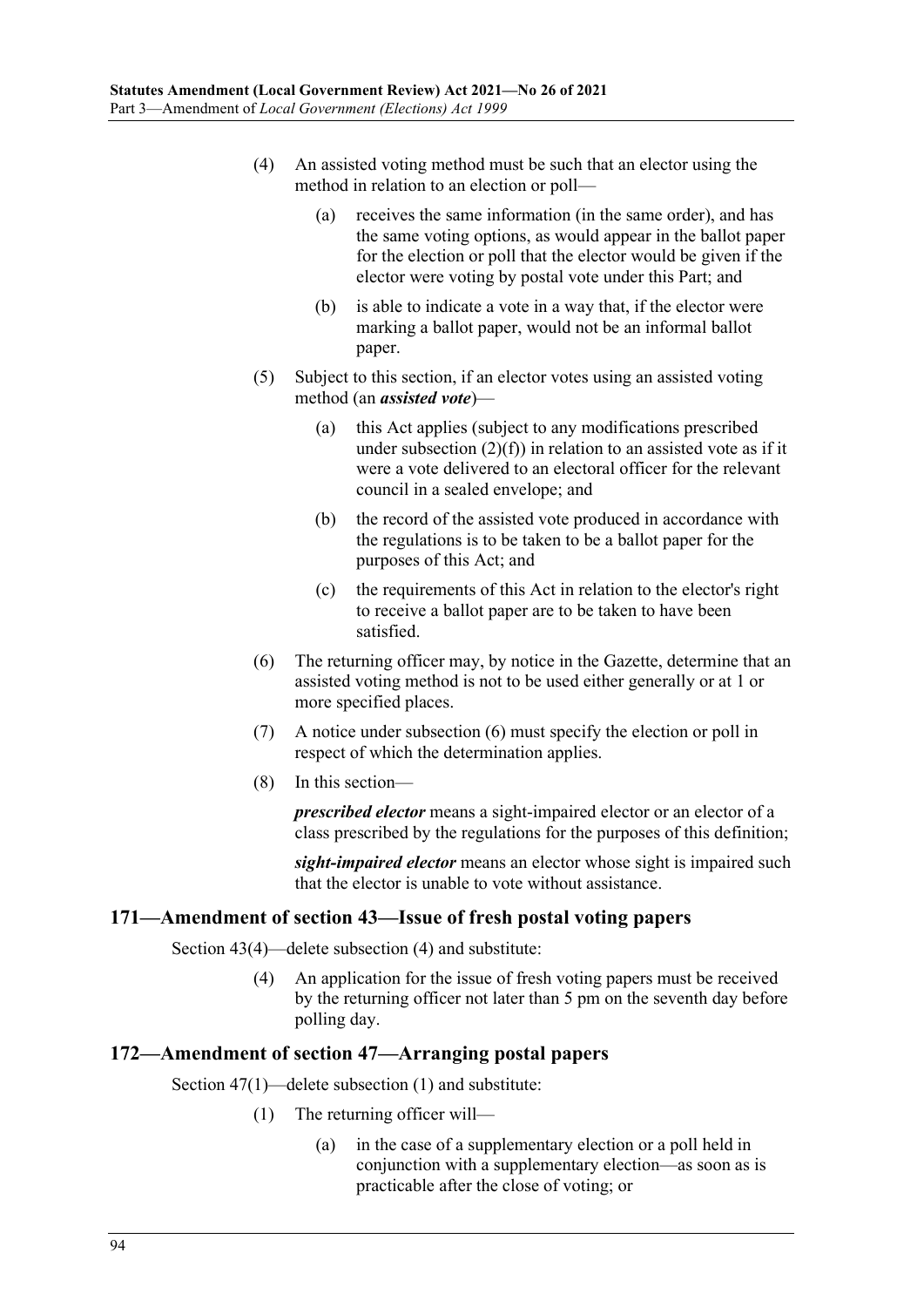(b) in any other case—on the second day following polling day for the election or poll (at a time determined to be reasonable by the returning officer),

with the assistance of any other electoral officers who may be present, ensure that all voting papers returned for the purposes of the election or poll in accordance with this Act are made available for the purposes of this section.

# **173—Amendment of section 48—Method of counting and provisional declarations**

(1) Section 48(1)—after "in an election" insert:

#### to fill more than 1 vacancy

- <span id="page-94-0"></span>(2) Section 48—after subsection (1) insert:
	- (1a) The returning officer must, with the assistance of any other electoral officers who may be present, and in the presence of any scrutineers who may be present, conduct the counting of the votes in an election to fill 1 vacancy according to the following method:
		- (a) carry out the step in the method of counting votes referred to in subsection  $(1)(a)$ ;
		- (b) if, after the counting of first preference votes no candidate has received a number of votes equal to or greater than the quota, the candidate who has received the fewest first preference votes must be excluded, and each ballot paper counted to that candidate that expresses the next available preference for a continuing candidate is to be transferred (at a transfer value of 1) to the continuing candidate;
		- (c) if, on the completion of a transfer under [paragraph](#page-94-0) (b), no continuing candidate has received a number of votes equal to or greater than the quota, the process of excluding the candidate who has the fewest votes and transferring each ballot paper counted to that candidate that expresses the next available preference for a continuing candidate in accordance with [paragraph](#page-94-0) (b) is to be repeated until—
			- (i) 1 continuing candidate has received a number of votes equal to or greater than the quota; or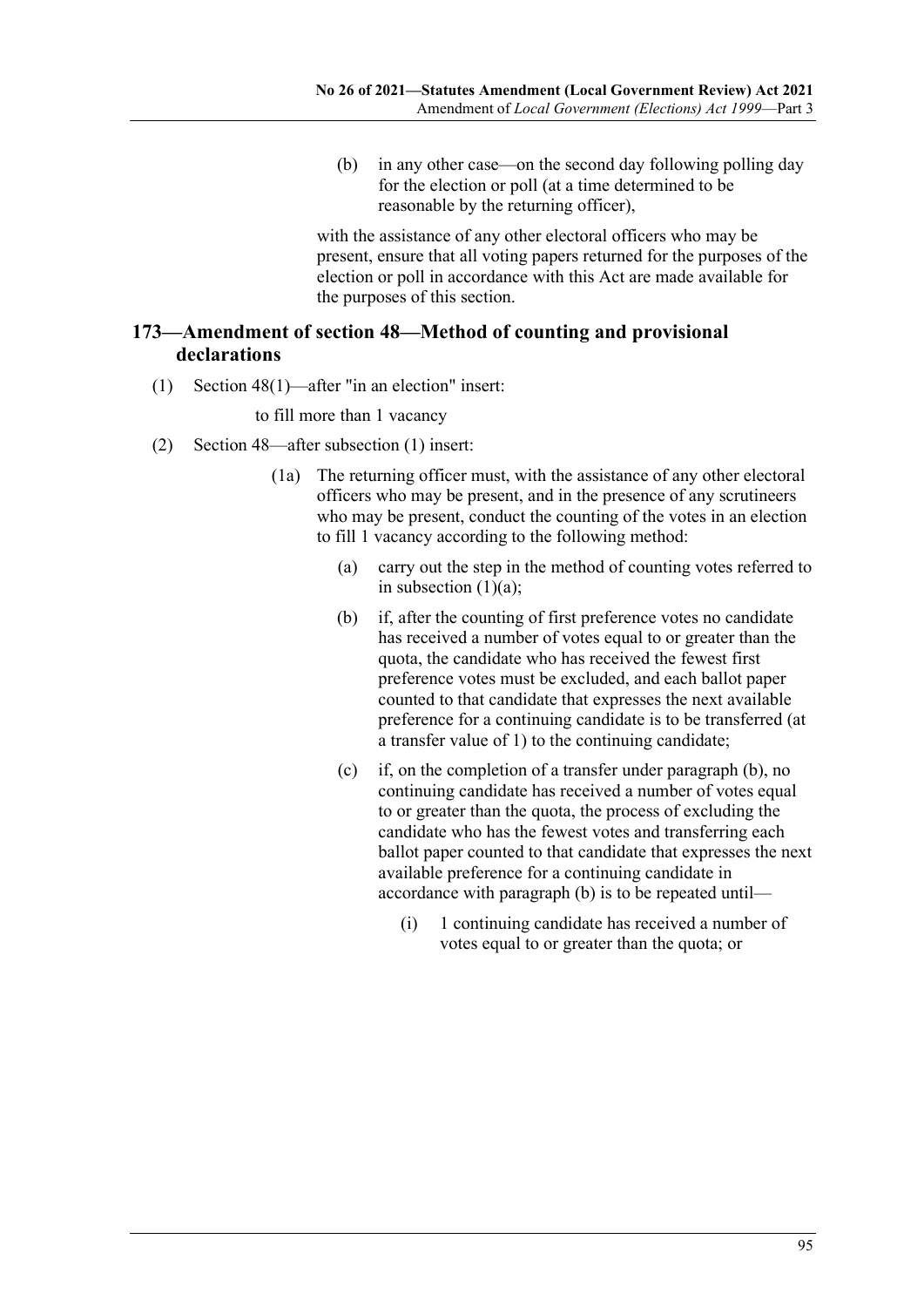- (ii) 2 candidates remain, in which case the returning officer must make a **provisional declaration** that the continuing candidate who has the larger number of votes has been elected notwithstanding that that number is below the quota and, if those candidates have the same number of votes, the candidate with the larger number of votes at the last preceding count or transfer will be taken to be elected and, if the number of votes at that count or transfer was equal, the returning officer must, in the presence of any scrutineers who may be present, draw lots to determine which of the candidates is to be elected;
- (d) if the candidate who has the fewest votes is required to be excluded and 2 or more candidates each have the fewest votes, whichever of those candidates had the fewest votes at the last count or transfer at which each of those candidates had a different number of votes will be excluded but, if there has been no such count or transfer, the returning officer must, in the presence of any scrutineers who may be present, draw lots to determine which candidate will be excluded;
- (e) a ballot paper must be set aside as exhausted where on a transfer it is found that the paper expresses no preference for any continuing candidate.
- (3) Section 48(2) and (3)—delete "subsection (1)" wherever occurring and substitute in each case:

subsections (1) and (1a)

(4) Section 48(4)—after "died" insert:

or become ineligible to be a candidate for election as a member of a council in accordance with section 17

(5) Section 48(4)—after "deceased" insert:

or ineligible

### **174—Amendment of section 55A—Filling vacancy if successful candidate dies**

Section 55A(2) to (4)—delete subsections (2) to (4) (inclusive) and substitute:

- (2) In a case where this section applies—
	- (a) the returning officer must, in accordance with the regulations, determine the candidate in the most recent election for the relevant office to fill the vacancy (a *successful candidate*); and
	- (b) the returning officer must ascertain (in such manner as the returning officer thinks fit) whether the candidate who becomes a successful candidate—
		- (i) is still willing to be elected to the relevant office; and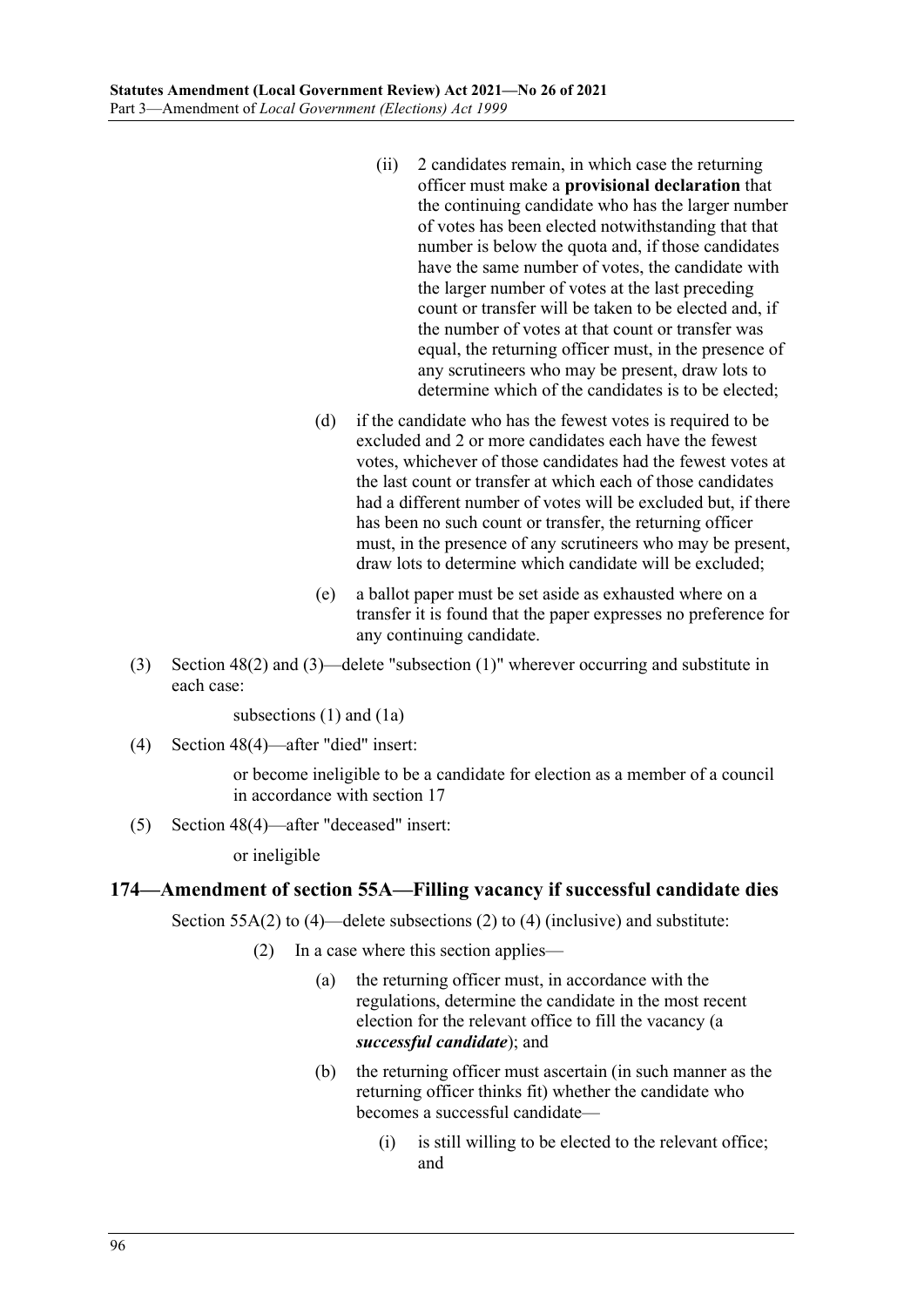- (ii) is still eligible to be elected to the relevant office; and
- $(c)$
- (i) if the person then indicates to the returning officer (within 1 month) that they are so willing and eligible, the returning officer will declare the person elected; or
- (ii) if the person then indicates to the returning officer (within 1 month) that they are not willing or eligible, or the person does not respond to the returning officer within 1 month, the returning officer must determine the next successful candidate in accordance with the regulations and so on until the vacancy is filled or there are no candidates still willing and eligible to be elected to the relevant office.

#### **175—Amendment of section 57—Violence, intimidation, bribery etc**

Section 57(3), definition of *bribe*—after "entertainment" insert:

where the value of the food, drink or entertainment is of or above the prescribed value.

#### **176—Insertion of section 69A**

After section 69 insert:

### **69A—Electoral Commissioner may lodge petition**

- (1) The Electoral Commissioner may lodge a petition in the Court disputing the validity of an election under this Act if the Electoral Commissioner considers that it is appropriate to do so on the basis of an error in the recording, scrutiny, counting or recounting of votes in the election.
- (2) Section  $70(1)(c)$  and  $(2)(b)$  do not apply to a petition lodged by the Electoral Commissioner disputing the validity of an election, but such a petition must be signed by the Electoral Commissioner.

#### **177—Amendment of section 70—Procedure upon petition**

Section  $70(1)(b)$ —delete "to which the petitioner claims to be entitled" and substitute:

which the petitioner seeks

### **178—Amendment of section 73—Illegal practices and orders that may be made**

Section 73—after subsection (4) insert:

(5) An election may be declared void on the ground of the defamation of a candidate but only if the Court is satisfied, on the balance of probabilities, that the result of the election was affected by the defamation.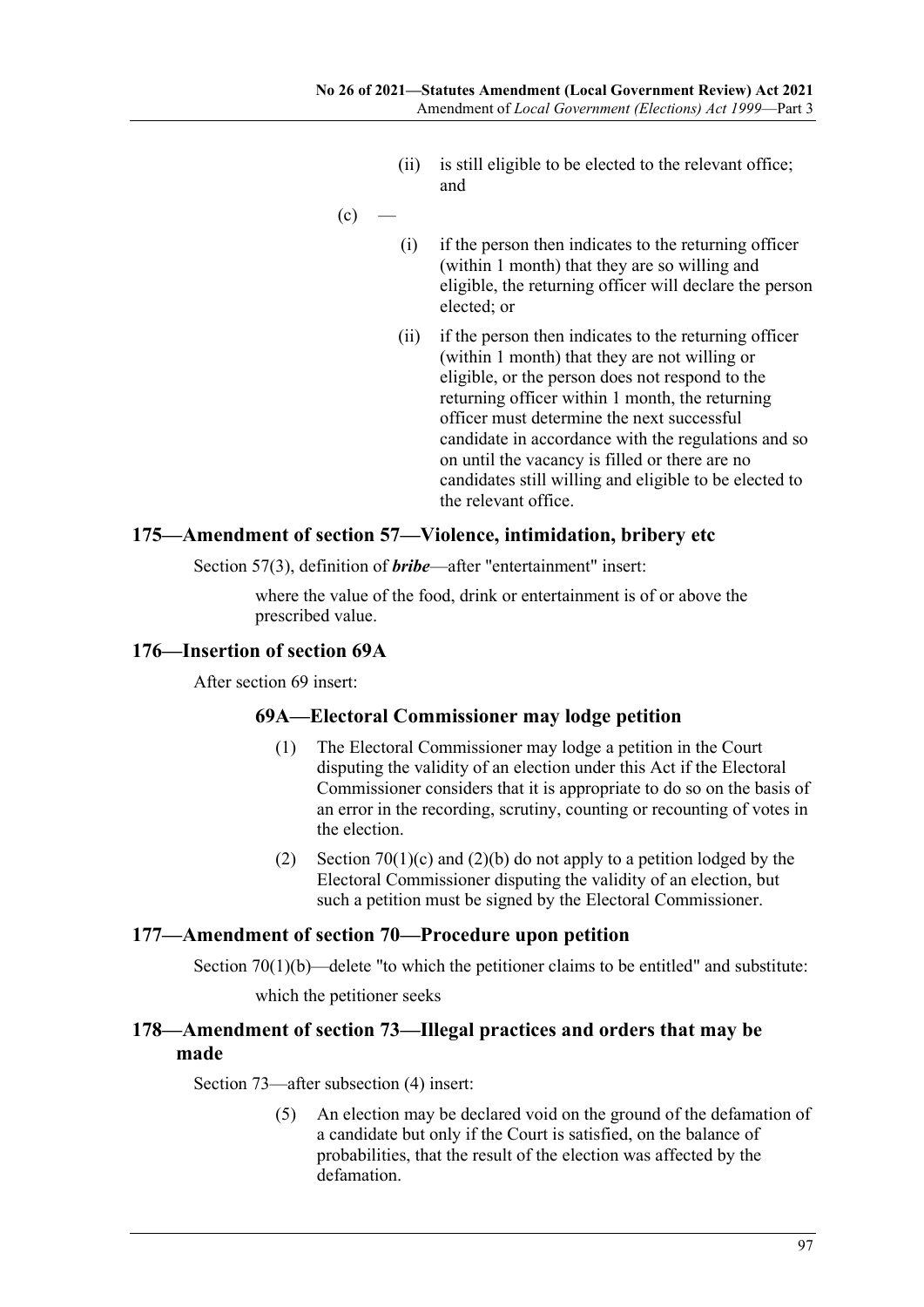(6) An election may be declared void on the ground of publication of misleading material but only if the Court is satisfied, on the balance of probabilities, that the result of the election was affected by the publication of that material.

### **179—Substitution of section 80**

Section 80—delete the section and substitute:

#### **80—Returns for candidates**

- (1) A person who is a candidate for election to an office of a council must furnish to the returning officer, in accordance with the requirements of this Part—
	- (a) a return under section 81 (a *campaign donations return*) at the prescribed times; and
	- (b) a return under section 81A (a *large gifts return*) within the period applying under section 81A(1).
- (2) A return under this Division must be in the form determined by the returning officer and completed and furnished in the manner determined by the returning officer.
- (3) For the purposes of this section, the *prescribed times* for furnishing a campaign donations return are—
	- (a) within 7 days of the end of the period commencing from the start of the disclosure period for the election (within the meaning of section  $81B(a)$ ) and ending—
		- (i) in the case of a periodic election—21 days after the close of nominations; or
		- (ii) in any other case—7 days after the close of nominations; and
	- (b) within 30 days after the conclusion of the election.

### **180—Amendment of section 81—Campaign donations returns**

(1) Section 81(1)—after "this section" insert:

#### and section 81B

- (2) Section  $81(1)(e)$ —delete ", other than a registered industrial organisation"
- (3) Section 81(2)—after paragraph (b) insert:

or

- (c) a gift disclosed in a large gifts return under section 81A.
- (4) Section 81(3)—delete subsection (3)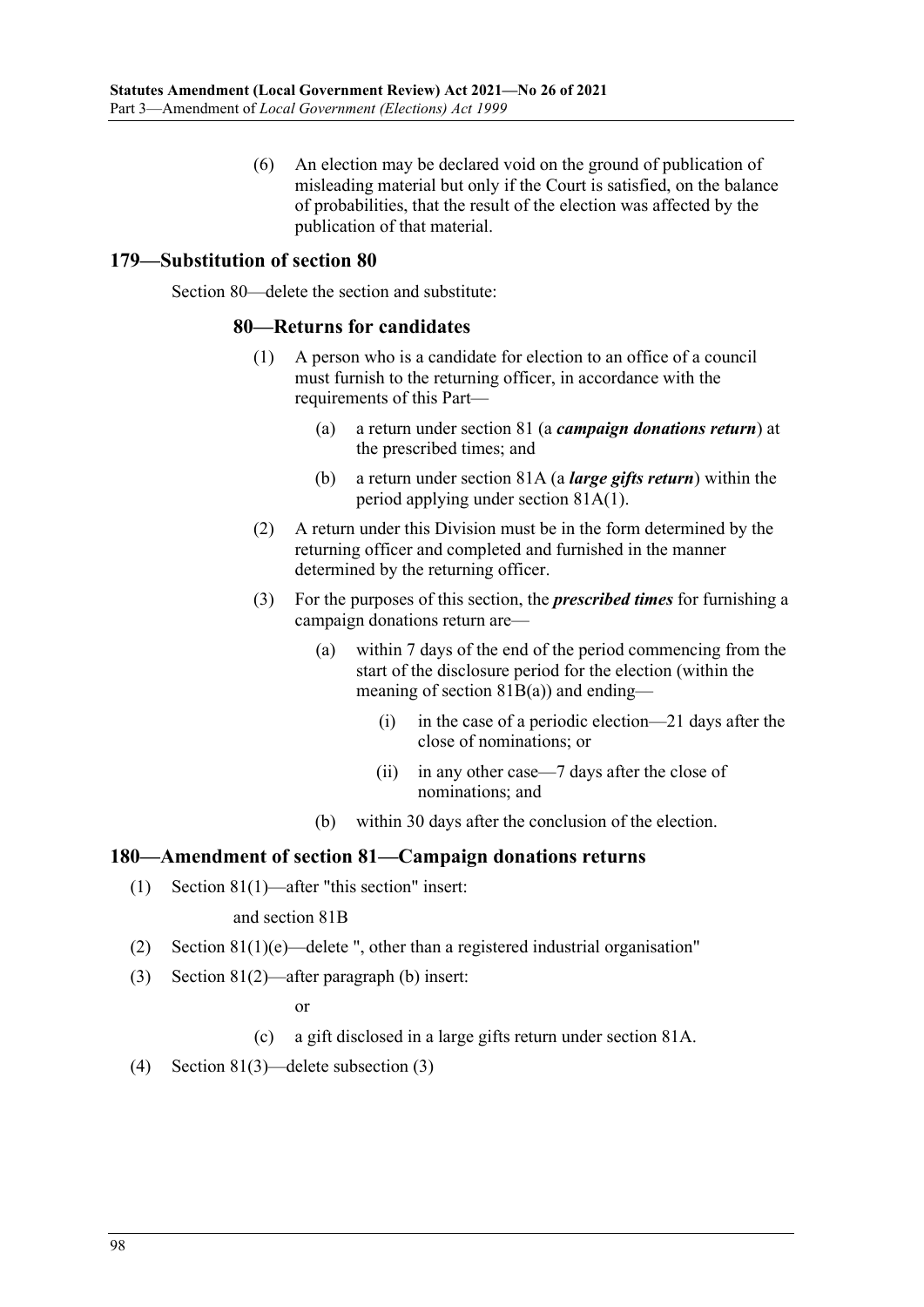# **181—Insertion of sections 81A and 81B**

After section 81 insert:

#### **81A—Large gifts returns**

- $(1)$  If—
	- (a) a candidate for election to an office of a council receives a gift or gifts from a person during the disclosure period; and
	- (b) the total amount or value of the gift or gifts is more than the prescribed amount,

the candidate must, within the prescribed period, furnish a return to the returning officer.

- (2) A large gifts return must set out—
	- (a) the amount or value of each gift; and
	- (b) the date on which each gift was made; and
	- $(c)$
- (i) if the gift or gifts were made on behalf of the members of an unincorporated association—
	- (A) the name of the association; and
	- (B) the names and addresses of the members of the executive committee (however described) of the association; or
- (ii) if the gift or gifts were purportedly made out of a trust fund or out of the funds of a foundation—
	- (A) the names and addresses of the trustees of the fund or of the funds of the foundation; and
	- (B) the title or other description of the trust fund or the name of the foundation, as the case requires; or
- (iii) in any other case—the name and address of the person who made the gift or gifts.
- (3) A large gifts return need not be furnished in respect of a private gift made to the candidate.

### **81B—Disclosure period etc for returns**

For the purposes of sections 81 and 81A—

(a) the *disclosure period* is the period that commenced—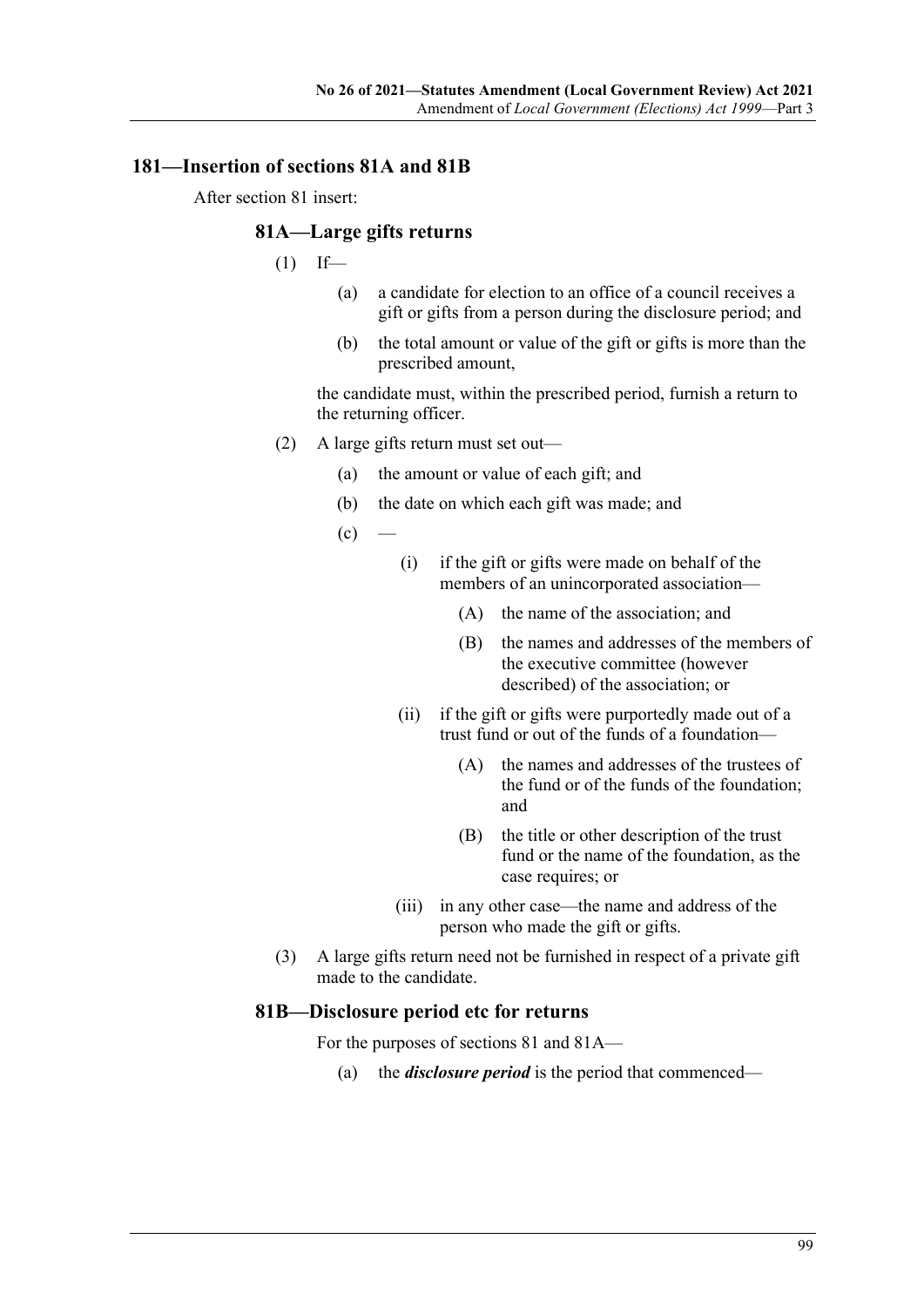- (i) in relation to a candidate in an election who was a new candidate (other than a candidate referred to in [subparagraph](#page-99-0) (ii))—on the day on which the person announced that they would be a candidate in the election or on the day on which the person's nomination as a candidate was lodged with the returning officer, whichever was the earlier; or
- <span id="page-99-0"></span>(ii) in relation to a candidate in an election who was a new candidate and when they became a candidate in the election was a member of the council by virtue of having been appointed under Chapter 3 of the *[Local Government Act](http://www.legislation.sa.gov.au/index.aspx?action=legref&type=act&legtitle=Local%20Government%20Act%201999) 1999*—on the day on which the person was so appointed as a member of the council; or
- (iii) in relation to a candidate in an election who was not a new candidate—at the end of 21 days after polling day for the last preceding election in which the person was a candidate,

and that ended, in any of the above cases, at the end of 21 days after polling day for the election; and

- (b) a candidate is a *new candidate*, in relation to an election, if the person had not been a candidate in the last general election of a council and had not been a candidate at a supplementary election held after the last general election of a council; and
- (c) two or more gifts (excluding private gifts) made by the same person to a candidate during the disclosure period are to be treated as 1 gift; and
- (d) a gift made to a candidate is a *private gift* if it is made in a private capacity to the candidate for their personal use and the candidate has not used, and will not use, the gift solely or substantially for a purpose related to an election.

# **182—Amendment of section 82—Certain gifts not to be received**

Section 82(3)(b)(i)—delete ", other than a registered industrial organisation"

#### **183—Amendment of section 83—Inability to complete return**

Section 83(c)—delete "chief executive" and substitute:

returning

### **184—Amendment of section 84—Amendment of return**

(1) Section 84(1)—delete "chief executive" and substitute:

returning

(2) Section 84(2)(b)—delete "chief executive" and substitute:

returning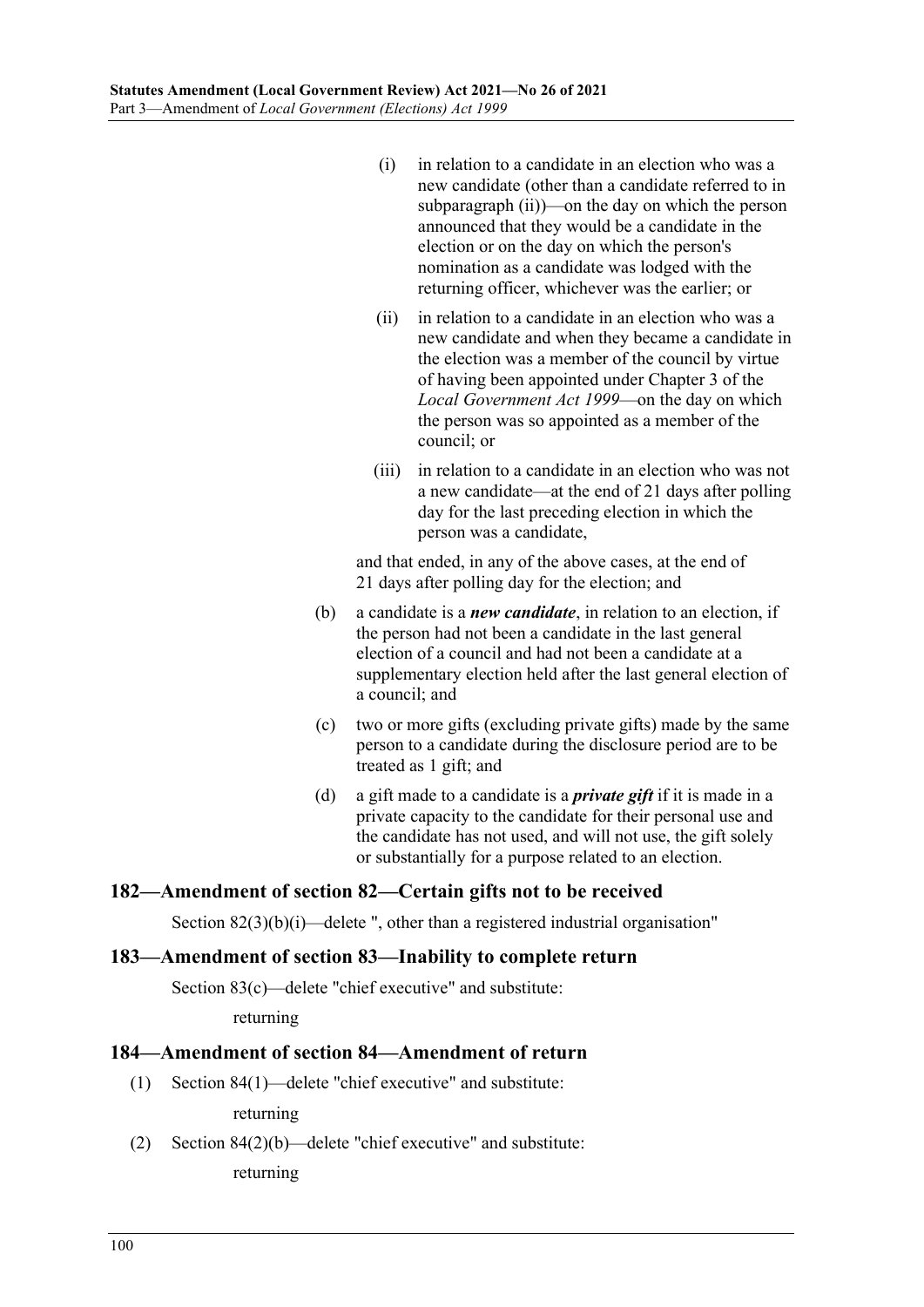(3) Section 84(3)—delete "chief executive" wherever occurring and substitute in each case:

returning

#### **185—Amendment of section 86—Failure to comply with Division**

(1) Section 86(1)—delete "chief executive" and substitute:

returning

(2) Section 86(3)—delete "(However, the office of a member of a council who fails to submit a return may become vacant under Chapter 5 Part 2 of the *[Local Government](http://www.legislation.sa.gov.au/index.aspx?action=legref&type=act&legtitle=Local%20Government%20Act%201999)  Act [1999](http://www.legislation.sa.gov.au/index.aspx?action=legref&type=act&legtitle=Local%20Government%20Act%201999)*.)

**Note—**

The following Note will be inserted at the foot of section 86(3):

**"Note—**

The office of a member of a council who fails to submit a return may become vacant under Chapter 5 Part 2 of the *[Local Government](http://www.legislation.sa.gov.au/index.aspx?action=legref&type=act&legtitle=Local%20Government%20Act%201999)  Act [1999](http://www.legislation.sa.gov.au/index.aspx?action=legref&type=act&legtitle=Local%20Government%20Act%201999)*."

#### **186—Amendment of section 87—Public inspection of returns**

- (1) Section  $87(1)$  to (4)—delete subsections (1) to (4) (inclusive) and substitute:
	- (1) The returning officer must keep at their principal office each return furnished to the returning officer under Division 1.
	- (2) The returning officer must—
		- (a) in the case of a large gifts return—within the prescribed period after the return is received by the returning officer; and
		- (b) in the case of a campaign donations return required to be furnished at the prescribed time applying under section 80(3)(a)—within 7 days after that prescribed time; and
		- (c) in the case of a campaign donations return required to be furnished at the prescribed time applying under section 80(3)(b)—within 8 weeks after that prescribed time,

make a copy of each return available on a website maintained by the returning officer.

(2) Section 87(5)—delete "chief executive" and substitute:

returning

#### **187—Amendment of section 89—Requirement to keep proper records**

Section 89(2)—delete "chief executive officer of the council" and substitute:

returning officer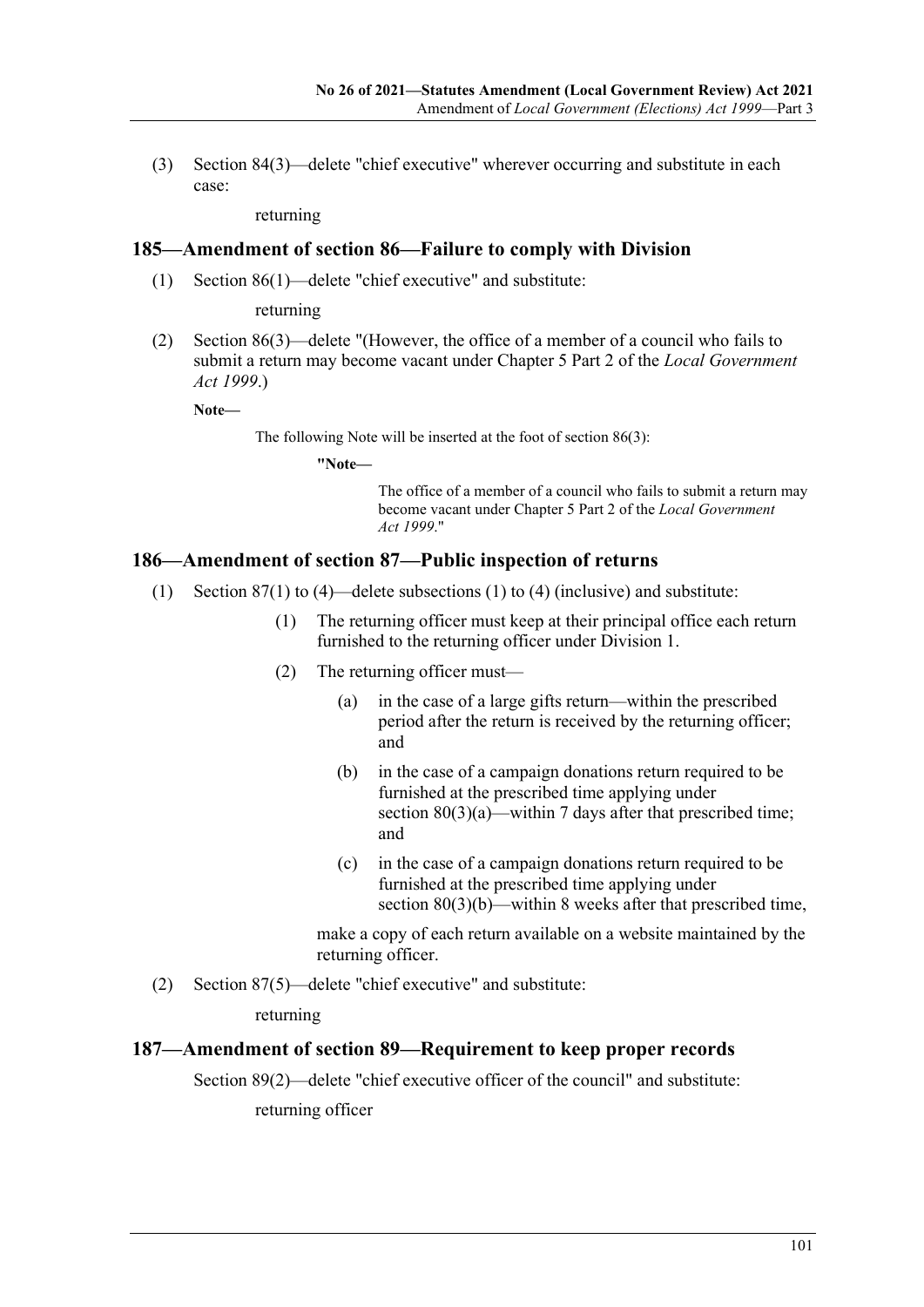### **188—Amendment of section 91A—Conduct of council during election period**

- <span id="page-101-0"></span>(1) Section 91A—delete subsection (2) and substitute:
	- (2) Subject to this section, the caretaker policy must, as a minimum—
		- (a) prohibit the making of a designated decision; and
		- (b) prohibit the use of council resources for the advantage of a particular candidate or group of candidates,

during the election period.

- (2a) Nothing in [subsection](#page-101-0) (2)(b) prevents a caretaker policy from allowing the equal use of council resources by all candidates for election.
- (2) Section 91A(8), definition of *designated decision*, (d)—delete paragraph (d)

### **189—Amendment of section 93—Regulations**

Section 93—after subsection (1) insert:

(1a) The regulations may provide that a matter or thing is to be determined, dispensed with, regulated or prohibited according to the discretion of the Electoral Commissioner or any prescribed authority.

# **Part 4—Amendment of** *City of Adelaide Act 1998*

#### **190—Amendment of section 4—Interpretation**

Section 4, after the definition of *council member* insert:

*default person*, in respect of a body corporate or group, means an eligible person who has been nominated by the chief executive officer under Schedule 1 clause 3B(1) to vote on behalf of the body corporate or group in an election or poll;

*eligible person*, in respect of a body corporate or group, means a natural person, of or above the age of majority, who is—

- (a) in the case of a body corporate—an officer of the body corporate who is authorised to act on behalf of the body corporate for the purposes of voting; or
- (b) in the case of a group—a member of the group, or an officer of a body corporate that is a member of the group, who is authorised to act on behalf of the group for the purposes of voting,

and who is not already on the voters roll or otherwise entitled to be enrolled on the voters roll;

*nominated person*, in respect of a body corporate or group, means an eligible person who has been nominated by the body corporate or group under Schedule 1 clause 3A(3) or 3C(2) to vote on behalf of the body corporate or group in an election or poll.

## **191—Amendment of section 20—Constitution of Council**

Section 20(3)—delete subsection (3)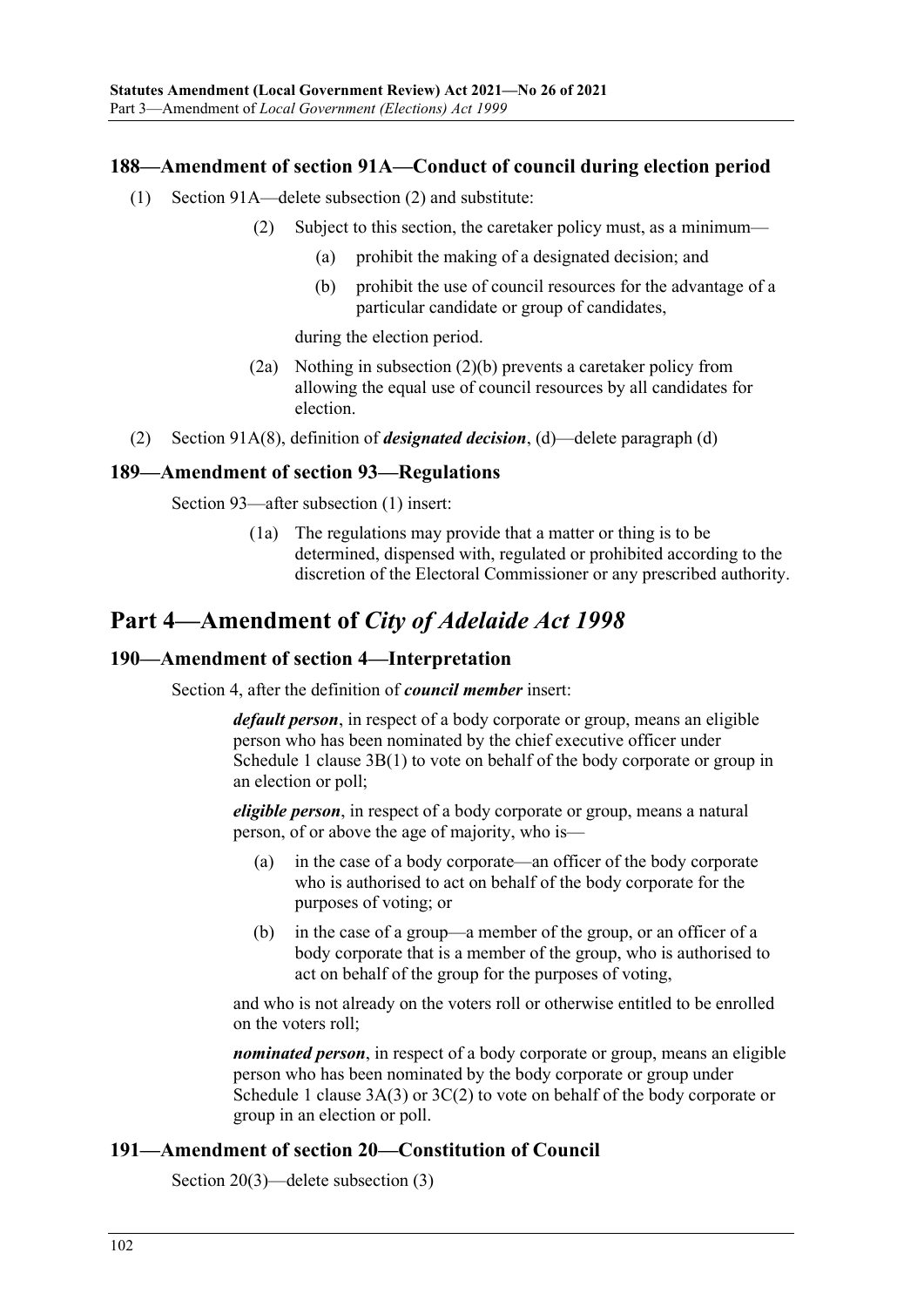#### **192—Amendment of section 21—Lord Mayor**

(1) Section 21—delete "The" and substitute:

Subject to this Act, the

(2) Section 21—after "Lord Mayor" first occurring insert:

as leader of the council

- (3) Section 21(a) and (b)—delete paragraphs (a) and (b) and substitute:
	- (a) as the principal member of the Council—
		- (i) to provide leadership and guidance to the Council; and
		- (ii) to lead the promotion of positive and constructive working relationships among members of the council; and
		- (iii) to provide guidance to council members on the performance of their role, including on the exercise and performance of their official functions and duties; and
		- (iv) to support council members' understanding of the separation of responsibilities between elected representatives and employees of the council; and
		- (v) to preside at meetings of the Council; and
		- (vi) to liaise with the chief executive officer on the implementation of decisions of the Council between Council meetings (as necessary); and
		- (vii) to act as the principal spokesperson of the Council; and
		- (viii) to exercise other functions of the Council as the Council determines; and
	- (b) as the principal elected member of the Council representing the capital city of South Australia—
		- (i) to provide leadership and guidance to the City of Adelaide community; and
		- (ii) to participate in the maintenance of inter-governmental relationships at regional, State and national levels; and
		- (iii) to carry out civic and ceremonial duties associated with the office of Lord Mayor.

#### **193—Amendment of section 22—Members**

- (1) Section  $22(1)(a)$ —delete paragraph (a) and substitute:
	- (a) as a member of the governing body of the Council—
		- (i) to act with integrity; and
		- (ii) to ensure positive and constructive working relationships within the Council; and
		- (iii) to recognise and support the role of the Lord Mayor under the Act; and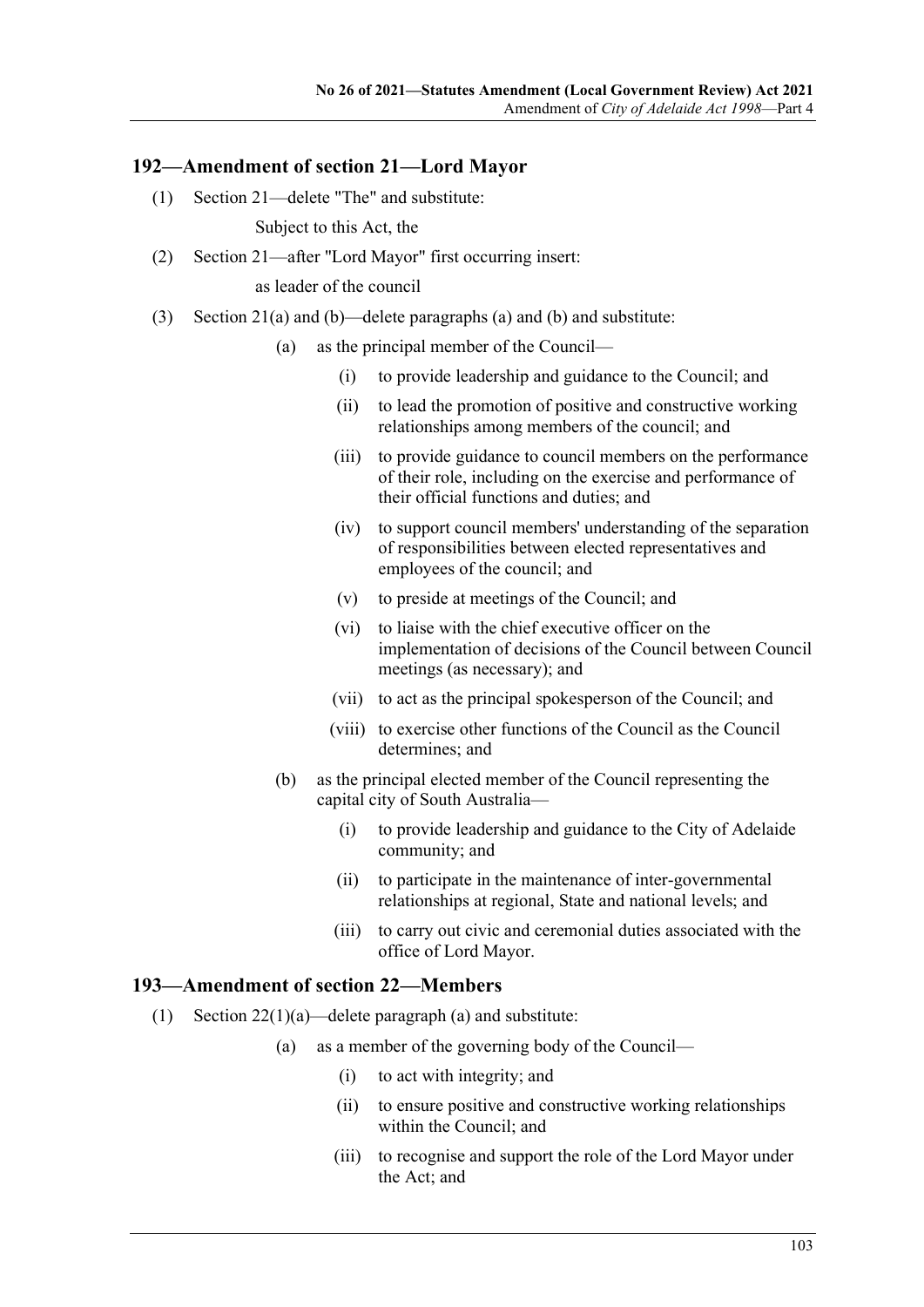- (iv) to develop skills relevant to the role of a member of the Council and the functions of the Council as a body; and
- (v) to participate in the deliberations and activities of the Council; and
- (vi) to provide community leadership and guidance to the City of Adelaide community and to participate in achieving a vision for the desired future of the City through the formulation of strategic plans and policies; and
- (vii) to keep the Council's goals and policies under review to ensure that they are appropriate and effective; and
- (viii) to keep the Council's resource allocation, expenditure and activities, and the efficiency and effectiveness of its service delivery, under review; and
- (ix) to participate in the oversight of the chief executive officer's performance under the Council's contract with the chief executive officer; and
- (x) to serve the overall public interest of the City of Adelaide; and
- (2) Section 22(1)(b)—after "ratepayers" insert:

of the Council

#### **194—Amendment of section 24—Allowances**

(1) Section 24(1)—delete "section" first occurring and substitute:

Act

- (2) Section 24(9)—delete "under a scheme prescribed by the regulations"
- (3) Section 24(13)—delete "Minister from time to time after consultation with the President of the LGA and the President of the Tribunal" and substitute:

President of the Tribunal after consultation with the LGA

- (4) Section 24—after subsection (13) insert:
	- (13a) The LGA may recover the reasonable costs incurred by the Remuneration Tribunal in making a determination under this section as a debt from the Council.

#### **195—Amendment of section 27—Role of chief executive officer**

Section 27—after paragraph (j) insert:

- (ja) to ensure that effective policies, systems and procedures are established and maintained for the identification, assessment, monitoring, management and annual review of strategic, financial and operational risks;
- (jb) to report annually to the relevant audit and risk committee on the Council's internal audit processes;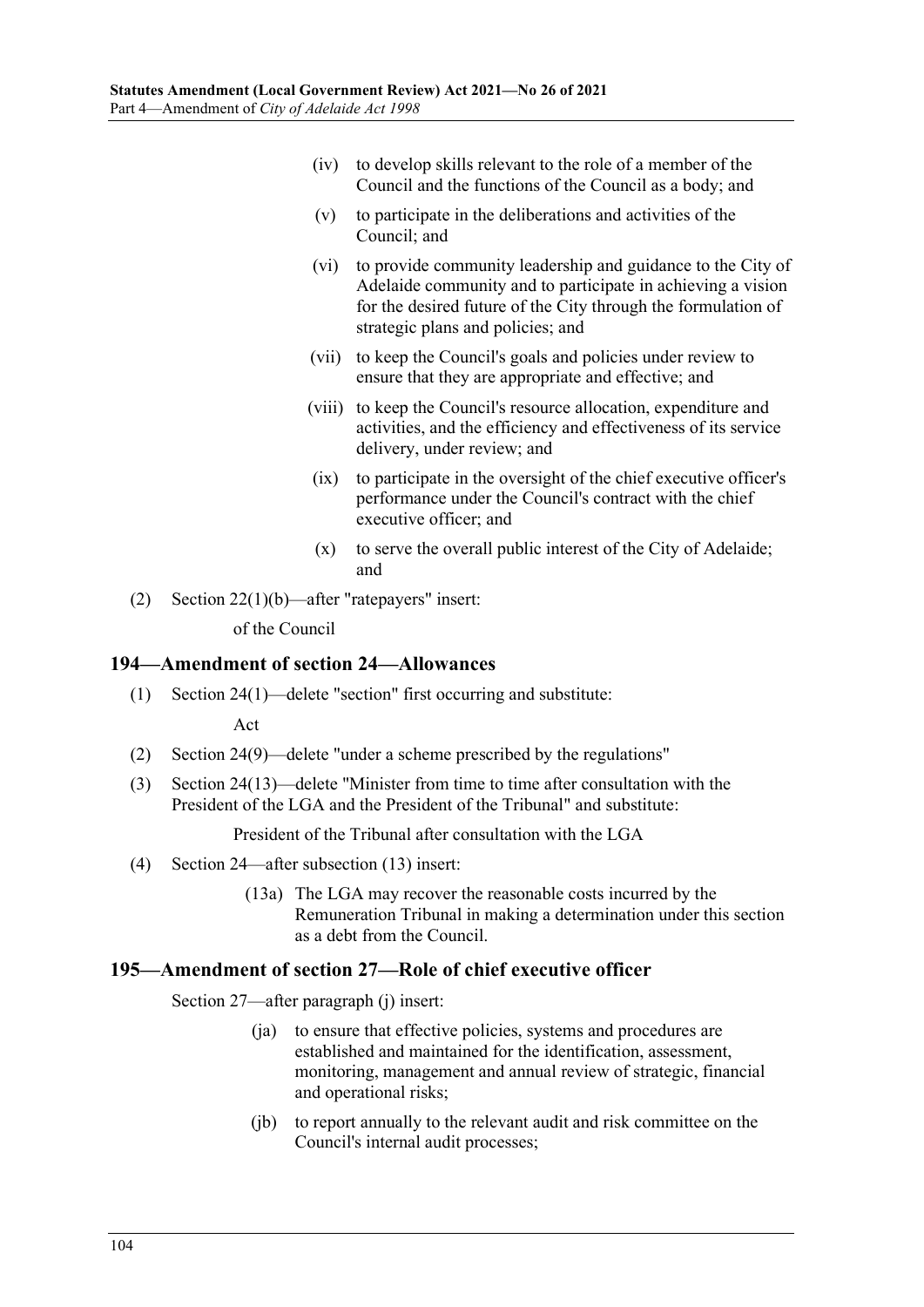## **196—Amendment of Schedule 1—Special provisions for elections and polls**

- (1) Schedule 1, clause  $3(2)(a)$  and (b)—delete paragraphs (a) and (b) and substitute:
	- (a) in the case of a natural person—the full name of the person and the address of the person's place of residence; and
	- (b) in the case of a body corporate or group—
		- (i) the full name of the body corporate or group; and
		- $(ii)$
- (A) if the body corporate or group has nominated an eligible person under clause 3A(3) or 3C(2)—the full name and date of birth of the nominated person for the body corporate or group; or
- (B) if a default person has been nominated for the body corporate or group under clause 3B(1)—the full name and date of birth of the default person for the body corporate or group; and
- (2) Schedule 1, clause 3—after subclause (2) insert:
	- (2a) The chief executive officer must redact the full name and date of birth of a default person for a body corporate or group from any copy of the voters roll available for inspection by the public or provided to any person (other than a copy of the voters roll supplied to the returning officer in accordance with subclause (16)).
- (3) Schedule 1, clause 3(10)—delete "must, within 7 days after a closing date, supply the chief executive officer with a list of the persons who are, as at the closing date, enrolled (including those provisionally enrolled) as electors for the House of Assembly in respect of a place of residence within the area." and substitute:
	- (a) must, within 7 days after a closing date; and
	- (b) may, at any other time,

supply the chief executive officer with a list of the persons who are, as at the closing date or relevant time, enrolled (including those provisionally enrolled) as electors for the House of Assembly in respect of a place of residence within the area.

- (4) Schedule 1, clause 3(13), dot point—delete the dot point
- (5) Schedule 1, clause 3—after subclause (13) insert:

—

- (13a) For the purposes of subclause (13), a voters roll will be taken to have been brought up-to-date when copies of the roll are available for public inspection under this clause.
- (6) Schedule 1, clause 3(15)—delete "in printed form" wherever occurring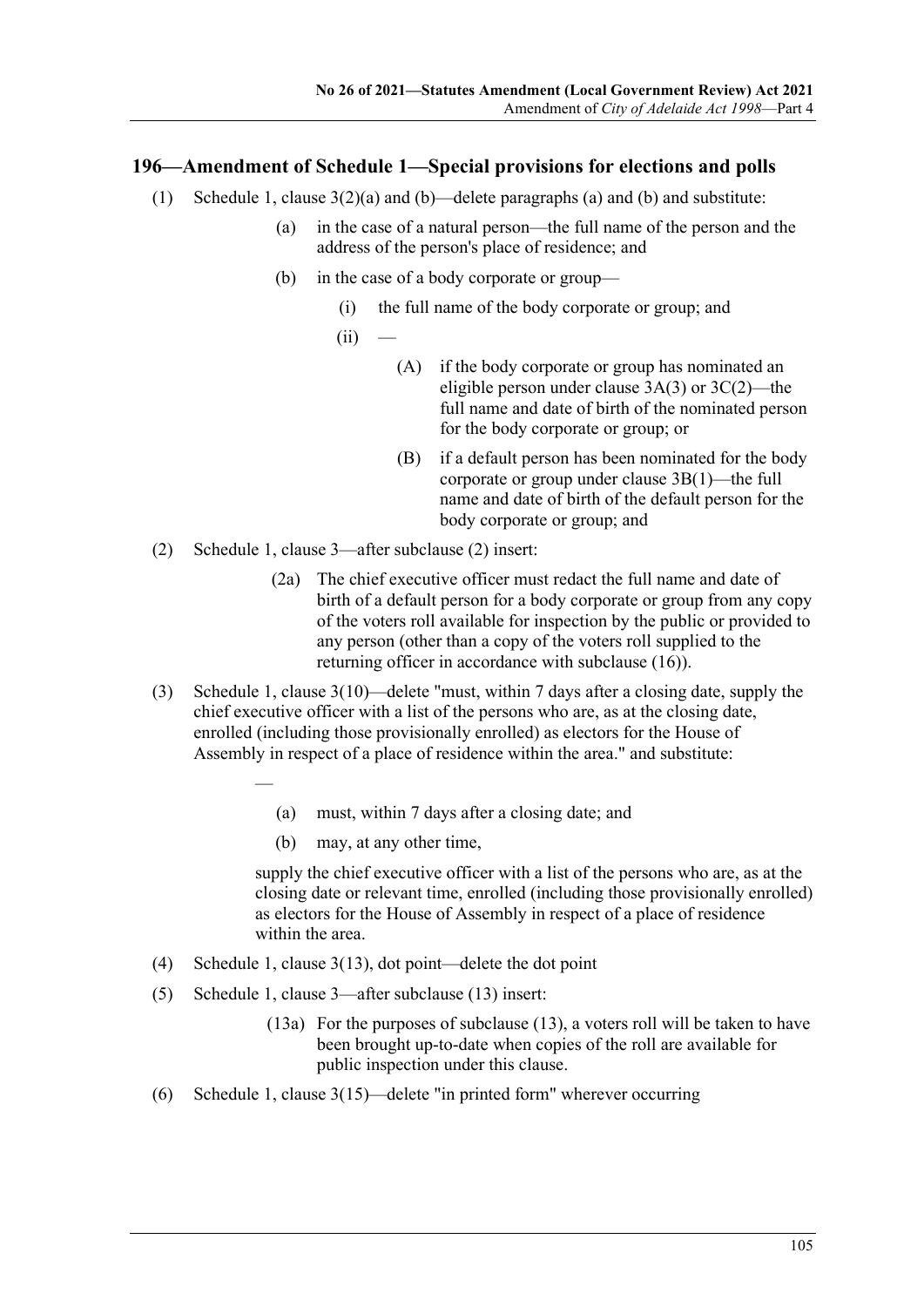- (7) Schedule 1, clause 3—after subclause (19) insert:
	- (20) If a copy of the voters roll is provided to a person under this clause, a person who uses that copy of the roll, or information contained in that copy of the roll, for a purpose other than the distribution of matter calculated to affect the result of a local government election or a purpose related to the holding of such an election is guilty of an offence.

Maximum penalty: \$10 000.

<span id="page-105-0"></span>(8) Schedule 1—after clause 3 insert:

# **3A—Nominating person to vote on behalf of body corporate or group**

- (1) The chief executive officer must, by notice in writing to each body corporate and group on the voters roll, request that the body corporate or group nominate, in the form determined by the Electoral Commissioner (the *nomination form*), an eligible person to vote on its behalf.
- (2) The notice in [subclause](#page-105-0) (1) must—
	- (a) be issued to each body corporate or group—
		- (i) in the case of a periodic election—not later than 7 weeks before the relevant closing date; or
		- (ii) in the case of any other election, or a poll—not later than 4 weeks before the relevant closing date; and
	- (b) enclose the nomination form.
- <span id="page-105-1"></span>(3) A body corporate or group may nominate an eligible person to vote on its behalf by providing the completed nomination form to the chief executive officer by the relevant closing date.

# <span id="page-105-2"></span>**3B—Nominating default person to vote on behalf of body corporate or group**

- (1) If the chief executive officer has not received a nomination under [clause](#page-105-1) 3A(3) by the relevant closing date, or the person nominated is not an eligible person, the chief executive officer must—
	- (a) in the case of a body corporate—nominate the first officer of the body corporate (to be taken alphabetically); or
	- (b) in the case of a group—nominate the first member of the group or officer of a body corporate that is a member of the group (to be taken alphabetically) (as the chief executive officer thinks fit),

to vote on behalf of the body corporate or group (a *default person*).

(2) Despite [subclause](#page-105-2) (1), the chief executive officer must not nominate a person under that subclause if the person is already on the voters roll or otherwise entitled to be enrolled on the voters roll.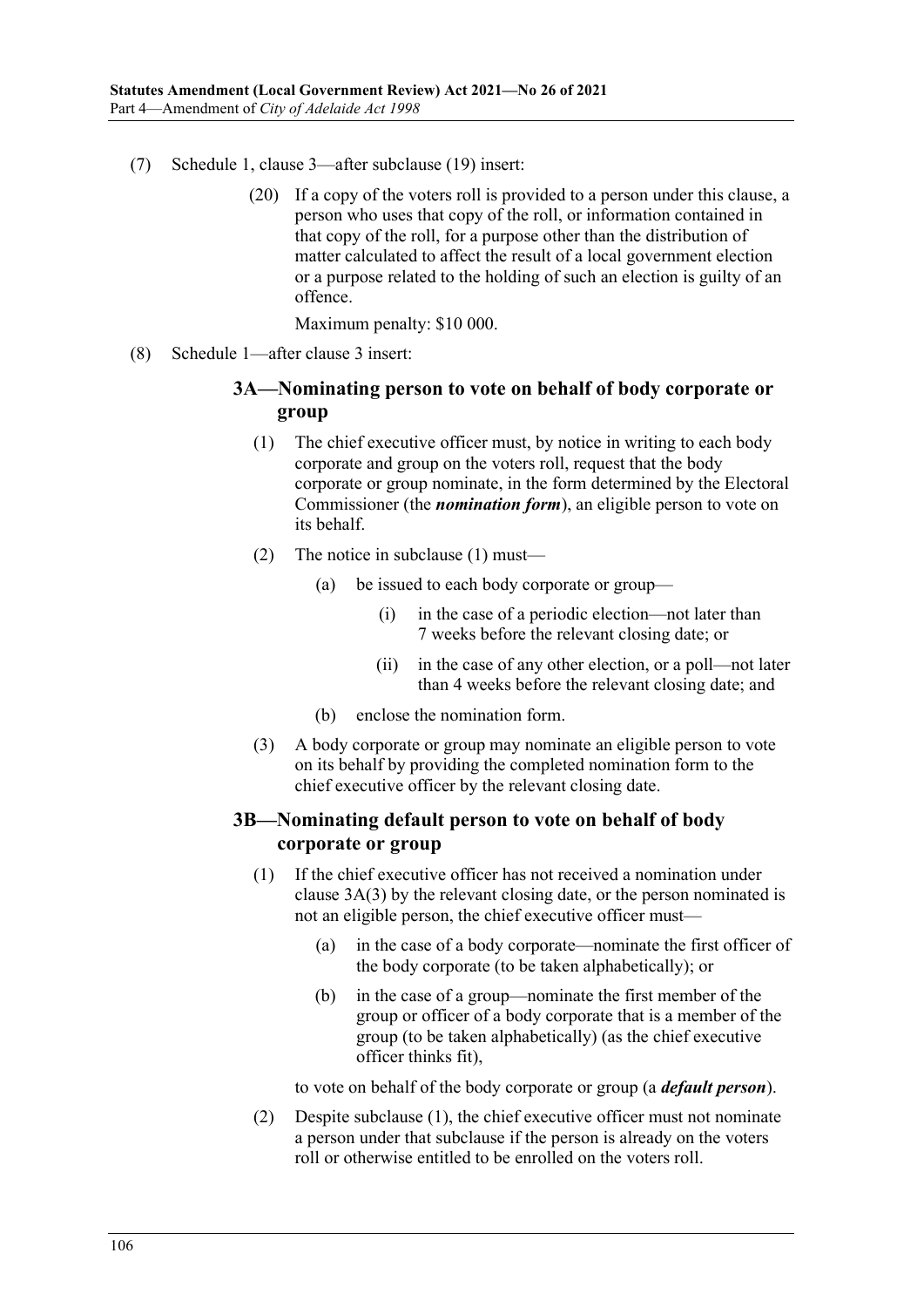- (3) For the purposes of [subclause](#page-105-2) (1), the chief executive officer may—
	- (a) in the case of a body corporate (including a body corporate that is a member of a group)—use the most recent information that is available after the relevant closing date from the Australian Securities and Investments Commission concerning the name and age of the persons specified in that subclause; or
	- (b) in the case of a group—use the most recent information held by the council after the relevant closing date concerning the name and age of the persons specified in that subclause.

### **3C—Notice of default person and further nomination of person to vote on behalf of body corporate or group**

- (1) The chief executive officer must, within 14 days after the relevant closing date, give notice in writing to each body corporate or group enrolled on the voters roll in respect of which there is no nominated person—
	- (a) if a default person has been nominated by the chief executive officer under [clause](#page-105-2) 3B(1)—of the name of the default person; or
	- (b) if a default person has not been nominated—that no default person has been nominated,

and of the option for the body corporate or group to nominate an eligible person (if any) in the form determined by the Electoral Commissioner (the *nomination form*) and within the prescribed period.

- (2) A body corporate or group may nominate an eligible person to vote on its behalf by providing the completed nomination form to the chief executive officer within the prescribed period.
- (3) If the chief executive officer does not receive a nomination from the body corporate or group within the prescribed period, or receives a nomination but the person nominated is not an eligible person—
	- (a) where a default person has been nominated under clause [3B\(1\)—](#page-105-2)the default person remains the person nominated to vote on behalf of the body corporate or group; or
	- (b) where a default person has not been nominated—no person is nominated to vote on behalf of the body corporate or group (and ballot papers will not be issued to the body corporate or group under clause 18).
- (4) In this clause—

*prescribed period* means 21 days after the relevant closing date.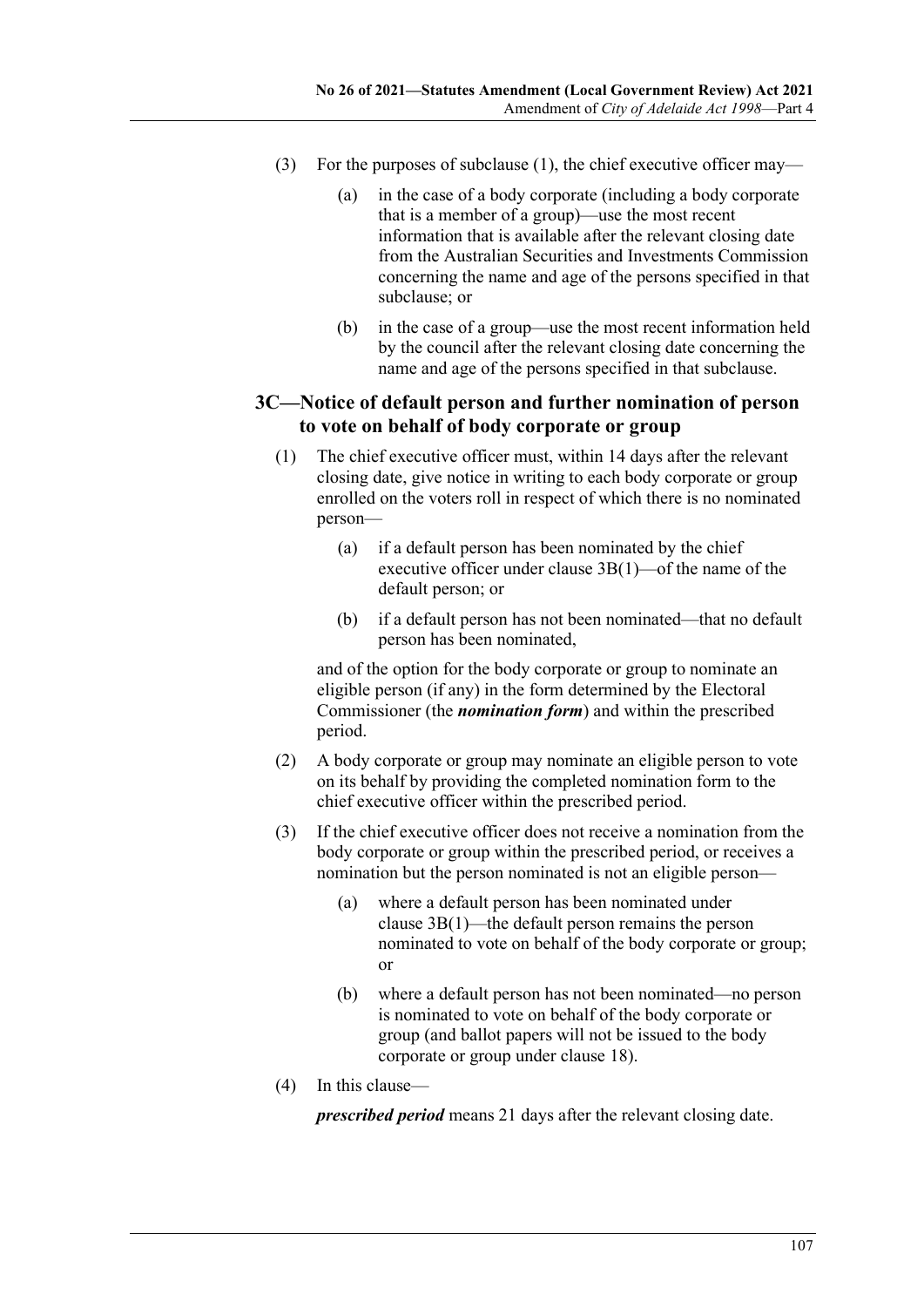- (9) Schedule 1, clause  $4(3)$  to  $(5)$ —delete subclauses (3) to (5) (inclusive) and substitute:
	- (3) A natural person is entitled to vote at an election or poll for a body corporate or group which has its name on the voters roll if—
		- (a) the natural person is the nominated person on the voters roll for the body corporate or group; or
		- (b) the natural person is the default person on the voters roll for the body corporate or group.
- (10) Schedule 1, clause  $5(1)(a)$ —delete paragraph (a) and substitute:

(a) the person is an Australian citizen; and

- (11) Schedule 1, clause 5(5)—delete subclause (5)
- (12) Schedule 1, clause 18(1)—delete subclause (1) and substitute:
	- (1) Subject to subclause (1a), the returning officer must, as soon as practicable after the twenty eighth day before polling day, and in any event not later than 21 days before polling day, issue to every natural person, body corporate or group who or which has their or its name on the voters roll used for the purposes of the election or poll postal voting papers consisting of—
		- (a) a ballot paper (or, in an appropriate case, ballot papers) authenticated to the satisfaction of the returning officer; and
		- (b) an opaque envelope bearing a declaration (in a form determined by the Electoral Commissioner), to be completed by the voter, declaring the voter's date of birth and—
			- (i) that the ballot paper contained in the envelope contains their vote; and
			- (ii) that they have not already voted at the election or poll; and
			- (iii) if the voting papers are issued to a body corporate or group—
				- (A) the voter's full name; and
				- (B) that the voter is the nominated person or default person for the body corporate or group.
	- (1a) Postal voting papers must not be issued under this clause to a body corporate or group which has its name on the voters roll for the election or poll if there is no nominated person or default person for the body corporate or group.
- (13) Schedule 1, clause 18(4)—delete subclause (4) and substitute:
	- (4) Postal voting papers must also be issued to any person, body corporate or group of persons whose name does not appear on the voters roll but who claims to be entitled to vote at the election or poll and applies to the returning officer for voting papers not later than 5 pm on the seventh day before polling day.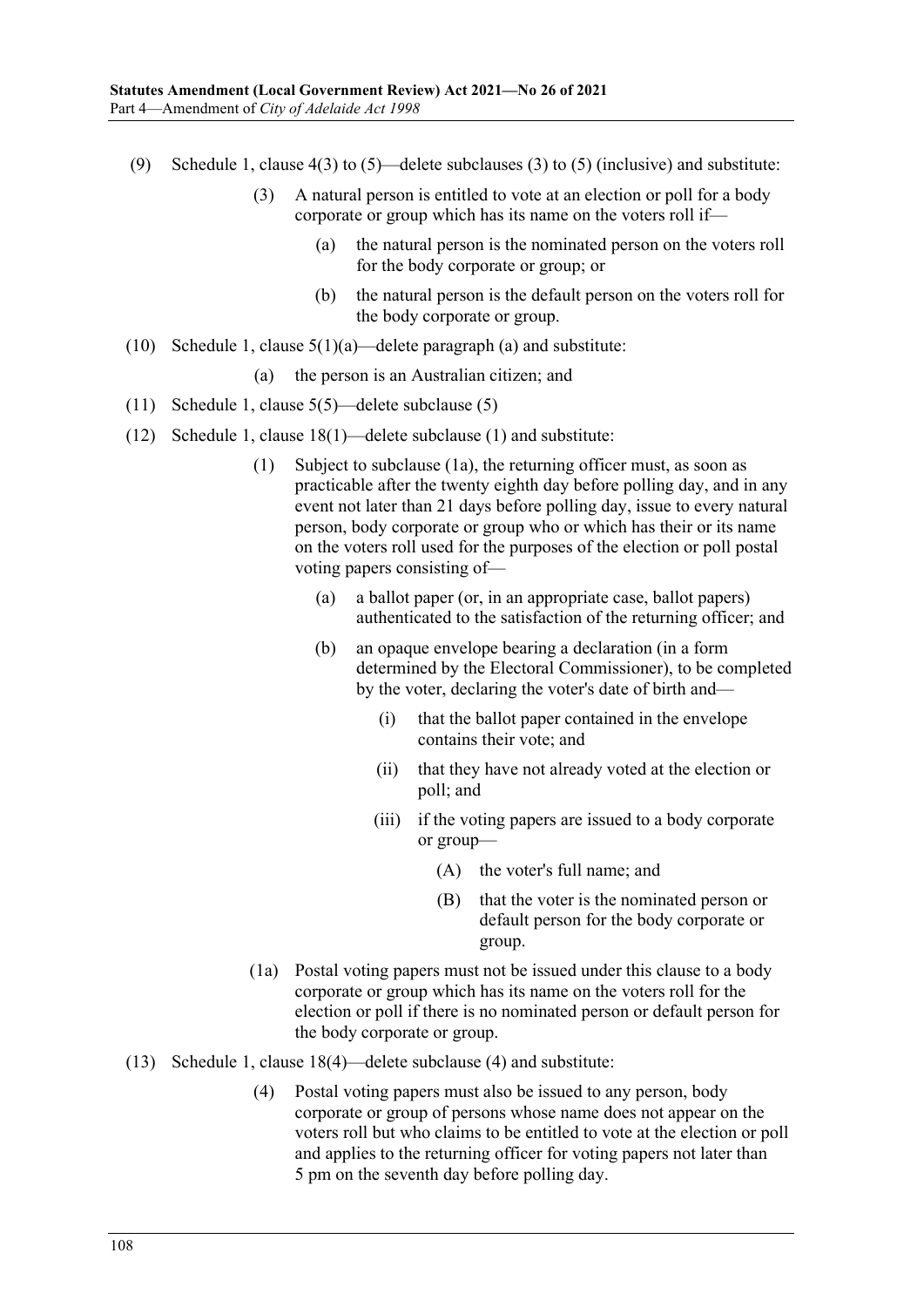(14) Schedule 1, clause 18(7)—delete "Postal" and substitute:

Subject to subclause (1a), postal

(15) Schedule 1, clause 19(2)(a)(iii)—delete "voting on behalf of a body corporate or group of persons in accordance with this Schedule" and substitute:

the nominated person or default person for a body corporate or group

- (16) Schedule 1, clause  $19(2)(a)(iv)$ —delete subparagraph (iv)
- (17) Schedule 1, clause 22, definition of *registered industrial organisation*—delete the definition
- (18) Schedule 1, clause 23—delete the clause and substitute:

### **23—Returns for candidates**

- (1) A person who is a candidate for election to an office of the Adelaide City Council must furnish to the returning officer, in accordance with the requirements of this Part—
	- (a) at the prescribed times—a campaign donations return under this Division; and
	- (b) within 30 days after the conclusion of the election—a campaign expenditure return under this Division; and
	- (c) within the period applying under clause 24A(1)—a large gifts return under this Division.
- (2) A return under this Division must be in the form determined by the returning officer and completed and furnished in the manner determined by the returning officer.
- (3) For the purposes of this clause, the *prescribed times* for furnishing a campaign donations return are—
	- (a) within 7 days of the end of the period commencing from the start of the disclosure period for the election (within the meaning of clause  $24B(a)$ ) and ending—
		- (i) in the case of a periodic election—21 days after the close of nominations; or
		- (ii) in any other case—7 days after the close of nominations; and
	- (b) within 30 days after the conclusion of the election.
- (19) Schedule 1, clause 24(1)—after "this clause" insert:

### and clause 24B

- (20) Schedule 1, clause  $24(1)(e)$ —delete ", other than a registered industrial organisation"
- (21) Schedule 1, clause 24(2)—after paragraph (b) insert:

or

(c) a gift disclosed in a large gifts return under clause 24A.

(22) Schedule 1, clause 24(3)—delete subclause (3)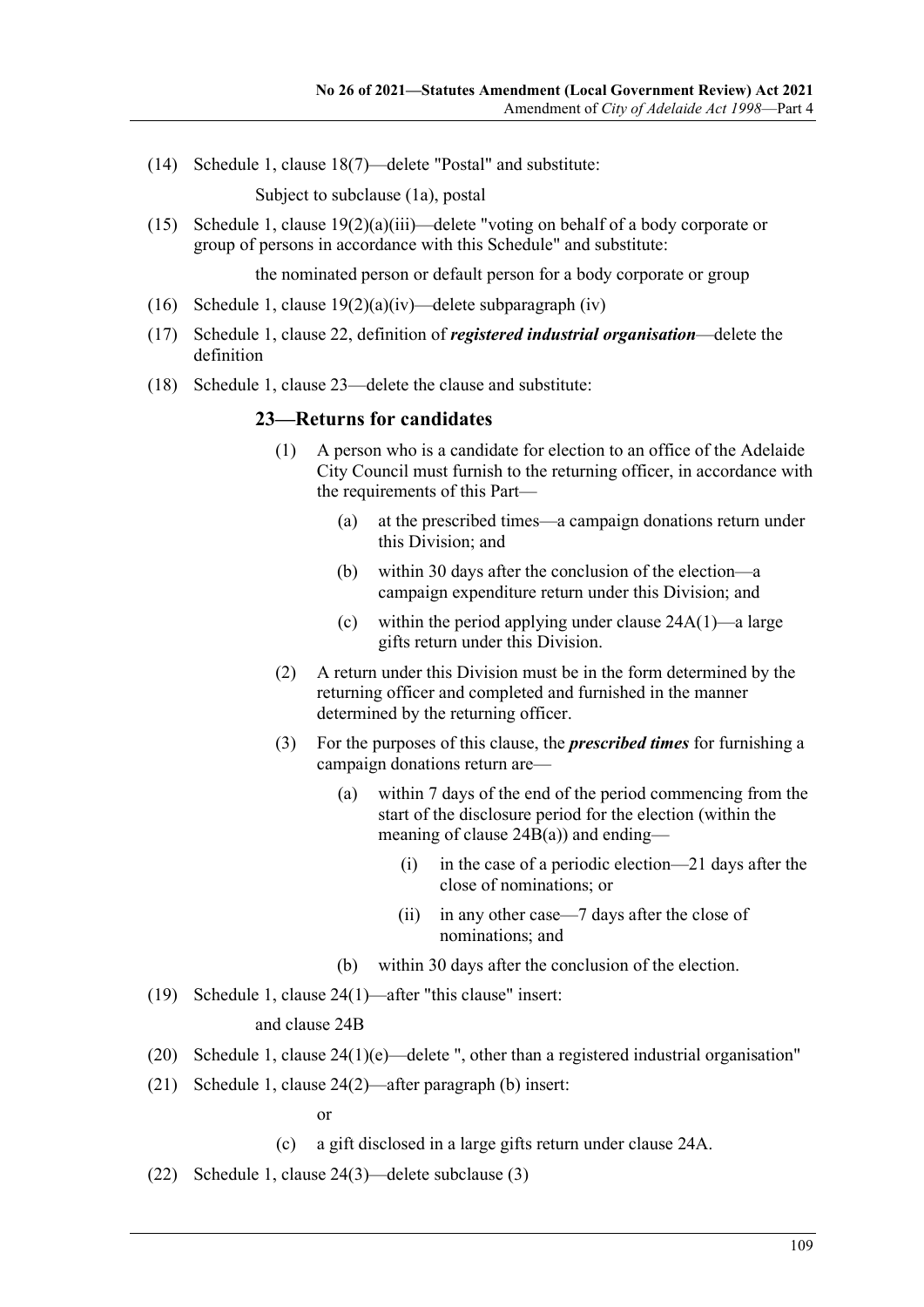(23) Schedule 1—after clause 24 insert:

### **24A—Large gifts returns**

- $(1)$  If—
	- (a) a candidate for election to an office of the Adelaide City Council receives a gift or gifts from a person during the disclosure period; and
	- (b) the total amount or value of the gift or gifts is more than the prescribed amount,

the candidate must, within the prescribed period, furnish a return to the returning officer.

- (2) A large gifts return must set out—
	- (a) the amount or value of each gift; and
	- (b) the date on which each gift was made; and
	- $(c)$
- (i) if the gift or gifts were made on behalf of the members of an unincorporated association—
	- (A) the name of the association; and
	- (B) the names and addresses of the members of the executive committee (however described) of the association; or
- (ii) if the gift or gifts were purportedly made out of a trust fund or out of the funds of a foundation—
	- (A) the names and addresses of the trustees of the fund or of the funds of the foundation; and
	- (B) the title or other description of the trust fund or the name of the foundation, as the case requires; or
- (iii) in any other case—the name and address of the person who made the gift or gifts.
- (3) A large gifts return need not be furnished in respect of a private gift made to the candidate.

### **24B—Disclosure period etc for returns**

For the purposes of clauses 24 and 24A—

- (a) the *disclosure period* is the period that commenced—
	- (i) in relation to a candidate in an election who was a new candidate (other than a candidate referred to in [subparagraph](#page-110-0)  $(ii)$ )—12 months before polling day for the election; or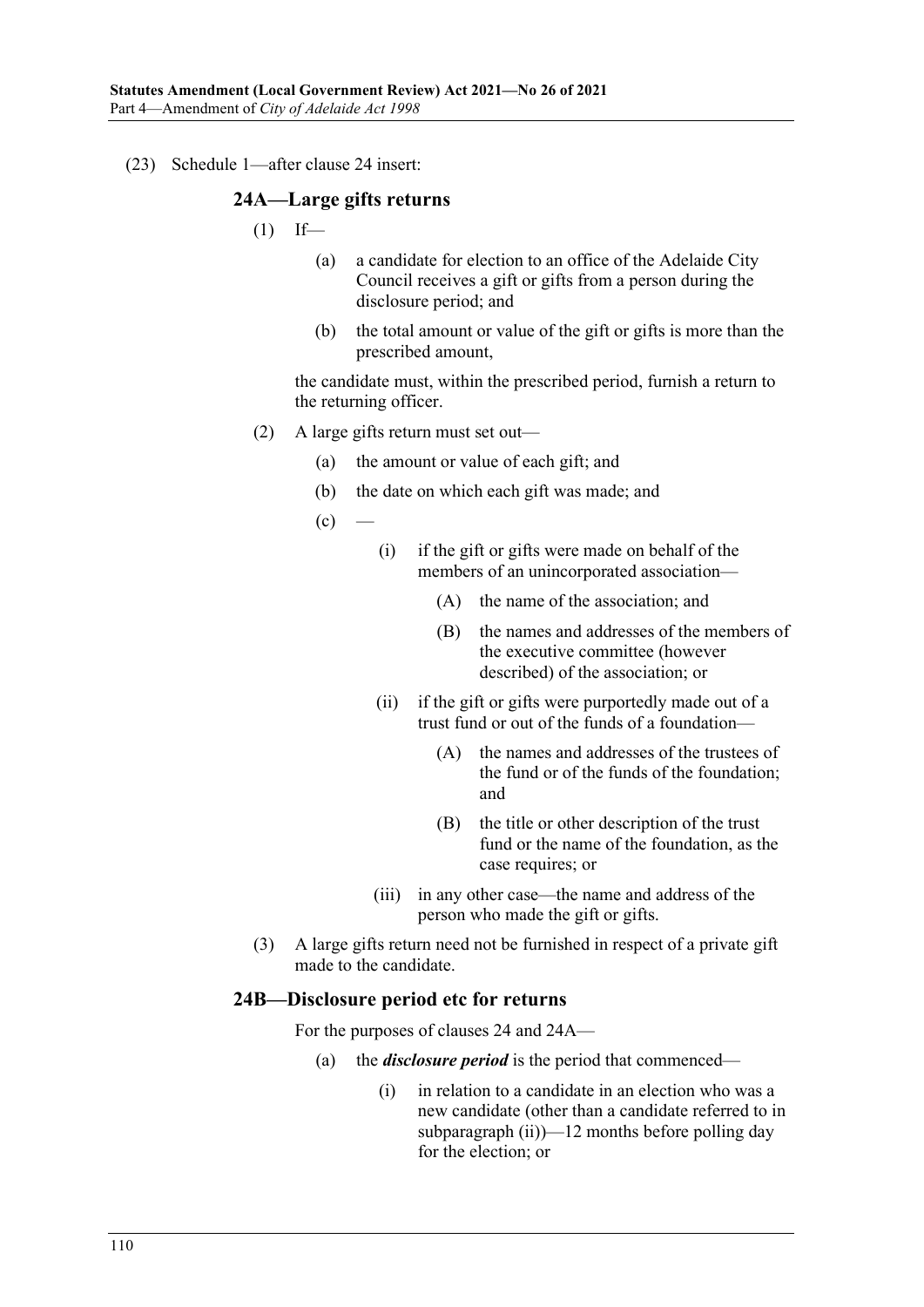- <span id="page-110-0"></span>(ii) in relation to a candidate in an election who was a new candidate and when they became a candidate in the election was a member of the Council by virtue of having been appointed under the *[Local](http://www.legislation.sa.gov.au/index.aspx?action=legref&type=act&legtitle=Local%20Government%20Act%201999)  [Government Act](http://www.legislation.sa.gov.au/index.aspx?action=legref&type=act&legtitle=Local%20Government%20Act%201999) 1999*—on the day on which the person was so appointed as a member of the Council; or
- (iii) in relation to a candidate in an election who was not a new candidate—at the end of 21 days after polling day for the last preceding election in which the person was a candidate,

and that ended, in any of the above cases, at the end of 21 days after polling day for the election; and

- (b) a candidate is a *new candidate*, in relation to an election, if the person had not been a candidate in the last general election of a council and had not been a candidate at a supplementary election held after the last general election of a council; and
- (c) 2 or more gifts (excluding private gifts) made by the same person to a candidate during the disclosure period are to be treated as 1 gift; and
- (d) a gift made to a candidate is a *private gift* if it is made in a private capacity to the candidate for their personal use and the candidate has not used, and will not use, the gift solely or substantially for a purpose related to an election.
- (24) Schedule 1, clause  $26(3)(b)(i)$ —delete ", other than a registered industrial organisation"
- (25) Schedule 1, clause 27(c)—delete "chief executive" and substitute:

returning

(26) Schedule 1, clause 28(1)—delete "chief executive" and substitute:

returning

(27) Schedule 1, clause 28(2)(b)—delete "chief executive" and substitute:

### returning

(28) Schedule 1, clause 28(3)—delete "chief executive" wherever occurring and substitute in each case:

returning

(29) Schedule 1, clause 30(1)—delete "chief executive" and substitute:

returning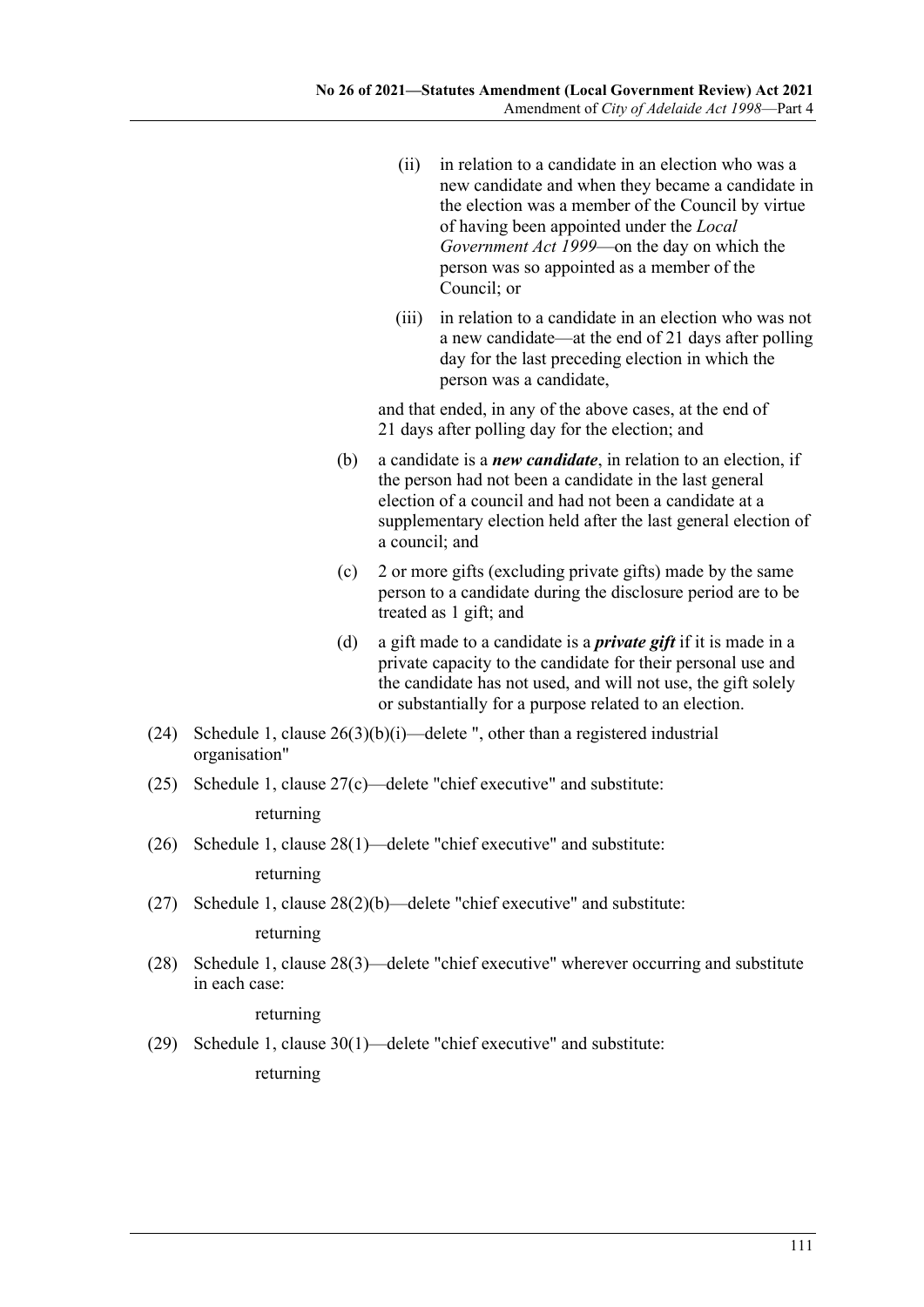**Note—**

The following Note will be inserted at the foot of clause 30(3):

**"Note—**

The office of a member of a council who fails to submit a return may become vacant under Chapter 5 Part 2 of the *[Local Government](http://www.legislation.sa.gov.au/index.aspx?action=legref&type=act&legtitle=Local%20Government%20Act%201999)  Act [1999](http://www.legislation.sa.gov.au/index.aspx?action=legref&type=act&legtitle=Local%20Government%20Act%201999)*."

- (30) Schedule 1, clause 31(1) to (4)—delete subclauses (1) to (4) (inclusive) and substitute:
	- (1) The returning officer must keep at their principal office each return furnished to the returning officer under Division 2.
	- (2) The returning officer must—
		- (a) in the case of a large gifts return—within the prescribed period after the return is received by the returning officer; and
		- (b) in the case of a campaign donations return required to be furnished at the prescribed time applying under clause  $23(3)(a)$ —within 7 days after that prescribed time; and
		- (c) in the case of a campaign donations return required to be furnished at the prescribed time applying under clause 23(3)(b)—within 8 weeks after that prescribed time; and
		- (d) in any other case—at the end of 8 weeks after the day before which the return was required to be furnished to the returning officer,

make a copy of each return available on a website maintained by the returning officer.

(31) Schedule 1, clause 31(5)—delete "chief executive" and substitute:

returning

(32) Schedule 1, clause 33(2)—delete "chief executive officer of the Council" and substitute:

returning officer

# **Part 5—Amendment of** *Crown Land Management Act 2009*

### **197—Insertion of section 20A**

After section 20 insert:

### **20A—Revocation of dedicated land classified as community land**

If, in relation to dedicated land that is classified as community land under Chapter 11 Part 1 Division 3 of the *[Local Government](http://www.legislation.sa.gov.au/index.aspx?action=legref&type=act&legtitle=Local%20Government%20Act%201999)  Act [1999](http://www.legislation.sa.gov.au/index.aspx?action=legref&type=act&legtitle=Local%20Government%20Act%201999)* (*relevant land*)—

(a) the dedication of the relevant land is revoked under section 19; or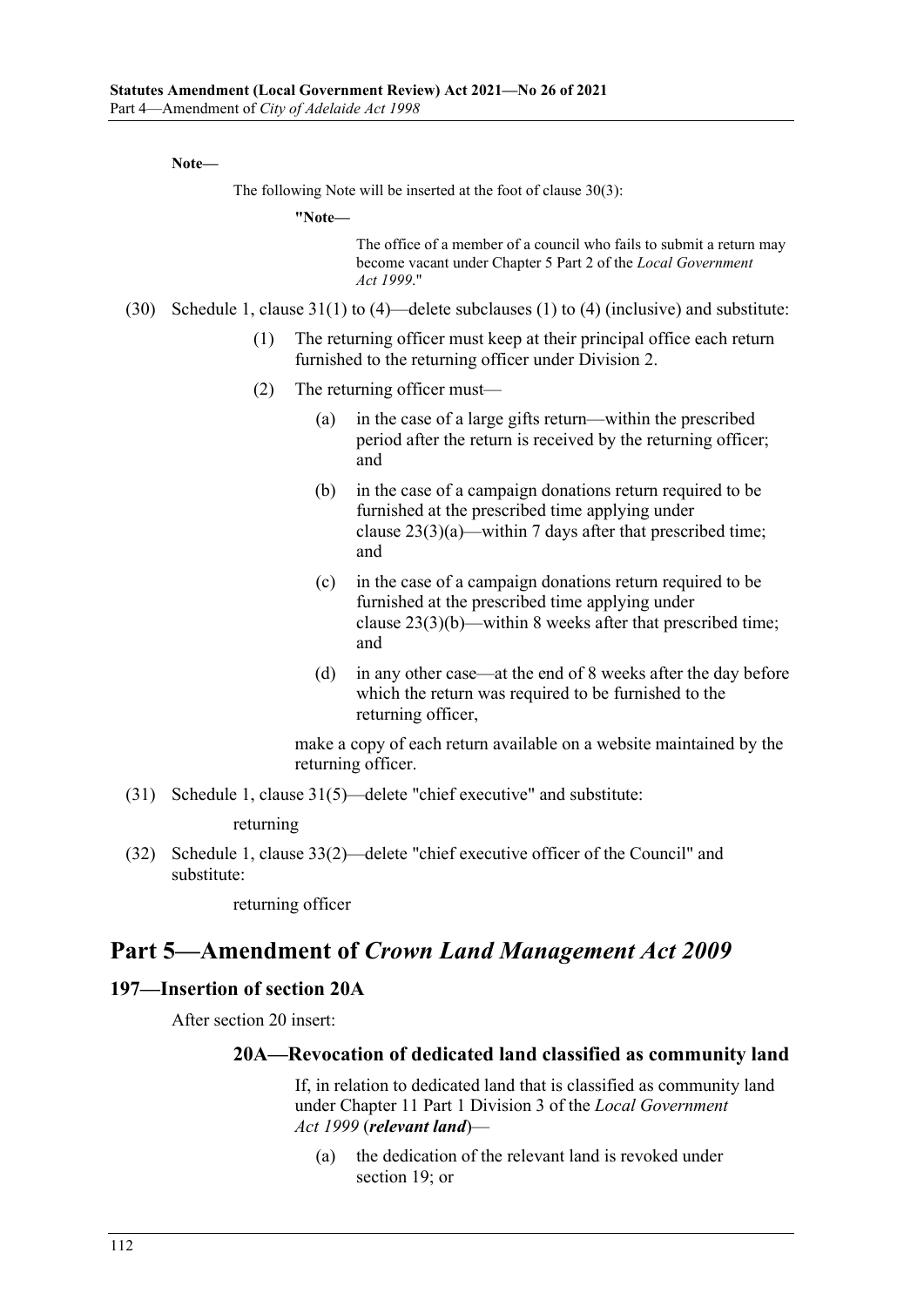(b) the relevant land is withdrawn from the care, control and management of a council under section 20,

the classification of the relevant land as community land under the *[Local Government Act](http://www.legislation.sa.gov.au/index.aspx?action=legref&type=act&legtitle=Local%20Government%20Act%201999) 1999* is taken to be revoked (and such revocation has effect for the purposes of the *[Local Government](http://www.legislation.sa.gov.au/index.aspx?action=legref&type=act&legtitle=Local%20Government%20Act%201999)  Act [1999](http://www.legislation.sa.gov.au/index.aspx?action=legref&type=act&legtitle=Local%20Government%20Act%201999)*).

# **Part 6—Amendment of** *Equal Opportunity Act 1984*

# **198—Amendment of section 87—Sexual harassment**

—

Section 87(6e)—delete "an officer or employee of the council." and substitute:

- (a) an officer or employee of the council; or
- (b) another member of the council.

# **Part 7—Amendment of** *Independent Commissioner Against Corruption Act 2012*

# **199—Amendment of section 5—Corruption, misconduct and maladministration**

Section 5(6)—delete subsection (6) and substitute:

- (6) A reference in subsection  $(3)$  to a code of conduct does not include—
	- (a) any statement of principles applicable in relation to the conduct of members of Parliament; or
	- (b) the behavioural standards, a behavioural management policy or behavioural support policy, or the employee behavioural standards under the *[Local Government Act](http://www.legislation.sa.gov.au/index.aspx?action=legref&type=act&legtitle=Local%20Government%20Act%201999) 1999*.
- (7) To avoid doubt, the integrity provisions of the *[Local Government](http://www.legislation.sa.gov.au/index.aspx?action=legref&type=act&legtitle=Local%20Government%20Act%201999)  Act [1999](http://www.legislation.sa.gov.au/index.aspx?action=legref&type=act&legtitle=Local%20Government%20Act%201999)* (within the meaning of section 4(1) of that Act) will—
	- (a) as they relate to members of councils, be taken to be a code of conduct for members of councils for the purposes of this Act; and
	- (b) as they relate to employees of councils, be taken to be a code of conduct for employees of councils for the purposes of this Act.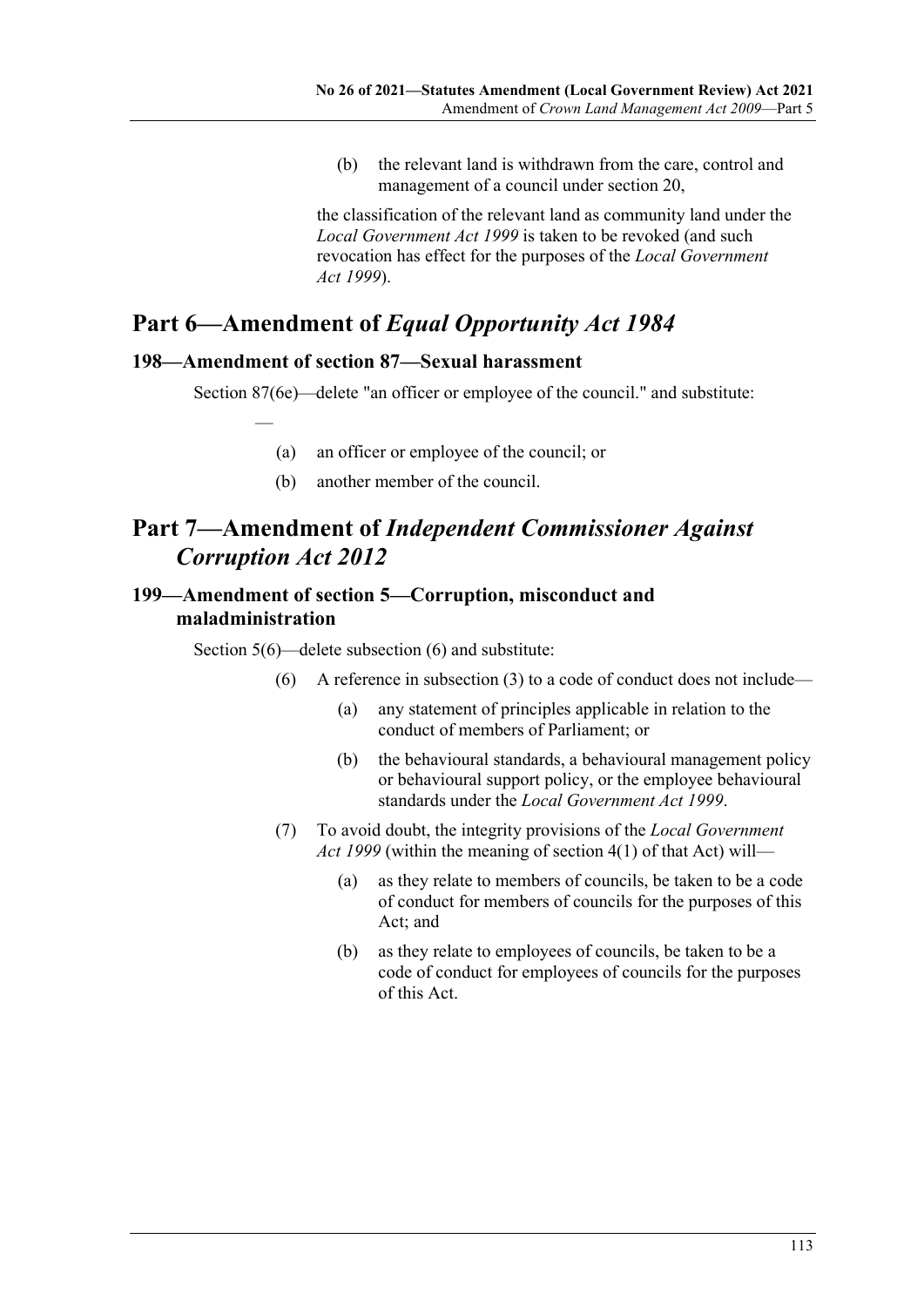# **Part 8—Amendment of** *Planning, Development and Infrastructure Act 2016*

## **200—Amendment of section 83—Panels established by joint planning boards or councils**

Section 83—after subsection (2) insert:

(2a) Despite subsection  $(1)(e)$ , a member of a council appointed as a member of an assessment panel is not required to disclose their financial interests in accordance with Schedule 1 while the member holds office as a member of a council.

### **201—Amendment of section 84—Panels established by Minister**

Section 84—after subsection (1) insert:

(1a) Despite subsection  $(1)(f)$ , a member of a council appointed as a member of an assessment panel is not required to disclose their financial interests in accordance with Schedule 1 while the member holds office as a member of a council.

# **Part 9—Amendment of** *Public Finance and Audit Act 1987*

# **202—Amendment of section 4—Interpretation**

Section 4(1), definition of *authorised officer*—delete "or to make an examination" and substitute:

or review, or to make an examination,

### **203—Amendment of section 30—Obligation to assist Auditor-General**

Section 30—delete "or making an examination" and substitute:

or review, or making an examination,

# **204—Amendment of section 32—Audit etc of publicly funded bodies and projects and local government indemnity schemes**

- (1) Section 32(1)—delete subsection (1) and substitute:
	- (1) The Auditor-General may—
		- (a) audit the accounts of a publicly funded body and the controls exercised by a publicly funded body in relation to the receipt, expenditure and investment of money, the acquisition and disposal of property and the incurring of liabilities; or
		- (b) examine or review the accounts of a publicly funded body; or
		- (c) review the efficiency, economy and effectiveness of the activities of a publicly funded body; or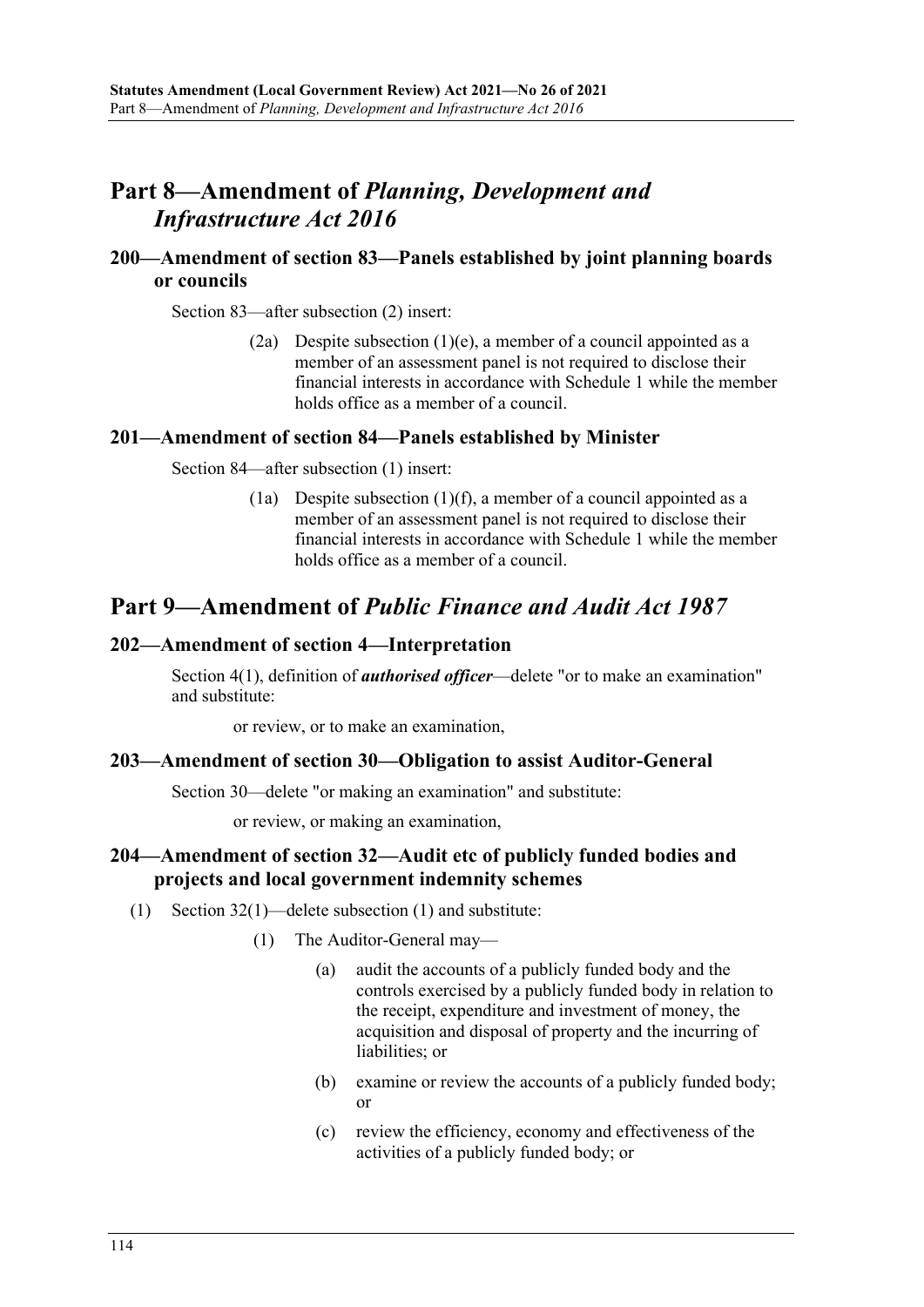- (d) examine or review accounts relating to a publicly funded project and review the efficiency, economy and effectiveness of the project; or
- (e) examine or review accounts relating to a local government indemnity scheme and review the efficiency, economy and effectiveness of the scheme.
- (2) Section 32(1a)—before "examination" wherever occurring insert in each case:

audit, review or

(3) Section 32(1b)—before "examination" insert:

audit, review or

- (4) Section 32—after subsection (1b) insert:
	- (1c) A person to whom information or a document is provided by the Auditor-General or an authorised officer in connection with an audit, review or examination under this section must not disclose the information or document except as authorised under [subsection](#page-114-0) (1d).

Maximum penalty: \$5 000 or imprisonment for 2 years.

- <span id="page-114-0"></span>(1d) Information or a document may be disclosed if—
	- (a) the disclosure is made with the consent of the person who provided the information; or
	- (b) the disclosure is authorised or required under any other Act or law; or
	- (c) the disclosure is authorised or required by a court or tribunal constituted by law; or
	- (d) the disclosure is authorised by regulation.
- (1e) A person to whom a document containing a summary of findings of the Auditor-General is provided in connection with an audit, review or examination under this section must not copy or otherwise reproduce the summary (in whole or part), except—
	- (a) as is necessary for the purposes of making submissions or comments to the Auditor-General in relation to the audit, review or examination; or
	- (b) as is necessary for the purposes of obtaining legal advice in relation to the audit, review or examination; or
	- (c) as otherwise authorised by regulation or by the Auditor-General.

Maximum penalty: \$5 000 or imprisonment for 2 years.

- (5) Section 32(2)—delete subsection (2) and substitute:
	- (2) After—
		- (a) conducting any audit or making any examination under subsection (1); or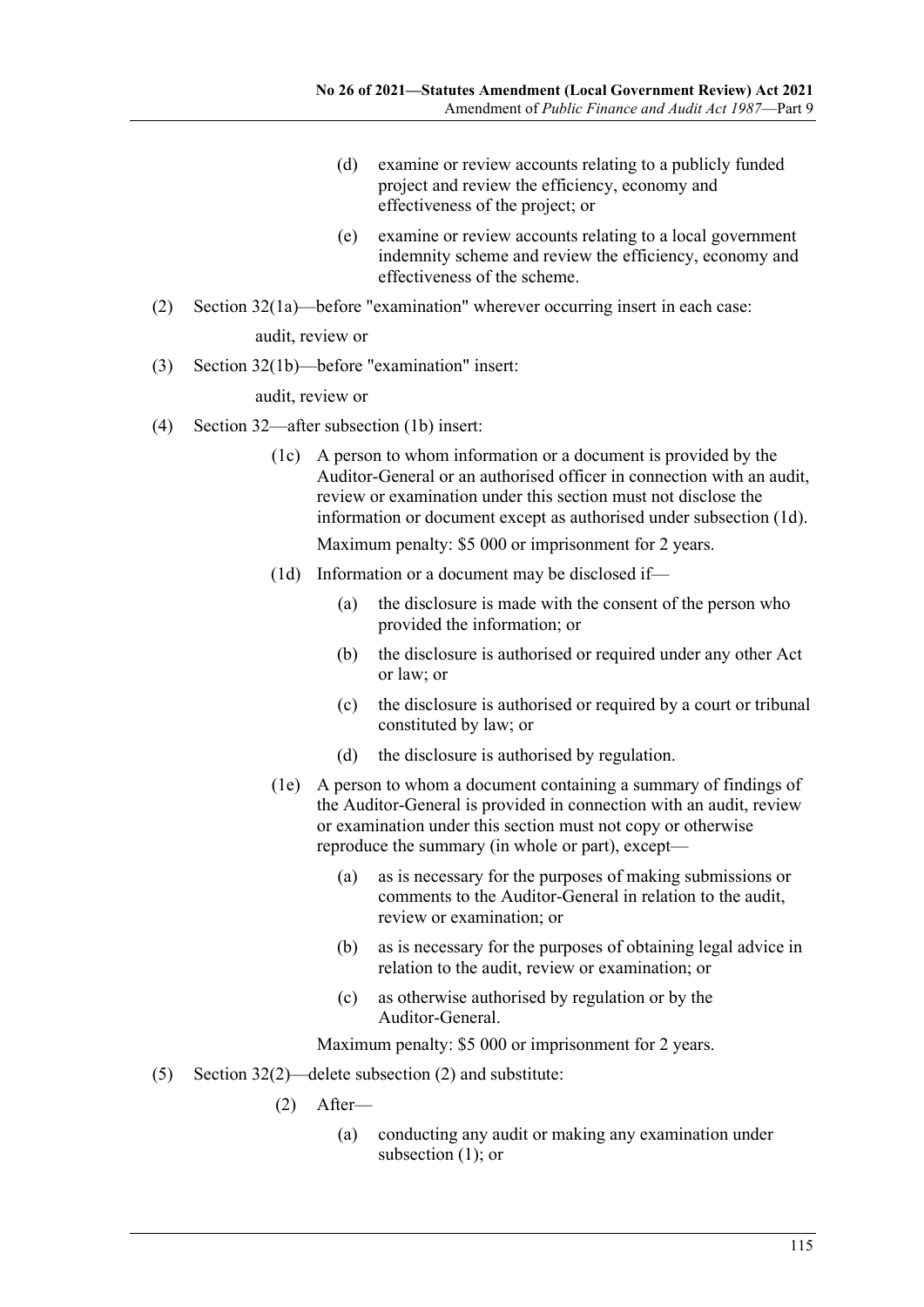(b) conducting a review under subsection (1) requested by the Treasurer or the Independent Commissioner Against Corruption,

the Auditor-General must prepare a report setting out the results of the audit, review or examination.

(6) Section 32(3)—delete "the report" and substitute:

a report under subsection (2)

(7) Section 32(3)(a) to (c)—before "examination" wherever occurring insert in each case:

audit, review or

- <span id="page-115-0"></span>(8) Section 32—after subsection (3) insert:
	- (4) After conducting a review of a publicly funded body, publicly funded project or local government indemnity scheme under subsection (1) (other than a review requested by the Treasurer or the Independent Commissioner Against Corruption), the Auditor-General may prepare a report setting out the results of the review.
	- (5) The following provisions apply to a report prepared under [subsection](#page-115-0) (4):
		- (a) the Auditor-General must deliver copies of the report to—
			- (i) any publicly funded body concerned in the review; and
			- (ii) the President of the Legislative Council and the Speaker of the House of Assembly;
		- (b) the Auditor-General may deliver copies of the report to any other person the Auditor-General thinks appropriate;
		- (c) the Auditor-General may publish a copy of the report in such manner as the Auditor-General thinks appropriate.
	- (6) A document or information (including data) may be annexed to a report under this section either by including a copy of the document or information in an annexure or by including in an annexure a reference to a website on which the document or information has been, or will be, published by the Auditor-General.

# **205—Amendment of section 34—Powers of Auditor-General to obtain information**

(1) Section 34(1)—delete "or make an examination" and substitute:

or review, or make an examination,

(2) Section 34(1)(c) and (d)—after "audit" wherever occurring insert in each case:

, review